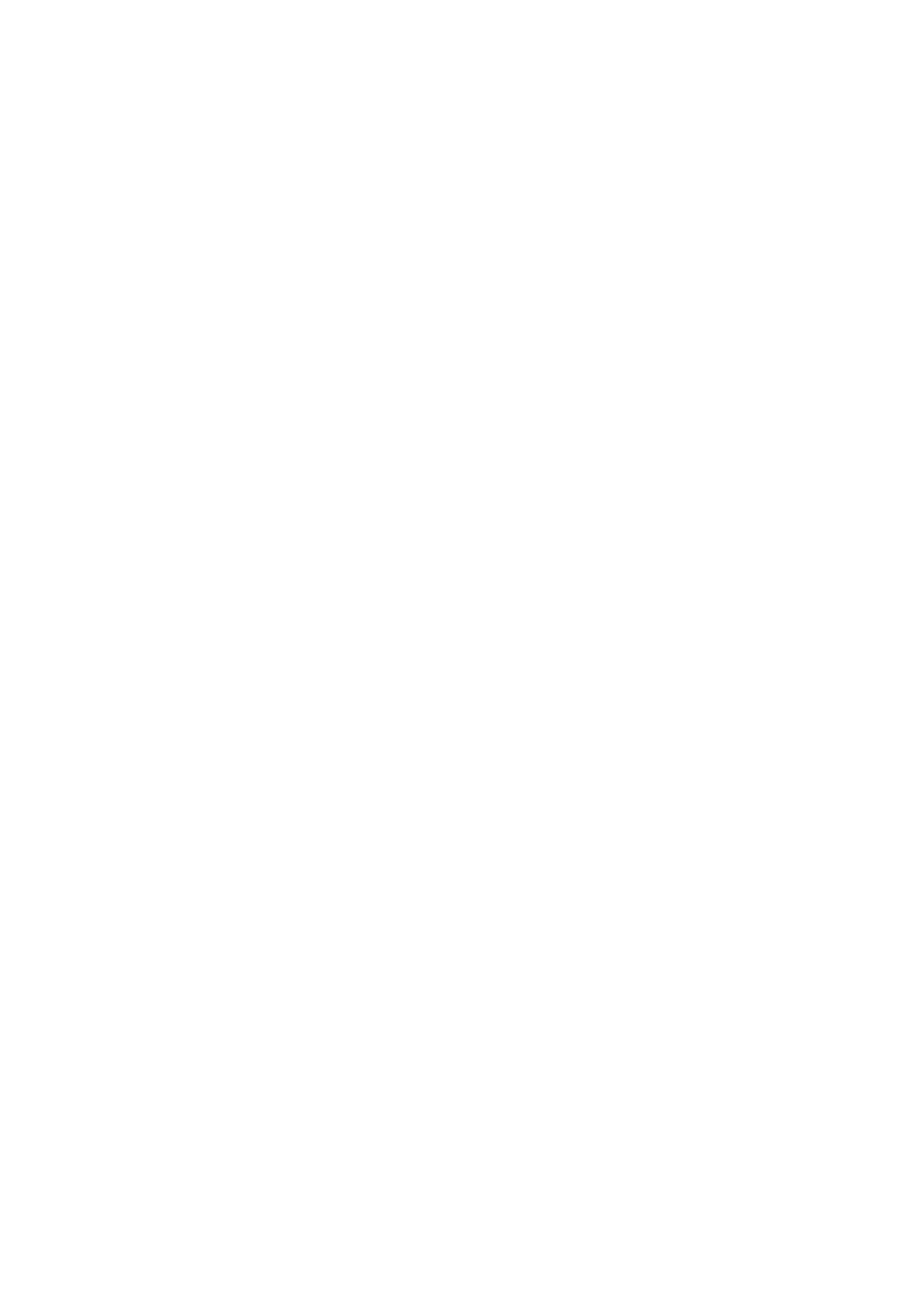### 摘要

本論文初步地探討信心度評估(Confidence Measures)於中文大詞彙連續語音辨識上 之研究。除了討論原本一般信心度評估應用於判斷語音辨識結果(例如候選詞)是否正 確之外,也嘗試將信心度評估應用在詞圖搜尋(Word Graph Rescoring)或*N*-最佳詞序 列(*N*-best List)重新排序(Reranking)的研究。而實驗語料則是使用公視新聞語料庫 (MATBN)中的外場記者(Field Reporters)跟受訪者(Interviewees)語句,以分別探討信 心度評估在偏朗讀語料(Read Speech)或偏即性口語(Spontaneous Speech)等兩種不同 性質的語句上是否能有不同的效能。首先,本論文嘗試使用熵值(Entropy)資訊並結 合以事後機率為基礎之信心度評估方法,在MATBN外場記者(Read Speech)及外場受 訪者(Spontaneous Speech)測試語料所得到的最佳實驗結果,可較傳統僅使用以事後 機率為基礎之信心度評估可以分別有16.37%及12.00%的信心度錯誤率相對減少 (Relative Reduction)。另一方面,在以最小化音框錯誤率(Time Frame Error)搜尋法來 增進詞圖搜尋的正確率之實驗中,本論文嘗試結合以梅爾倒頻譜係數(Mel-frequency Cepstral Coefficients, MFCC), 以及以異質性線性鑑別分析(Heteroscedastic Linear Discriminant Analysis, HLDA)搭配最大相似度線性轉換(Maximum Likelihood Linear Transformation, MLLT)兩種不同語音特徵參數所形成的詞圖資訊,並以最小化音框錯 誤率搜尋法來降低語音辨識系統的字錯誤率,經由實驗顯示在外場記者測試語料能 有4.6%的字錯誤率相對減少,而在外場受訪者測試語料的部份則有4.8%的字錯誤率 相對減少,相較於僅使用異質性線性鑑別分析及最大相似度線性轉換求得語音特徵 參數的詞圖並配合最小化音框錯誤率法有較佳的結果。最後,本論文嘗試在傳統以 Levenshtein距離為成本函式(Cost Function)的最小化貝氏風險(Minimum Bayes Risk) 辨識法則中,適當的加入以特徵為基礎的信心度評估。雖然經由實驗得知,在外場 記者以及外場受訪者的語料中,對於辨識錯誤率並沒有很明顯的進步或退步,但相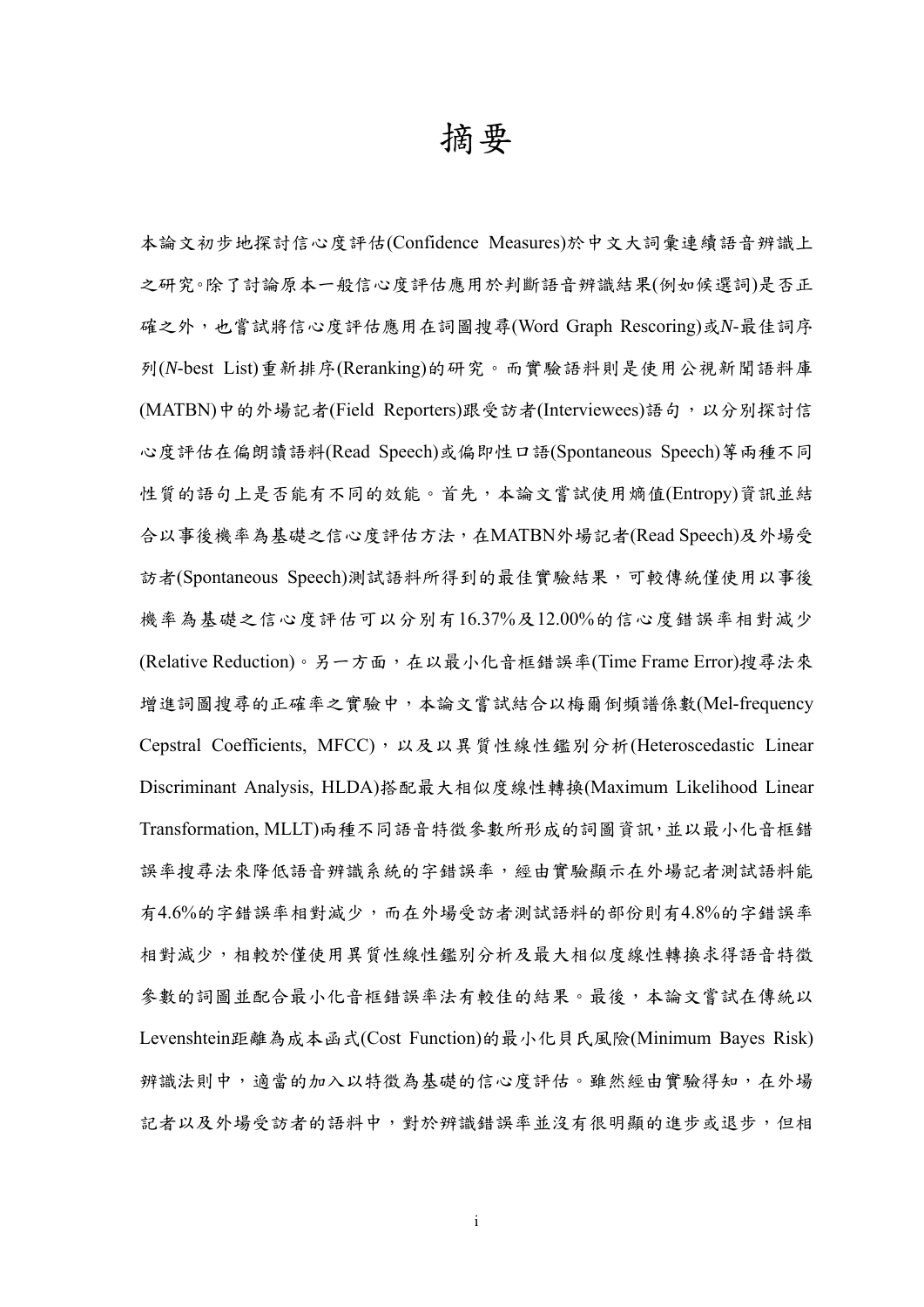較於傳統利用Levenshtein距離為成本函式的最小化貝氏風險辨識法則而言,卻有較 佳的結果。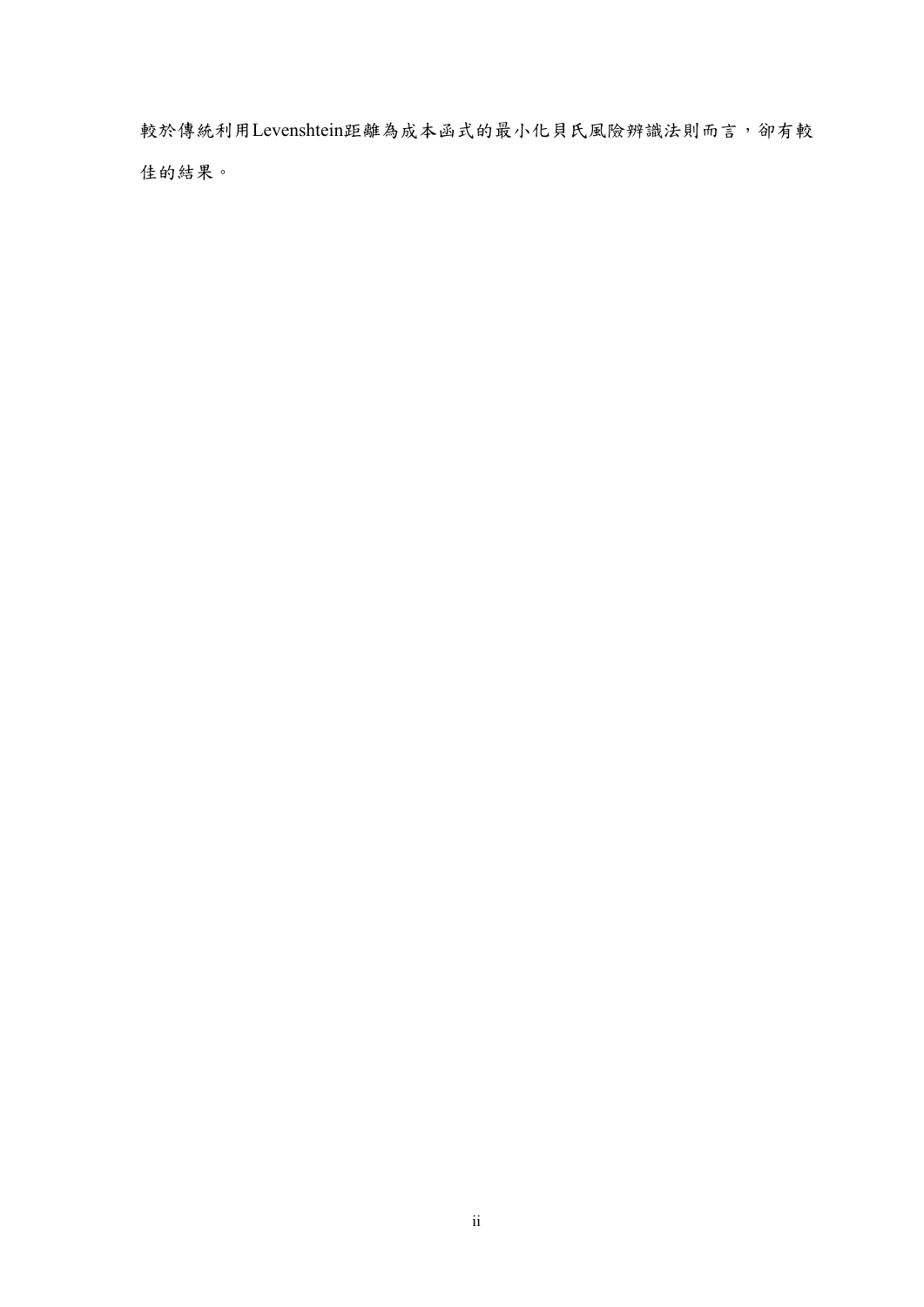## Abstract

This thesis investigated the use of various kinds of confidence measures for Mandarin large vocabulary continuous speech recognition (LVCSR). These confidence measures were not only used as a post processor to justify the correctness of final recognition hypotheses, but also directly integrated into the word graph rescoring and *N*-best list reranking procedures for the generation of better recognition hypotheses. All experiments were carried out on the Mandarin broadcast news corpus (MATBN), including the speech utterances of field reporters and interviewees which also respectively belong to the read speech style and the spontanesous speech one. Several approaches to utilizing confidence measures for Mandarin LVCSR were presented and extensively studied in this thesis. First, the entropy information and the posterior probability based confidence measure were tightly combined, and the experimental results showed that such an approach could give relative confidence error rate reductions of 16.37% and 12.00%, respectively, for the field reporters' speech and the interviewees' speech, compared to those obtained by using the posterior probability based confidence measure alone. On the other hand, we attempted to jointly consider the information inherent in the word graph constructed by using the Mel-frequency cepstral coefficients (MFCC), and the word graph constructed by using the discriminant acoustic features resulting form the heteroscedastic linear discriminant analysis and maximum likelihood linear transformation (HLDA+MLLT). The minimum time frame error decoding was conducted on these two word graphs simultanesously to find the best word sequence among them. The experimental results showed that such an approach could achieve character error rate reductions of 4.6% and 4.8%, respectively, for the field reporters' speech and the interviewees' speech, which were better than the results obtained by conducting the minimum time frame error decoding on the word graph of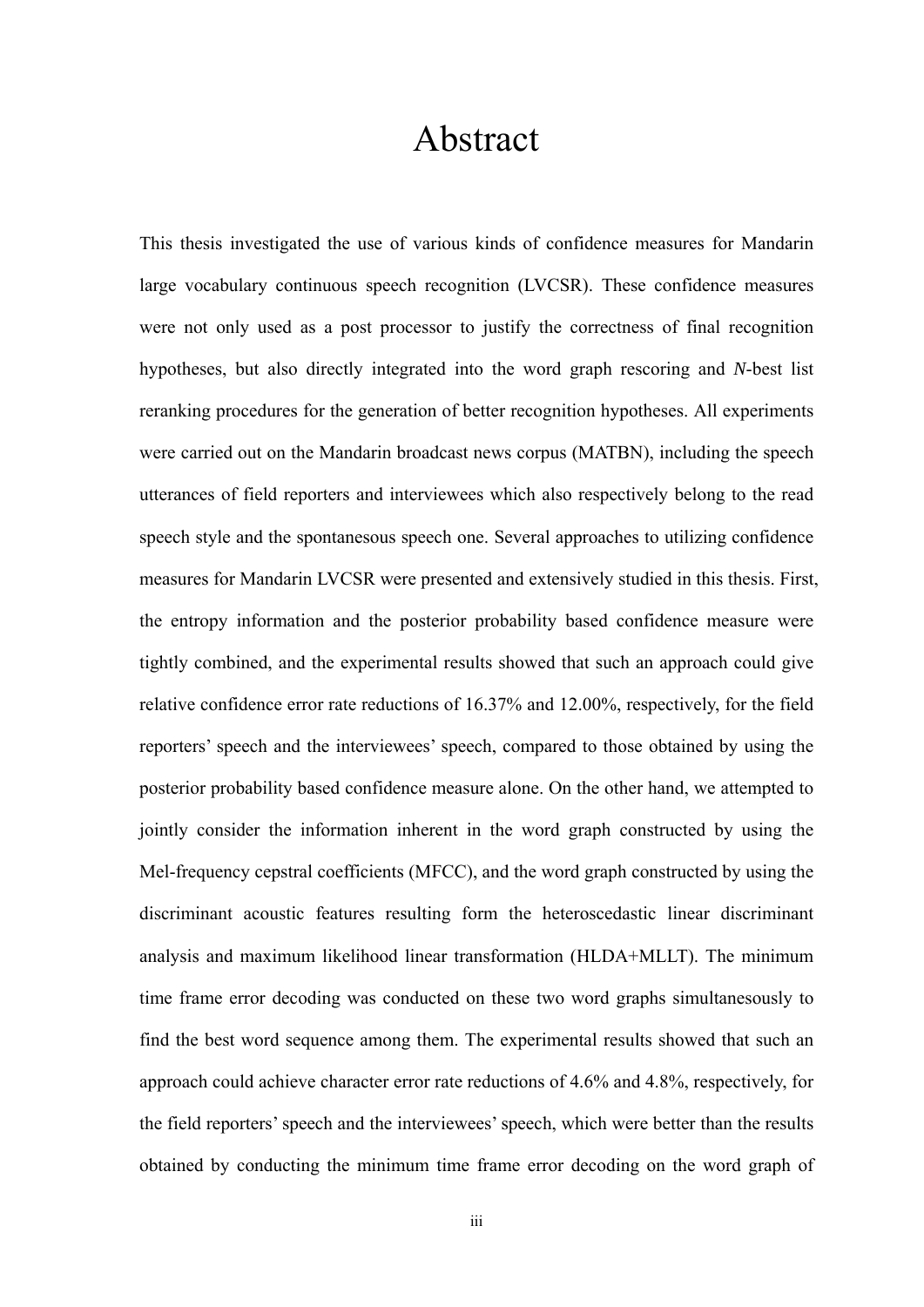HLDA+MLLT alone. Finally, we incorporated the feature-based confidence measure with the minimum Bayes risk decoding. Compared to the conventional minimum Bayes risk decoding, the proposed approach demonstrates slight but consistent performance gains.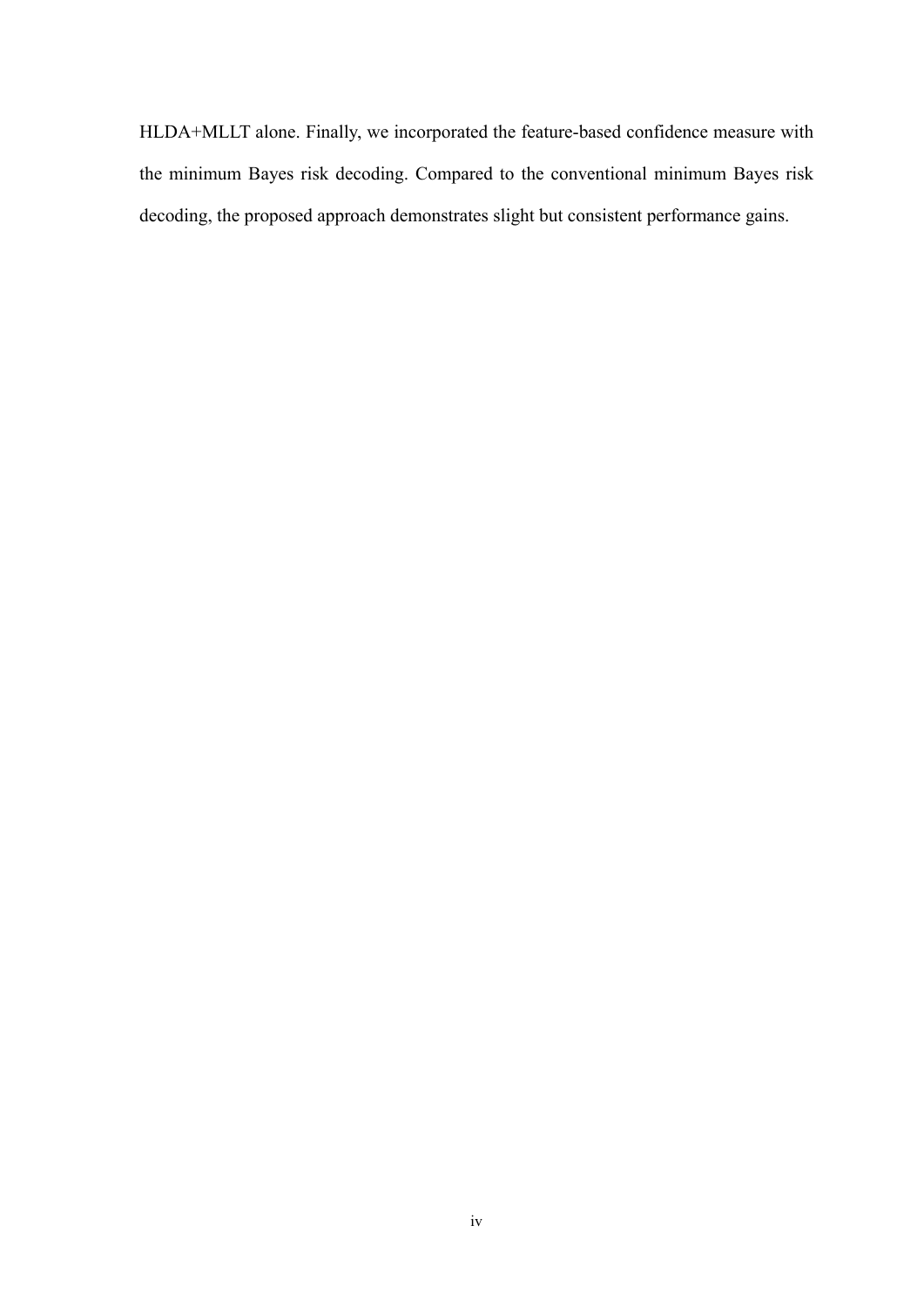### 致謝

首先,最要感謝的就是我的父母。是他們辛苦地將我養大,教我學會做人做事 的態度,也一直勉勵我努力唸書。也要感謝我的奶奶以及伯父、姊姊和弟弟,從小 到大他們一直陪在我身邊,在背後一直默默地支持我。因為有這些親愛的家人陪伴 與鼓勵,我才能順利完成學業。

感謝我的兩位指導教授-王新民博士及陳柏琳博士。兩位教授在我碩士求學過程 中,其認真的研究態度以及對學生的敦敦教誨,一直深刻地記在我的腦海中。覺得 自己非常的幸運,能獲得兩位如此認真及和善的好老師之教導。在此再次謝謝兩位 老師,您們辛苦了。此外,也感謝口試委員林順喜博士及洪志偉博士在口試時的指 導,讓學生的論文能更臻完善。

也要謝謝實驗室已畢業的學長們。謝謝人瑋,不論在中研院或是師大,你總是 很樂意地灌輸你的知識,在你的身邊,我學到了很多,也謝謝你一直陪我打桌球。 謝謝文鴻、耀民、志豪、成韋及惠銘,不論你們畢業與否,還是一直很關心我們, 對於我們課業或是生活的疑問,總是很熱心地幫我解答。也謝謝士翔、士弘、炫盛 及怡婷,在一起學習的這二年,我們一起渡過了許多寫作業、哈啦聊天、打球以及 互相討論的日子,與你們在一起的生活很快樂。我想我永遠會記得這段的時光。芳 輝、鴻彬、家豪及庭瑋,因為有你們的加入,讓實驗室的氣氛變得更加活潑,也祝 你們未來的研究順利。也要特別感謝斯涵,謝謝妳跟人瑋的"榮華富貴"車票,妳以 後也要加油囉。

謝謝偉和、中研院實驗室的士賢、怡翔、弘明、永承、宏毅及御仁學長,由你 們身上我學到了許多做研究的態度。不論我有什麼困難,你們也都很樂意幫忙。

最後要感謝思吟。謝謝妳陪我走過這段時間,在我最累的這段時間,因為有妳 的支持與鼓勵,才能讓我一直走下去,也祝妳明年順利畢業囉。

謹將此論文獻給所有曾經幫助我的人。

燦輝謹誌

v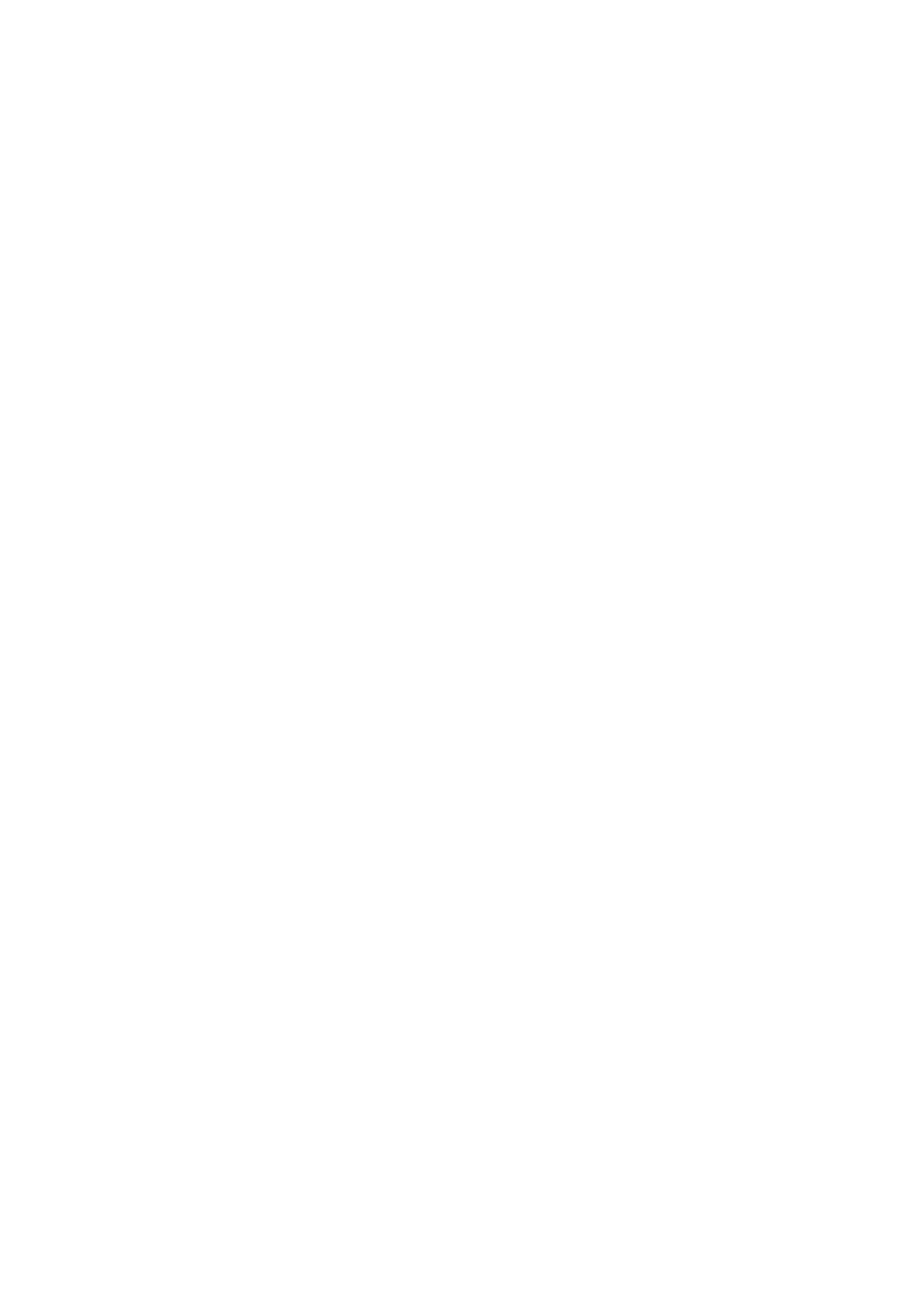| 第1章 |                                   |
|-----|-----------------------------------|
| 1.1 |                                   |
|     |                                   |
|     |                                   |
|     |                                   |
|     |                                   |
| 1.2 |                                   |
|     |                                   |
|     |                                   |
| 1.3 |                                   |
| 1.4 |                                   |
| 第2章 |                                   |
| 2.1 |                                   |
| 2.2 |                                   |
|     |                                   |
|     |                                   |
|     |                                   |
| 2.3 |                                   |
|     |                                   |
|     |                                   |
| 2.4 |                                   |
| 2.5 |                                   |
|     |                                   |
|     | 2.5.2 最大事後機率與最小化貝氏風險尋找最佳詞序列之關聯 31 |
|     |                                   |
|     |                                   |
| 第3章 |                                   |
| 3.1 |                                   |
|     |                                   |
|     |                                   |
|     |                                   |
|     |                                   |

## 目錄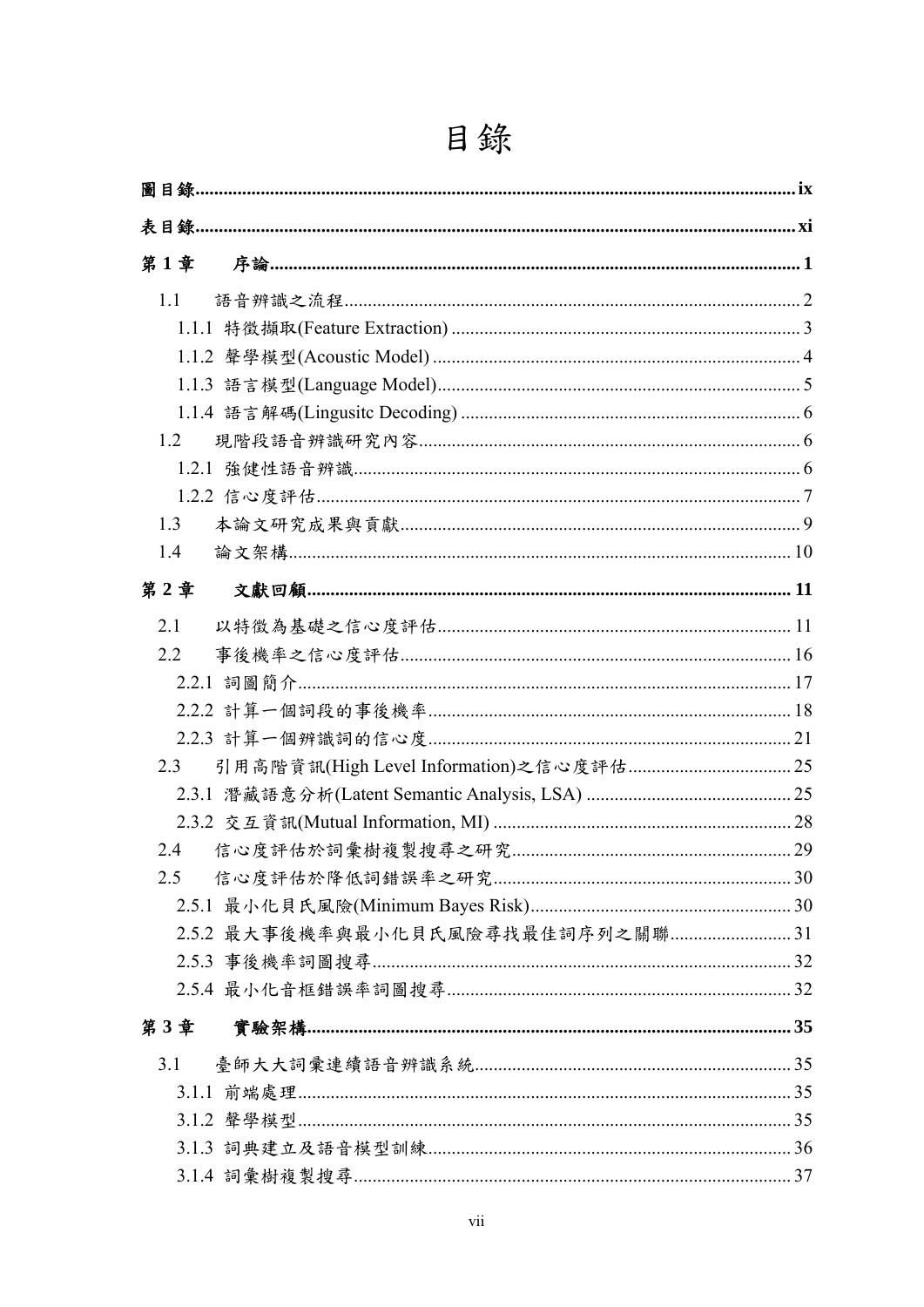| 3.2 |                                                  |  |  |  |  |  |  |  |
|-----|--------------------------------------------------|--|--|--|--|--|--|--|
|     |                                                  |  |  |  |  |  |  |  |
|     |                                                  |  |  |  |  |  |  |  |
|     |                                                  |  |  |  |  |  |  |  |
| 第4章 |                                                  |  |  |  |  |  |  |  |
| 4.1 |                                                  |  |  |  |  |  |  |  |
|     | 4.1.1 最大化相似度(Maximum Likelihood, ML)訓練之實驗 45     |  |  |  |  |  |  |  |
|     | 4.1.2 最小化音素錯誤(Minimum Phone Error, MPE)訓練之實驗  49 |  |  |  |  |  |  |  |
|     |                                                  |  |  |  |  |  |  |  |
| 4.2 |                                                  |  |  |  |  |  |  |  |
|     |                                                  |  |  |  |  |  |  |  |
|     |                                                  |  |  |  |  |  |  |  |
| 4.3 |                                                  |  |  |  |  |  |  |  |
|     |                                                  |  |  |  |  |  |  |  |
|     |                                                  |  |  |  |  |  |  |  |
| 第5章 | 改良信心度評估及運用於降低語音辨識系統錯誤率實驗  61                     |  |  |  |  |  |  |  |
| 5.1 |                                                  |  |  |  |  |  |  |  |
| 5.2 | 融合不同詞圖並配合最小化音框錯誤率詞圖搜尋方法之實驗 67                    |  |  |  |  |  |  |  |
| 5.3 |                                                  |  |  |  |  |  |  |  |
| 5.4 | 結合信心度評估與以 Levenshtein 距離為成本函式之最小化貝氏法則  74        |  |  |  |  |  |  |  |
| 第6章 |                                                  |  |  |  |  |  |  |  |
|     |                                                  |  |  |  |  |  |  |  |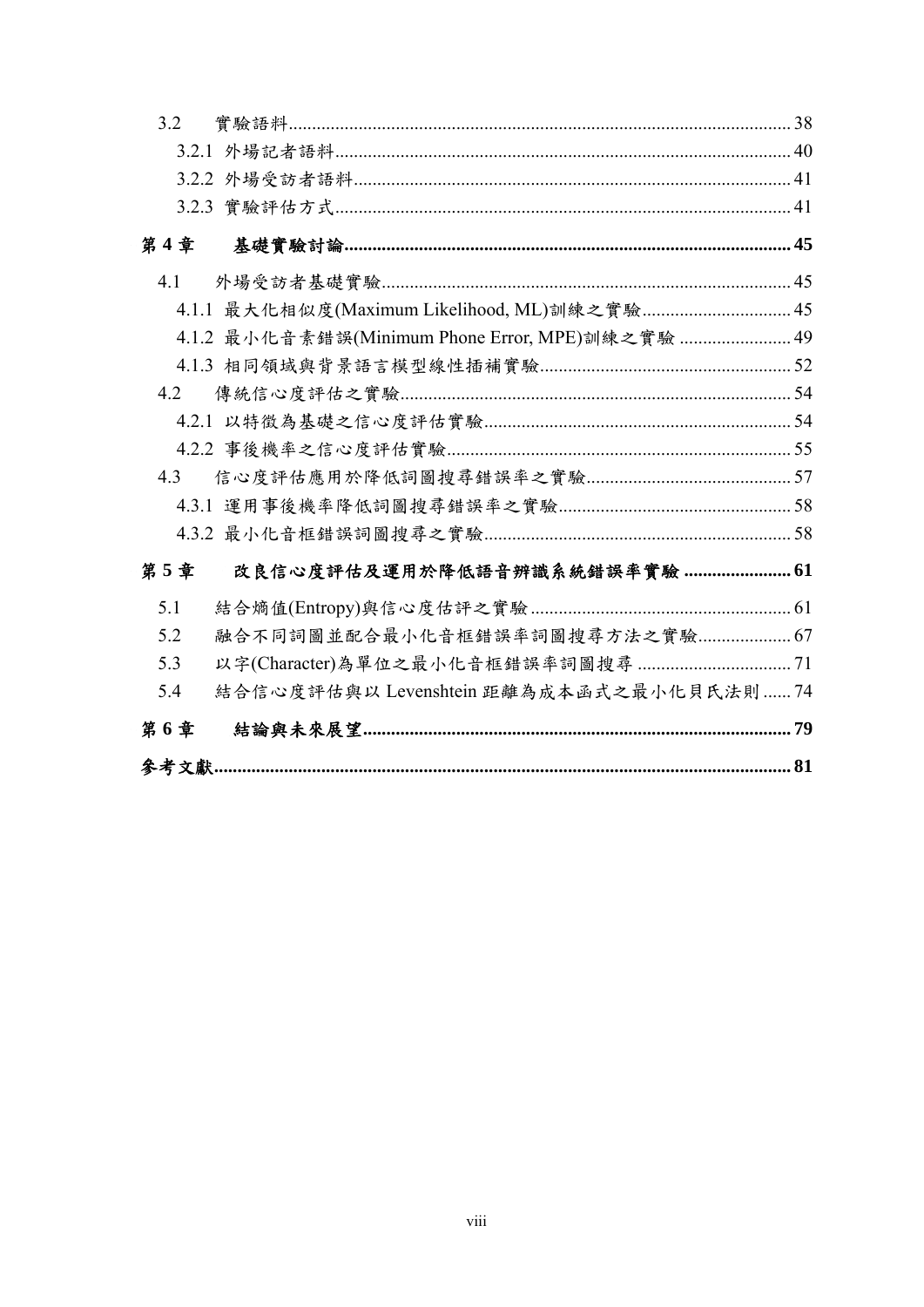## 圖目錄

|  | 圖 3-2 臺師大資工所公視新聞語料檢索系統,檢索語句(SUB-TERM)的統計資訊38   |  |
|--|------------------------------------------------|--|
|  |                                                |  |
|  | 圖 4-1 外場受訪者:30次最大化相似度訓練之自由音節辨識音節錯誤率曲線圖 46      |  |
|  | 圖 4-2 外場受訪者:不同的語言模型權重,經詞彙樹複製搜尋後之字錯誤率曲線圖 47     |  |
|  |                                                |  |
|  |                                                |  |
|  | 圖 4-5 外場受訪者:10次最小化音素錯誤訓練之詞彙樹複製搜尋之字錯誤率曲線圖 50    |  |
|  | 圖 4-6 相同領域語言模型與背景語言模型做線性插補之詞圖搜尋字錯誤率曲線圖 53      |  |
|  | 圖 4-7 外場記者:使用不同K值計算事後機率所獲得的信心度錯誤率曲線圖56         |  |
|  | 圖 4-8 外場受訪者:使用不同K值計算事後機率所獲得的信心度錯誤率曲線圖56        |  |
|  |                                                |  |
|  |                                                |  |
|  |                                                |  |
|  | 圖 5-2 外場記者語料:結合詞圖上的熵值資訊與事後機率信心度評估對應之偵測錯誤交易曲線圖  |  |
|  |                                                |  |
|  | 圖 5-3 外場受訪者語料:結合詞圖上的熵值資訊與事後機率信心度評估對應之偵測錯誤交易曲線圖 |  |
|  |                                                |  |
|  | 圖 5-4 外場記者:運用最小化音框錯誤率融合不同詞圖於詞圖搜尋之字錯誤率曲線圖 69    |  |
|  | 圖 5-5 外場受訪者:運用最小化音框錯誤率融合不同詞圖於詞圖搜尋之字錯誤率曲線圖 69   |  |
|  |                                                |  |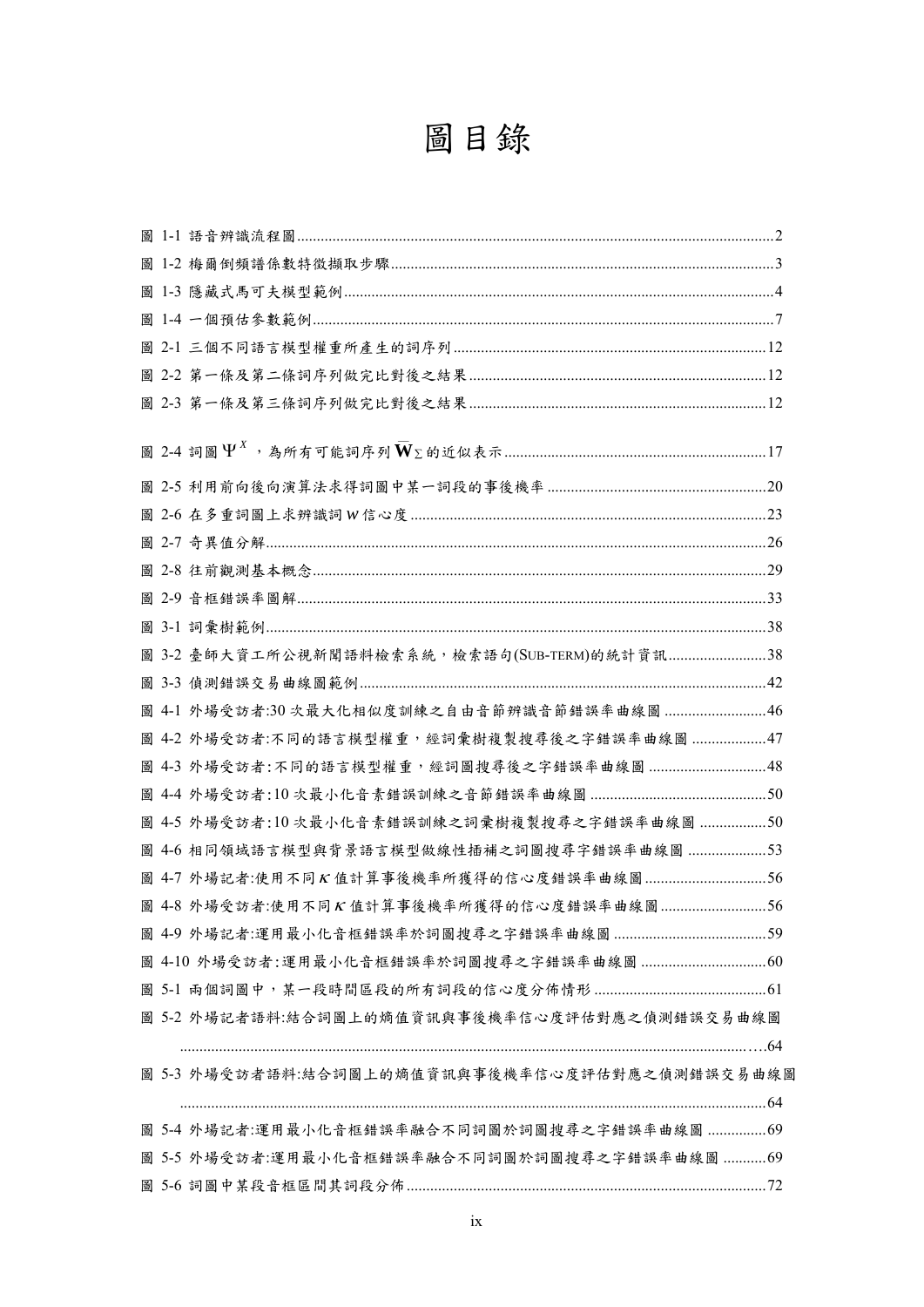|  | 圖 5-7 外場記者:以字為比對單位之最小化音框錯誤率詞圖搜尋之字錯誤率曲線圖  73    |  |  |  |  |  |  |
|--|------------------------------------------------|--|--|--|--|--|--|
|  | 圖 5-8 外場受訪者:以字為比對單位之最小化音框錯誤率詞圖搜尋之字錯誤率曲線圖 73    |  |  |  |  |  |  |
|  |                                                |  |  |  |  |  |  |
|  |                                                |  |  |  |  |  |  |
|  | 圖 5-11 外場記者:不同權重B對於結合信心度評估之最小化貝氏風險之字錯誤率曲線圖77   |  |  |  |  |  |  |
|  | 圖 5-12 外場受訪者:不同權重β對於結合信心度評估之最小化貝氏風險之字錯誤率曲線圖 78 |  |  |  |  |  |  |
|  |                                                |  |  |  |  |  |  |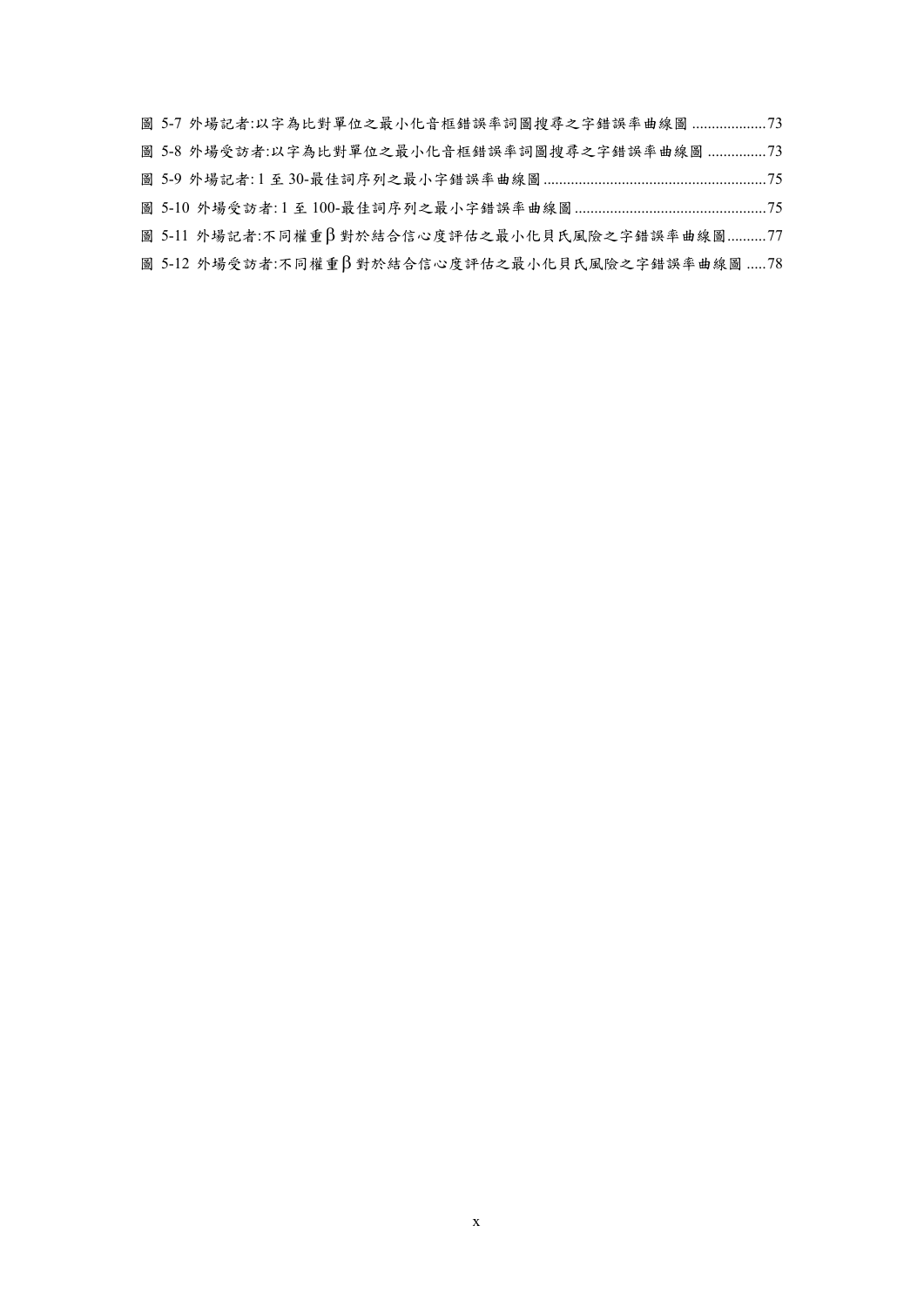## 表目錄

| 表 4-1 外場受訪者:30 次最大化相似度訓練,每間隔5次之自由音節辨識錯誤率(%) 46      |  |
|-----------------------------------------------------|--|
| 表 4-2 外場受訪者:不同的語言模型權重,經詞彙樹複製搜尋後之字錯誤率(%) 47          |  |
|                                                     |  |
|                                                     |  |
| 表 4-5 外場受訪者:10次最小化音素錯誤率訓練詞圖搜尋之字錯誤率(%,語音特徵參數為        |  |
|                                                     |  |
| 表 4-6 相同領域語言模型與背景語言模型做線性搜補之詞圖搜尋字錯誤率(%) 52           |  |
|                                                     |  |
|                                                     |  |
|                                                     |  |
|                                                     |  |
| 表 4-11 外場記者與受訪者語料經詞圖搜尋後之字錯誤率(%),此為基礎實驗結果57          |  |
|                                                     |  |
|                                                     |  |
|                                                     |  |
| 表 5-2 結合 100-最佳詞序列熵值與以特徵為基礎信心度評估之信心度錯誤率(%) 63       |  |
| 表 5-3 結合 100-最佳詞序列熵值與以事後機率為基礎信心度評估之信心度錯誤率(%)65      |  |
| 表 5-4 結合詞圖熵值與以事後機率為基礎信心度評估之錯誤接受率及錯誤拒絕率(%) 66        |  |
| 表 5-5 測試語句平均每一秒計算詞圖熵值或計算一般事後機率(CNORMAL)所需時間(百分之一秒)之 |  |
|                                                     |  |
|                                                     |  |
|                                                     |  |
|                                                     |  |
|                                                     |  |
|                                                     |  |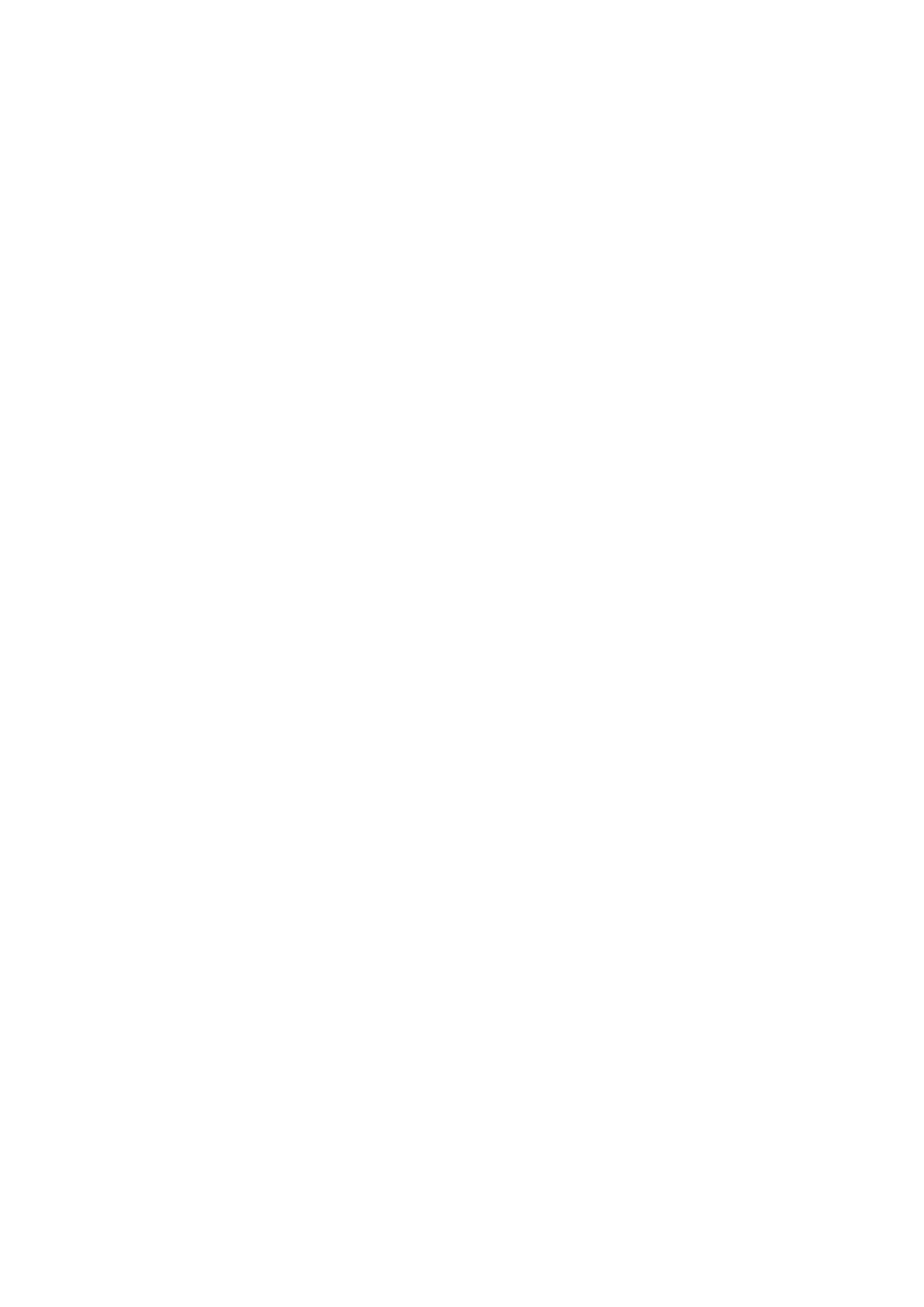#### 第1章 序論

「霹霹遊俠」是70年代一部非常熱門的電視影集。其中最令大家印象深刻的是主角 李麥克的伙計-霹霹車,它不但擁有極高的人工智慧,並且還能直接接受主人的語音 指令。的確,語音是人類最自然的溝通方式之一,人們也一直希望電腦能聽得懂人 類的語言。過去由於電腦軟硬體技術的限制,加上對個人電腦使用者來說,利用鍵 盤及滑鼠來當作輸入裝置也不會有太多不便,因此,電腦距離達到許多科幻電影或 小說裡面的語音辨識功能,似乎相當遙遠。

如今隨著科技的發展,電腦技術的發展也跟著突飛猛進,消費性電子產品及許 多可攜性裝置跟著融入了我們的生活中。為了節省體積及方便使用者攜帶,電子產 品的體積越來越小是一定的趨勢。但鍵盤及滑鼠卻不可能跟著變小,否則會造成輸 入不便,也不可能隨身攜帶它們,否則便失去了可攜性的便利。因此,過去利用鍵 盤或滑鼠的輸入方式在可攜性裝置已經不太可行。許多研究學者便開始試著用語音 來當作輸入裝置的一部份。過去數十年來,由於眾多學者專家的努力以及隱藏式馬 可夫模型(Hidden Markov Model, HMM)[Rabiner 1989]的發展,自動語音辨識 (Automatic Speech Recognition, ASR)的技術也獲得了很大的提昇。在今天,只要提供 足夠的訓練資料,再利用一些標準的程序(如語音特徵參數擷取、聲學與語言模型訓 練及建立辨識器等等),便可以為某個特定的領域建立一套語音辨識系統,達到人類 與電腦對話的初步夢想。但是,當我們將系統從實驗室環境移到真實世界應用時, 由於環境的噪音、語者之間的差異以及通道效應等在真實環境才會遇到的問題,或 是訓練資料與訓試資料環境不匹配的情況,即使是目前最好的語音辨識系統,其效 能依舊會大幅地下降。因此,要如何使語音辨識系統在真實環境使用,仍然有最好 的效果,便成為了語音辨識研究裡一項極為重要的課題。此外,由於目前的語音辨 識系統依然無法達到百分之百的正確,要如何讓系統能自動的判斷辨識結果的可靠 性,對許多自動語音辨識相關應用,例如口語對話系統(Spoken Dialog System)[Hazen *et al*. 2002]、關鍵詞擷取(Keyword Spotting)[Wilpon *et al*. 1990]等,也很重要。除了

1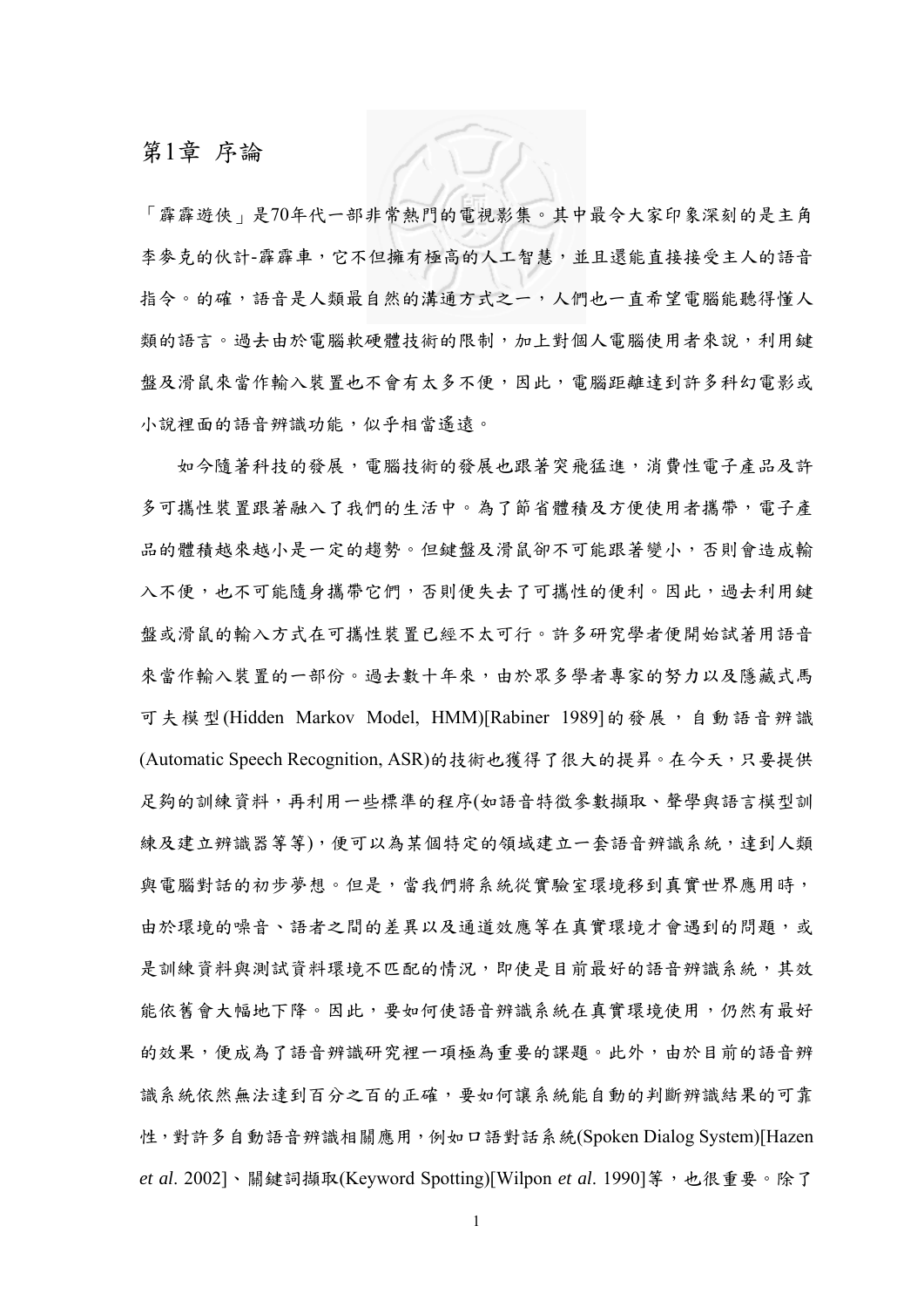

圖 1-1 語音辨識流程圖

利用信心度評估(Confidence Measures)找出辨識錯誤,並進一步決定是否要請使用者 重新輸入外。更甚者,可以利用信心度評估修正辨識結果,提高系統的辨識正確率。 而要如何達到上述之目標,也是目前亟待研究的方向。

1.1 語音辨識之流程

一般我們是以統計式的方法來實行自語音辨識[Jelinek 1999]。其數學式子可以寫成  $W^* = \arg \max_{W} P(W | X)$  (1-1)

其中*W* 為一個語言 $\bar{W}_{\Sigma}$ 中可能形成的任一詞序列(Word Sequence),而 *X* 則代表輸入 的語音訊號。統計式的語音辨識其方法很直覺,它希望在給定一段語音訊號後,從 許多可能的詞序列中,找出一條詞序列,使得其在 *X* 出現時的機率是最大的。以人 類的聽覺來說,就好像是要我們的大腦找出一條聽起來最有可能的詞序列。目前語 音辨識系統的流程大致如圖 1-1所示,當一段語音進來時,語音辨識系統會先將語 音訊號做特徵擷取的動作,接著針對所形成的語音特徵向量序列(Feature Vector Sequence)找出一條最符合的詞序列。而在這個步驟中,通常會將式(1-1)利用貝式定 理展開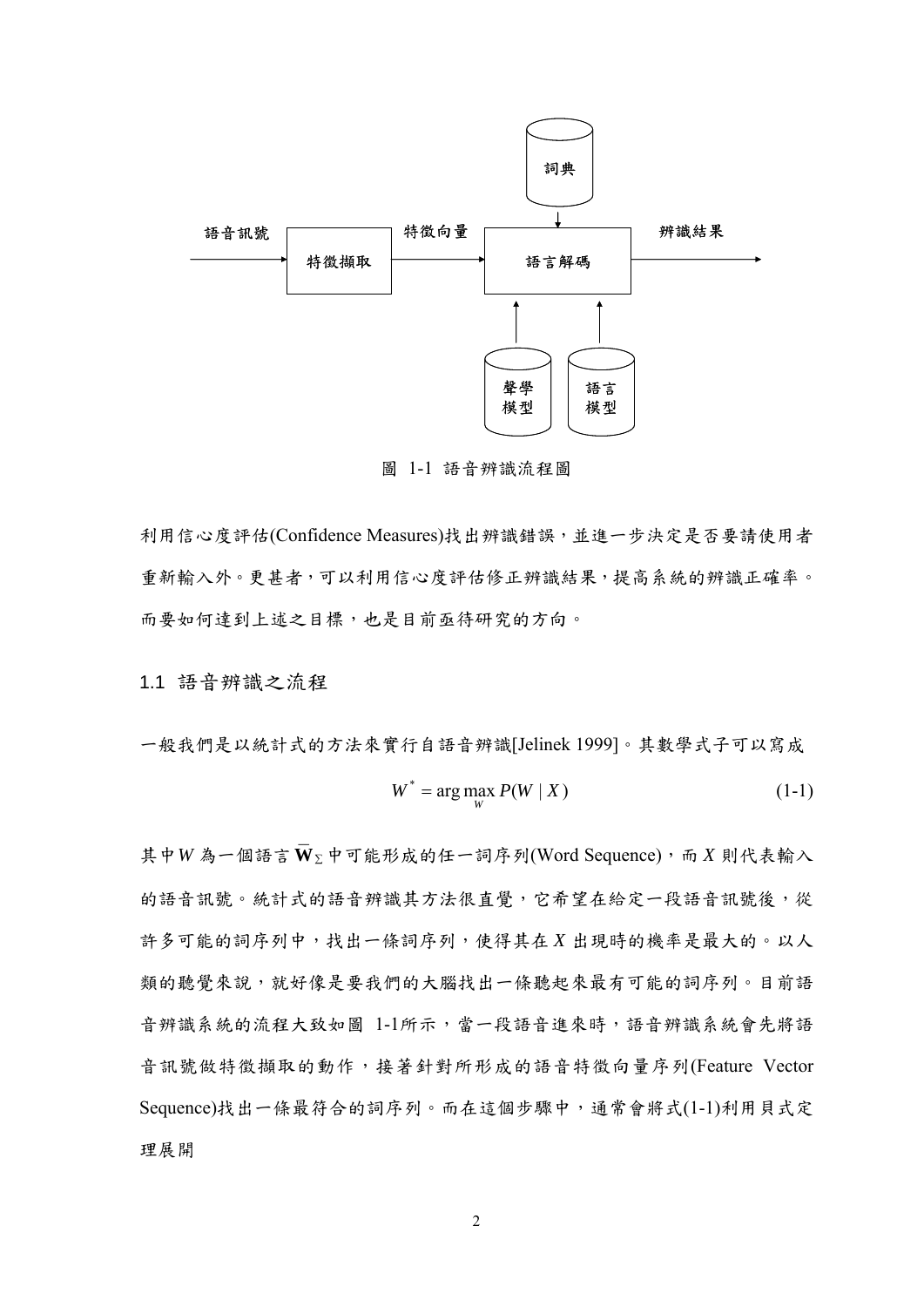$$
P(W \mid X) = \frac{p(X \mid W)P(W)}{p(X)}
$$
(1-2)

其中, *p*(*X* |*W* )及 *P*(*W* )便是分別代表經由圖 1-1中的聲學模型(Acoustic Model)及語 言模型(Language Model)產生的分數。而這兩個模型一般是經由統計求得,也就是分 別假設一組機率模型,利用訓練語料來估測其機率分佈(Probability Distribution)。以 下分別簡介圖 1-1的每個模組運作方式。

1.1.1 特徵擷取(Feature Extraction)

這個部份主要是擷取語音訊號中比較重要的參數,一般較常用的語音特徵參數為梅 爾倒頻譜係數(Mel-frequency Cepstral Coefficients, MFCC)[Davis and Mermelstein 1980],其擷取步驟如圖 1-2所示。在取此特徵的時候,我們會將語音資料切割成一 連串部份重疊的音框(Frames),每一個音框最後表示成由13維的梅爾倒頻譜係數加上 其一階與二階的時間軸導數(Time Derivatives)所組成的特徵向量。其中取一階與二階 時間軸導數的原因主要是為了能獲得語音特徵在時間上(Temporal)的相關資訊。



圖 1-2 梅爾倒頻譜係數特徵擷取步驟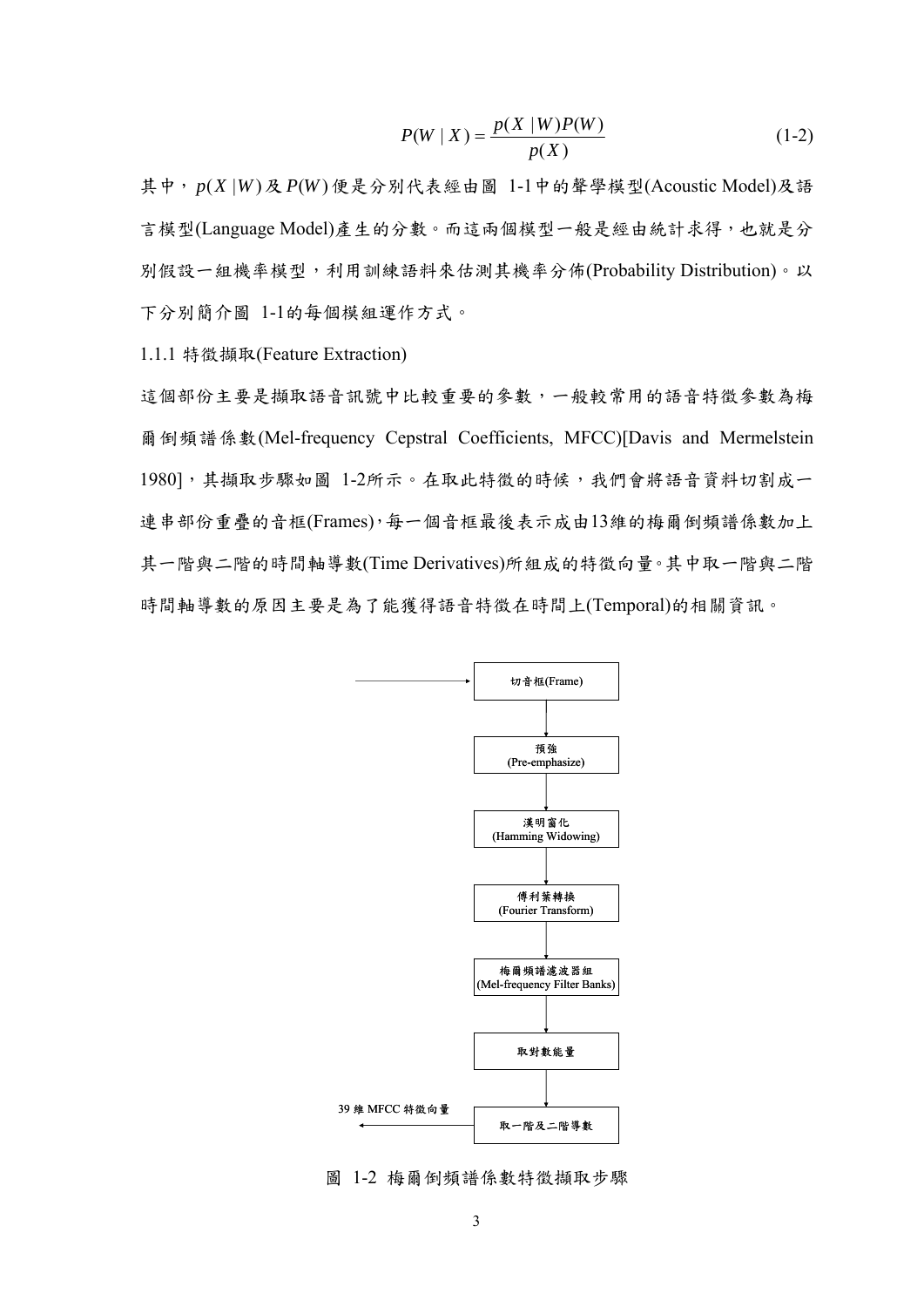

圖 1-3 隱藏式馬可夫模型範例

#### 1.1.2 聲學模型(Acoustic Model)

為了處理語音訊號在時域上的變化,一般而言都是使用由左至右(Left-to-right)的隱藏 式馬可夫模型(Hidden Markov Model, HMM)[Rabiner 1989]來作為聲學模型。圖 1-3 便是一個具有三個狀態(State)的HMM模型,每個狀態中都會有對每個音框所形成的 語音特徵參數向量之觀測機率分佈(Observation Probability Distribution)。另外,每個 狀態也有相對應的狀態轉移機率(State Transition Probability),用來控制下一個時間點 要停留在自己或是轉移到下一個狀態。根據語音特徵參數是連續或非連續的值, HMM 每個狀態中的觀測機率估測方式可分為離散型 (Discrete) 、半連續型 (Semi-continuous)及連續型(Continuous)三種[Huang *et al*. 2001],目前的語音辨識系統 主要都是連續型或半連續型為主。就連續型而言,為了減少估算觀測機率的參數量, 以及因為任何機率分佈理論上皆可以由多個高斯分佈(Gaussian Distributions)來逼近 的特性,一般而言都是使用高斯混合分佈(Gaussian Mixture Distribution)來近似此機 率分佈。而連續型與半連續型主要的差別在於連續型每個狀態擁有自己的高斯分 佈,半連續型則會有共用高斯分佈的情況。

由於一個中文音節(Syllable)是由一個聲母(INITIAL)及一個韻母(FINAL)組成, 22 個聲母及 38 個韻母構成約 400 個音節。基本上,我們只要為每個聲母及韻母建 立屬於它的聲學模型,便可以辨識所有的中文音節。本論文共使用了 38 個韻母模 型,但在聲母模型的部份則是考慮不同種類的右邊相連韻母對其發音特性會造成不 同的影響,而將 22 種聲母再細分成 112 種聲母模型,亦即聲母部份採用右相關聯模 型(Right-context-dependent Model, RCD);另外,我們加入一個靜音(Silence)模型來估 測語音訊號中靜音部份。為了讓聲學模型有更精確的估算能力,除了要有足夠的訓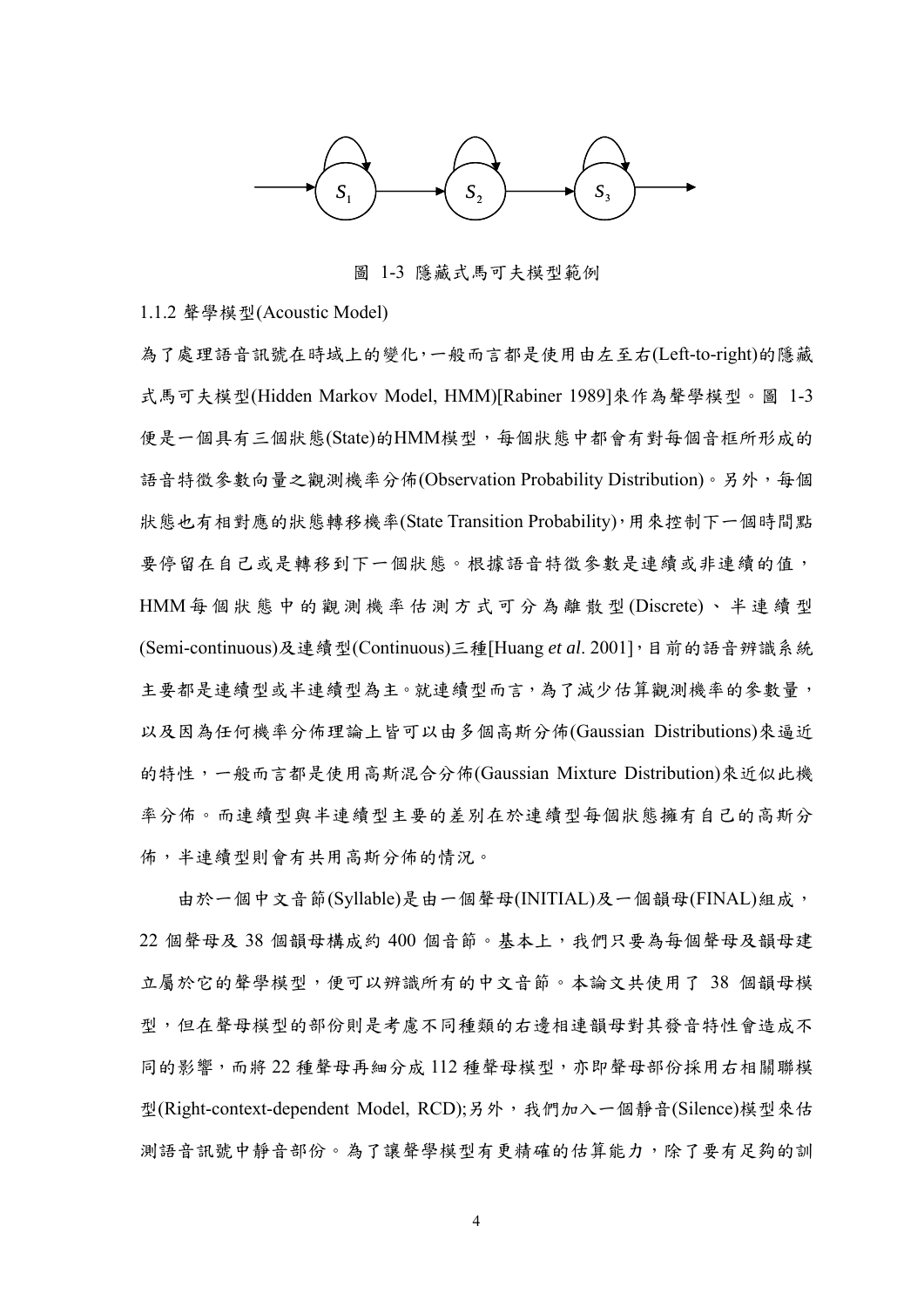練資料之外,還需要有好的訓練方法,較常見的有最大化相似度訓練法則[Bahl *et al*. 1983] 配合使用波氏重估(Baum-Welch Re-estimation)演算法(又稱前向-後向演算法, Forward-backward Algorithm)[Baum 1972]、最大化交互資訊 (Maximum Mutual Information, MMI)[Bahl *et al*. 1986]、最小化分類錯誤(Minimum Classification Error, MCE)[Juang and Katagiri 1992]以及新近被提出的最小化音素錯誤(Minimum Phone Error, MPE)[Povey 2004]訓練法則等。

#### 1.1.3 語言模型(Language Model)

由於聲學模型本身只能辨識某一段語音訊號發的是何種音節(Syllable)序列,無法確 認其對應的詞(中文有許多同音詞),且句子中詞跟詞的連接其實存在概略的規則,因 此便需要有語言模型的存在。由於語言模型的機率分佈是離散型的,在估計語言模 型的機率時,並不使用機率密度分佈函數,而是直接估測個別詞序列的機率資量函  $\mathbf{M}$   $P(w_1, w_2, \ldots, w_N)$ , 其中 $w_1, w_2, \ldots, w_N$ 為此詞序列所包含的詞。但對整個詞序列的估 測參數會隨著詞數量成指數成長,因此會遭遇資料稀疏(Data Sparseness)的問題。為 了解決此問題,我們會先將語言模型的式子展開成機率的連乘積,再利用*n* -1階的馬 可夫假設( *n* -1 Order Markovian Assumption)做簡化的動作,如式(1-3)所示:

$$
P(W) = P(w_1, w_2, \dots, w_N) = \prod_{k=1}^{N} P(w_k | w_{k-1}, w_{k-2}, \dots, w_{k-n+1})
$$
 (1-3)

其中 *N* 為詞的個數, w<sub>k-1</sub>, w<sub>k-2</sub>,..., w<sub>k-n+1</sub> 則是 w<sub>k</sub> 的歷史詞序列, 式(1-3)便是常見的n -連(n-gram)語言模型表示法。一般為了方便起見,以及減少參數量的複雜度,常使 用詞雙連(Bigram)及詞三連(Trigram)兩種模型(也就是分別使用一階及二階的馬可夫 假設)。如同聲學模型,語言模型也需要有大量的文字語料來做為訓練之用。*n* -連語 言模型的訓練方法有最大化相似度估測法(Maximum Likelihood Estimation, MLE)及 最大熵值法(Maximum Entropy, ME)[Rosenfeld 1996]等,另外為了處理某些詞可能在 訓練語料沒有出現的問題,通常會搭配如Katz Smoothing[Katz 1987]及Kneser-Ney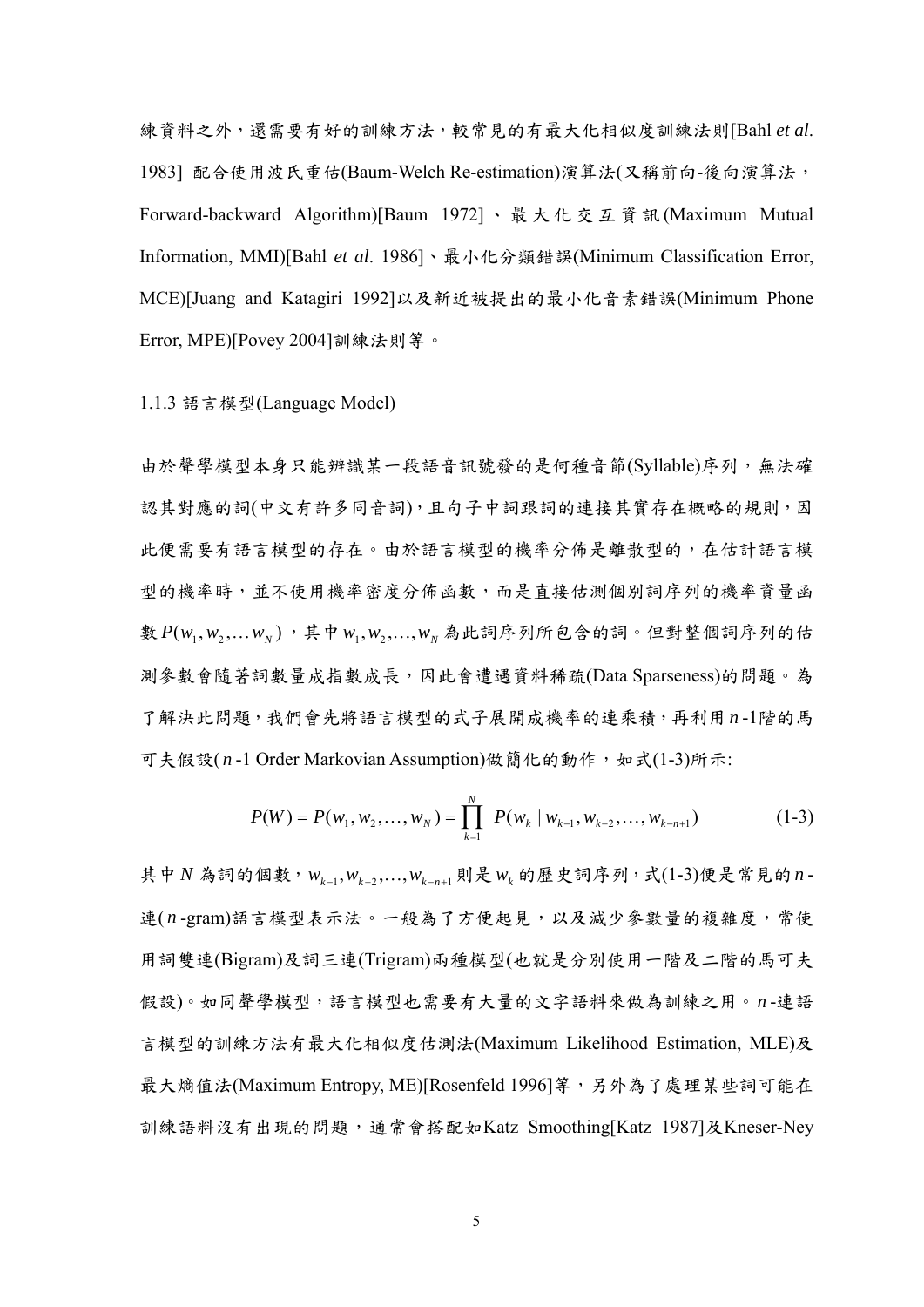Smoothing[Ney et al. 1994] 等語言模型平滑技術,對這些估測機率原本為零的部份加 以平滑化處理。

1.1.4 語言解碼(Lingusitc Decoding)

在依式(1.2)尋找最佳詞序列時,由於分母的部份並不會影響最後詞序列排名的結 果,因此實作上常將分母的部份省略。有了這項前提之後,再將每個音節比對語句 中每一個音框,找出一條最佳的詞序列。而為了有效率的求解,一般是使用維特比 動態規劃搜尋(Viterbi Dynamic Programming Search)[Viterbi 1967]。此外,由於搜尋 空間會隨著詞典大小成指數成長,因此,在搜尋時,通常會透過搜尋路徑裁減 (Pruning)技術來停止繼續尋找一些機率較低的詞序列,以減低其計算複雜度及記憶 體使用量。

1.2 現階段語音辨識研究內容

目前在語音辨識的研究中,強健性語音辨識(Robust Speech Recognition)主要在探討 如何使得語音辨識系統在真實充滿各種噪音的環境底下仍有一定的辨識效果,而除 了維護語音辨識系統的效能之外,信心度評估則是應用於準確地判斷語音辨識系統 的結果正確性,在1.2.1及1.2.2小節將分別簡介強健性語音辨識及信心度評估的研究。

1.2.1 強健性語音辨識

此方法主要為降低環境噪音或不同語者等因素對語音訊號的影響,或是找出比較具 有鑑別性的語音特徵,使得語音辨識的正確率不會因環境的噪音因素而有所降低。 大致來說,可再細分為兩個方向:

(i) 語音強化(Speech Enhancement)

這類方向主要是提昇語音訊號本身的品質,希望藉由乾淨語音及噪音不同的統 計特性,想辦法將受噪音影響的聲音訊號還原成乾淨語音。常見的技術有頻譜 消去法(Spectral Subtraction)[Boll 1979]及維爾濾波器(Wiener Filter)[Wiener 1949]等。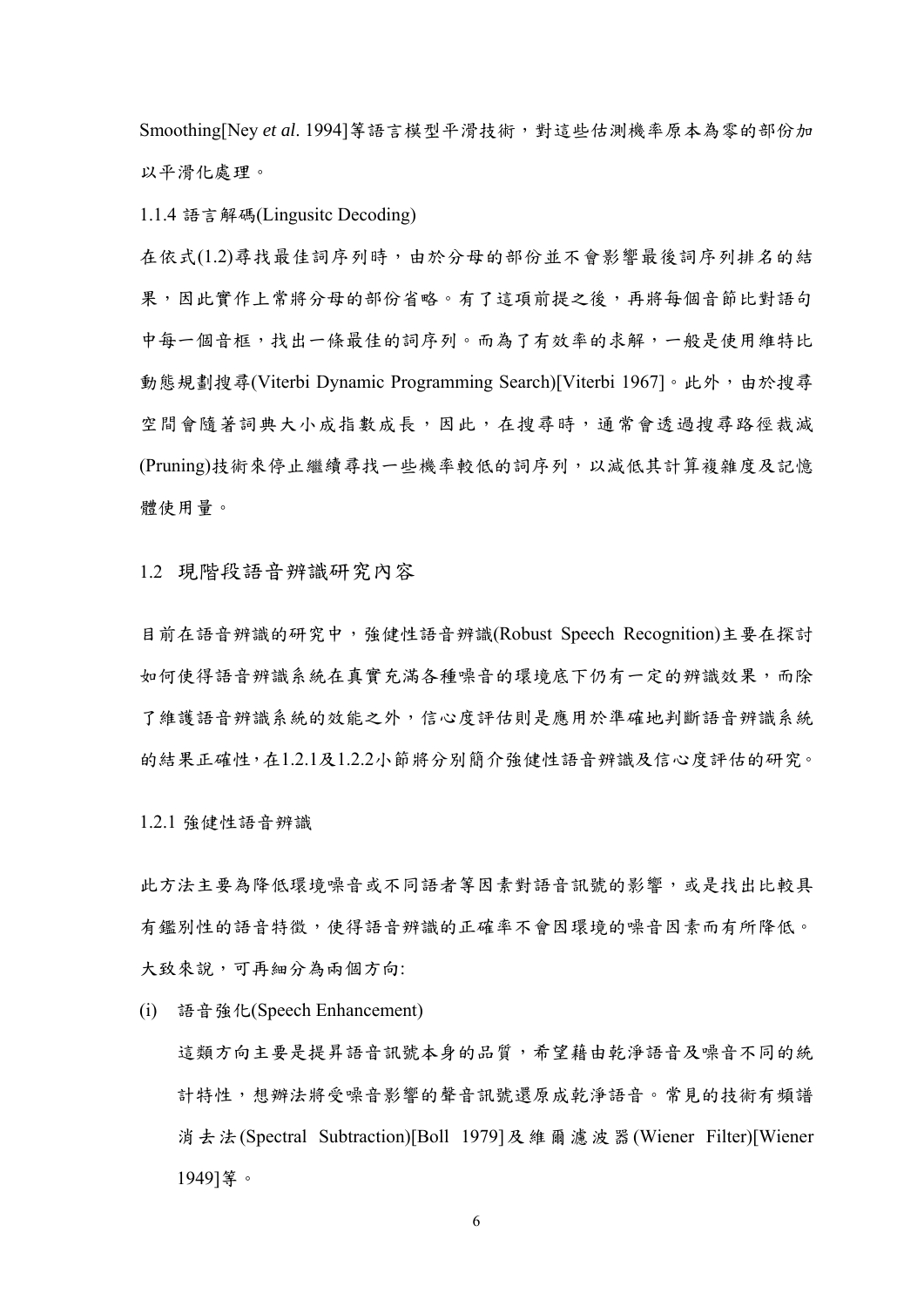

圖 1-4 一個預估參數範例

(ii) 強健性語音特徵(Robust Speech Features)

這類技術是以擷取語音訊號中較具有強健性的特徵為主要目的,使得擷取出來 的特徵可以抵抗週遭的環境變化。常見的技術有倒頻譜平均消去法(Cepstral Mean Subtraction, CMS)[Atal 1974]、倒頻譜正規化法(Cepstral Normalization, CN)[Viikki and Laurila 1998] 、統計圖等化法 (Histogram Equalization, HEQ)[Korkmazsky 2004]等。

除了以上兩項技術之外,還可以利用鑑別性分析(Discriminant Analysis)方法來計 算原始語音資料的一些相關統計資訊,將原本的語音特徵投影到新的特徵空間,以 得到較具有鑑別性的特徵。較常見的方法有線性鑑別分析(Linear Discriminant Analysis, LDA)[Duda and Hart 1973]、異質性線性鑑別分析(Heteroscedastic Linear Discriminant Analysis, HLDA)[Gales 1999] 等。

1.2.2 信心度評估

信心度評估為本論文主要的研究重點,此研究方向的基本應用是給定語音辨識系統 的輸出結果一個分數(輸出結果可以是針對整句詞序列,詞序列中的某個詞,或是音 節等其它更小的單位,而給定的分數通常是介於0~1之間),來判斷這個辨識結果的 可靠度。舉例來說,信心度評估可以辨別每個辨識出來的詞它被辨識正確的機率有 多高。如果依方法來分的話,大致上可分為三大類[Jiang 2005]: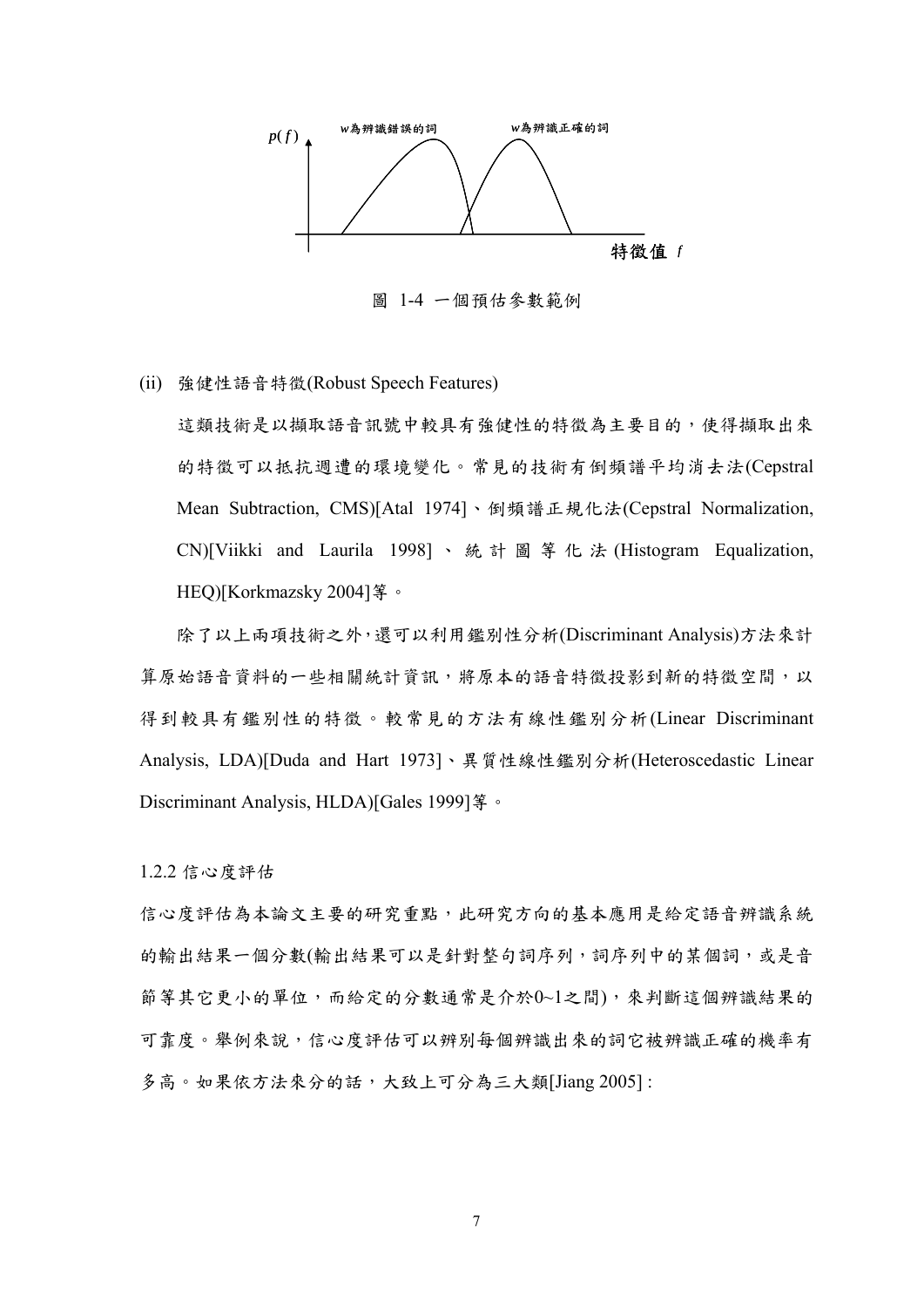(i) 以特徵為基礎(Feature-based)之信心度評估

此種方法通常都是利用在進行語音辨識的過程中可獲得的一些所謂的預估特徵 (Predictor Features,包含聲學及語言等資訊)。而一個特徵要能被稱為是預估特 徵,其特徵值對正確辨認詞及錯誤辨認詞所建立的機率密度函式(Probability Density Function, PDF)必須具有很大的鑑別性,如圖 1-4 所示。另一方面,每個 預估特徵之間可利用某種方式結合,再配合不同的分類器,如有限向量機 (Support Vector Machine, SVM)[Zhang and Rudnicky 2001]、自然貝氏分類器 (Naïve Bayes Classifier)[Sanchis *et al*. 2004]或決策樹(Decision Tree)[Eide *et al*. 1995; Neti *et al*. 1997]等來決定辨識結果的正確性。

(ii) 發音確認 (Utterance Verification)

此種方法則是將信心度評估視為統計式的假設檢定(Hypothesis Testing)的一種 問題[Rose *et al*. 1995]。在這個架構之下,通常會提出兩個互斥的假設:

$$
H_0 (虛無ັtextrm{ 邢: Null Hypothesis): X 2 紭 {\mathbb{S}} 8 644\% \text{ 14} - 4
$$
\n
$$
H_1 (對立ັfrak: A Iterative Hypothesis): X 2 筯h 83445\% \text{ 15} + 4
$$
\n
$$
(1-4)
$$

其中 X 代表一段聲學觀測序列。然後,我們測試虛無假設及對立假設,以決定 辨識結果之正確與否。而測試之方法則是使用相似度比例檢測(Likelihood Ratio Testing, LRT) :

$$
\frac{p(X|H_0)}{p(X|H_1)} \underset{H_1}{\geq} \tau \tag{1-5}
$$

 $\tau$ 為事先設定的門檻值(Threshold),而  $p(X|H_0)$ 及  $p(X|H_1)$ 一般來說可使用隱 藏式馬可夫模型來做估算。如果計算出來的值大於門檻值,我們便相信辨識結 果的正確性,否則,便認為辨識結果為錯誤的。

(iii) 事後機率 (Posterior Probability)

在傳統的最大事後機率(Maximum a Posterior, MAP)語音辨識方法中,式(1-2)的 事後機率 *P*(*W* | *X* ) 對詞序列而言其實可以算是一種很好的信心度評估準則。但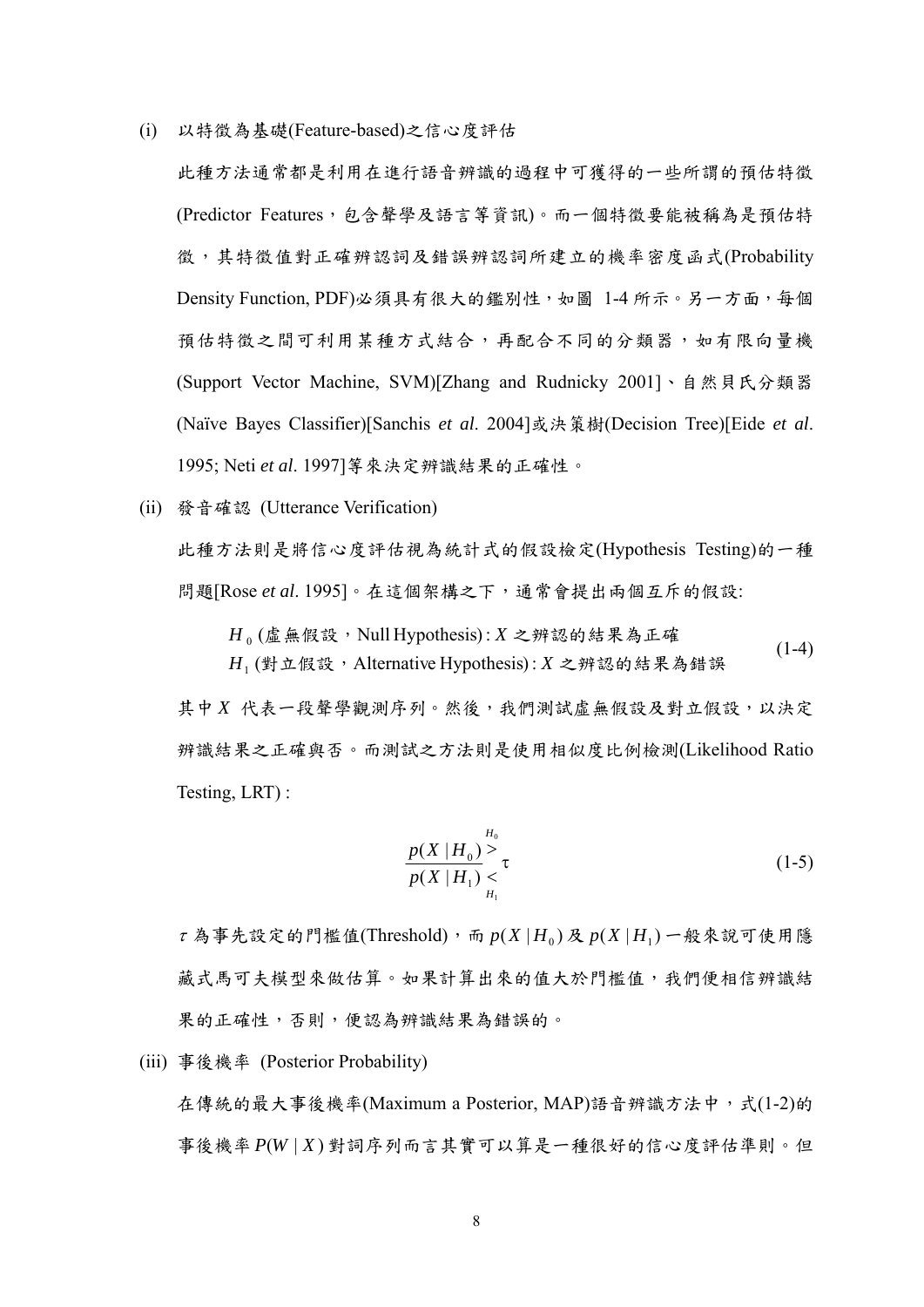是如1.1.4小節所提到的,我們通常會省略分母項,造成語音辨識系統輸出的分 數不再是介於0到1的值。即使不省略分母項,但由於語音訊號有無窮多種,所 以要如何估測出 *p*(*X* ) 便變成了一個癥結所在。為了解決這個問題,先前學者的 研究曾提出了下列兩種方式來求得近似解:

- A. 填充化基礎(Filler-based)法:此類方法主要是需要另外一組填充模型(Filler Model) 或 背 景 模 型 (Background Model), 如 全 音 素 辨 識 (All-phone Recognition)[Young 1994]、全包式模型(Catch-all Model)[Kamppari and Hazen 2000]等。
- B. 圖形化基礎(Graph-based)法:這類的方法主要是根據前向後向演算法 (Forward-backward Algorithm)在詞圖上(Word Graph)上計算分母的值[Kemp and Schaaf 1997;Wessel *et al*. 2001]等,本論文將會於 2.2 小節更深入的探討 此種方法。

1.3 本論文研究成果與貢獻

如之前所提到的,在過去的研究中,信心度評估主要是用來判斷語音辨識系統其辨 識結果的正確性,再決定是否要接受其結果,應用範圍並不算廣泛。直至最近,開 始有學者將信心度評估應用至別的研究領域,如使用事後機率增進語音辨識系統的 正確率[Wessel *et al*. 2000]、非監督式(Unsupervised)聲學模型訓練[Wessel and Ney 2005; Chen *et al*. 2005]以及大詞彙連續語音辨識(Large Vocabulary Continuous Speech Recognition, LVCSR)系統的往前觀測(Look-ahead)法則[Afify *et al*. 2005]等。

在傳統判別辨識結果的正確性研究方面,本論文提出使用熵值資訊並結合以事 後機率為基礎之信心度評估方法,在公視新聞外場記者及受訪者測試語料最佳實驗 結果中,較傳統以事後機率為基礎之信心度評估有16.37%及12.00%的信心度錯誤率 相對下降。而在探討信心度評估於提高語音辨識的正確率方面,吾人嘗試結合以梅 爾倒頻譜係數及異質性線性鑑別分析搭配最大相似度線性轉換(Maximum Likelihood Linear Transformation, MLLT)兩種不同語音特徵參數所形成的詞圖資訊,並以最小化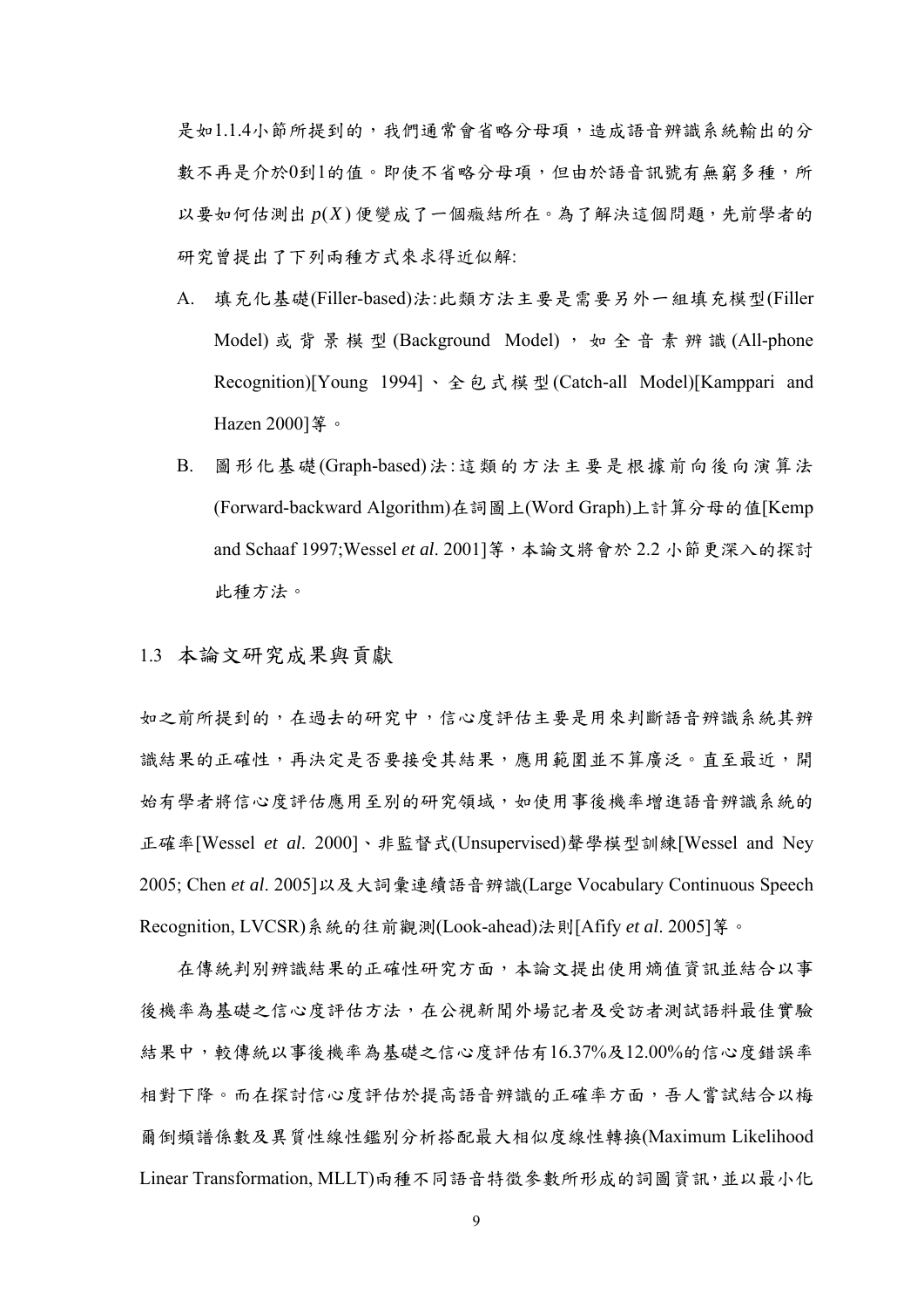音框錯誤率(Minimum Time Frame Error Decoding)[Wessel *et al*. 2001b]來降低辨識系 統的字錯誤率,實驗結果顯示,在外場記者及受訪者測試語料中各獲得4.6%及4.8% 的相對字錯誤率減少。最後,本論文嘗試在傳統以Levenshtein距離為成本函式(Cost Function)的最小化貝氏風險(Minimum Bayes Risk)[Goel and Byrne 2000], 適當的加入 以特徵為基礎的信心度評估,經由*N*-最佳化詞序列重新排序(Reranking)實驗得知, 相較於傳統單單使用Levenshtein距離為成本函式的最小化貝氏風險辨識法則而言, 有少許的相對字錯誤率減少。

1.4 論文架構

本論文第二章將回顧過去有關於信心度評估的研究,主要討論過去有關如何計算信 心度評估的方法,以及一些應用信心度評估至其它領域的研究。第三章則是介紹大 詞彙連續語音辨識系統的基本架構、實驗語料的設定以及實驗評估方法。第四章則 是有關信心度評估、使用事後機率增進辨識系統正確率的基礎實驗。第五章的部份 則是除了探討如何結合熵值(Entropy)資訊與傳統信心度評估外,還討論關於結合了 不同語音特徵參數所形成的詞圖後之最小化音框錯誤率(Time Frame Error)解碼以及 結合了信心度評估的最小化貝氏風險(Minumum Bayes Risk)解碼之實驗。第6章則是 結論與未來之展望,探討未來可繼續研究之方向。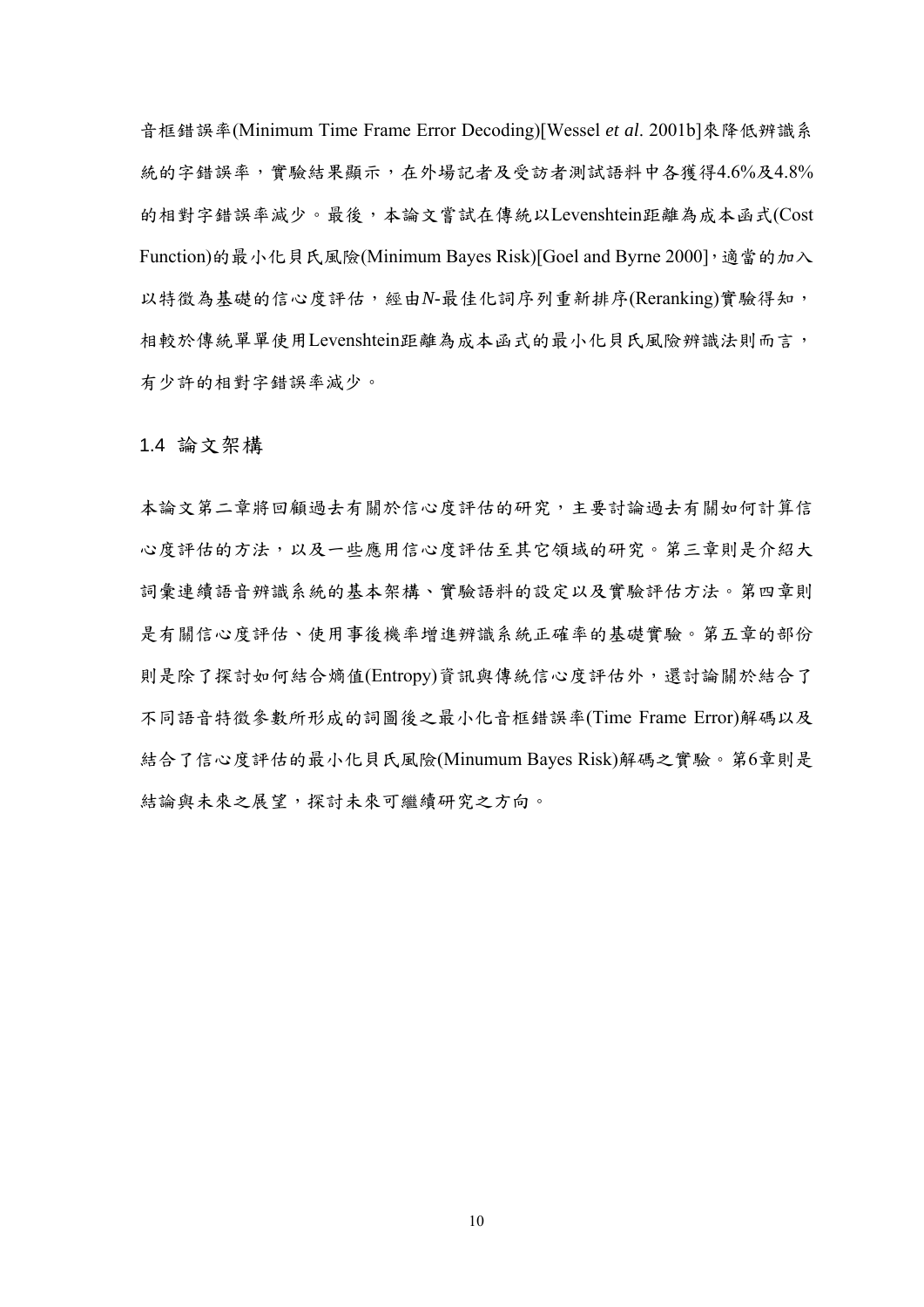### 第2章 文獻回顧

2.1 以特徵為基礎之信心度評估

在過去文獻中,有許多信心度評估的相關研究都是為了找出可以有效判斷語音辨識 結果正確性的預估特徵。通常這些預估特徵是在辨識過程中從聲學模型分數、語言 模型分數、語法(Syntax)等三種不同的資訊收集得來的。一些聲學、語言模型或語法 相關常見的特徵如下:

- (i) 正規化聲學對數相似度(Normalized Acoustic Log Likelihood):聲學對數分數除以 辨識結果所佔的音框個數。
- (ii) *N*-最佳(*N*-best)詞序列相關特徵:先由詞圖(Word Graph,在 2.2.1 節會詳細的介紹) 產生 *N* 條分數最高的詞序列。其相關的特徵有:某個候選詞在 *N* 條最佳詞序列中 出現的次數,如式(2.1):

$$
\frac{\sum_{w \in W_n} 1}{N} \tag{2-1}
$$

其中w代表一個詞,而W.代表在N-最佳詞序列中分數排名第n高的詞序列;或是 前*N*條中包含某個辨識結果的相似度權重比例(Weighted Ratio),如式(2.2)所示:

$$
\frac{\sum_{w \in W_n} f(n)P(W_n \mid X)}{\sum_{n=1}^{N} f(n)P(W_n \mid X)}
$$
\n(2-2)

其中 $f(n)$ 為權重函式,  $P(W_n | X)$ 代表聲學觀測序列X產生詞序列 $W_n$ 的機率。 (iii) 聲學穩定度(Acoustic Stability):其主要概念為我們在尋找最佳詞序列時,可在語 言模型分數的部份使用不同的權重β ,如式(2-3)所示:

$$
p(X \mid W)P(W)^{\beta} \tag{2-3}
$$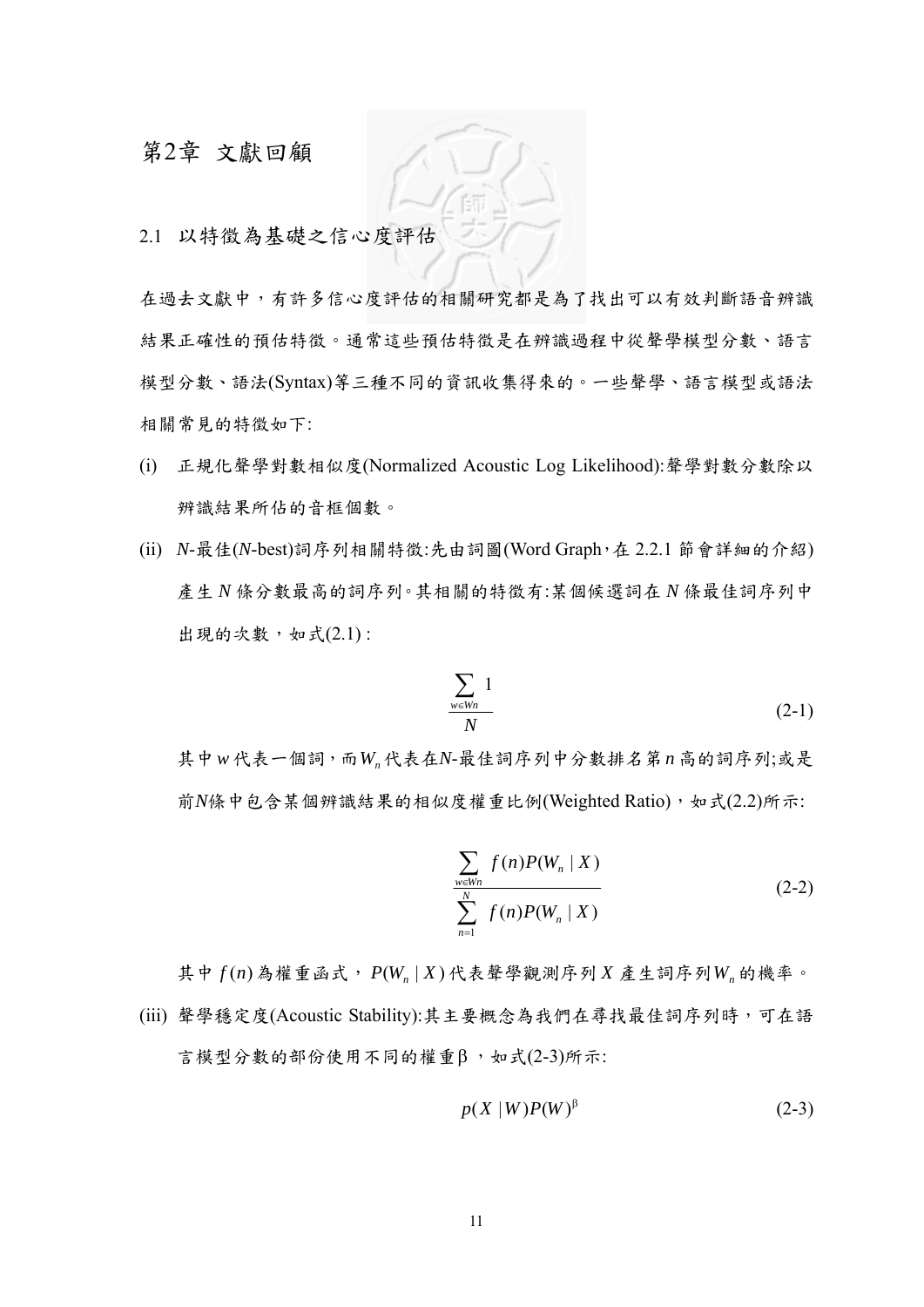

圖 2-1 三個不同語言模型權重所產生的詞序列





圖 2-3 第一條及第三條詞序列做完比對後之結果

因而得到不同的最佳詞序列。接下來針對某一個特定語言模型權重的詞序列(也 就是實際上真正需做信心度評估的輸出結果,通常會事先由一組訓練資料中, 找出能使訓練資料的辨識率為最高的權重值),與其它不同語言模言權重所得到 的詞序列做比對(利用Levenshtein Alignment),計算某個辨識結果是否有出現在 其它詞序列的一個位置。舉例來說,假設我們現在有三條不同語言模型權重所 產生的詞序列,如圖 2-1所示。其中第一條是我們辨識器最後輸出的結果,也 就是這裡所謂的待測詞序列。因此我們必須將其結果分別與第二條與第三條詞 序列做比對,其比對後的結果如圖 2-2及圖 2-3所示。其中(Sub.)表示詞的替代 (Substitution)。根據這三個圖,我們便可以知道在待測詞序列中,"今天"跟"天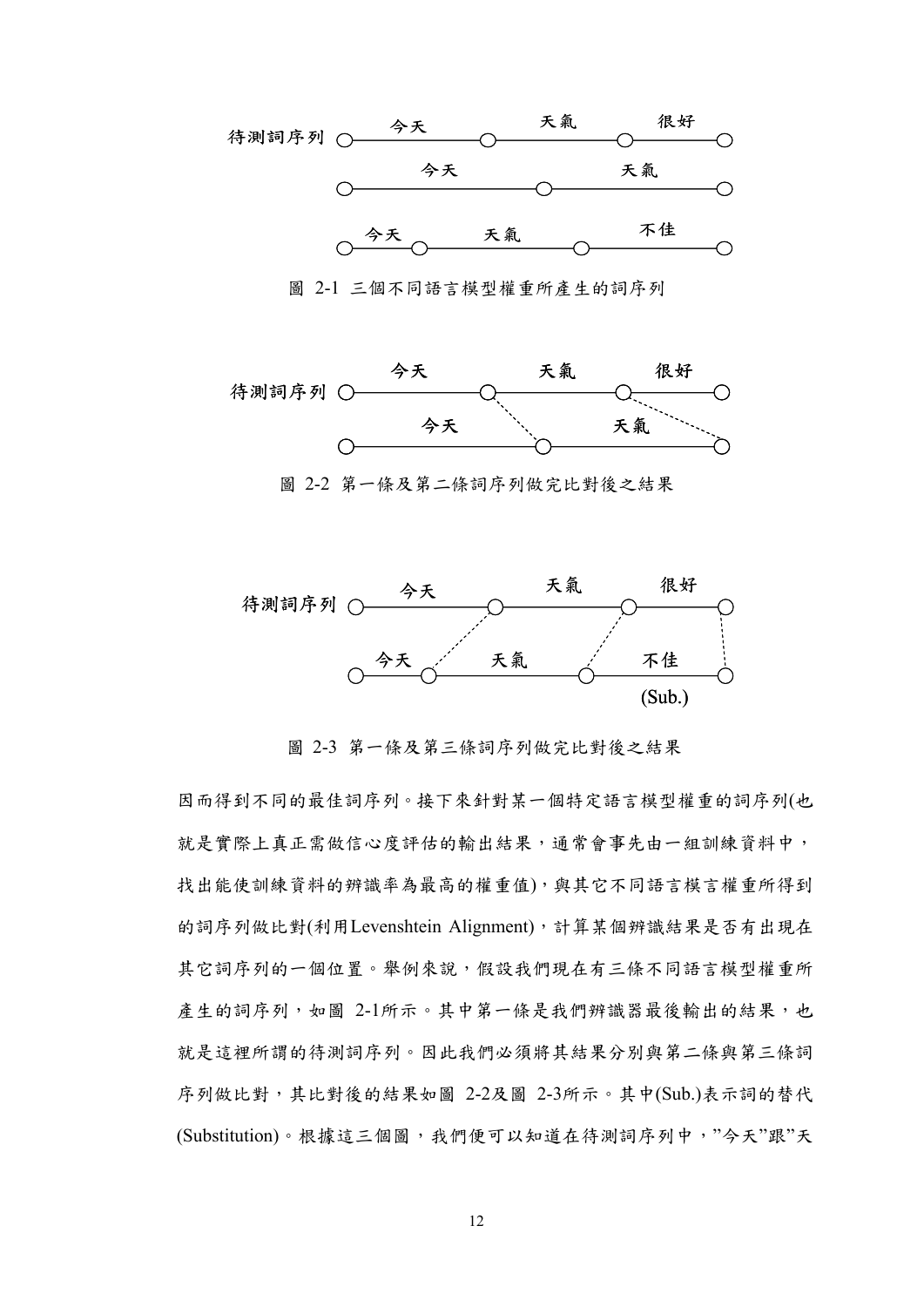氣"與其它兩條詞序列中都對齊至同一位置,其聲學穩定度的值便為2。而"很好" 則沒有任何一條詞序列的詞對齊至同一位置,其聲學穩定度的值便是0。

(iv) 候選詞假設密度(Word Hypothesis Density):計算詞圖(Word Graph)中,在一個詞 段(Word Arc)中,平均其它詞段出現的個數( *HD*(•) ),可以下列數學式表示

$$
D(t') = |\{b : [w_b; s_b, e_b] \in WG \land (s_b \le t' \le e_b)\}\rangle
$$
\n(2-4)

$$
HD(a:[w_a; s_a, e_a]) = \frac{1}{e_a - s_a + 1} \sum_{t=s_a}^{e_a} D(t)
$$
 (2-5)

其中 *wa* 代表詞圖*WG* 的一個詞, *<sup>a</sup> s* 及 *<sup>a</sup> e* 分別為 *wa* 的開始及結束時間, *D*(*t*')則 是代表在詞圖中有多少不同詞段其開始時間及結束時間有包含*t*' 這個時間點。

- (v) 持續時間(Duration)相關之特徵:一般而言,詞、音節或音素等辨識單位各自的 持續時間差異性不太,因此,持續時間也可算是一個適合的預估特徵。
- (vi) 語言模型:包括語言模型分數或語言模型回退(Back-off)行為[Chen and Goodman 1999]。假設我們現在有一個詞序列,包含 w<sub>1</sub>、 w<sub>2</sub> 及 w<sub>3</sub>三個詞。在我們要估計 這個詞的三連語言模型時,加上回退行為,其計算可能有下列四種情況:
	- A. w1 、w2及 w<sub>3</sub> 此序列在訓練語料中的確存在,可由訓練語料直接估得此三 連語言模型的機率 $P(w_3 | w_2, w_1)$ 。
	- $B.$  無法由訓練語料直接估得  $P(w_3 | w_2, w_1)$ 此三連機率,需由二連–二連語言 模型回退行為所估得,如式(2-6)所示:

$$
P(w_3 | w_2, w_1) \approx P(w_2 | w_1) + P(w_3 | w_2)
$$
 (2-6)

其中  $P(w_2 | w_1)$ 及 $P(w_3 | w_2)$ 可直接由訓練語料求得。

 $C.$  無法由訓練語料直接估得  $P(w_3 | w_2, w_1)$  此三連機率及  $P(w_2 | w_1)$  二連機率, 需由單連-二連語言模型回退行為所估得,如式(2-7)所示:

$$
P(w_3 | w_2, w_1) \approx P(w_1) + P(w_3 | w_2)
$$
 (2-7)

其中  $P(w_1)$  及  $P(w_3 | w_2)$  可直接於訓練語料估計。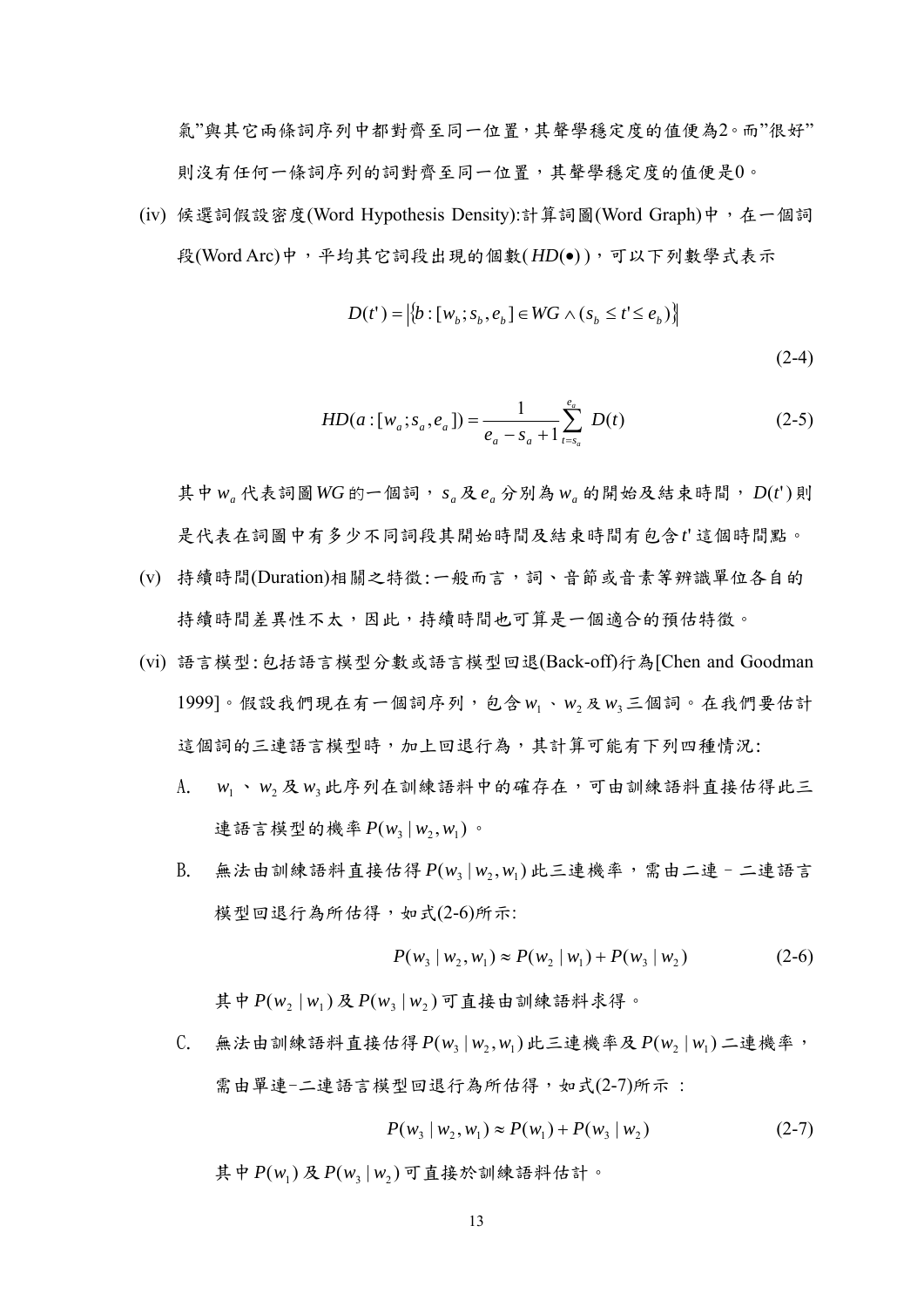$D.$  無法由訓練語料直接估得  $P(w_3 | w_2, w_1)$ 及 $P(w_3 | w_2)$ 此二項機率,需由二 連-單連語言模型回退行為所估得,如式(2-8)所示:

$$
P(w_3 | w_2, w_1) \approx P(w_3) + P(w_2 | w_1)
$$
 (2-8)

其中  $P(w, | w_1)$ 及 $P(w_3)$ 可直接由訓練語料求得。

而對上述四項情況,我們可以分別給定不同的信心度值。在[Uhrik and Ward 1997] 中提到:能直接在訓練語料中求得的語言模型,其信心度會比較高,而如果需要 回退行為才能求得的語言模型機率,其信心度較低。

(vii) 與語法剖析相關之特徵:一個詞是否能被文法(Grammar)正確地剖析[Sarikaya *et al*. 2005]。

有關預估特徵更詳細的資訊可以進一步參考[Cox and Rose 1996; Schaaf and Kemp 1997; Chase 1997; San-Segundo *et al*. 2001; Sanchis *et al*. 2003; Lane and Kawahara 2005; Benitez *et al*. 2000]。

在本節中我們將以自然貝氏分類器(Naïve Bayes Classifier)為例,介紹如何根據 以上這些特徵值來判斷辨識結果的正確性。為了要使用自然貝氏分類器來從事信心 度評估,我們必須事先定義兩種類別:C,代表語音辨識結果為正確,C,代表語音辨 識結果為錯誤。另外,需為每一個辨識詞序列中的每一個辨識詞 *w* 找出一組預估特 徵參數向量 <sup>→</sup> *f* (每一維代表一種預估特徵),之後再利用貝氏定理可為每一個*w* 求取屬 於C<sub>1</sub>之信心度,亦即

$$
P(C_1 | \vec{f}, w) = \frac{P(C_1 | w) P(\vec{f} | C_1, w)}{\sum_{C' = C_1 \text{or } C_2} P(C' | w) P(\vec{f} | C', w)}
$$
(2-9)

為了增加運算速度及減少參數估測量,可假設當給定詞及類別資訊C;時,每一維的 特徵  $f_d$ 為互相獨立,所以  $P(\overrightarrow{f}|C_i,w)$  可表示成:

$$
P(\vec{f} | C_i, w) = \prod_{d=1}^{D} P(f_d | C_i, w)
$$
 (2-10)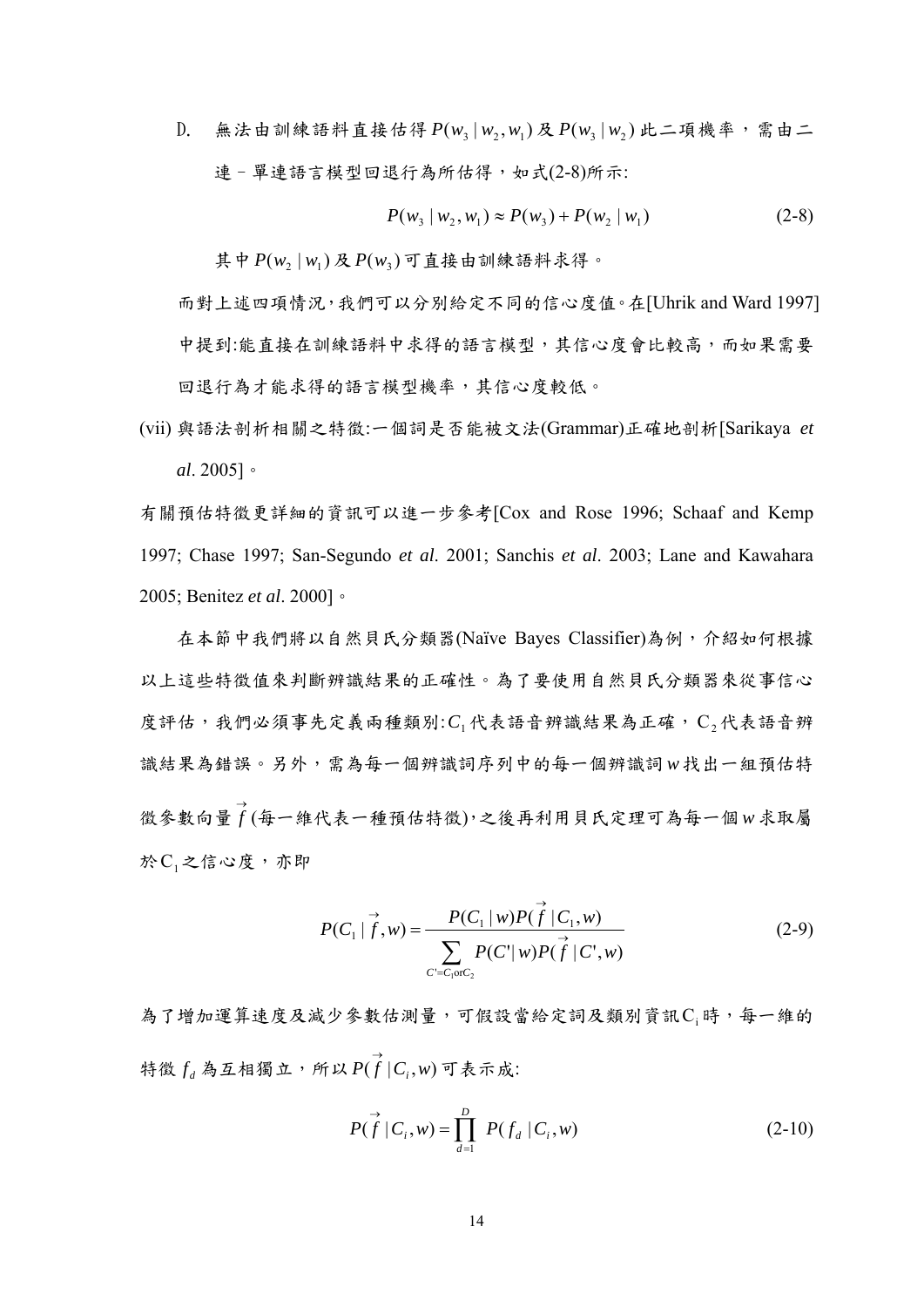而  $P(C_i|w)$ 與 $P(f_d|C_i,w)$ 中的每個式子皆可利用最大相似度估測(Maximum Likelihood Estimation, MLE), 由頻率統計(Frequency Count)求得:

$$
P(C_i | w) = \frac{N(C_i, w)}{N(w)}
$$
 (2-11)

$$
P(f_d | C_i, w) = \frac{N(f_d, C_i, w)}{N(C_i, w)}
$$
(2-12)

其中 N(·) 代表某個事件(event)出現的次數,而上述兩式有機率為零的問題,可使用 一般在語言模型常使用的絕對折扣平滑(Absolute Discounting Smoothing)技術來解 決:

$$
P(C_i | w) = \begin{cases} \frac{N(C_i, w) - b}{N(w)} & \text{if } N(C_i, w) > 0\\ \frac{b}{N(w)} & \text{if } N(C_i, w) = 0 \end{cases}
$$
 (2-13)

$$
P(f_d | C_i, w) = \begin{cases} \frac{N(f_d, C_i, w) - b}{N(C_i, w)} & \text{if } N(f_d, C_i, w) > 0\\ M \frac{P(f_d | C_i)}{\sum_{f'_d: N(f'_d, C_i, w) = 0} P(f'_d | C_i)} & \text{if } N(f_d, C_i, w) = 0 \end{cases}
$$
(2-14)

其中式(2-13)成立的原因為C. 在這裡的討論假設僅只有分正確及不確定兩類, 亦即  ${ C_i}$  ∈ { $C_1$ , $C_2$ }。而b為介於0~1的數字,式(2-14)中的M則代表  $N(f_d, C_i, w)$ 為非零值 的事件個數乘上非零值的事件扣掉的值 $\frac{b}{N(C_i, w)}$ *i* 。在最後決定信心度評估時,我們

是計算  $P(C_1 | f, w)$ 的值。當其值大於事先設定的門檻值時,便認為辨識詞為正確之 語音辨識結果,否則就當成是錯誤的語音辨識結果。

一般而言,由於每個上述聲學或語言模型等方面的預估特徵都有極高的相關性 [Kemp and Schaaf 1997; Schaff and Kemp 1997]。因此,即使將所有較有用的預估特 徵都集合起來使用,對效能也不一定會有很大的提昇(與單一最有用的特徵比較)。因 此,近來有學者嘗試將單一最有用的聲學預估特徵(如事後機率或*N*-最佳詞序列相關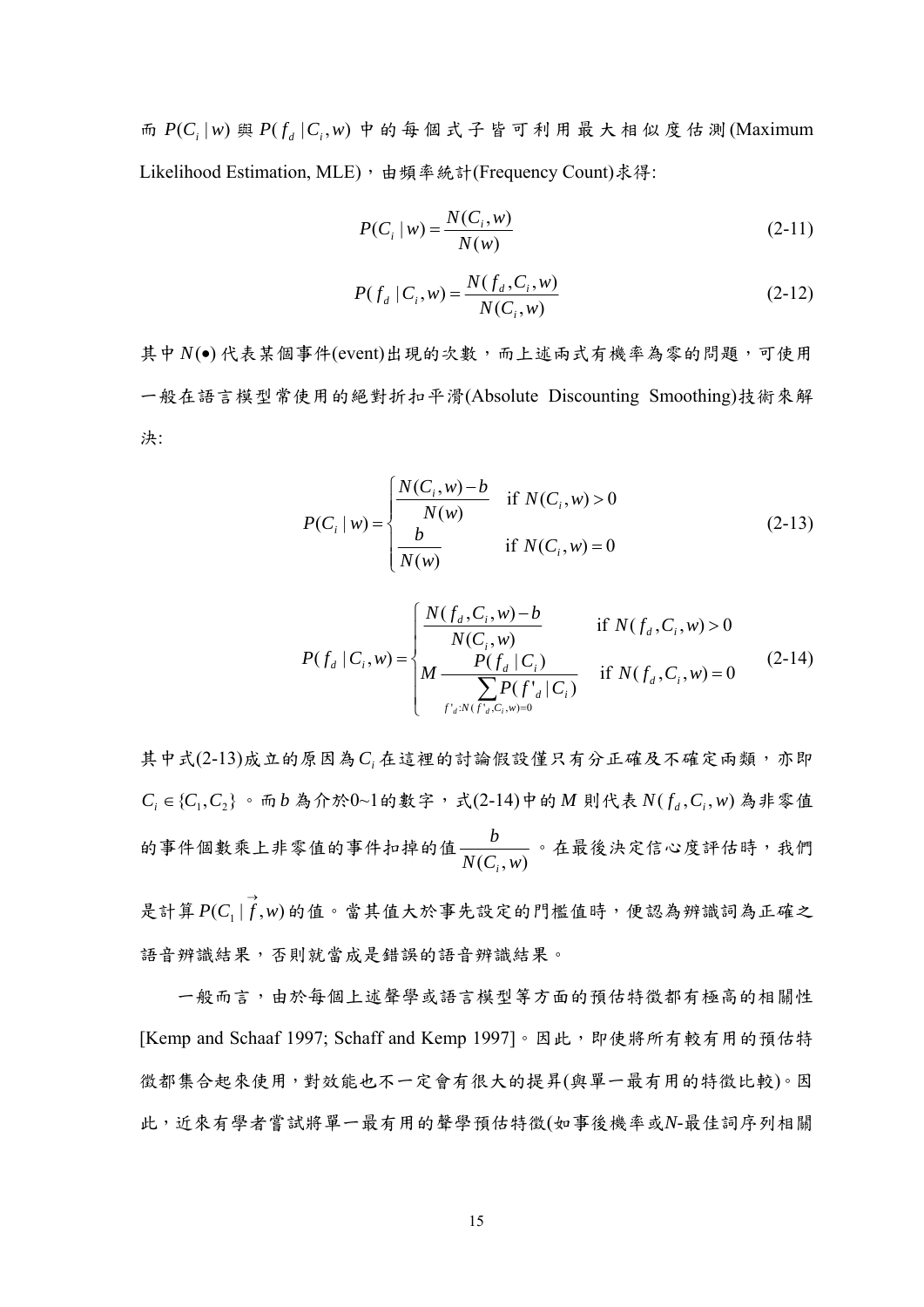特徵),與純綷的語言特徵,如語意剖析(Semantic Parsing)或其它與語意相關資訊相 互結合[Zhang and Rudnicky 2001; Guo et al. 2004], 的確對效能有些許的提昇。

2.2 事後機率之信心度評估

先前於1.1.4小節提到,傳統自動語音辨識演算法是在給定任何的聲學觀測序列 (Acoustic Observation Sequence) *X* 時,使用最大事後機率決策方式找出一條最有可能 的詞序列 $\stackrel{\wedge}{W}$ ,使得它有最大的事後機率  $P(\stackrel{\wedge}{W} | X)$ :

$$
\hat{W} = \arg \max_{W \in \overline{W}_{\Sigma}} P(W | X)
$$
\n
$$
= \arg \max_{W \in \overline{W}_{\Sigma}} \frac{p(X | W)P(W)}{p(X)}
$$
\n
$$
= \arg \max_{W \in \overline{W}_{\Sigma}} p(X | W)P(W)
$$
\n(2-15)

其中 W∑代表語言中所有詞序列的組合, P(W)為 W 的語言模型機率, p(X)為聲學 **\_\_** 觀測序列 $X$ 的事前機率,而 $p(X|W)$ 則是代表假設 $W$ 為辨識結果的情況下,產生 $X$ 的機率(也就是之前提到的聲學模型)。通常來說,此事後機率 *P*(*W* | *X* ) 對辨識結果 的詞序列是一個很好的信心度評估。但是由於實際運用上的考量,在使用式(2-15) 當作自動語音辨識的方法時,因為分母項 *p*(*X* ) 不影響詞序列排序,我們都會忽略 *p*(*X* )。這也說明了為什麼語音系統辨識結果的分數是不適合用來當作評估辨識結果 可靠度的依據。但只要我們將語音系統辨識結果的分數再除以 *p*(*X* ) 的值,那麼此新 的數值便是介於0~1的定量數值,可以用來判斷 *X* 跟*W* 之間匹配的程度。就理論來 說,我們可以依式(2-16)計算 *p*(*X* ) 的值:

$$
p(X) = \sum_{W \in \overline{\mathbf{W}}_{\Sigma}} p(X, W) = \sum_{W \in \overline{\mathbf{W}}_{\Sigma}} P(W) p(X | W)
$$
 (2-16)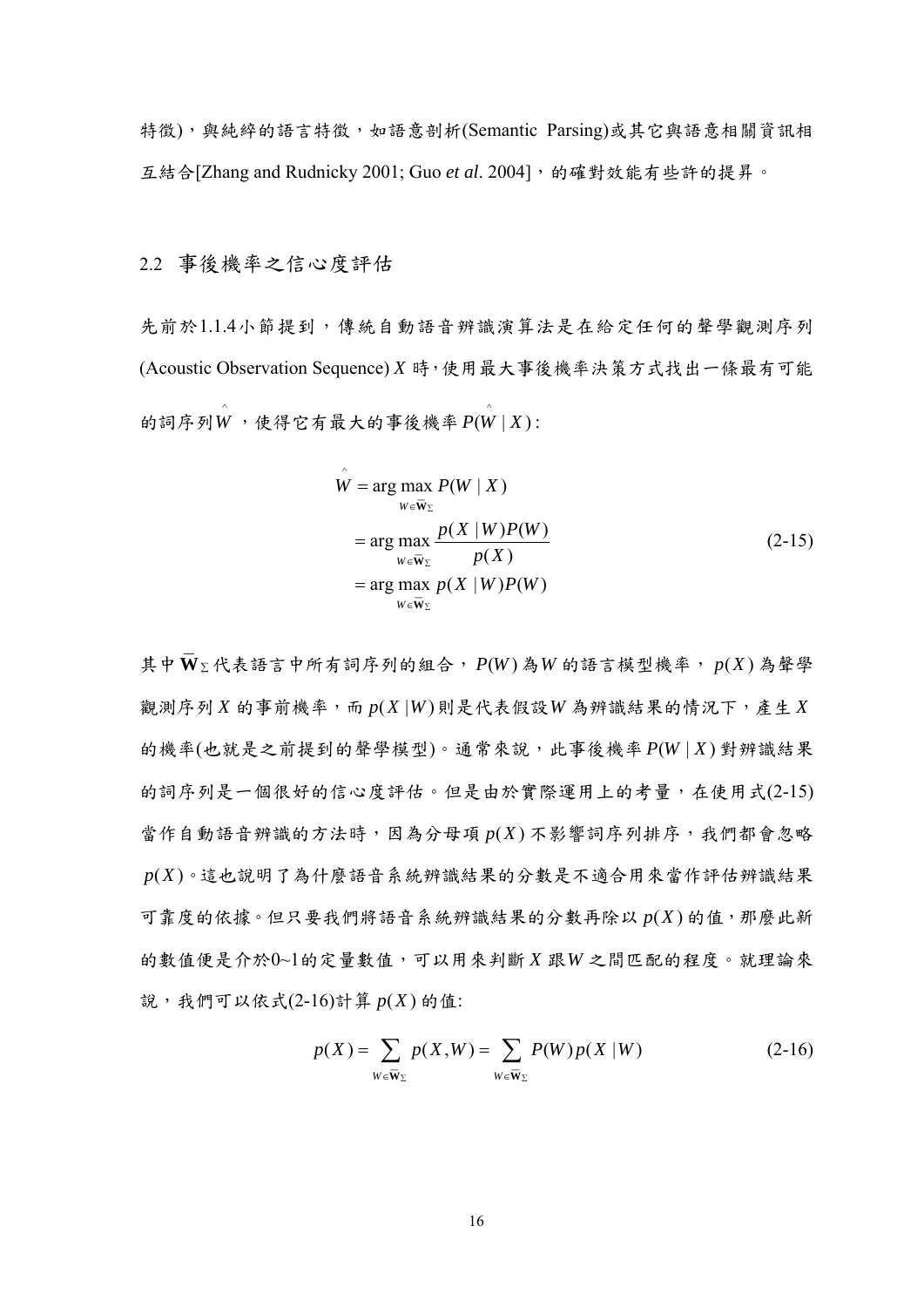

圖 2-4 詞圖 Ψ<sup>x</sup>,為所有可能詞序列 $\overline{W}$ <sub>Σ</sub>的近似表示

 $\mathcal{L}=\mathcal{L}$ 

其中*W* 代表 *X* 一個可能的辨識詞序列。顯而易見的,如果我們沒有對此假設做一些 限制,要求得  $p(X)$ 是一件很困難的事,畢竟我們無法加總語言中的所有可能詞序 列。所以我們通常會做一些限制或是用近似的方法計算 *p*(*X* ) 。如1.2.2小節所提到 的,通常會有兩類方法,亦即圖形化基礎法與填充化基礎法,而本論文主要是討論 圖形化基礎法。

 $\pm$ 圖形化基礎法中,通常會先對每一個 *X* 產生對應的詞圖 Ψ<sup>x</sup>, 如圖 2-4所示, 由於只有 *p*(*X* |*W* )*P*(*W* ) 機率較大的詞序列才會有可能留在 *<sup>X</sup>* Ψ 中。因此,詞圖可說 是所有可能詞序列的近似表示,以用來求得式(2-16)的近似值。在有了詞圖及每條詞 序列的事後機率後,可進而求得每個辨識詞的事後機率。在下面的小節中,本論文 將會更詳細的介紹有關於事後機率的計算及其相關變形。

2.2.1 詞圖簡介

詞圖為一有向性,非環狀(Acyclic)的圖形表示法,圖 2-4中的每一個節點代表一個時 問點,每個詞段(Word Arc)  $a$  由三個變數表示,  $a: [w_a; s_a, e_a]$ , 其中 $w_a$ 代表其對應的 詞編號為何, *<sup>a</sup> s* 代表詞段開始時間, *<sup>a</sup> e* 則代表結束時間。每個詞段通常會給定某種 分數,較常見的為此詞段產生語音段落的聲學分數 $p(X_{s_a}^{e_a} | w_a)$ 。而每個詞圖都會有 兩個特殊的節點,分別代表詞圖的開始及結束(如圖 2-4的兩個實心點)。只要是從開

17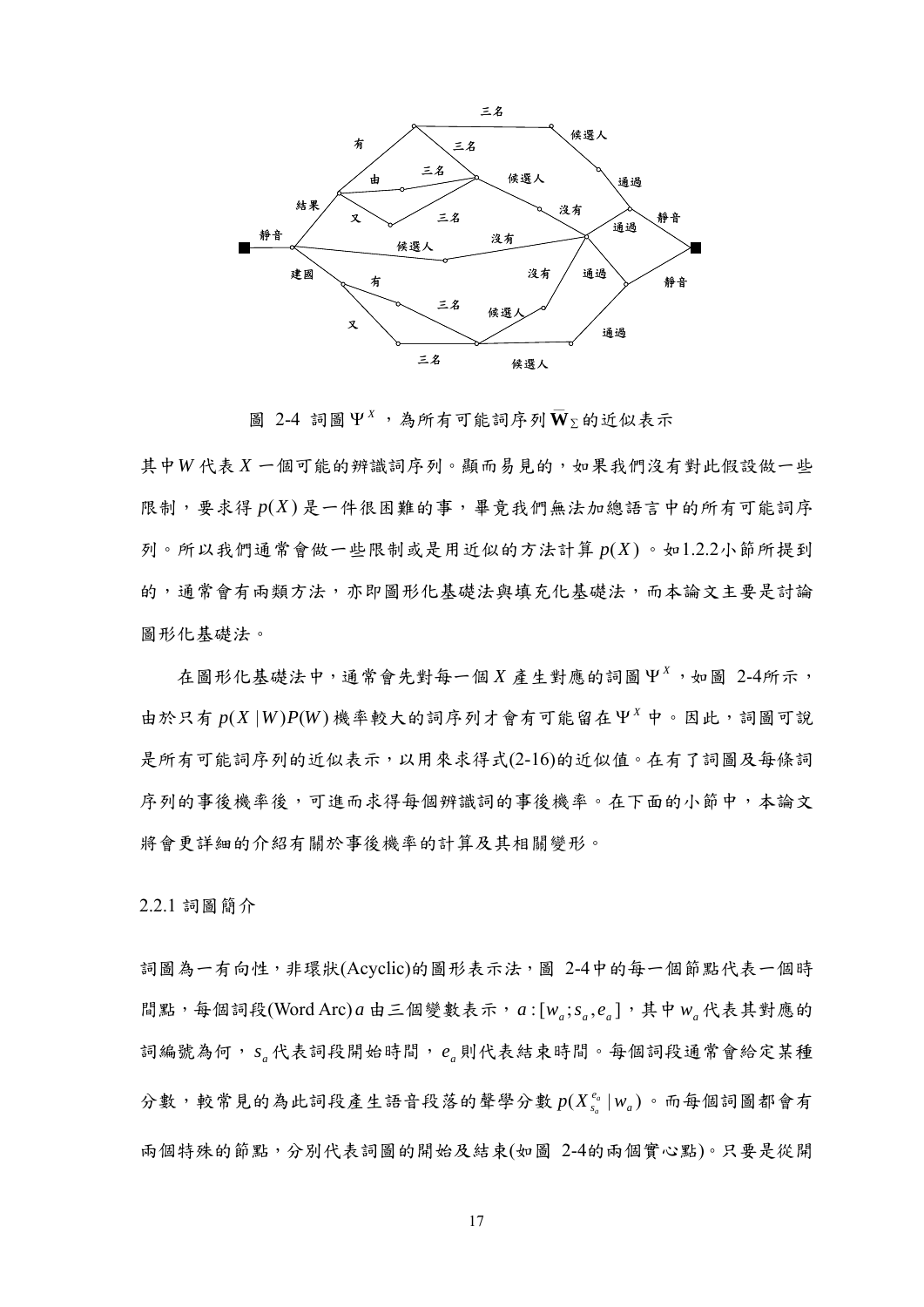始節點到結束節點的任何路徑都可視為一條完整路徑(Complete Path),而任一條完整 路徑都可以代表聲學觀測序列 *X* 的一條可能辨識詞序列。

2.2.2 計算一個詞段的事後機率

根據2.2.1小節的說明,我們可以將詞圖  $Y^X$ 上某個詞段  $a: [w_a; s_a, e_a]$ 的事後機率,  $P(a$ : $[w_a; s_a, e_a] | \Psi^X)$ (在詞圖上計算一個詞段的事後機率,與原本給定一個聲學觀測 序列 *X* 計算事後機率並不相同, 因為 *<sup>X</sup>* Ψ 只為 <sup>∑</sup> **\_\_ W** 之近似表示)看成是所有通過這個 詞段的所有完整路徑的分數總和除以詞圖上所有完整路徑分數總和,如式(2.17)所示:

$$
P(a:[w_a;s_a,e_a] | \Psi^X) = \frac{\sum_{\{\overline{W}:\{w^n:s^n,e^n\}_{m=1}^N\}\in \Psi^X,a\subset \overline{W}} \left\{ \prod_{n=1}^N p(X_{s^n}^{e^n} | w^n) \cdot P(w^n | h^n) \right\}}{\sum_{\{\overline{W}:\{w^m:s^m,e^m\}_{m=1}^M\}\in \Psi^X} \left\{ \prod_{m=1}^M p(X_{s^m}^{e^m} | w^m) \cdot P(w^m | h^m) \right\}}
$$
(2-17)

其中,  $\overline{W}$ 代表在詞圖的一條完整路徑, 共有 *N* 個詞段,  $a$ ⊂ $\overline{W}$ 代表包含詞段 $a$  的完 整路徑 $\overline{W}$ ,  $h^x$ 為  $w^x$  的詞歷史(Word History)。  $p(X_{s^n}^{e^n} \mid w^n)$ 代表開始時間  $s^n$  至結束時 間 *<sup>n</sup> e* 此段聲學觀測序列的聲學相似度,而 ( | ) *<sup>n</sup> <sup>n</sup> P w h* 代表其語言模型分數。  $P(a$ :[w<sub>a</sub>;s<sub>a</sub>,e<sub>a</sub>]|Ψ<sup>x</sup>)可以用前向後向(Forward-backward)演算法有效率地求解。演算 法詳細過程如圖 2-5所示,其主要概念為在計算通過某詞段 a:[w,,s,,e,]的所有完 整路徑分數總和時,首先加總由其結束時間為s a-1的所有詞段其轉移至此詞段機率 乘上先前每個詞段所累積的分數,最後乘上 :[ , , ] *<sup>a</sup> <sup>a</sup> <sup>a</sup> a w s e* 的聲學分數,代表由從*t* 為 0至此詞段的所有路徑分數總和(也就是所謂的"前向"部份,如圖 2-5中前兩個最外層 的for迴圈);接著再加總由其開始時間為 *ea* +1的詞段其轉移至此詞段機率乘上每個 開始時間為e<sub>a</sub> +1的詞段先前所累積的分數及其對應的聲學分數,做為由t = T-1至 *<sup>a</sup> e* 的所有路徑分數總和(也就是所謂的"後向"路份,如圖 2-5中第三及第四個最外層 的for迴圈)。將此前向及後向的分數相乘之後,便是通過詞段a:[w,s,e,e]的所有完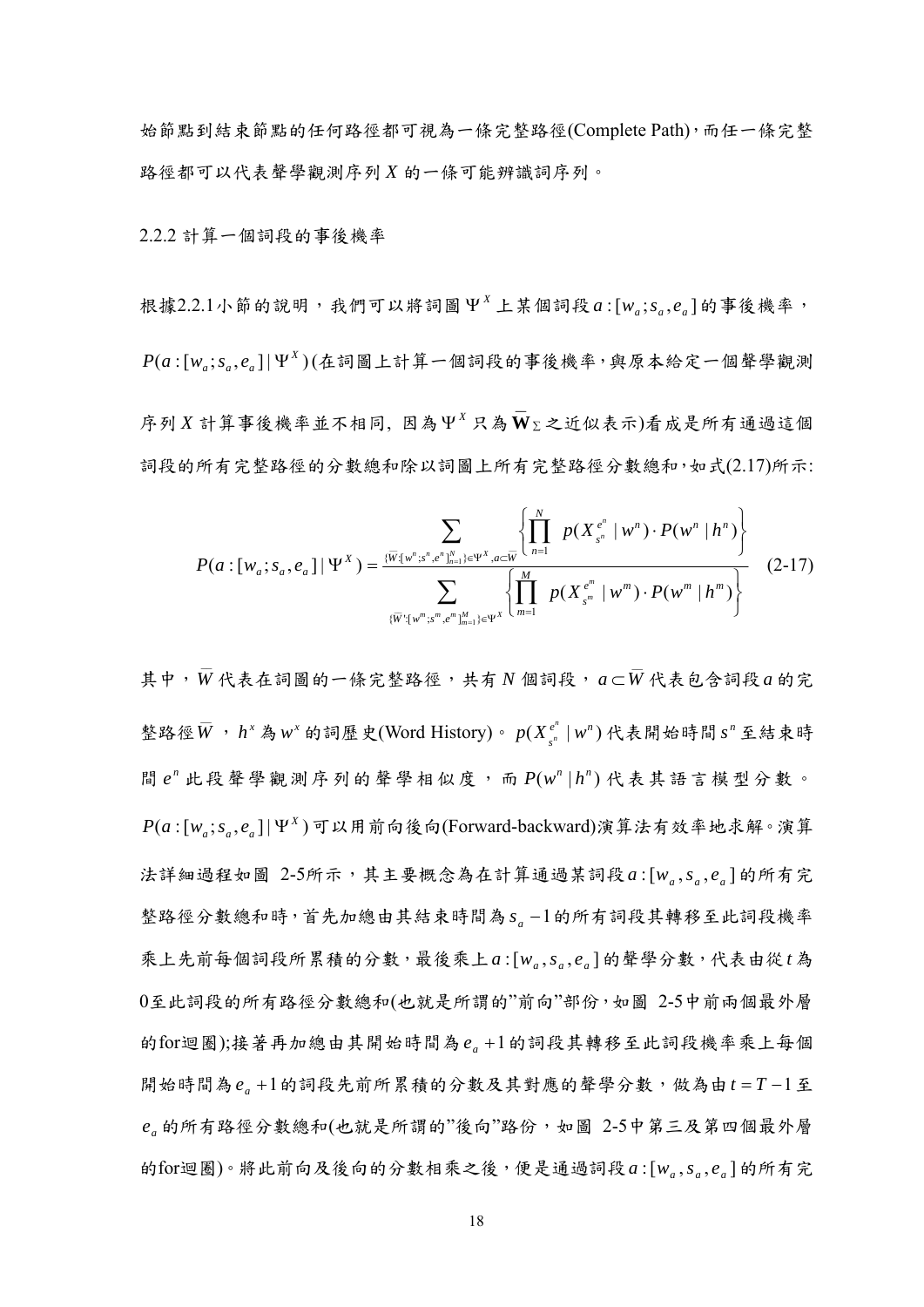整路徑分數總和。只要將所有結束時間點為*t* = *T* −1的詞段對應之前向分數加總,即 可獲得詞圖所有完整路徑總和。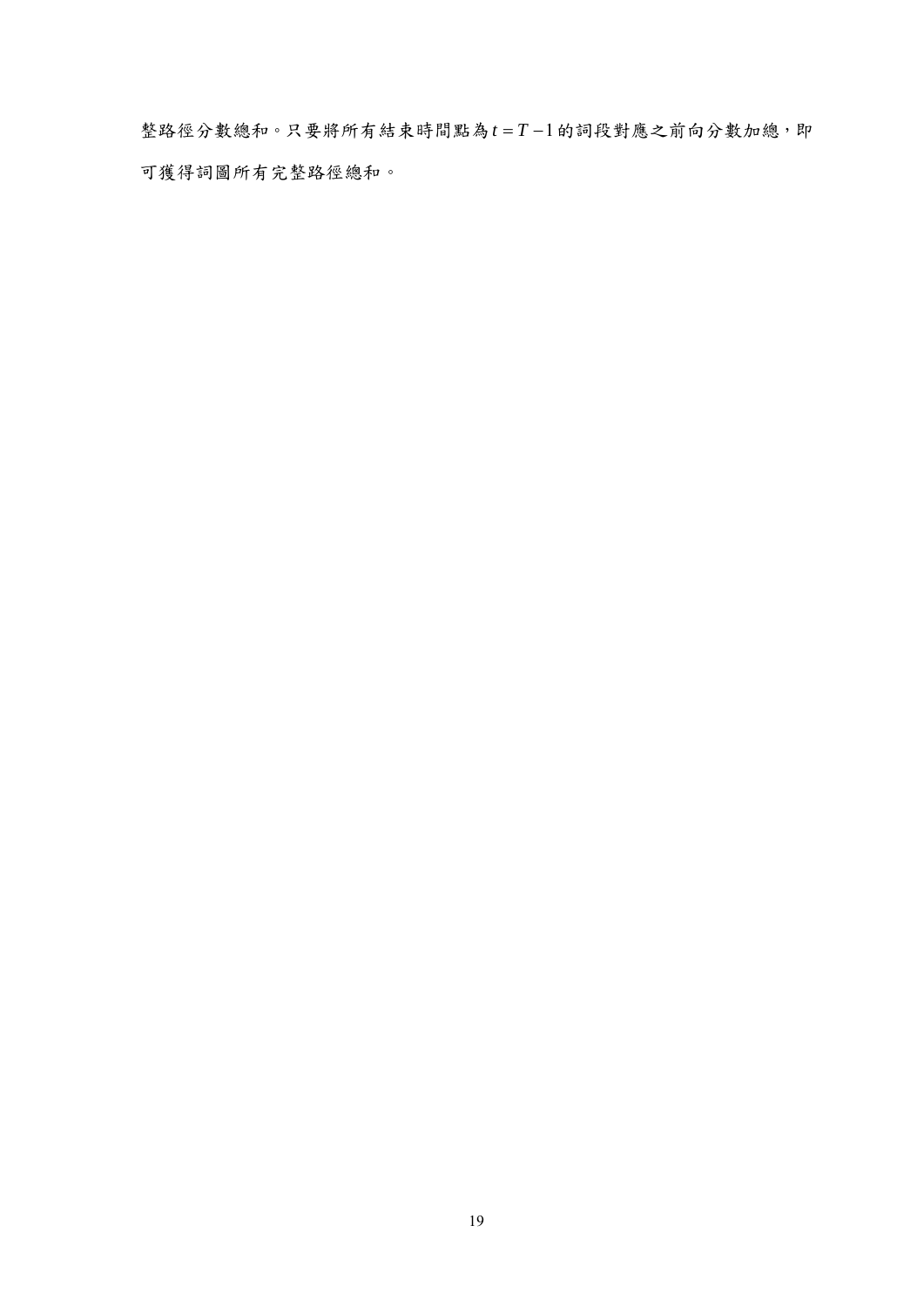```
R 設a 與r 均為詞圖中之詞段, P(a|r) 表示由詞段r : [w_r; s_r, e_r] 至詞段
a: [w_a; s_a, e_a]的轉移機率(Transition Probability), \gamma_a則為詞段a的事後機
率,κ 為聲學分數的權重。詞圖起始時間為 0,結束時間為 T-1 
for 開始時間為 0 的詞段a
         \alpha_a = p(X_{s_a}^{e_a} | w_a)^kend //前向初始化
for t=1 to T-1 for 開始時間為 t 的詞段a
                 \alpha_a = 0 for 結束時間為 t-1 的詞段r
                         \alpha_a = \alpha_a + \alpha_r P(a \mid r) end 
\alpha_a = \alpha_a \cdot p(X_{s_a}^{e_a} \mid w_a)^k end 
end //前向遞迴
for 結束時間為 T-1 的詞段a
        \beta_a = 1end //後向初始化
for t=T-2 to 0
         for 結束時間為 t 的詞段a
                 \beta_a = 0 for 開始時間為 t+1 的詞段r
\beta_a = \beta_a + \beta_r P(r | a) p(X_{s_y}^{e_y} | r)^k end 
         end 
end //後向遞迴
for 每一詞段a
              =\frac{\alpha_a}{\sum_{\text{rm#E}}情"–
                                 T −1結束的詞段α ^{\alpha} a
            a = \frac{\alpha_a \rho_a}{\displaystyle\sum_{\text{mif\textbf{m}}} \frac{\alpha_a \rho_a}{\displaystyle\sum_{\text{mif\textbf{m}}} \frac{\alpha_a}{\displaystyle\sum_{\text{mif\textbf{m}}} \frac{\alpha_a}{\displaystyle\sum_{\text{mif\textbf{m}}} \frac{\alpha_a}{\displaystyle\sum_{\text{mif\textbf{m}}} \frac{\alpha_a}{\displaystyle\sum_{\text{mif\textbf{m}}} \frac{\alpha_a}{\displaystyle\sum_{\text{mif\textbf{m}}} \frac{\alpha_a}{\displaystyle\sum_{\text{mif\textbf{m}}} \frac{\alpha_a}{\displaystyle\sum_{\text{mif\textbf{m}}} \frac{\alpha\gamma_a = \frac{\alpha_a \beta_a}{\sum_{a} \alpha_a \beta_a}end
```
圖 2-5 利用前向後向演算法求得詞圖中某一詞段的事後機率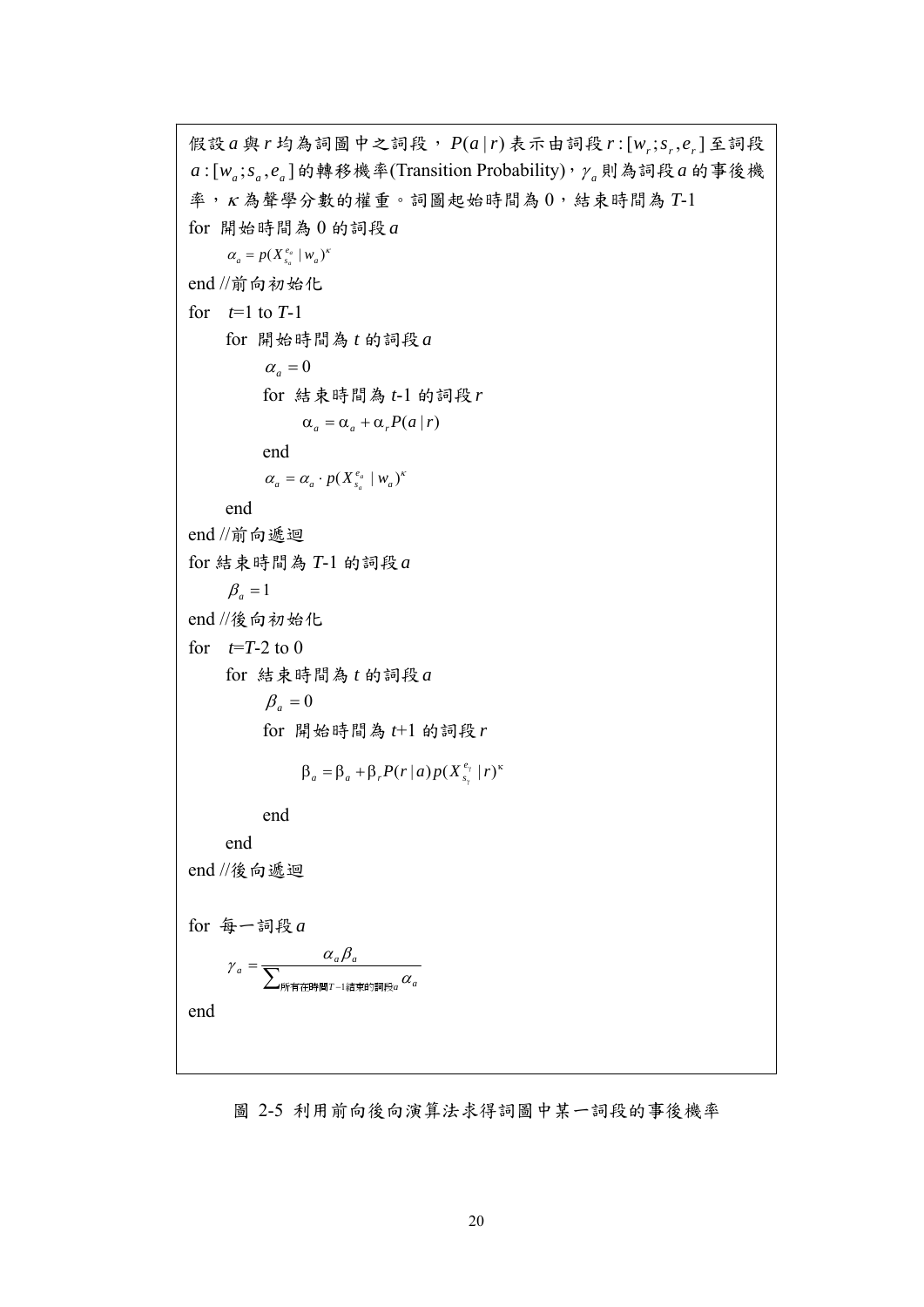基本上,我們可以直接使用某個詞段 a: [waisa,ea] 的事後機率,  $P(a\!:[w_a; s_a, e_a] \vert \, \Psi^X)$ ,當作是辨識詞 $w_a$ 的信心度評估,便能得到一定的效果。但我  $m_{\mathcal{A}}$  <br> 他有一个词题中, 對詞段 *a* : [w<sub>a</sub>; s<sub>a</sub>, e<sub>a</sub>] 而言, 會有許多詞段 y 與詞段 *a* 對應到相同 的詞編號,只是開始時間及結束時間有些許不同,因此求某個詞*wa* 的信心度時,除  $7$ 考慮自己本身的事後機率 $P(a:[w_a; s_a, e_a] | \Psi^X)$ 之外,也可以加入那些開始及結束 時間有些微的差距,但是詞編號是一樣的詞段。在前人的研究中,[Wessel *et al.* 2001] 提出了三個計算方法:

$$
C_{\rm sec}(a : [w_a; s_a, e_a]) = \sum_{\substack{r : [w_r; s_r, e_r], w_r = w_a \\ \{s_r, \dots, e_r\} \cap \{s_a, \dots, e_a\} \neq \emptyset}} P(r : [w_r; s_r, e_r] | \Psi^X)
$$
(2-18)

$$
C_{med}(a:[w_a;s_a,e_a]) = \sum_{\substack{r:[w_r;s_r,e_r],w_r=w_a\\s_r\leq [(s_a+e_a)/2]\leq e_r}} P(r:[w_r;s_r,e_r] | \Psi^X)
$$
 (2-19)

$$
C_{\max}(a : [w_a; s_a, e_a]) = \max_{t \in \{s_a, \dots, e_a\}} \sum_{\substack{r : [w_r; s_r, e_r], w_r = w_a \\ s_r \le t \le e_r}} P(r : [w_r; s_r, e_r] | \Psi^X) \quad (2-20)
$$

其中  $P(r:[w_r;s_r,e_r] | V^X)$ 的算法可參考式(2-17)。式(2-18)的意思為將時間上與現在 這個詞段 a: [w,;s,e,]相交,而且對應詞編號相同的所有詞段事後機率相加,當作 辨識詞 $w_a$ 的信心度。而式(2-19)則是累加詞編號相同,但是必須與詞段 $a: [w_a; s_a, e_a]$ 的時間中點相交之詞段事後機率。最後,式(2-20)則是不單單只看與 $a: [w_a; s_a, e_a]$ 時 間中點相交的相同詞編號詞段之累加事後機率,而是也考慮到相交於 *<sup>a</sup> s* 到 *<sup>a</sup> e* 之中任 意時間點相同詞編號詞段之累加的事後機率,然後再取有最大累積值的時間點之分 數作為辨識詞 w<sub>a</sub> 的信心度。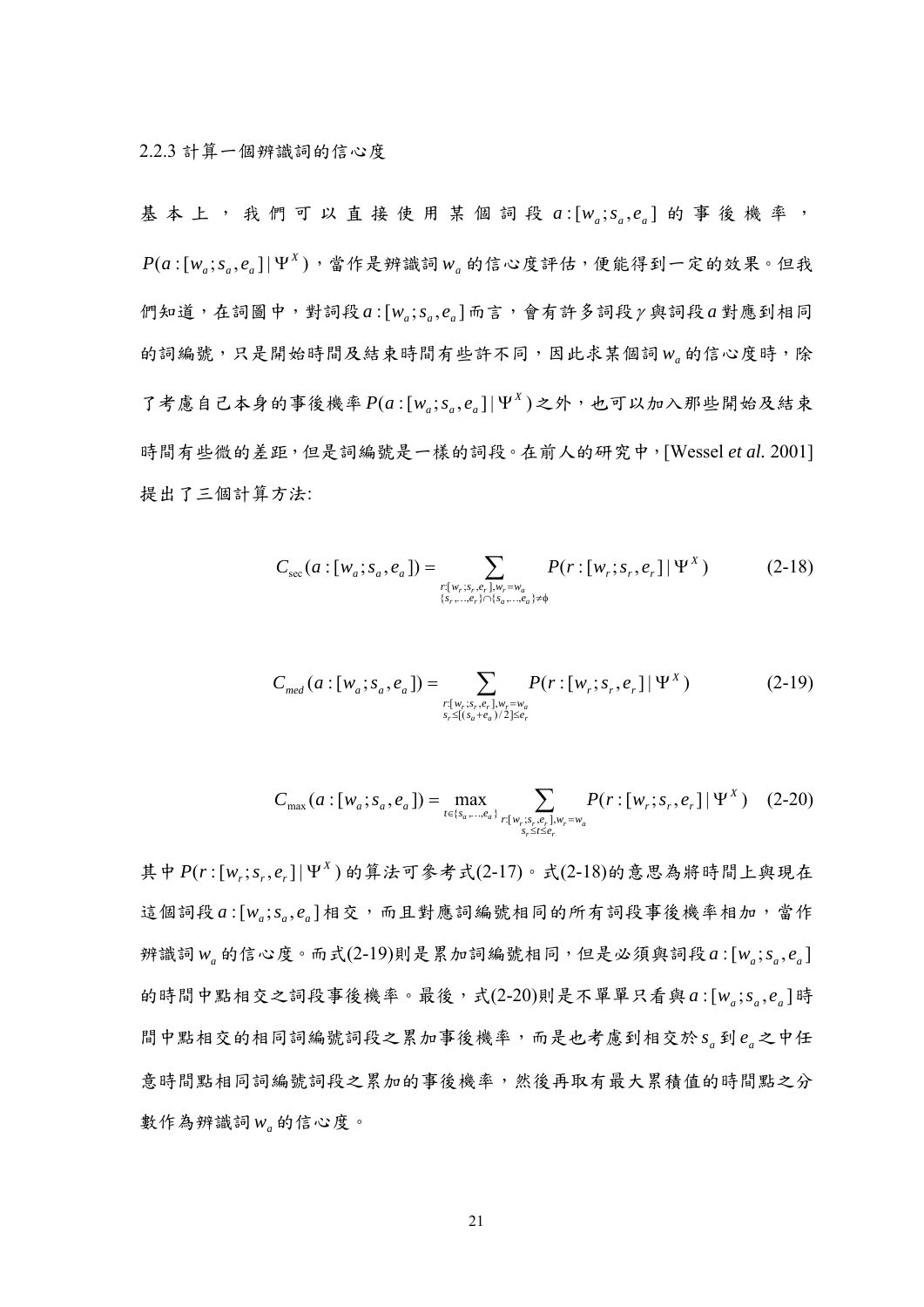另外,在[Lo and Soong 2005]中則是提到對於在計算*wa* 的事後機率時,應該注 意的幾點事項:

- (i) 縮減的搜尋空間(Reduced Search Space):如2.2.2小節所提到的,由於我們無法針 對語言中所有可能的詞序列做加總的動作,另外也為了避免搜尋空間太過龐 大,所以通常都是在一些較簡化的搜尋空間(如詞圖或*N*-最佳詞序列)來計算辨識 結果的事後機率。
- (ii) 放寬時間的限制:因為一個詞段是由詞編號、開始時間及結束時間三項要素所構 成,而辨識詞其開始及結束時間會在搜尋最佳詞序列時,因其搜尋空間大小而 有許多不同的可能。因此,針對有不同的開始及結束時間,但其時間點有重疊 (Overlap)且詞編號為相同的詞段,應該視為同樣的詞段。
- (iii) 給定聲學及語言模型分數不同的權重:考慮這項因素的原因,主要是因為下列二 項特徵:
	- A. 聲學模型分數區間範圍為 0 到正無窮大,但語言模型的分數卻只介於 0~1 之間
	- B. 每個音框都會計算其聲學模型分數,而語言模型分數則通常是在經過一段 時間後才會計算(於 3.1.4 小節說明此緣由)

綜合了以上各項要點後,在[LO and Soong 2005]中,一個詞段的事後機率計算如下:

$$
P(a:[w_a;s_a,e_a]|\Psi^X) = \frac{\sum_{[w^n;s^n,e^n]_{m=1}^N \in \Psi^X} \left\{ \prod_{i=1}^N p^{\alpha}(X_{s^i}^{e^i} | w^i) \cdot P^{\beta}(w^i | h^i) \right\}}{\sum_{[w^m;s^m,e^m]_{m=1}^M \in \Psi^X} \left\{ \prod_{m=1}^M p^{\alpha}(X_{s^m}^{e^m} | w^m) \cdot P^{\beta}(w^m | h^m) \right\}}
$$
(2-21)

其中<sup>α</sup> 及β 分別代表聲學及語言模型的權重。

而在[Sanchis *et al*. 2004]中,作者不再只對單一的詞圖作計算,而是在多個詞圖 估算信心度評估,其演算法如圖 2-6所示: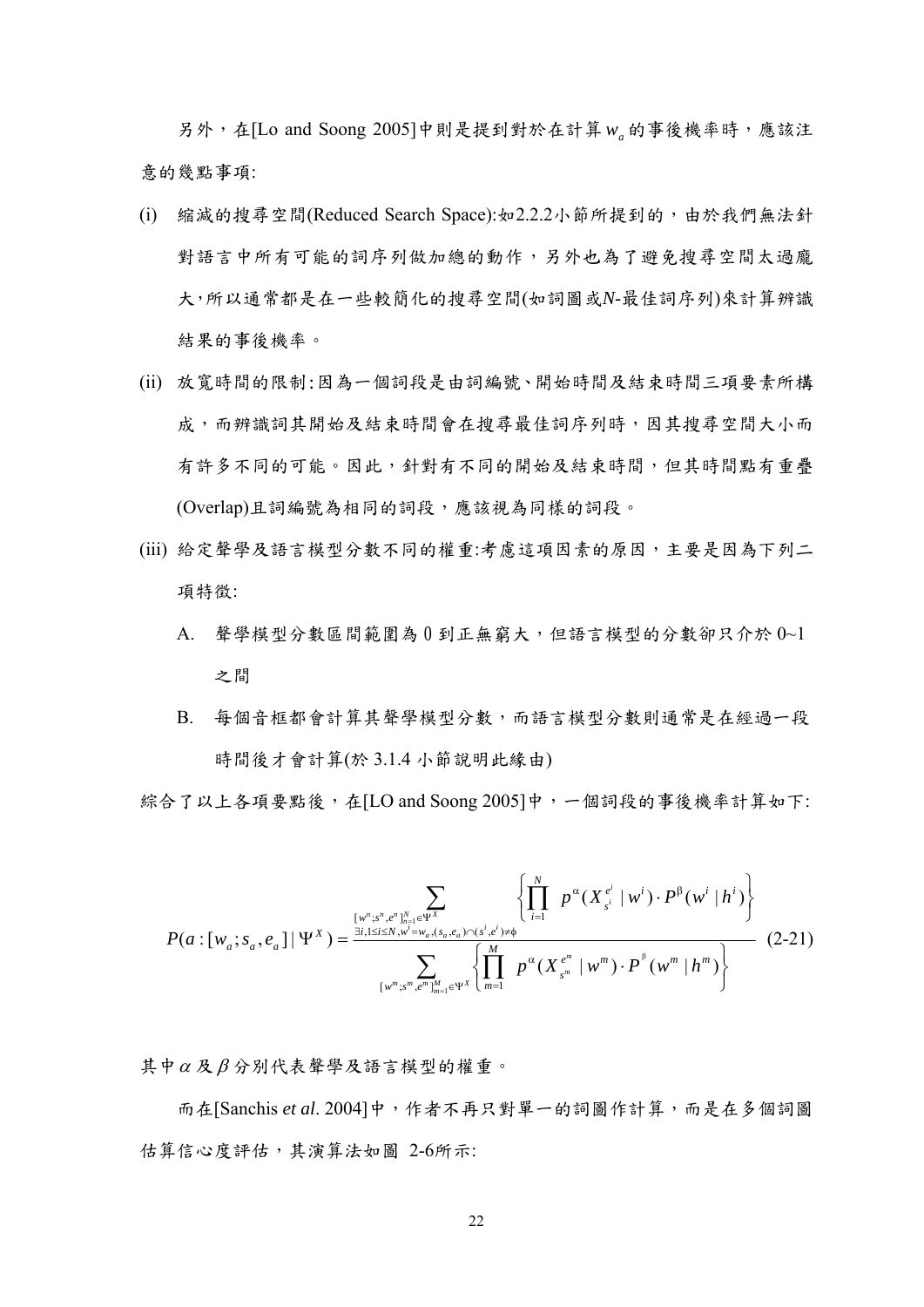令 *Mw* 為詞典中所有的詞, *<sup>X</sup>* Ψ*<sup>t</sup>* 為在某個時間點*t* 時所建構時間持續從 0 至*t* 的詞圖,WPost 則是取得當時詞圖上每個詞段的事後機率的函數,<sup>γ</sup> 則為詞段的事後機率, *C*(*w*,*t*) 用來儲存每個詞 *w*∈ *M <sup>w</sup>* 的每個時間點 *t* ∈{0,K,*T* −1}之事後機率總和。 for 對每個詞 $w \in M_w$  for *t*=0 to *T*-1  $C(w,t) = 0$  //初始化 end end for  $t=0$  to  $T-1$  $A = \text{WPost}(\Psi_{t}^{X})$  $f$  for  $\oplus \mathbb{R}$  a  $\oplus$   $\oplus \{[w_a; s_a, e_a], \gamma\} \in \Psi_i^X$ for  $t' = s_a$  to  $e_a$  $C(w_a, t') = C(w_a, t') + \gamma$  end end end 令*hbest* 為詞圖Ψ*<sup>T</sup>* <sup>−</sup><sup>1</sup> 中分數最高的詞序列 for  $\oint \leftarrow \text{in} \mathbb{R}$  *a* :  $[w_a; s_a, e_a] \in h_{\text{best}}$ 1  $(w_a, t)$  $(w_a; s_a, e_a) = \frac{1}{e_a - s_a + 1} \sum_{t=s_a}^{e_a} \frac{C(w_a, t)}{T - t + 1}$  $e_a - s$  $W_{ave}(W_a; S_a, e_a) = \frac{1}{\sqrt{2\pi i}} \sum_{n=1}^{\infty} \frac{C(W_a)}{n}$ *e*  $a^2 - b_a + 1$  $_{avg}$   $\mathcal{W}_a$ ,  $\mathcal{P}_a$ ,  $\mathcal{C}_a$ *a a* 1  $W_{\text{max}}(w_a; s_a, e_a) = \max_{s_a \le t \le e_a} \frac{C(w_a, t)}{T - t + 1}$ 

圖 2-6 在多重詞圖上求辨識詞*w* 信心度

在圖 2-6中, Wave 與Wmax 便可以作為辨識詞 w 兩種的信心度評估。另一方面,詞段 上的分數除了可以是聲學分數外,也可以是語言模型分數,或是聲學及語言模型分 數的組合。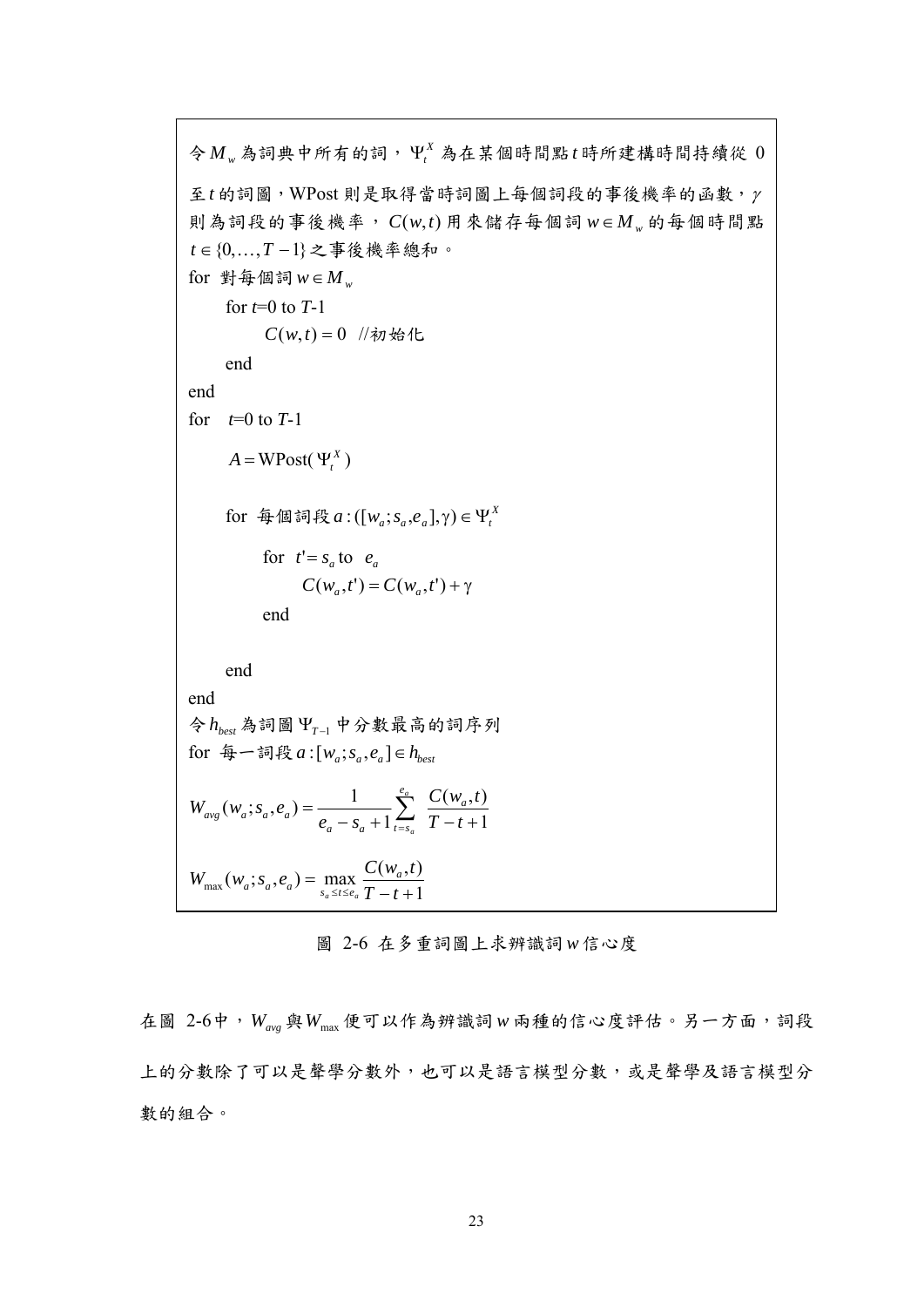在[Razik *et al.* 2005]中也提出了幾種詞段信心度評估的作法。首先,最簡單的概 念為在計算每個詞段的信心度時,將此詞段的聲學分數乘上單連語言模型的分數, 而分母項的部份只考慮有同樣的開始、結束時間但詞編號不相同的其它詞段,如式 (2-22)所示:

$$
C(a: [w_a; s_a, e_a]) = \frac{p(X_{s_a}^{e_a} | w_a) \cdot P(w_a)}{\sum_{\substack{r:[w_r,s_r,e_r] \\ s_r = s_a, e_r = e_a}} p(X_{s_r}^{e_r} | w_r) \cdot P(w_r)}
$$
(2-22)

不過,由於這樣的限制太嚴格,會導致 $C(a:[w_a; s_a, e_a])$ 容易趨近於1。因此,在[Razik *et al*. 2005]中試著放寬關於開始、結束時間或詞段時間長度的限制。但由於詞圖上有 許多詞段都符合現在所規定的限制,因此在決定分子或分母項的聲學分數 $p(X_s^e|w)$ 時,便決定取相同的詞編號且符合目前的限制,具有最大聲學分數的詞段:

$$
C(a:[w_a;s_a,e_a]) = \frac{\max_{\substack{a': [w_a:s_a,e_{a'}] \\ w_a=w_a,a' \in E}} p(X_{s_{a'}}^{e_{a'}} | w_{a'})^{\alpha} \cdot P(w_a)^{\beta}}{\sum_{\substack{r:[w_r;s_r,e_r] \in E \\ r:[w_r;s_r,e_r] \in E}} \max_{\substack{p(X_{s_r}^{e_{r'}} | w_{r'})^{\alpha} \cdot P(w_r)^{\beta} \\ w_r=w_r,r' \in E}} p(X_{s_r}^{e_{r'}} | w_{r'})^{\alpha} \cdot P(w_r)^{\beta}}
$$
(2-23)

其中<sup>α</sup> 及 β 分別代表聲學及語言模型的權重,而 *E* 代表那些符合放寬時間及詞段長 度後但為相同詞編號的其它詞段,如開始時間及結束時間不一定要相同,只要有交 集就可以或其它任意放寬的限制。值得注意的是式(2-22)及式(2-23)都只考慮到單連 語言模型,這樣的資訊可能太過於粗糙,所以作者便進一步考慮藉由使用雙連語言 模型來包含前後詞的資訊。首先,只多看前一個詞的話,便可將式(2-23)改為:

$$
C(a:[w_a; s_a, e_a]) = \frac{\max_{\substack{a:[w_a; s_a, e_a: \brack w_a = w_a, a' \in E}} p(X_{s_a}^{e_a} \mid w_a)^{\alpha} \cdot \sum_{\substack{a_p:[w_{a_p}; s_{a_p}, e_{a_p}]}{e_{a_p} = s_{a} - 1}} P(w_a \mid w_{a_p})^{\beta}}{\sum_{\substack{r:[w_r; s_r, e_r] \in E}} \max_{\substack{r:[w_r; s_r; e_r: \brack w_r = w_r, r' \in E}} p(X_{s_r}^{e_r} \mid w_r)^{\alpha} \cdot \sum_{\substack{r:[w_r; s_r, e_r: \brack e_{r_p} = s_{r} - 1}} P(w_r \mid w_{r_p})^{\beta}} (2-24)
$$

若再多考慮後面一個詞,最後的式子便可以寫成: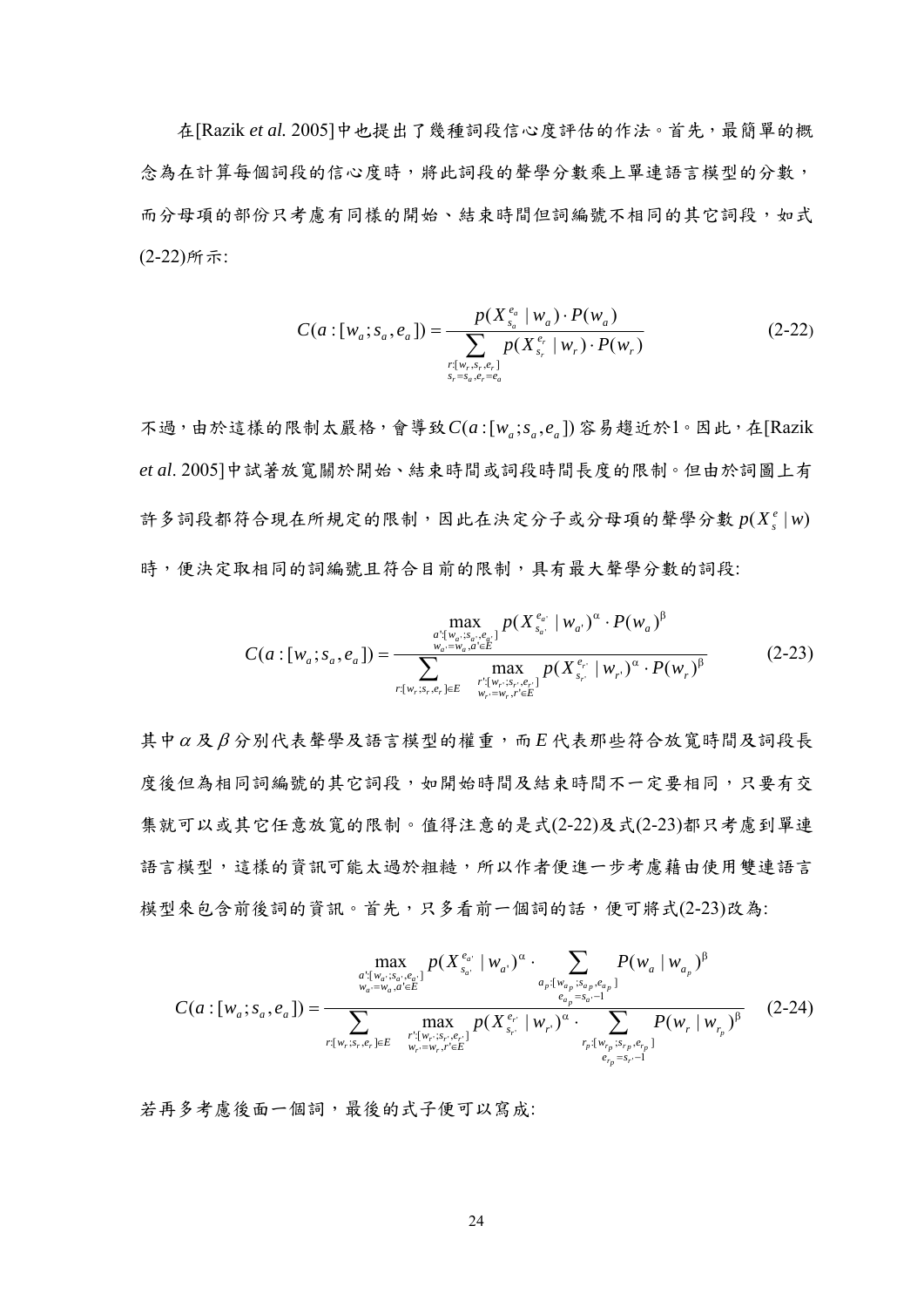$$
C(a:[w_a;s_a,e_a]) = \frac{\max_{\substack{a': [w_a:s_a,e_{a'}] \\ w_a=w_a,a' \in E}} (p(X_{s_{a'}}^{e_{a'}} | w_{a'}))^\alpha \cdot \Gamma_{a': [w_a:s_a,e_{a'}]}}{\sum_{\substack{w_a=w_a,a' \in E \\ r:[w_r;s_r,e_r] \in E}} \max_{\substack{p': [w_r:s_r,e_r] \\ w_r=w_r,r' \in E}} (p(X_{s_r}^{e_{r'}} | w_{r'}))^\alpha \cdot \Gamma_{r': [w_r:s_r,e_{r'}]}} (2\text{-}25)
$$

其中

$$
\Gamma_{a:[w_a;s_a,e_a]} = \sum_{\substack{a_p:[w_{a_p};s_{a_p},e_{a_p}]} \sum_{\substack{a_n:[w_{a_n};s_{a_n},e_{a_n}] \\ s_{a_n}=e_a+1}} \{P(w_a \mid w_{a_p})P(w_{a_n} \mid w_a)\}^{\beta} \tag{2-26}
$$

其中 *ap w* 及 *an w* 分別代表*wa* 前一個及後一個連接詞。

## 2.3 引用高階資訊(High Level Information)之信心度評估

除了上述所提到關於聲學、語言及語法方面的信心度評估外,[Cox and Dasmahapatra 2002]認為人們通常還可以藉由語意資訊(Semantic Information)來辨別辨識結果的正 確性。因此,他們便提出利用潛藏語意分析(Latent Semantic Analysis, LSA)來判別辨 識結果的正確與否,另外[Guo *et al*. 2004]也提出利用詞與詞之間交互訊息(Inter-word Mutual Information)來與事後機率做適當地結合,進而提昇信心度評估的正確率。以 下兩小節將會分別介紹此兩種方法。

2.3.1 潛藏語意分析(Latent Semantic Analysis, LSA)

潛藏語意分析近年被廣泛運於資訊檢索(Information Retrieval)[Furnas *et al*. 1988]及 語音辨識的語言模型[Belllegarda 1998]等領域。主要是利用線性代數的奇異值分解 (Singular Value Decomposition, SVD)來將原本高維度且不相關的詞向量(Word Vector)與文件向量(Document Vector)投影到較低維度的潛藏語意空間(Latent Semantic Space)。如果兩個詞向量在此潛藏語意空間利用餘弦估測(Cosine Measure) 的值愈大(在空間上愈接近),則此兩個詞也有比較接近的語意。

在進行奇異值分解之前,我們必須先建立一個詞-文件矩陣(Word-document Matrix) *A*,此矩陣可經由事先收集大量文件資料求得。假設我們詞典有*m* 個詞,而 文件有n篇,則此矩陣A的維度大小便是m×n,而每個元素的算法通常可表示為

25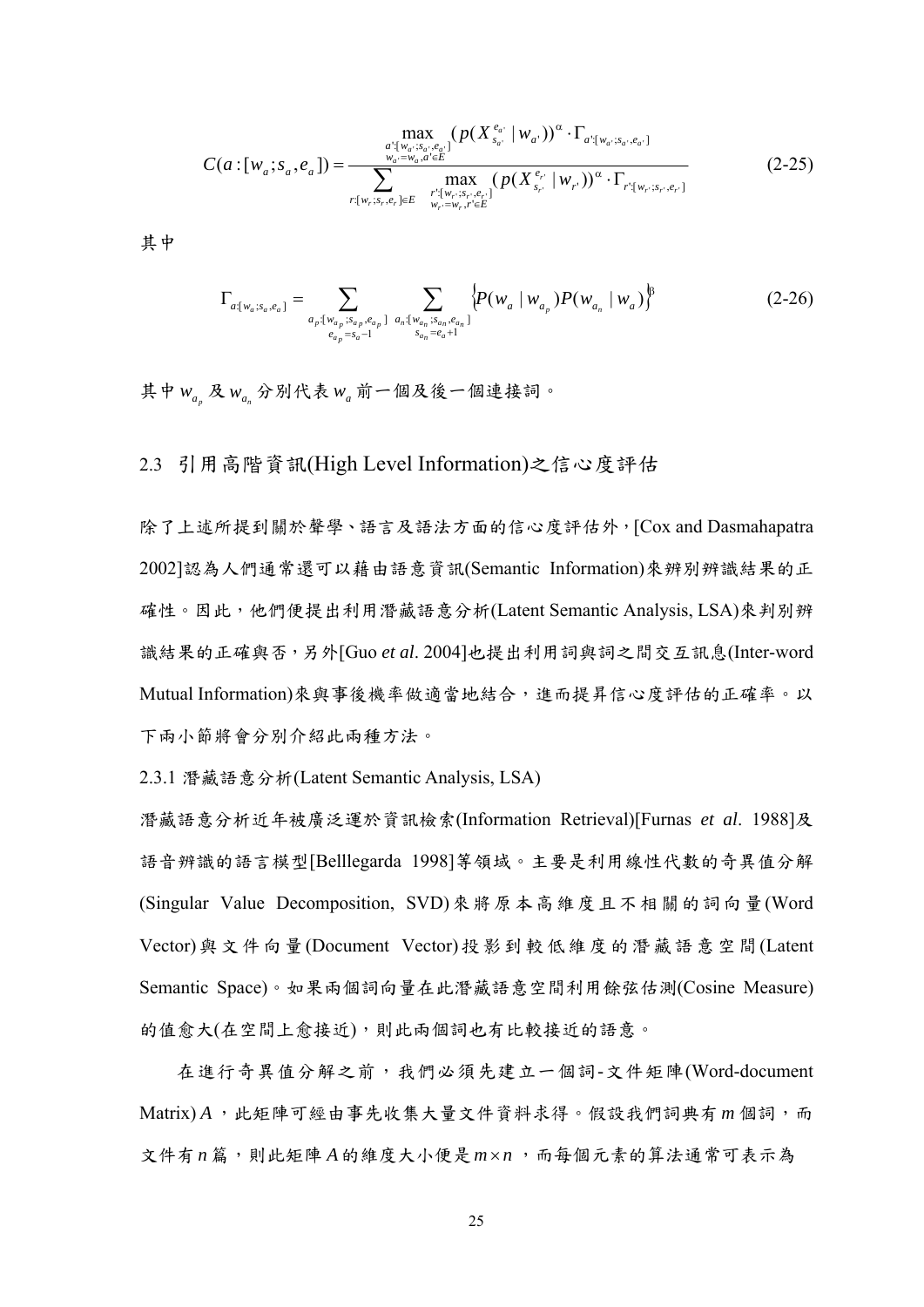

圖 2-7 奇異值分解

$$
a_{ij} = (1 - E_i) \times \log(1 + \frac{c_{ij}}{n_j})
$$
 (2-27)

 $c_{ij}$ 是詞 $w_i$ 出現在第 $j$ 篇文件 $d_j$ 的次數; $n_j$ 則是代表 $d_j$ 的大小。而 $E_i$ 則可視為 $w_i$ 的正 規化熵值(Normalized Entropy) :

$$
E_{i} = -\frac{1}{\log_{2}(N)} \sum_{j=1}^{N} f_{ij} \log_{2} f_{ij}
$$
 (2-28)

其中

$$
f_{ij} = \frac{c_{ij}}{t_i} \tag{2-29}
$$

 $t_i$ 代表詞 w; 出現在 n 篇文件的總次數。而 $0$ ≤E; ≤1(在有  $f_{ij}$  =1以及所有  $f_{ij}$  = $\displaystyle \frac{1}{N}$  時 分別有最小和最大值),因此當 *Ei* 的值愈大,則代表 *wi* 在各個文件中出現的次數趨 近相同,其重要性便比較低;反之當 *E<sub>i</sub>* 的值愈小, w<sub>i</sub> 出現次數集中於某幾篇文件, 其 重要性因而提高。另外 *i ij n c* 可視為 *wi* 在*d <sup>j</sup>* 的重要性,其值愈大,則代表其重要性愈 高;反之,其重要性愈低。雖然有了此詞-文件矩陣 *A*,但由於每篇文件不可能包含所 有的詞,通常此矩陣 *A*裡面的元素會有許多的值為0,且詞與文件的維度不同,其代 表的意義也不同。因此,可以利用進行奇異值分解來做降維的動作。而奇異值分解 的公式如下:

$$
A \approx USV^T \tag{2-30}
$$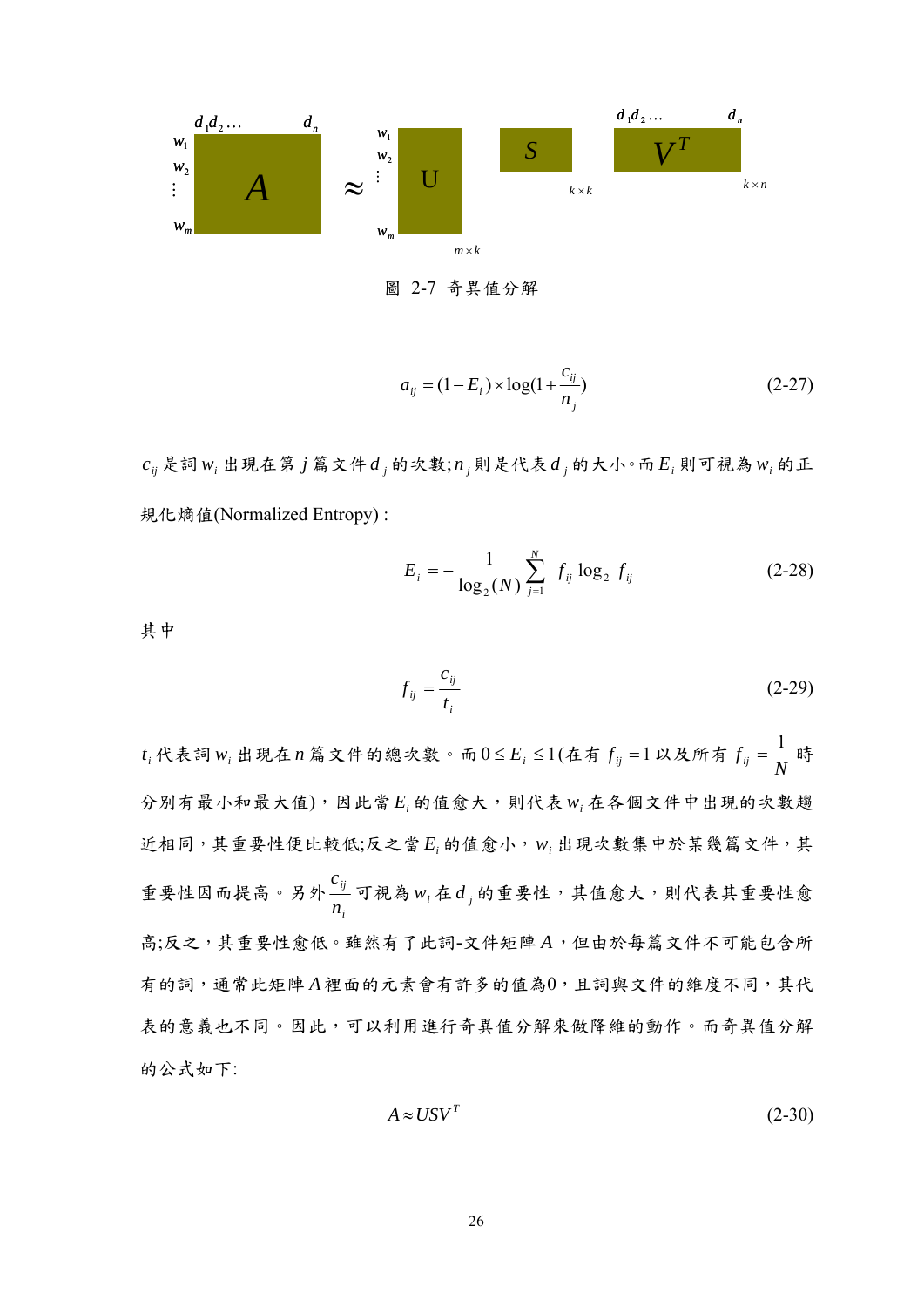其中*U* 代表*m* × *k* 維的左奇異矩陣; *S* 為*k* × *k* 維的對角矩陣;*V* 是 *n* × *k* 維的右奇異矩 陣; *<sup>T</sup> V* 則是代表*V* 的轉置矩陣(Transposition Matrix); *k* 為小於等於矩陣 *A*的秩 *R* 的一 個整數值。奇異值分解的概念可以用圖 2-7來表示。經過奇異值分解後,詞和文件 就都被投影到維度較低的潛藏語意空間,而原本在矩陣 *A*的列向量便可用*U* 的列向 →<br>量u<sub>i</sub> 來表示,而A的行向量可以改用 $V^T$ 的行向量 $v_j^T$  來代表。其中u<sub>i</sub> 與 →<br> $v_j^T$  的每一維 度有一對一的對應關係,代表某一種潛藏的語意空間[Bellegarda 2000; 2005]。因此, 如果我們想計算兩個詞w;及w;在語意上是否有相關聯,便可以藉著u;及u;的餘弦 估測值來決定。

在實作上,當我們將一個聲學觀測序列辨識成一詞序列 $W = w_1, w_2, \ldots, w_N$ 時,一 個詞*wi* 的信心度評估可用下式計算:

$$
MSS_i = \frac{1}{N} \sum_{j=1}^{N} \text{Cos}(U(w_i), U(w_j))
$$
 (2-31)

*MSSi* 代表*wi* 的平均語意相似度(Mean Semantic Similarity),而 ( ) *U wi* 代表做完奇異值 →<br>分解後的 u<sub>i</sub> 向量。Cos(·,·)則是兩個向量的餘弦估測函式。但由於功能詞(Function Word)對其它的詞在語意上幾乎都很接近,加上功能詞常常會一直出現在辨識詞序列 中,使得 MSS. 的值容易變大,而影響(2-31)式的正確性。為了避免這樣的情況,在 求w<sub>i</sub>的平均語意相似度時,通常都不考慮功能詞,而採用式(2-32):

$$
MSS_i = \frac{1}{N - N_{w_j \in W^f}} \sum_{j=1, w_j \notin W^f}^{N} \text{Cos}(U(w_i), U(w_j))
$$
(2-32)

其中 $W^f$ 代表所有的功能詞集合,  $N_{w,ew}$  則代表詞序列中功能詞的個數, 除了 $MSS_i$ 之 外,更進一步關於利用潛藏語意分析計算某詞 *wi* 的信心度,請參考[Cox and Dasmahapatra 2002]。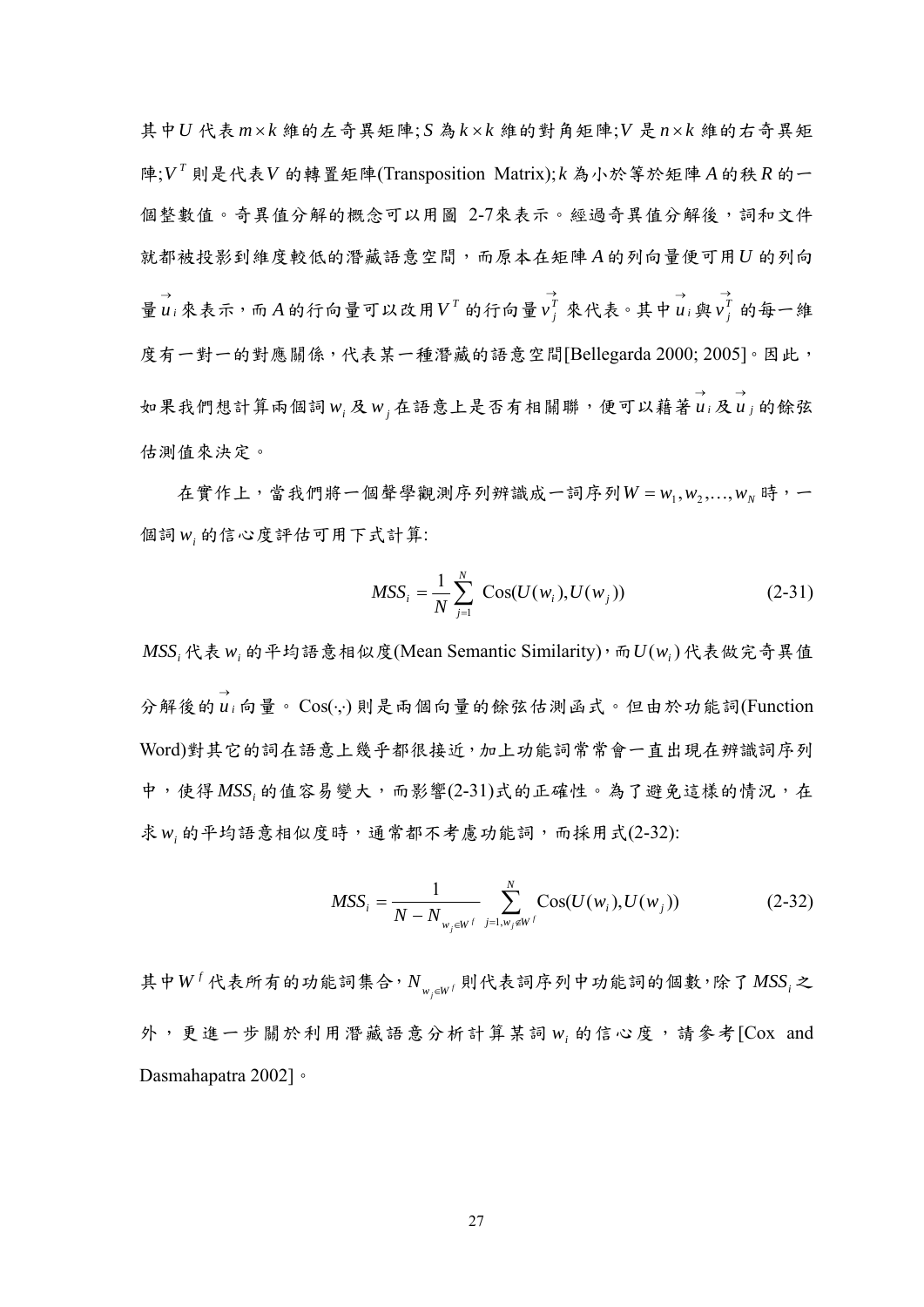### 2.3.2 交互資訊(Mutual Information, MI)

交互資訊可以視為是兩個變數(Variables)相依(Dependence)程度。而當給定兩個詞 *wi* 及*wj* 時,其交互訊息的計算如式(2-33)所示:

$$
MI(w_i, w_j) = \log\left(\frac{P(w_i, w_j)}{P(w_i)P(w_j)}\right)
$$
 (2-33)

其中

$$
P(w_i) = \sum_{w_j} P(w_i, w_j)
$$
 (2-34)

而

$$
P(w_i, w_j) = \frac{N(w_i, w_j)}{\sum_{w_l, w_k} N(w_l, w_k)}
$$
(2-35)

其中  $N(w_i, w_j)$ 代表 $w_i$ 及 $w_j$ 同時在訓練資料出現的次數,而式(2-35)的分母項則是代 表語料庫中所有詞對(Word Pair)個數。因此,一個辨識詞序列 $W = w_1, w_2, \ldots, w_N$ 中某 個詞 *wi* 的信心度可以表示成 *wi* 與辨識詞序列其它詞的平均交互資訊(Average Mutual Information, AMI) :

$$
AMI_{i} = \frac{1}{N} \sum_{j=1}^{N} MI(w_{i}, w_{j})
$$
 (2-36)

雖然單獨使用上述的兩種較高階資訊的信心度評估沒有辦法比聲學方面的信心度評 估獲得較好的效用[Jiang 2005]。但如果將此兩種高階資訊與事後機率相關的信心度 評估做適當的結合,如線性插補法(Linear Interpolation),可以獲得單獨只用事後機率 相關的信心度評估更佳的效果[Guo *et al*. 2004]。

目前信心度評估除了用於驗證語音辨識結果的可信度之外,在進行詞彙樹複製 搜尋的往前觀測(Look-ahead),或是降低詞錯誤率(Word Error Rate, WER)也有相關的 研究,在稍後的2.4及2.5兩小節將會一一說明。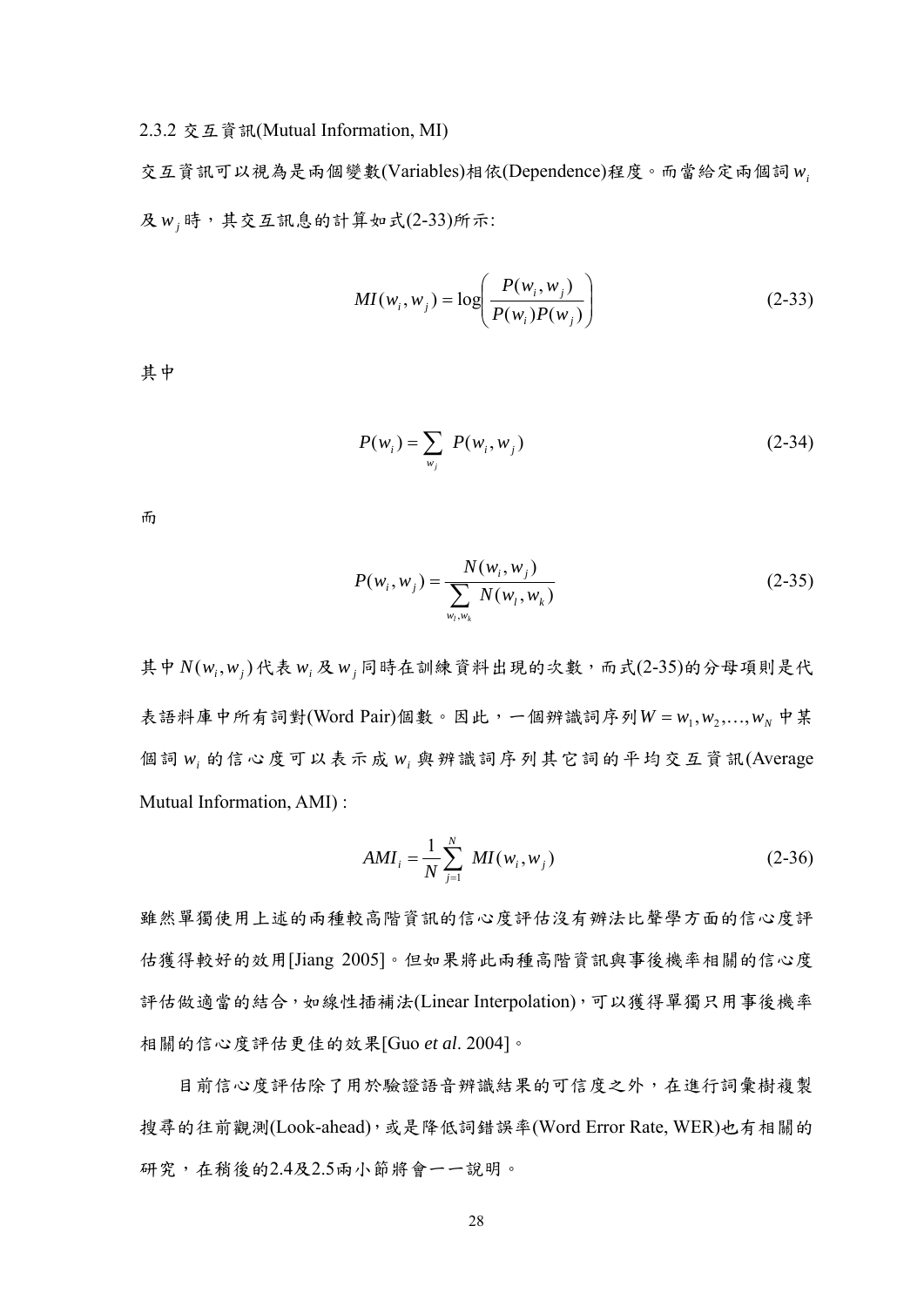

圖 2-8 往前觀測基本概念

2.4 信心度評估於詞彙樹複製搜尋之研究

在大詞彙連續語音辨識的研究領域中,要如何降低詞彙樹複製搜尋的搜尋空間 (Search Space)及運算時間(Computation Time)是極為重要的課題。而往前觀測 (Look-ahead)便是希望能降低運算時間卻又不影響語音辨識系統的正確率,其基本概 念為在進行詞彙樹複製搜尋時,往前多看幾個音框或是事先看完整個語句,只有通 過往前觀測測試的節點才會存活下來,如圖 2-8所示。在[Afify *et al*. 2005]中,作者 提出了以驗證為基礎(Verification-based)的往前觀測法。作者將往前觀測當作是一個 假設檢定 (Hypothesis Testing) 問題,針對某個音素α提出虛無假設 (Null Hypothesis)  $H_0$  及對立假設(Alternative Hypothesis)  $H_1$ :

> $H_0$  :  $\alpha$  starts at time *t*  $H_1$  :  $\alpha$  does not start at time *t*

接下來便是採用兩元假設檢定(Binray Hypothesis Testing),以決定要接受兩個假設中 那一個。其檢定式如式(2-37)所示: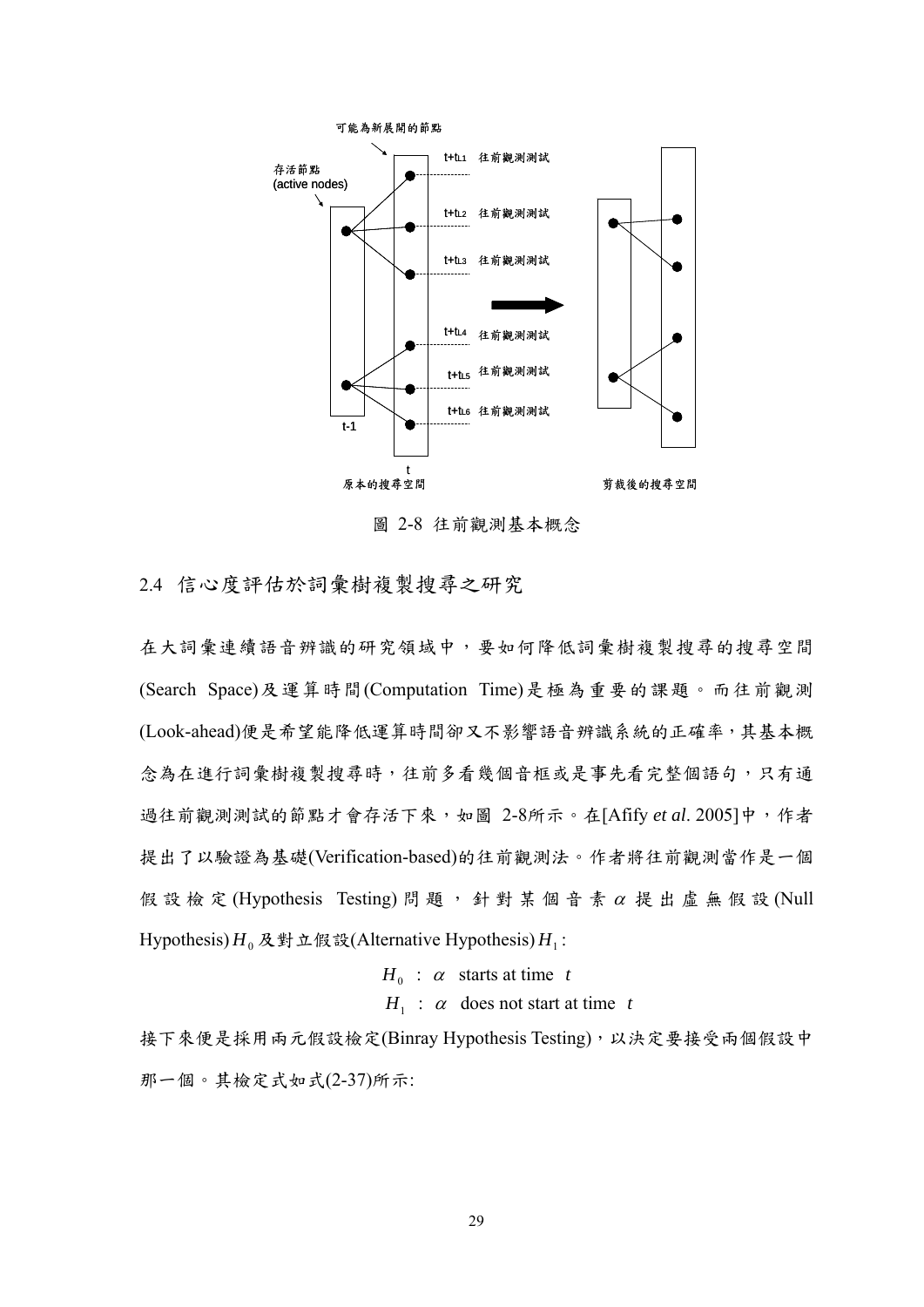$$
LRT = \frac{p(X | H_0)}{p(X | H_1)} \times_{H_1}^{H_0} \tau
$$
 (2-37)

其中<sup>τ</sup> 代表我們預先設定的門檻值(Threshold),如果 *LRT* 的值大於<sup>τ</sup> ,則採用虛無假 設,也就是將音素α留下來。反之,則裁剪音素α。實作上,  $p(X|H_0)$ 及 $p(X|H_1)$ 的機率估測可以分別寫成  $p(x_t^{t+d_a} | \alpha)$ 及 $p(x_t^{t+d_a} | \alpha)$ , 其中 $d_a$ 代表要往前看多少時間  $($ 在這邊設定虛無假設及對立假設往前看的時間是一樣的),而 $\alpha$ 及 $\overset{-}{\alpha}$ 分別代表音素對 應的隱藏式馬可夫模型及反對應模型(Anti-model),更詳細的資訊請參照[Afify *et al*. 2005],另外在[Fabian *et al*. 2005]及[Abdou and Scordilis 2003]也都有探討信心度評估 運用於往前觀測的相關探討。

2.5 信心度評估於降低詞錯誤率之研究

語音辨識最終的夢想便是希望能讓電腦可以像人一樣,在辨識人們所說的每一句話 時,詞或字正確率能達到百分之百。因此,不論是研究聲學、語言模型或是強健性 語音辨識等方面的研究學者,其實都是為了達到這個目標而努力。近年來,開始有 研究學者也試著將信心度評估應用於詞圖搜尋或是*N*-最佳詞序列重新排序,以增進 語音辨識的正確率。接下來的幾個小節將分別介紹搜尋最佳詞序列的基礎觀念,以 及探討應用信心度評估於提昇語音辨識系統的正確率之相關研究。

#### 2.5.1 最小化貝氏風險(Minimum Bayes Risk)

當我們將一段聲學觀測序列 *X* 辨識成某個詞序列*W* 時,有時難免會產生辨識錯誤的 情況(如2.1小節所提到會有詞的刪除、插入及替代等錯誤)。而一個好的語音辨識系 統對 X 的辨識錯誤率當然是愈小愈好。更進一步而言,我們可以將辨識系統視為一 個將 *X* 對應到詞序列的一個映射函式(Mapping Function),或稱為分類器(Classifier):

$$
F(X): X \to W_h^X \tag{2-38}
$$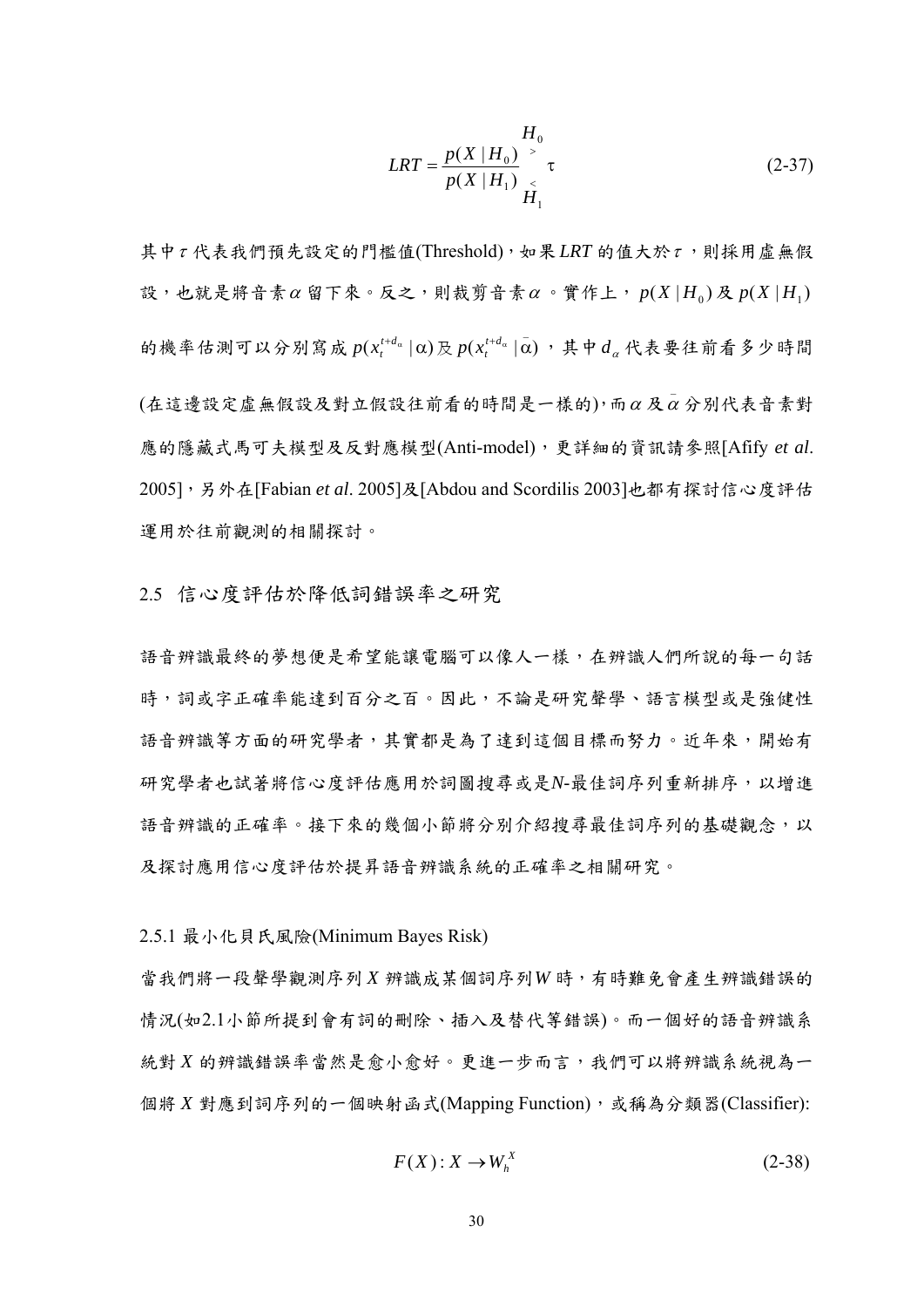其中 $W_h^X$ 代表一個假設空間(Hypothesis Space),為詞典中所有詞的可能組合 $\overline{\mathbf{W}}_{\Sigma}$ 的子 集合(Subset)。另外,我們先定義一個成本函式(Cost Function) $\ell(W,W^{\prime})(W$ 屬於 $\bf{W}_{\Sigma}$ **\_\_**  $\mathbf{W}_{\Sigma}$  , 而*W* ' 屬於 *<sup>X</sup> Wh* ),代表當將一個詞序列*W* 的聲學觀測序列辨識成*W* ' 時的成本(為一個 實數值)。此成本函式的定義通常與任務相關(Task-dependent),如對語音辨識的領域 來說,此函式通常定義成Levenshtein距離(此為語音辨識系統中判別辨識率好壞的評 估標準,將會於3.2.3小節介紹),或是與Levenshtein距離有關的函式。在估計此映射 函式的期望錯誤時,通常都是利用貝氏風險來估算:

$$
\sum_{W \in \overline{W}_{\Sigma}} \ell(W, W') P(W \mid X) \tag{2-39}
$$

有了風險評估函式之後,此映射函式 *F*(*X* ) 對 *X* 的最佳辨識結果便是相當於在 *<sup>X</sup> Wh* 此 假設空間中選擇一條貝氏風險為最低的詞序列:

$$
F^*(X) = \arg\min_{W' \in W_h^X} \sum_{W \in \overline{\mathbf{W}}_{\Sigma}} \ell(W, W') P(W \mid X)
$$
 (2-40)

2.5.2 最大事後機率與最小化貝氏風險尋找最佳詞序列之關聯 如果將l(*W*,*W*') 定義成一個簡單的0/1對稱(Zero-one and Symmetric)成本函式:

$$
\ell_{0/1}(W, W') = \begin{cases} 1 & \text{if } W' \neq W \\ 0 & \text{otherwise} \end{cases}
$$
 (2-41)

則式(2-40)可以改寫成

$$
F(X) = \arg\min_{W' \in W_h^X} \sum_{W \in \overline{W}_{\Sigma}} \ell_{0/1}(W, W')P(W | X)
$$
  
= 
$$
\arg\min_{W' \in W_h^X} \sum_{W \in \overline{W}_{\Sigma}, W \neq W'} \ell_{0/1}(W, W')P(W | X)
$$
  
= 
$$
\arg\min_{W' \in W_h^X} 1 - P(W' | X)
$$
  
= 
$$
\arg\max_{W' \in W_h^X} P(W' | X)
$$
 (2-42)

也就變成我們目前一般使用的最大事後機率尋找最佳詞序列的方法。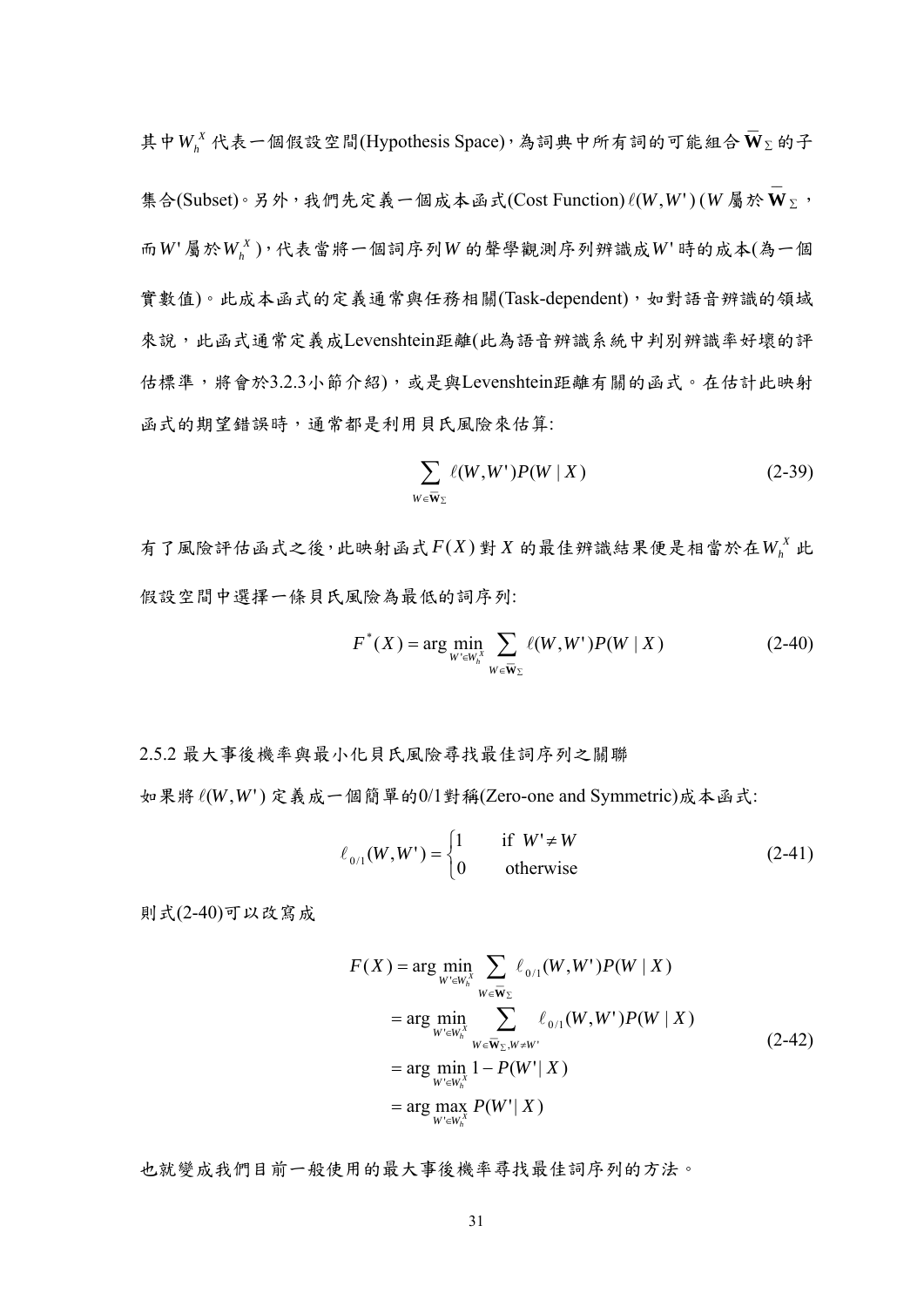2.5.3 事後機率詞圖搜尋

在[Wessel *et al*. 2000]中,作者提出了使用詞圖計算出來的事後機率來增加辨識結果  $\Delta$ 的正確率。假設我們有了詞圖 Ψ<sup>x</sup> 之後,在實作最大事後機率辨識法則時,會以 Ψ<sup>x</sup> 取代假設空間WK。另外,在產生詞圖之後,我們便有了每個詞段的詞編號及對應 的開始和結束時間。因此,(2-42)式便可以改寫成式(2-43):

$$
F(X) = \arg\max_{[w^n; s^n, e^n]_{n=1}^N \in \Psi^X} P([w^n; s^n, e^n]_{n=1}^N | \Psi^X)
$$
  
= 
$$
\arg\max_{[w^n; s^n, e^n]_{n=1}^N \in \Psi^X} \prod_{n=1}^M P([w^n; s^n, e^n] | [w^n; s^n, e^n]_{n=1}^{n-1}, \Psi^X)
$$
 (2-43)  

$$
\approx \arg\max_{[w^n; s^n, e^n]_{n=1}^M \in \Psi^X} \prod_{n=1}^M P([w^n; s^n, e^n] | \Psi^X)
$$

其中 $P([w^n; s^n, e^n] | \Psi^X)$ 也就是2.2.2小節中所介紹的詞段之事後機率。

### 2.5.4 最小化音框錯誤率詞圖搜尋

當我們將貝氏風險中的成本函式訂為0/1函式後,便可以將最大事後機率的辨識方法 視為找出一條正確率為最高的詞序列(因為詞序列的事後機率也可想像為詞序列正 確的機率)。但是由於一般是以詞錯誤率(Word Error Rate)為語音辨識系統好壞的評 估標準,因此會有成本函式與估評標準不匹配的情況出現,在[Mangu *et al*. 2000]中 便有提出最小化詞序列錯誤率並不等於同時最小化詞錯誤率的例子。要解決這個不 匹配的問題,最簡單的方法便是將成本函式改為與評估標準一致。雖然這樣本質上 解決了不匹配的問題,但是由於計算詞錯誤率時,必須計算兩個詞序列的Levenshtein 距離(也就是統計兩個詞序列中的取代、刪除及插入的次數)。如果要在詞圖中眾多可 能的詞序列中,針對任兩個詞序列都要計算Levenshtein距離的話,其組合有太多種, 計算複雜度便成了這個方法的主要缺點。為了解決此計算複雜度所造成的缺點, [Stolcke *et al*. 1997]中將此兩兩比對(Pairwise Alignment)限制在*N*-最佳詞序列範圍 內。幾年後,[Mangu *et al*. 2000]將原本比對的對象再度從*N*-最佳詞序列改成詞圖。 但是考量前面所提到的高計算複雜度缺點,[Mangu *et al*. 2000]試著將詞圖原本包含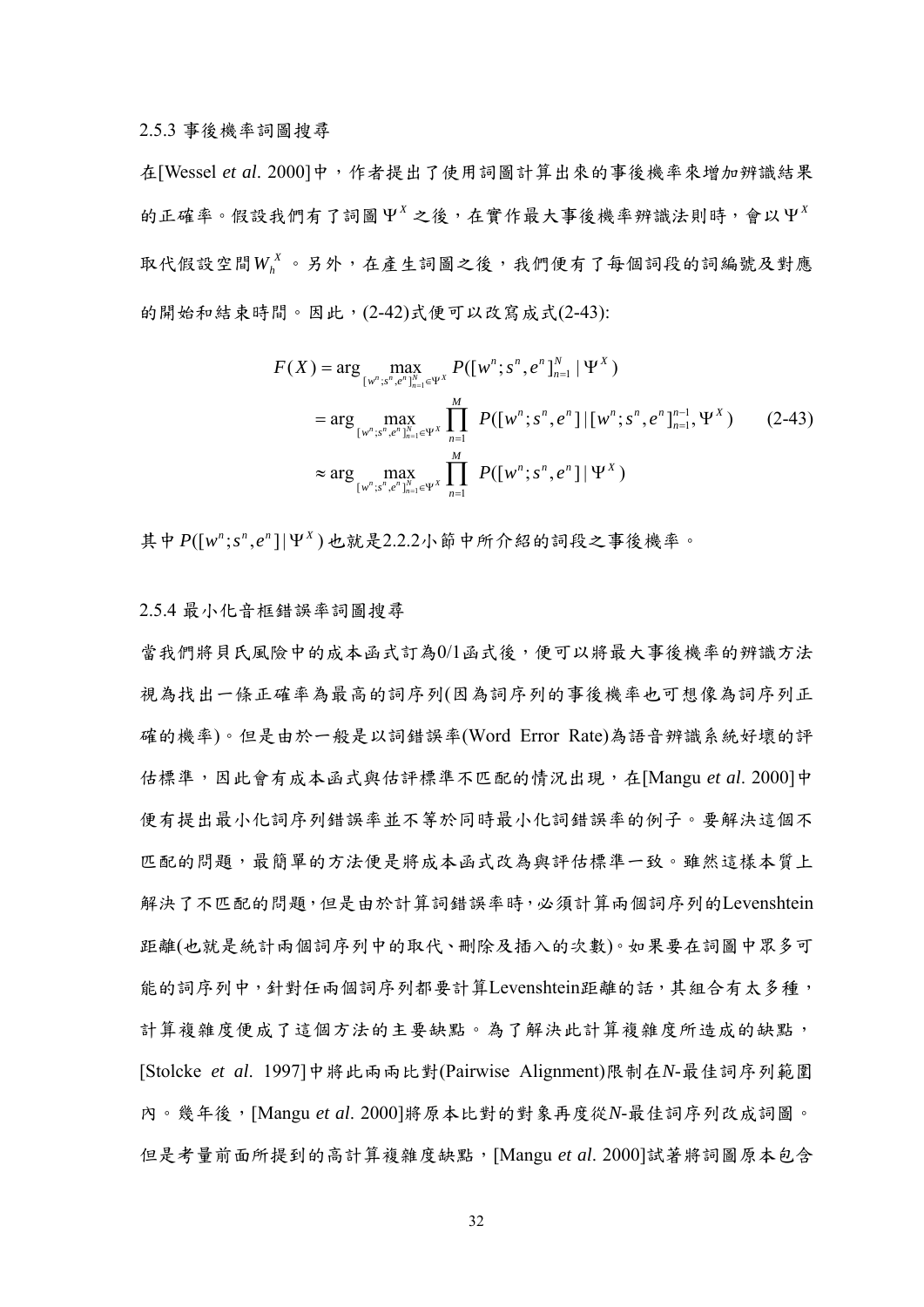

圖 2-9 音框錯誤率圖解

不同長度的詞序列改成長度一模一樣,一般稱為一致性網路(Consensus Network or Sausage)。因此只要執行複雜度較低的多重字串比對(Multiple String Alignment)。

字串比對中的刪除及插入錯誤是造成兩兩比對的複雜度會如此高的原因。當字 串比對只剩下取代錯誤時,原本動態規畫 (Dynamic Programming) 比對法的 Levenshtein距離成本函式之計算複雜度將大幅下降。[Wessel *et al*. 2001]便是以此想 法為出發點,提出了新的成本函式-音框錯誤率(Time Frame Error)。

由於詞圖擁有每個詞的開始及結束時間資訊,當我們比對詞圖上任意的兩條詞 序列時,如圖 2-9所示,虛線框框的地方便是代表有音框錯誤。從圖 2-9可以看出, 原本字串比對時會存在的詞刪除、插入或替代錯誤,現在都已可以用音框錯誤來取 代。基於這個觀念,便可以定義一個新的不對稱成本函式,稱為音框錯誤率[Wessel *et al*. 2001] :

$$
\ell([w^n; s^n, e^n]_{n=1}^N, [w^m; s^m, e^m]_{m=1}^M) = \sum_{n=1}^N \frac{\sum_{t=s^n}^{e^n} 1 - \delta(w^n, w_t^m)}{1 + \alpha(e^n - s^n)}
$$
(2-44)

其中 $[w^n; s^n, e^n]_{n=1}^N$ 及 $[w^m; s^m, e^m]_{m=1}^M$ 分別代表詞圖上的兩條完整路徑,其詞的個數分別 為  $N$  及  $M$  , 而

$$
\delta(w^n, w_i^m) = \begin{cases} 1, & \text{if } w^n = w_i^m \\ 0, & \text{if } w^n \neq w_i^m \end{cases}
$$
 (2-45)

*<sup>m</sup> wt* 代表在*t* 這個音框時 *<sup>m</sup> w* 的詞編號。<sup>α</sup> 則是決定是否要做正規化(Normalization)的 參數。當<sup>α</sup> 為1時,代表採取正規化的動作,換言之此辨識方法有長詞優先的傾向。 現在,將音框錯誤率成本函式代入最小化貝氏風險的準則,則式(2-40)可以改寫為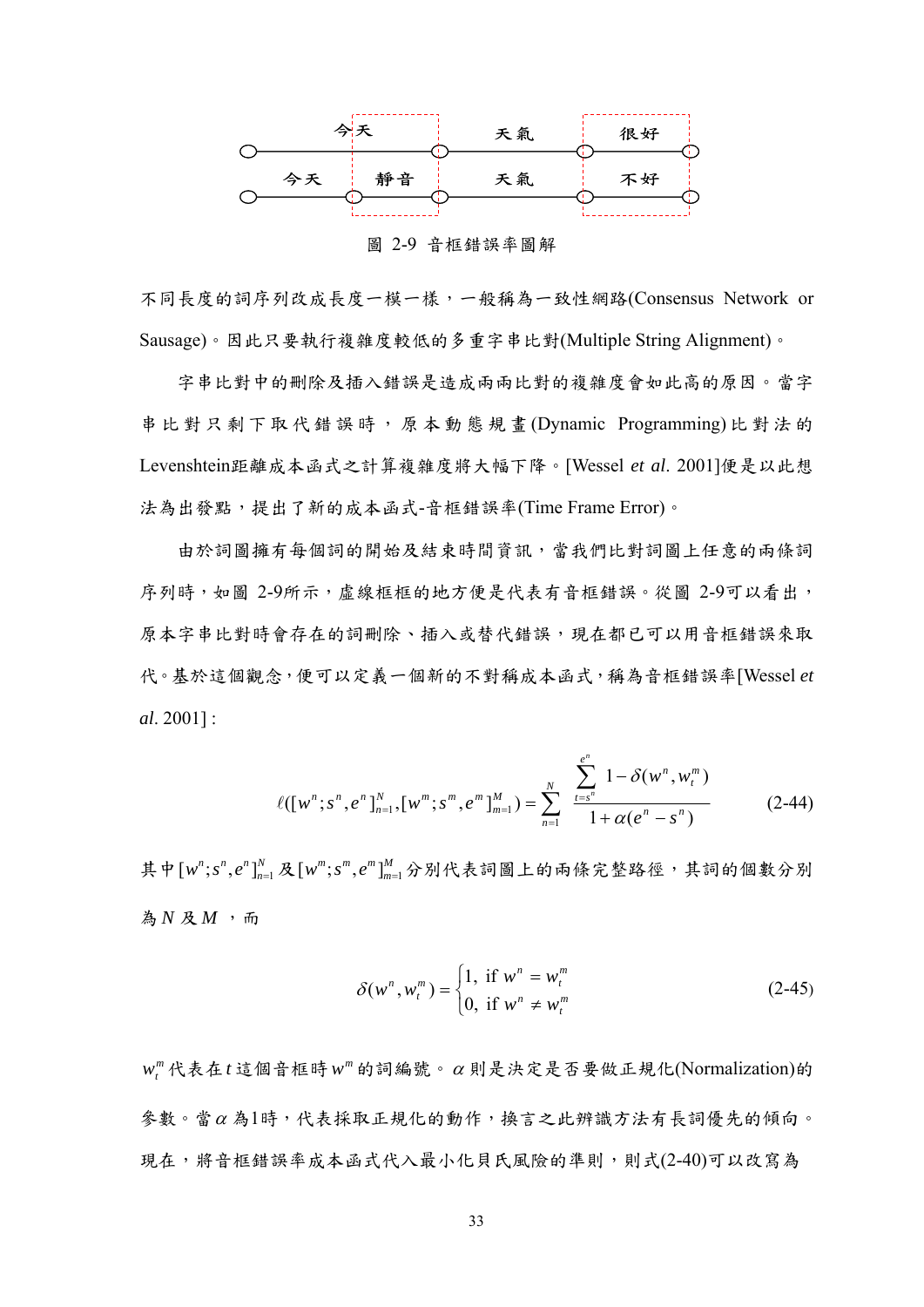$$
F^{*}(X) = \arg\min_{\left[w^{n};x^{n},e^{n}\right]_{n=1}^{N}} \left\{ \sum_{\left[w^{m};x^{m},e^{m}\right]_{m=1}^{M}} \left\{ \sum_{\left[w^{m};x^{m},e^{m}\right]_{m=1}^{M}} \left\{ \sum_{\left[w^{m};x^{m},e^{m}\right]_{m=1}^{M}} \sum_{\left[w^{m};x^{m},e^{m}\right]_{m=1}^{M}} \frac{1-\delta(w^{n},w^{m})}{1+\alpha(e^{n}-s^{n})} P([v^{m};s^{m},e^{m}\right]_{m=1}^{M} | \Psi^{X}) \right\} \n= \arg\min_{\left[w^{n};x^{n},e^{n}\right]_{n=1}^{M}} \left\{ \sum_{\left[w^{m};x^{m},e^{m}\right]_{m=1}^{M}} \sum_{\left[m^{m};x^{m},e^{m}\right]_{m=1}^{M}} \left\{ \sum_{\left[w^{m};x^{m},e^{m}\right]_{m=1}^{M}} \left\{ \sum_{\left[w^{m};x^{m},e^{m}\right]_{m=1}^{M}} \left\{ \sum_{\left[w^{m};x^{m},e^{m}\right]_{m=1}^{M}} \left\{ \sum_{\left[w^{m};x^{m},e^{m}\right]_{m=1}^{M}} \left\{ \sum_{\left[w^{m};x^{m},e^{m}\right]_{m=1}^{M}} \left\{ \sum_{\left[w^{m};x^{m},e^{m}\right]_{m=1}^{M}} \left\{ \sum_{\left[w^{m};x^{m},e^{m}\right]_{m=1}^{M}} \left\{ \sum_{\left[w^{m};x^{m},e^{m}\right]_{m=1}^{M}} \left\{ \sum_{\left[w^{m};x^{m},e^{m}\right]_{m=1}^{M}} \left\{ \sum_{\left[w^{m};x^{m},e^{m}\right]_{m=1}^{M}} \sum_{\left[w^{m};x^{m},e^{m}\right]_{m=1}^{M}} \left\{ \sum_{\left[w^{m};x^{m},e^{m}\right]_{m=1}^{M}} \left\{ \sum_{\left[w^{m};x^{m},e^{m}\right]_{m=1}^{M}} \left\{ \sum_{\left[w^{m};x^{m},e^{m}\right]_{m=1}^{M}} \left\{ \sum_{\left[w^{m};x^{m},e^{m
$$

其中我們將  $\sum_{v} \delta(w^n, w_i^m) P([w^m; s^m, e^m] | \Psi^X)$  $\lceil w^m ; s^m , e^m \rceil$  $m \rightarrow D(F, \ldots^m, \ldots^m, \ldots^m, m \neq 1 \mid \mathbf{M}^X)$ *t n*  $w^m$ ; $s^m$ , $e^m$ ]: $s^m$   $\le t \le e$  $\sum_{\mathbb{P}_i, s^m, e^m \upharpoonright s^m \leq t \leq e^m} \delta(w^n, w_i^m) P([\overline{w}^m; s^m, e^m] \, | \, \Psi)$  $\frac{1}{\sqrt{2\pi}} \frac{1}{2} \sum_{k=1}^N P(w^k | t, \Psi^X)$ ,可以視為

在音框*t* 時,通過 *<sup>n</sup> w* 的機率為多少,也就相當於 *<sup>n</sup> w* 在音框*t* 時正確的機率。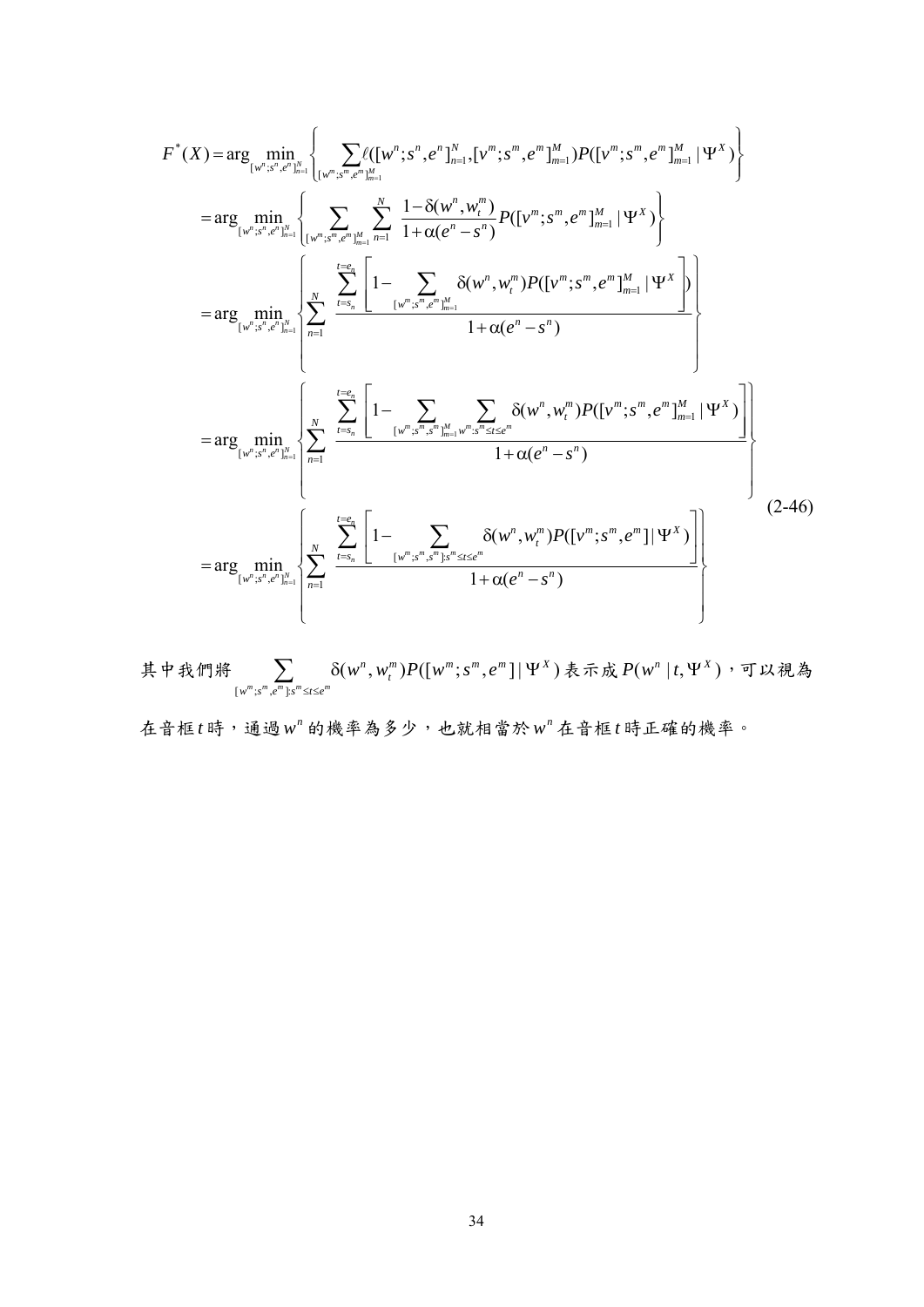# 第3章 實驗架構

在本章中將先介紹臺師大大詞彙連續語音辨識系統[Chen *et al*. 2004; 2005]。接著介 紹及分析本論文所使用的公視晚間新聞(MATBN)外場記者及外場受訪者語料。最後 則是介紹實驗的評估方式。

## 3.1 臺師大大詞彚連續語音辨識系統

以下將分別介紹臺師大大詞彙連續語音辨識系統採用的前端處理(Front-end Processing)、聲學模型(Acoustic Models)、詞典建立(Lexicon Construction)、語言模型 (Language Model)以及詞彙樹複製搜尋(Tree-copy Search)等部份

3.1.1 前端處理

本系統支援梅爾倒頻譜係數(Mel-frequency Cepstral Coefficients, MFCC)以及異質性 線性鑑別分析(Heteroscedastic Linear Discriminant Analysis, HLDA)加上最大相似度 線性轉換(Maximum Likelihood Linear Transformation, MLLT)[Gopinath 1998; Saon *et al*. 2000]兩個不同的語音特徵參數。在本論文中,我們先比較兩種語音特徵參數對語 音辨識系統的正確率影響,根據實驗結果,論文後半部主要使用異質性線性鑑別分 析配合最大相似度線性轉換做為語音特徵參數。

3.1.2 聲學模型

本系統使用1.1.2小節所介紹的112個聲母(INITIALs),38個韻母(FINALs)及1個靜音 (Silence)共151個連續密度隱藏式馬可夫模型(Continuous Density Hidden Markov Models,CDHMMs)。每個模型的狀態有3至6個不等,每個狀態皆為高斯混合分佈, 其中每個高斯混合分佈的個數分別為1至128個不等。此外,這些聲母和韻母共組合 成403個不同的基本音節(Base Syllables)。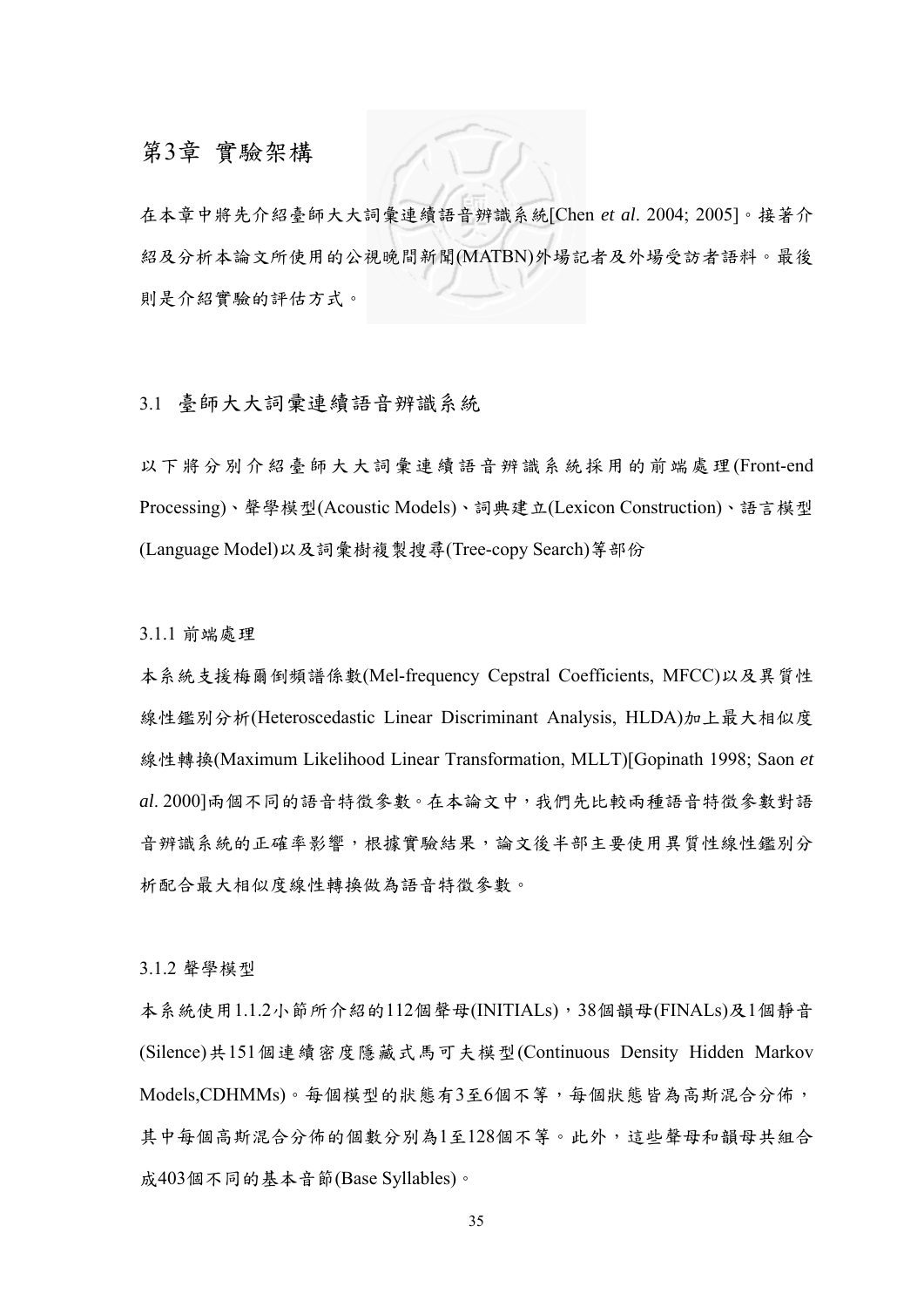3.1.3 詞典建立及語音模型訓練

本系統所使用的詞典是先將大量的文字語料經由一個含有一至四字詞約六萬八千個 詞的詞典來斷詞,配合字詞在語料中的統計特性,以自動化的方式產生新的複合詞 (Compound Words)。新增複合詞的方式則如下所述:對於語料中任意相鄰的兩個詞 ( $w_i$ , $w_j$ ), 分別計算它們的前雙連(Forward Bigram)機率  $P_f(w_i | w_i)$ 與後雙連 (Backward Bigram)機率  $P_b(w_i | w_i)$ , 再以前後雙連(Forward and Backward Bigrams) 的機率,求其幾何平均(Geometric Average)  $FB(w_i, w_j) = \sqrt{P_f(w_j | w_i) P_b(w_i | w_j)}$ , 作 為(w,w,)是否合併的依據。根據上述的公式,經數次迭代(Iteration)以及不同的門檻 值(Threshold)設定,產生約五千個二至十字詞的複合詞,使得最後的語音辨識詞典 約有七萬二千個一至十字詞。

本系統使用詞雙連(Bigram)及詞三連(Trigram)語言模型,外場記者語料的部份是 從中央通訊社(Central News Agency, CNA)在2001與2002年間收集到的約一億七千萬 個中文字語料作為背景語言模型(Background Language Model)的訓練資料[LDC]。而 在外場受訪者的部份,由於此語料具有偏口語對話(Spontaneous Speech)的特性,較 容易有不流暢(Disfluency)或有語助詞的情況發生,因此,除了上述中央通訊社語料 之外,我們另外從曾淑娟博士的漢語連續口語對話語音語料庫 (Mandarin Conversational Dialogue Corpus, MCDC)[Tseng and Liu 2001]擷取一些可用的語句文 本加上外場受訪者聲學模型訓練語料的文字檔,作為相同領域(In-domain)的語言模 型訓練語料。本論文中的語言模型使用Katz語言模型平滑技術,語言模型訓練工具 採用 SRI Language Modeling Toolkit (SRILM) [SRILM 2000]。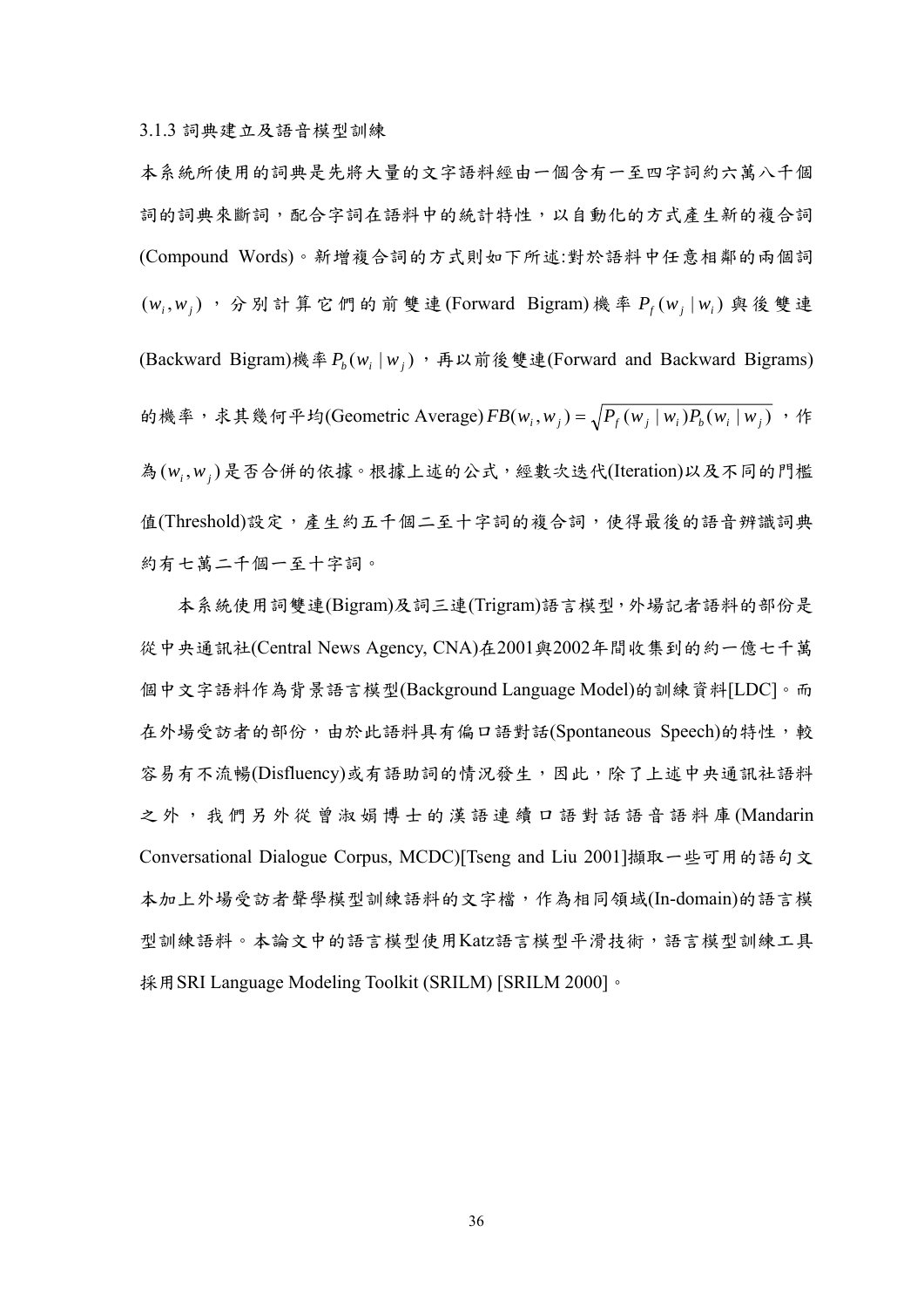3.1.4 詞彙樹複製搜尋

本系統是採用由左至右(Left-to-right)且音框同步(Frame Synchronous)的詞彙樹複製 搜尋方式[Aubert 2002]。詞彙樹的架構如圖 3-1所示,樹中的每個分枝(Arc)代表一個 聲母(INITIAL)、韻母(FINAL)或靜音(Silence)模型。由樹的根節點(Root Node,圖 3-1 的方型實心點)走到樹的葉節點(Leaf Node,圖 3-1的圓形實心點)的某一條完整路徑 代表走完一個或一組發音相同的詞。而路徑上的每一個分枝正好對應到這些詞的一 組聲學模型。詞彙樹複製搜尋在執行時,每個音框會同時存在數棵詞彙樹複製(Tree Copies),而每棵詞彙樹代表來自不同的語言歷史或限制(Language Model History or Constraint)。在同一棵詞彙樹裡,會進行隱藏式馬可夫模型狀態層次(State Level)維特 比(Viterbi)動態規劃搜尋。在詞彙樹搜尋中,只有在走到葉節點時,才能確定所搜尋 的一個完整詞為何。另外,當具有相同語言模型歷史之不同詞彙樹分別都已經走到 自己所屬那棵樹的葉節點時,則會進行結合(Recombination),只保留其中分數最大 者,並針對留下來的詞彙樹繼續執行詞彙樹複製搜尋。然而,真正在實作時,並不 需要產生如此多的詞彙樹,僅需建立一棵詞彙樹作為參考之用,並分別記錄搜尋時 存活下來之隱藏式馬可夫模型狀態節點的相關資訊(如到目前為此所累積的分數及 前一狀態為何)。另外一方面,由於存活的狀態節點通常會隨著音框數呈指數倍成 長,因而必須以光束剪裁(Beam Pruning)技術將分數較低的狀態節點做剪裁的動作。 在對每個狀態節點執行光束剪裁時,會依此節點所有可拜訪的葉節點之最大單連語 言模型往前觀測分數(Unigram Language Model Look-ahead Score)[Aubert 2002]及聲 學往前觀測分數(Acoustic Look-ahead Score)[Chen *et al*. 2004; 2005]做為剪裁與否的 依據。此外,在每個音框,利用存活的詞彙樹複製樹其葉節點(代表可能的候選詞) 所儲存的語言模型歷史、開始音框、結束音框及其聲學解碼的分數等資訊,建立如 2.2.1小節所提到的詞圖。而後使用更高階的語言模型,如詞三連或詞四連(Fourgram) 語言模型,抑或採用更複雜的聲學模型,如三連音素(Triphone),進行詞圖搜尋 [Ortmanns et al. 1997],找出最佳的詞序列。在本論文中,詞彙樹複製搜尋階段是採 用詞雙連語言模型,詞圖搜尋階段則是使用詞三連語言模型。

37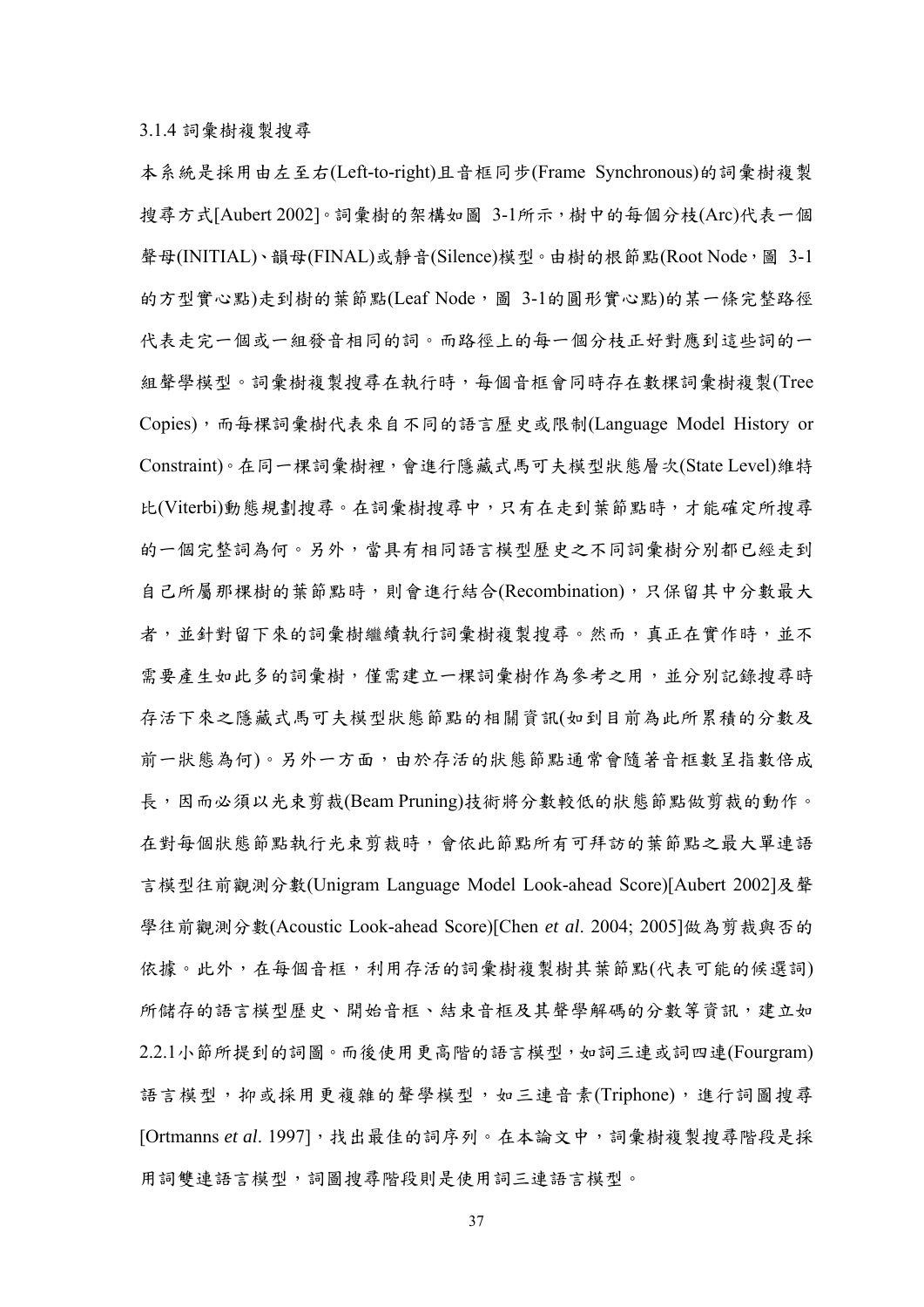

圖 3-1 詞彙樹範例

| <sup>2</sup> MATBN Corpus Transcription Retrieval System (NTNU) - Microsoft Internet Explorer                                                                         |                                                                                                                  |                                                                  |                                                                           |                                                         |                                              | $\Box$ $\Box$ $\times$                           |
|-----------------------------------------------------------------------------------------------------------------------------------------------------------------------|------------------------------------------------------------------------------------------------------------------|------------------------------------------------------------------|---------------------------------------------------------------------------|---------------------------------------------------------|----------------------------------------------|--------------------------------------------------|
| 檔案(F) 編輯(E) 檢視(V)                                                                                                                                                     | 我的最愛(A) 工具(I) 説明(H)                                                                                              |                                                                  |                                                                           |                                                         |                                              | Æ                                                |
| <b>④上一頁 → ④ → × 2 名 2 搜尋</b>                                                                                                                                          |                                                                                                                  | 我的最愛 (2) 2 。 。   3  一 一 試                                        |                                                                           |                                                         |                                              |                                                  |
| 網址(D) a http://140.122.185.189/MATBN SetDefinition/MATBN IR/Turn/Default.htm                                                                                          |                                                                                                                  |                                                                  |                                                                           |                                                         |                                              | ▼ → 移至                                           |
| $msn$ <sup>2</sup>                                                                                                                                                    | ▼ 2 搜尋 → ノ醒目提示                                                                                                   | A 選項                                                             | 区 封鎖快顯視窗 (7) ▼ 区 Hotmail 3 Messenger 区 我的 MSN                             |                                                         |                                              |                                                  |
|                                                                                                                                                                       |                                                                                                                  |                                                                  |                                                                           |                                                         |                                              |                                                  |
|                                                                                                                                                                       |                                                                                                                  |                                                                  | 公視新聞語料檢索系統 by NTNU                                                        |                                                         | 董嗣 找Story                                    |                                                  |
| 資料庫                                                                                                                                                                   | 日期                                                                                                               | 語者姓名                                                             | 語者姓別                                                                      | 語者型別                                                    | 語音長<br>語者語系<br>度                             | 人工轉寫                                             |
| ⊙不限制                                                                                                                                                                  | ⊙不限制                                                                                                             | ⊙不限制                                                             | ◎不限制                                                                      | ○不限制                                                    | ⊙⊼<br>◎不限制<br>限制                             | ⊙不限制                                             |
| ○雲滿足<br>MATBN2002-trs-20050216<br>MATBN2003-trs-20050216<br>MATBN2004-trs-20050216                                                                                    | ○(共198天)富<br>满足<br><b>PTSND20011107</b><br>$PTSND20011108 =$<br>PTSND20011109<br>PTSND20011112<br>PTSND20011121- | ○(共5041人)需滿足<br>丁一倫<br>丁予康<br>丁立貞<br>丁守中<br>丁克修<br>○關鍵字梅華<br>雲包会 | $\triangleq$<br>○需満足<br>female<br>$\blacktriangledown$<br>male<br>unknown | ⊙需満足<br>Field Reporter<br>Interviewee<br> Studio_Anchor | $\circ$<br>○需満足<br>介於<br>native<br>nonnative | ○關鍵字搜尋<br>需包含<br>至<br>需排除<br>耖<br>$\blacksquare$ |
| 查詢的時間為下午 04:18:13<br>共找到 2818 句<br>語音總長度為 28831.157 秒 (480.519 分) (8.009 小時)<br> 語音最長 103.843 秒<br>语音最短 0.116 秒<br>共有純文字 129825 字<br>Particle總共出現次數 0次<br>散佈於 198 天之間 |                                                                                                                  | 顯示詳細資訊                                                           |                                                                           |                                                         |                                              |                                                  |

圖 3-2 臺師大資工所公視新聞語料檢索系統,檢索語句(Sub-term)的統計資訊

3.2 實驗語料

本論文所使用的兩套語料庫皆取材自公視新聞語料庫(MATBN)[Wang *et al*. 2005],此 語料庫為中央研究院資訊所中文資訊處理實驗室口語小組[SLG]耗時三年與公共電 視台[PTS]合作錄製完成。錄製的對象為公視晚間新聞,其每天的長度皆為一個小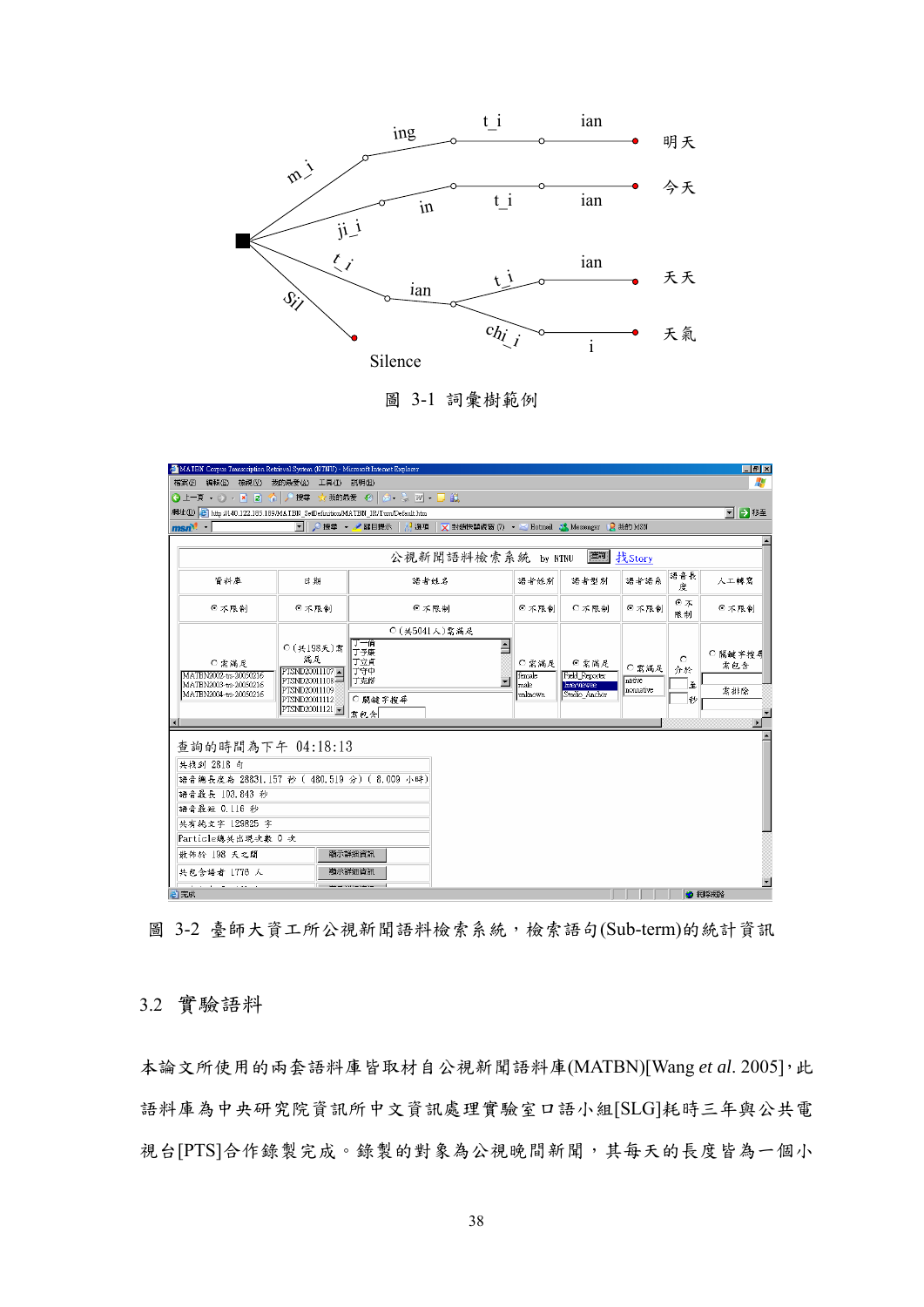| 語者姓名                  | 性別 | 句數<br>$($ 句 $)$ | 語音總長度<br>(秒) | 所含語音百分比(%) |
|-----------------------|----|-----------------|--------------|------------|
| 余佳璋-主播                | 男  | 36              | 452.20       | 0.50       |
| 林建成-主播                | 男  | 427             | 5,298.10     | 5.70       |
| 某主播一<br>PTSND20020226 | 女  | 1               | 7.90         | 0.008      |
| 洪蕙竹-主播                | 女  | 89              | 1,407.40     | 1.50       |
| 洪蕙竹-氣象主播              | 女  | 155             | 1,443.60     | 1.50       |
| 徐惠玲-主播                | 女  | 225             | 3,208.20     | 3.40       |
| 馬紹-主播                 | 男  | 35              | 465.60       | 0.50       |
| 黄明明-主播                | 女  | 175             | 2,932.60     | 3.10       |
| 葉明蘭-主播                | 女  | 5,101           | 78,584.70    | 83.60      |
| 蘇怡如-氣象主播              | 女  | 17              | 213.80       | 0.20       |

#### 表 3-1 主播語料分佈表

時,收錄了198天的新聞語料,其中包含 2001 年的新聞 30 小時、2002 年 146 小時 及 2003年 24 小時。所有的新聞語料都有詳細的人工轉寫以及其它的標註資訊(如: 音樂、背景雜訊、停頓、語助詞、呼吸、強調語氣、反覆及不適當的發音等),所有 的人工轉寫與標註均使用 DGA&LDC 的轉寫器(Transcriber)[Barras *et al*. 1986]來完 成。

每天的公視晚間新聞約含有二十多則報導,每則報導為一完整主題。除了語音 資料,文字語料在其它應用,如資訊檢索(Information Retrieval)、文件摘要(Document Summarization)也提供了很好的實驗平台。此新聞語料大致上可分內場及外場兩個部 份,內場部分主要為攝影棚內場主播(Studio Anchors)的語料,外場部分則可分為採 訪記者(Field Reporters)與受訪者(Interviewees)的語料。在篩選實驗語料時,考量新聞 的特性,主播多為同一人所擔任,如表 3-1所示,葉明蘭主播的語料在本語料庫中 約佔了所有主播語料的84%,這將使得實驗偏向語者相依(Speaker-dependent)的環 境,加上女性主播約佔了所有主播語料的94%,也造成了性別相依(Gender-dependent) 的問題,如果使用主播語料的話,可能無法提供聲學模型良好的訓練與客觀的評估。 故本實驗不採用主播語料,而是採用外場記者與受訪者做為實驗的語料。在選取語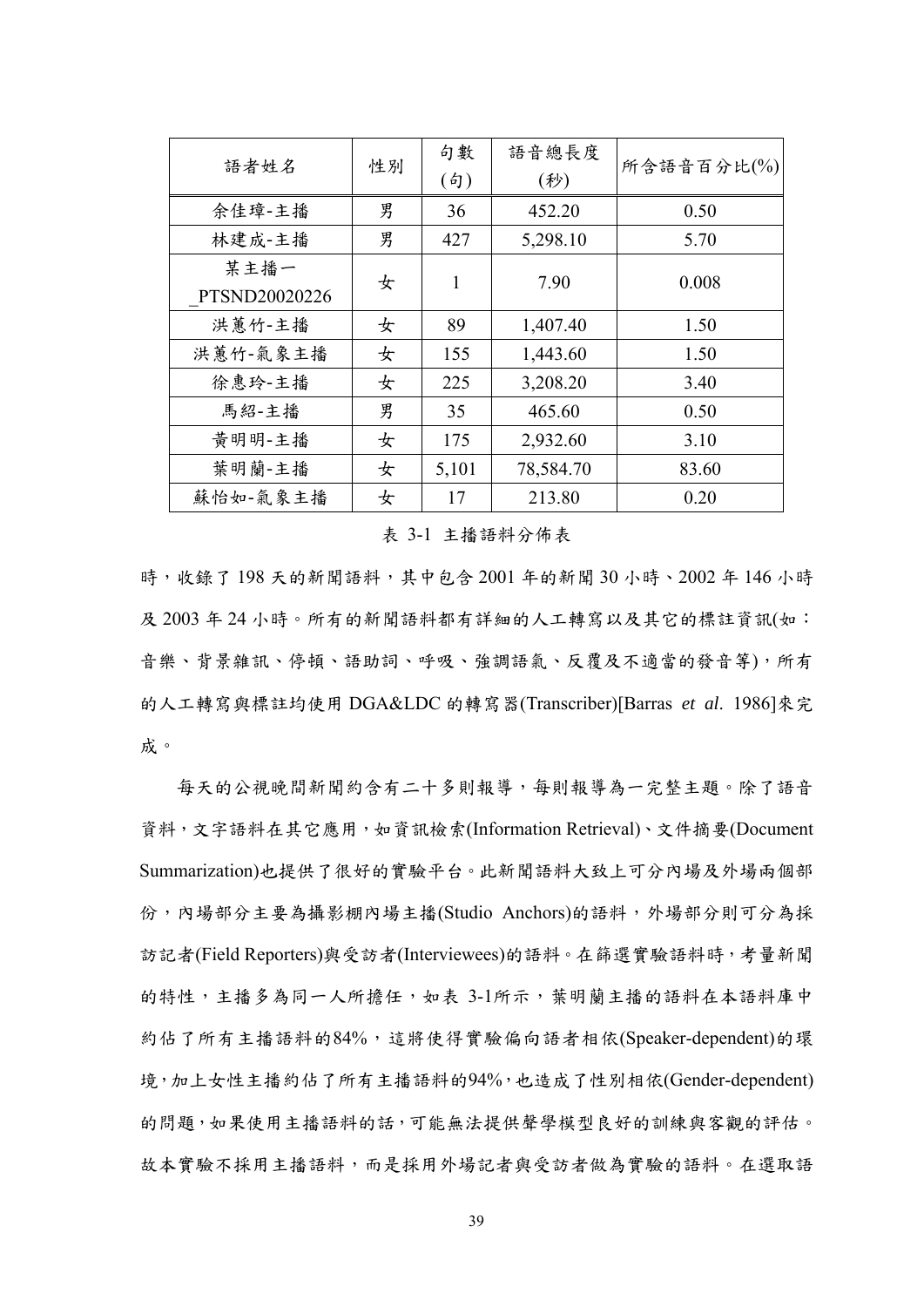| 性別 | 訓練語料總長(分) | 評估語料總長(分) |
|----|-----------|-----------|
| 男生 | 766.69    | 21.68     |
| 女生 | 766.79    | 65 23     |

表 3-2 外場記者訓練與評估語料分佈表

| 語者型別   |        | 所含語音百分比 語助詞出現次數 | 每句平均語助詞出 |
|--------|--------|-----------------|----------|
|        | $(\%)$ | (5)             | 現次數(次)   |
| 外場採訪記者 | 48.69  | 877             | 0.07     |
| 外場受訪者  | 29.33  | 18,991          | 2.03     |
| 內場主播   | 21.98  | 771             | 0.12     |

表 3-3 語助詞出現次數統計表

料的工具選擇方面,我們是採用臺師大資工所語音實驗室針對MATBN電視新聞語料 所開發的語料資訊檢索系統[NTNU 2004], 如圖 3-2所示。此系統可檢索語句的統計 資訊,如語者資訊、語音長度、所含背景雜訊、說話速度及正確轉譯文句等資訊, 適合用來分析且定義出實驗的訓練集(Training Set)與評估集(Evaluation Set)。

3.2.1 外場記者語料

外場記者語料指的是採訪記者的語料,共包含25.5小時的訓練集(5774句,再切成 34,964個短句供聲學模型訓練之用)和1.5小時的評估集(292句,供評估語音辨識系統 正確率之用)。其中男女語料大約各半,詳細的資訊如表 3-2所示。訓練集選自2001 和2002兩年的新聞語料,而評估集選自該語料庫設定的評估語料[Wang *et al.* 2005], 但濾掉了含有語助詞的語句。更詳細的資訊可參考[郭人瑋 2005]。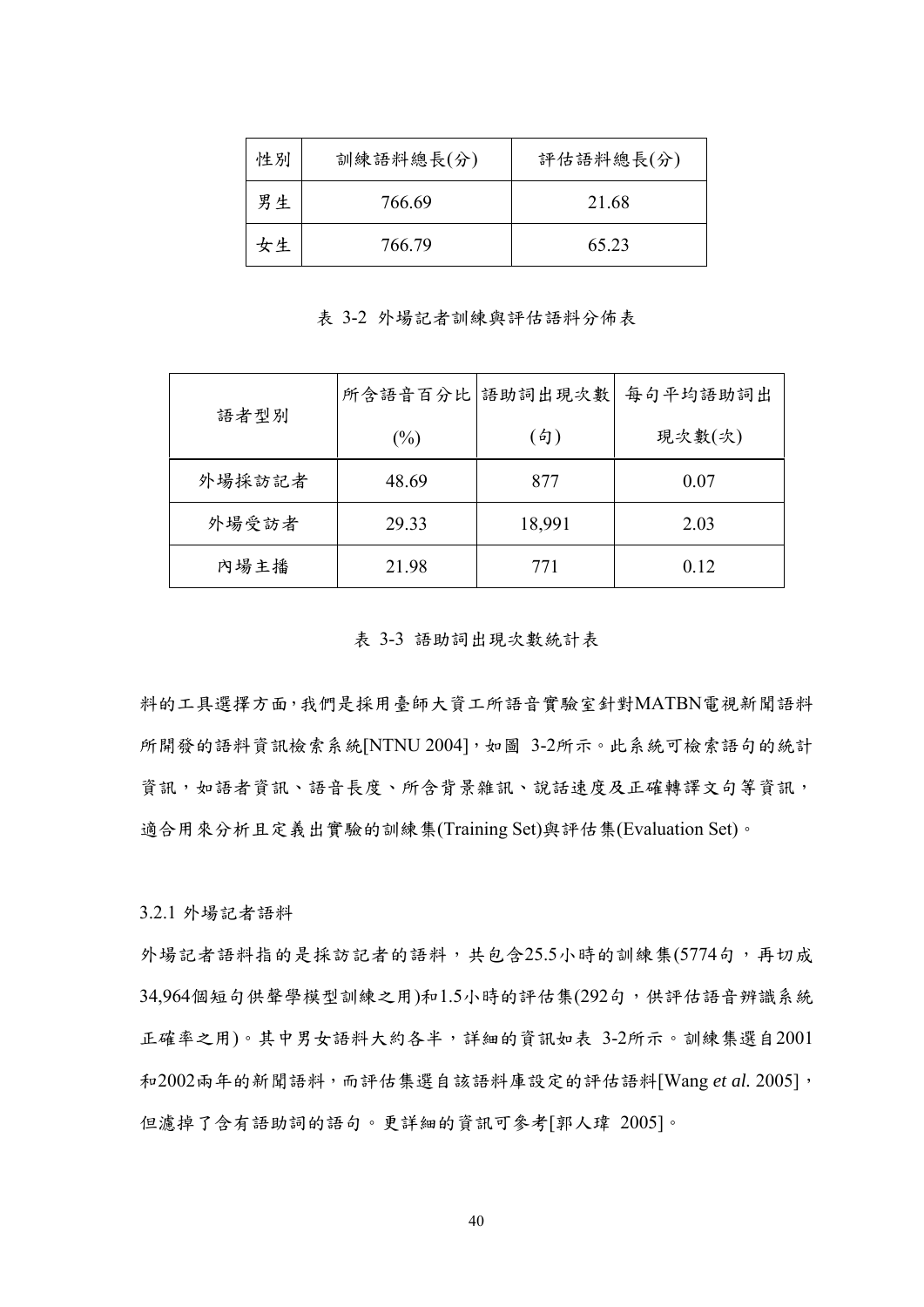| 性別 | 訓練語料總長(分) | 評估語料總長(分) |
|----|-----------|-----------|
| 男生 | 269.03    | 25.91     |
| 女生 | 259 22    | 10.53     |

#### 表 3-4 外場受訪者訓練與評估語料分佈表

3.2.2 外場受訪者語料

由於受訪者語料跟內場主播及外場記者比較起來,如表 3-3 所示,其語音資料包含 了許多的語助詞。如果不做一些前處理的動作,而直接將所有包含語助詞的語音資 訊濾除,再加上考慮男女語料平衡的因素,堪用的訓練語料大概共只有 235 分鐘, 要用來訓練聲學模型可能有所不足。因此,為解決此項問題,我們將人工轉寫的文 字檔中一般常見的語助詞符號轉為中文字(例如"MA"轉為"嗎"),進而獲得更多的訓 練及評估語料。我們最後收集了約 530 分鐘的訓練集(2,002 句,後來切割 9,764 個較 短的語句)以及約 36 分鐘(196 句)的評估集。其詳細資料如表 3-4 所示。外場受訪者 的訓練語料也是選自 2001 及 2002 年的語料,而評估集則選自該語料庫設定的評估 語料[Wang *et al.* 2005]。

3.2.3 實驗評估方式

本論文針對信心度評估及辨識系統正確率各有一套評估標準,以下將會分別介紹。 (i) 信心度評估:

當估算出每個詞的信心度後,每個詞將會根據其信心度的值是否大於或小於事先設 定好的門檻值而標注為正確(Correct)或錯誤(False)。在進行信心度評估時,通常會發 生兩種錯誤,一類是錯誤接受(False Acceptance);也就是辨識錯誤的詞被標注為正 確。另一類是錯誤拒絕(False Rejection);也就是辨識正確的詞被標注為錯誤。如果事 先設定的門檻值太高的話,通常會降低錯誤接受的次數,但錯誤拒絕的次數反而會 增加;而事先設定的門檻值太低的話,則相反。因此,這兩類的錯誤會因事先設定的

41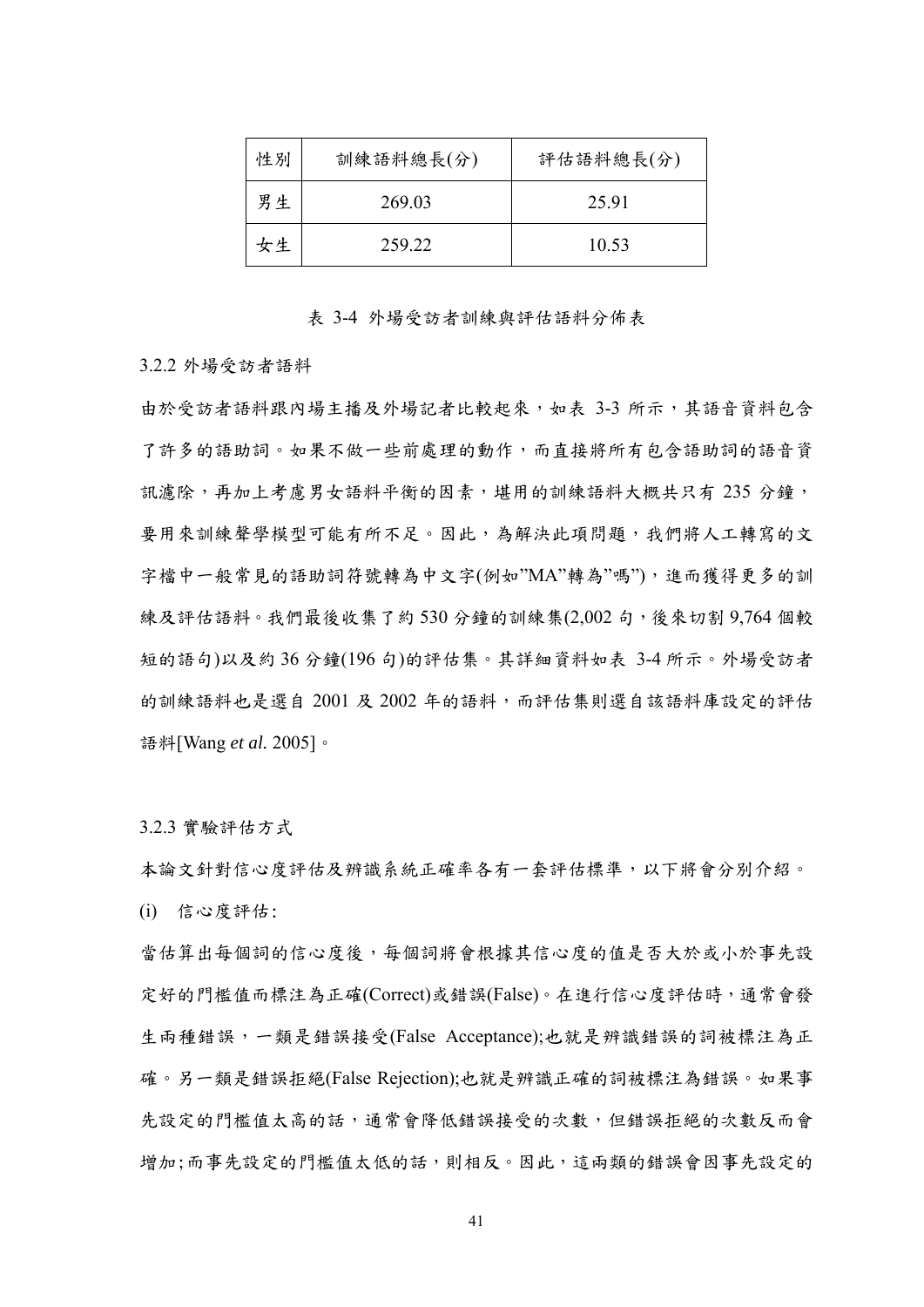

圖 3-3 偵測錯誤交易曲線圖範例

門檻值高低不同而有所權衡取捨(Trade-off)。

本論文採用的第一個的評估標準使用信心度錯誤率(Confidence Error Rate),其 定義如式(3-1)所示:

信心度錯ا  
第2年年年
$$
4 \div 2 \times 10^{-11}
$$

 $(3-1)$ 

而信心度錯誤率的基礎實驗結果(Baseline)則是定義如下 :

$$
\frac{\text{h}\times(\text{Insertion})\text{個數} + \text{h}\times(\text{Substitution})\text{個數}}{\text{m}\times\text{m}\times\text{m}\times\text{m}\times\text{m}\times\text{m}\times\text{m}\times\text{m}\times\text{m}\times\text{m}\times\text{m}\times\text{m}\times\text{m}\times\text{m}\times\text{m}\times\text{m}\times\text{m}\times\text{m}\times\text{m}\times\text{m}\times\text{m}\times\text{m}\times\text{m}\times\text{m}\times\text{m}\times\text{m}\times\text{m}\times\text{m}\times\text{m}\times\text{m}\times\text{m}\times\text{m}\times\text{m}\times\text{m}\times\text{m}\times\text{m}\times\text{m}\times\text{m}\times\text{m}\times\text{m}\times\text{m}\times\text{m}\times\text{m}\times\text{m}\times\text{m}\times\text{m}\times\text{m}\times\text{m}\times\text{m}\times\text{m}\times\text{m}\times\text{m}\times\text{m}\times\text{m}\times\text{m}\times\text{m}\times\text{m}\times\text{m}\times\text{m}\times\text{m}\times\text{m}\times\text{m}\times\text{m}\times\text{m}\times\text{m}\times\text{m}\times\text{m}\times\text{m}\times\text{m}\times\text{m}\times\text{m}\times\text{m}\times\text{m}\times\text{m}\times\text{m}\times\text{m}\times\text{m}\times\text{m}\times\text{m}\times\text{m}\times\text{m}\times\text{m}\times\text{m}\times\text{m}\times\text{m}\times\text{m}\times\text{m}\times\text{m}\times\text{m}\times\text{m}\times\text{m}\times\text{m}\times\text{m}\times\text{m}\times\text{m}\times\text{m}\times\text{m}\times\text{m}\times\text{m}\times\text{m}\times\text{m}\times\text{m}\times\text{m}\times\text{m}\times\text{m}\times\text{m}\times\text{m}\times\text{m}\times\text{m}\times\text{m}\times\text{m}\times\text{m}\times\text{m}\times\text{m}\times\text{m}\times\text{m}\times\text{m}\times\text{m}\times\text{m}\times\text{m}\times\
$$

從式(3-1)的定義可以發現,信心度錯誤率的大小會直接受到事先設定好的門檻值影 響。因此,在實作時,此事先設定的門檻值通常是額外使用一套驗證語料。在接下 來的實驗中,我們各從外場記者及受訪者聲學模型訓練語料中隨機抽取1,000句(約 0.74小時)及500句(約0.45小時)當作驗證語料,使得事先設定好的門檻值在此驗證語 料有最低的信心度錯誤率。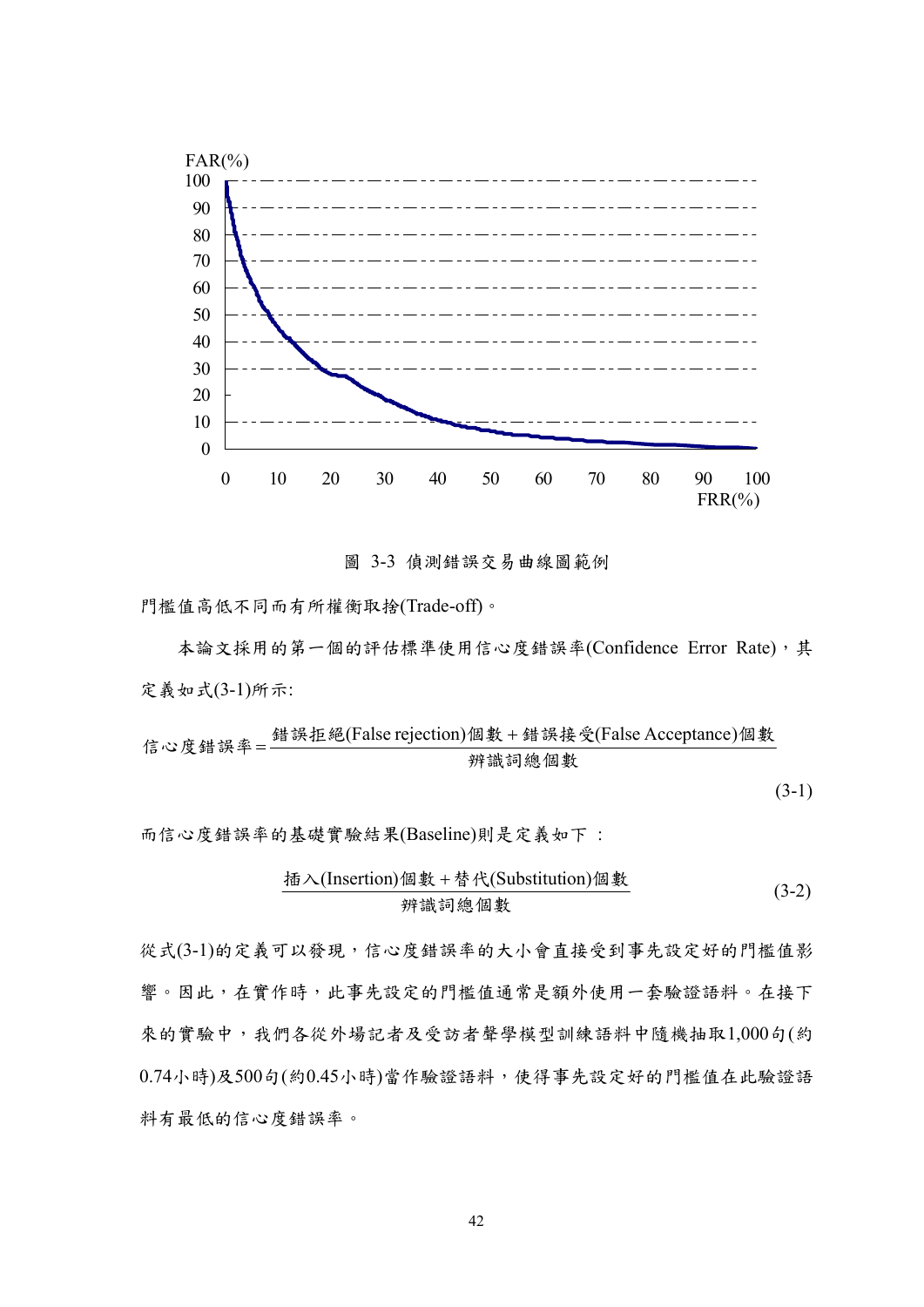本論文採用的第二項評估標準則是偵測錯誤交易曲線圖(Detection-error-tradeoff Curve, DET Curve),偵測錯誤交易曲線圖是針對不同的門檻值而可以劃出相對應的 錯誤接受率(False Acception Rate, FAR)及錯誤拒絕率(False Rejection Rate, FRR)(縱 軸為錯誤接受率;橫軸為錯誤拒絕率),如圖 3-3所示。而錯誤接受率及錯誤拒絕率的 算法分別如式(3-3)及式(3-4)所示:

辨識錯誤的詞個數 錯誤接受 個數 錯誤接受率 (False Acceptance) <sup>=</sup> (3-3)

$$
{\text{#} \; \mathbb{R} \; \mathbb{E} \; \mathbb{R} = \frac{\text{#} \; \mathbb{R} \; \mathbb{E} \; \mathbb{R} \; \mathbb{E} \; \mathbb{R} \; \mathbb{E} \; \mathbb{E} \; \mathbb{E} \; \mathbb{E} \; \mathbb{E} \; \mathbb{E} \; \mathbb{E} \; \mathbb{E} \; \mathbb{E} \; \mathbb{E} \; \mathbb{E} \; \mathbb{E} \; \mathbb{E} \; \mathbb{E} \; \mathbb{E} \; \mathbb{E} \; \mathbb{E} \; \mathbb{E} \; \mathbb{E} \; \mathbb{E} \; \mathbb{E} \; \mathbb{E} \; \mathbb{E} \; \mathbb{E} \; \mathbb{E} \; \mathbb{E} \; \mathbb{E} \; \mathbb{E} \; \mathbb{E} \; \mathbb{E} \; \mathbb{E} \; \mathbb{E} \; \mathbb{E} \; \mathbb{E} \; \mathbb{E} \; \mathbb{E} \; \mathbb{E} \; \mathbb{E} \; \mathbb{E} \; \mathbb{E} \; \mathbb{E} \; \mathbb{E} \; \mathbb{E} \; \mathbb{E} \; \mathbb{E} \; \mathbb{E} \; \mathbb{E} \; \mathbb{E} \; \mathbb{E} \; \mathbb{E} \; \mathbb{E} \; \mathbb{E} \; \mathbb{E} \; \mathbb{E} \; \mathbb{E} \; \mathbb{E} \; \mathbb{E} \; \mathbb{E} \; \mathbb{E} \; \mathbb{E} \; \mathbb{E} \; \mathbb{E} \; \mathbb{E} \; \mathbb{E} \; \mathbb{E} \; \mathbb{E} \; \mathbb{E} \; \mathbb{E} \; \mathbb{E} \; \mathbb{E} \; \mathbb{E} \; \mathbb{E} \; \mathbb{E} \; \mathbb{E} \; \mathbb{E} \; \mathbb{E} \; \mathbb{E} \; \mathbb{E} \; \mathbb{E} \; \mathbb{E} \; \mathbb{E} \; \mathbb{E} \; \mathbb{E} \; \mathbb{E} \; \mathbb{E} \
$$

(ii) 辨識系統正確率:

此評估法則是採用美國國家標準與技術中心(National Institute of Standards and Technology, NIST)[NIST]所訂立的評估標準來進行正確答案的詞序列與辨識詞序列 的比較。此評估標準需要使用動態規畫(Dynamic Programming)來做詞序列比對(也就 是2.5.4小節所提到的Levenshtein距離)。由於在中文會有斷詞不一致的問題,因此在 本論文的實驗中主要是以字為比對單位。令 *H* 為正確答案詞序列與辨識詞序列比對 後相同(Match)的字的個數、*I* 為辨識詞序列多餘插入(Insertion)的字的個數、*N* 為正 確答案詞序列的字的個數,則語音辨識系統的正確率(Accuracy)的計算方式為  $\frac{-I}{\sqrt{1}} \times 100\%$ *N* \_\_\_\_<br>-\_\_\_ ×100% ,而錯誤率(Error Rate)則為1-正確率。在進行動態規畫比對時,替代 (Substituion)錯誤的懲罰權重(Penalty Weight)為10分,插入及刪除的權重則皆為7分。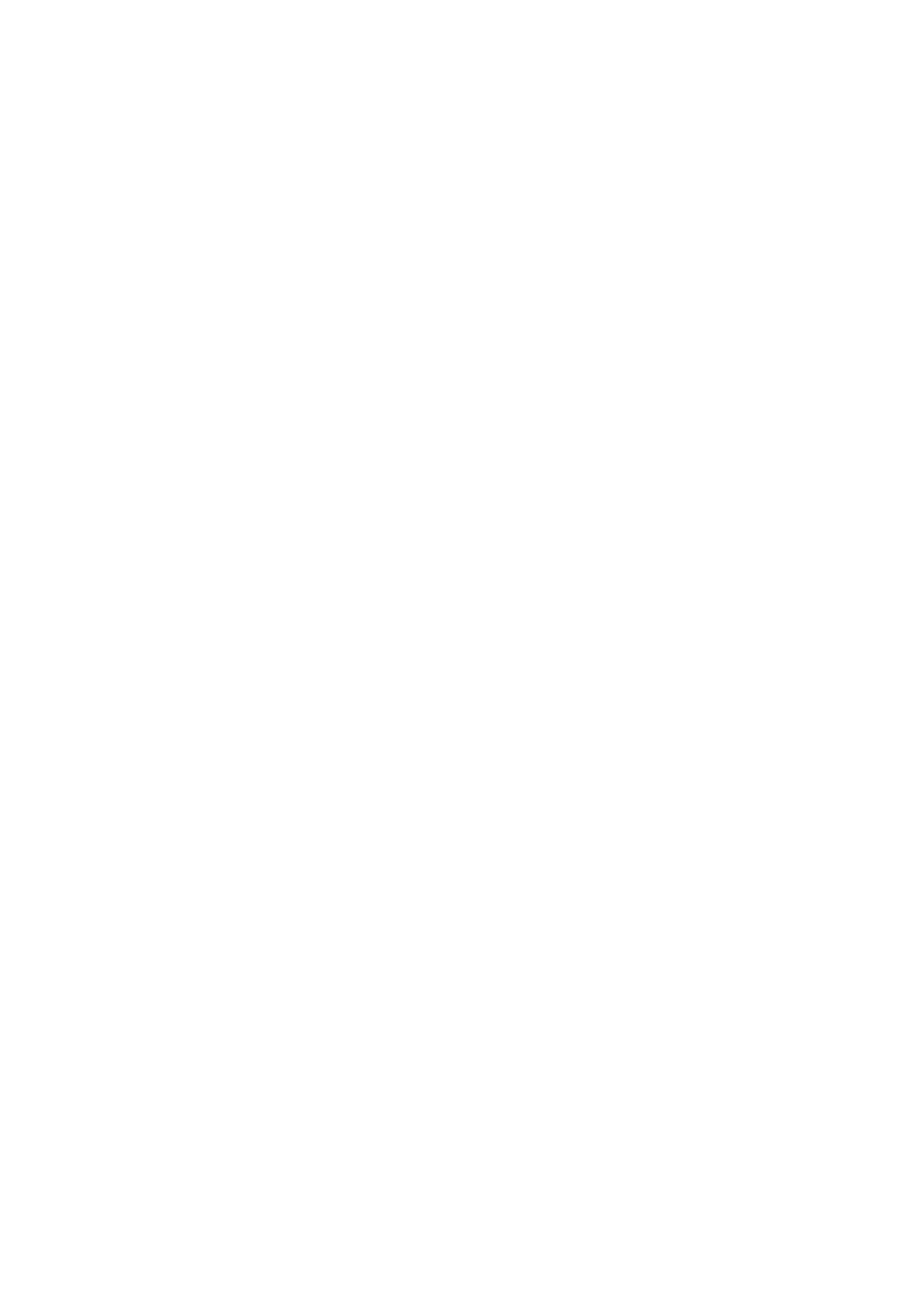# 第4章 基礎實驗討論

本章實驗包含了三小節。4.1小節為建立外場受訪者聲學模型之實驗,此小節除了比 較梅爾倒頻譜係數(MFCC)以及異質性線性鑑別分析加上最大相似度線性轉換 (HLDA+MLLT)兩種語音特徵參數對語音辨識系統正確率的好壞之外,同時也探討 最大化相似度訓練以及最小化音素錯誤訓練對於聲學模型訓練的影響。最後,則是 嘗試在語言模型方面加入相同領域的語言模型訓練語料(請參照3.1.3小節),來降低大 詞彙連續語音辨識系統的錯誤率。4.2小節針對傳統信心度評估方法進行實驗討 論;4.3小節則是討論關於前人應用信心度評估於降低詞圖搜尋錯誤率之實驗。

4.1 外場受訪者基礎實驗

4.1.1 最大化相似度(Maximum Likelihood, ML)訓練之實驗

此實驗的初始聲學模型之狀態高斯混合機率分佈均視為平均值等於0、標準差為1的 標準常態分佈(Standard Normal Distribution),利用HTK Tookit[Young *et al*. 2002]內建 函數,根據MFCC和HLDA+MLLT兩種不同的語音特徵參數,各進行30次最大化相 似度訓練。每間隔5次最大化相似度訓練後之聲學模型對於MATBN外場受訪者測試 語料的自由音節辨識(Free Syllable Decoding)之錯誤率結果請參考表 4-1。而30次訓 練之自由音節辨識錯誤率曲線請參考圖 4-1。接著,我們採用第30次的聲學模型作 為大詞彙連續語音辨識系統的初始聲學模型,在執行詞彙樹複製搜尋及詞圖搜尋 時,分別調整語言模型分數的權重,如式(4-1)中的 $\beta$ :

$$
p(X \mid W)P(W)^{\beta} \tag{4-1}
$$

觀察其對語音辨識系統錯誤率的影響。詞彙樹複製搜尋的結果可參考表 4-2及圖 4-2;而詞圖搜尋的結果可參考表 4-3及圖 4-3。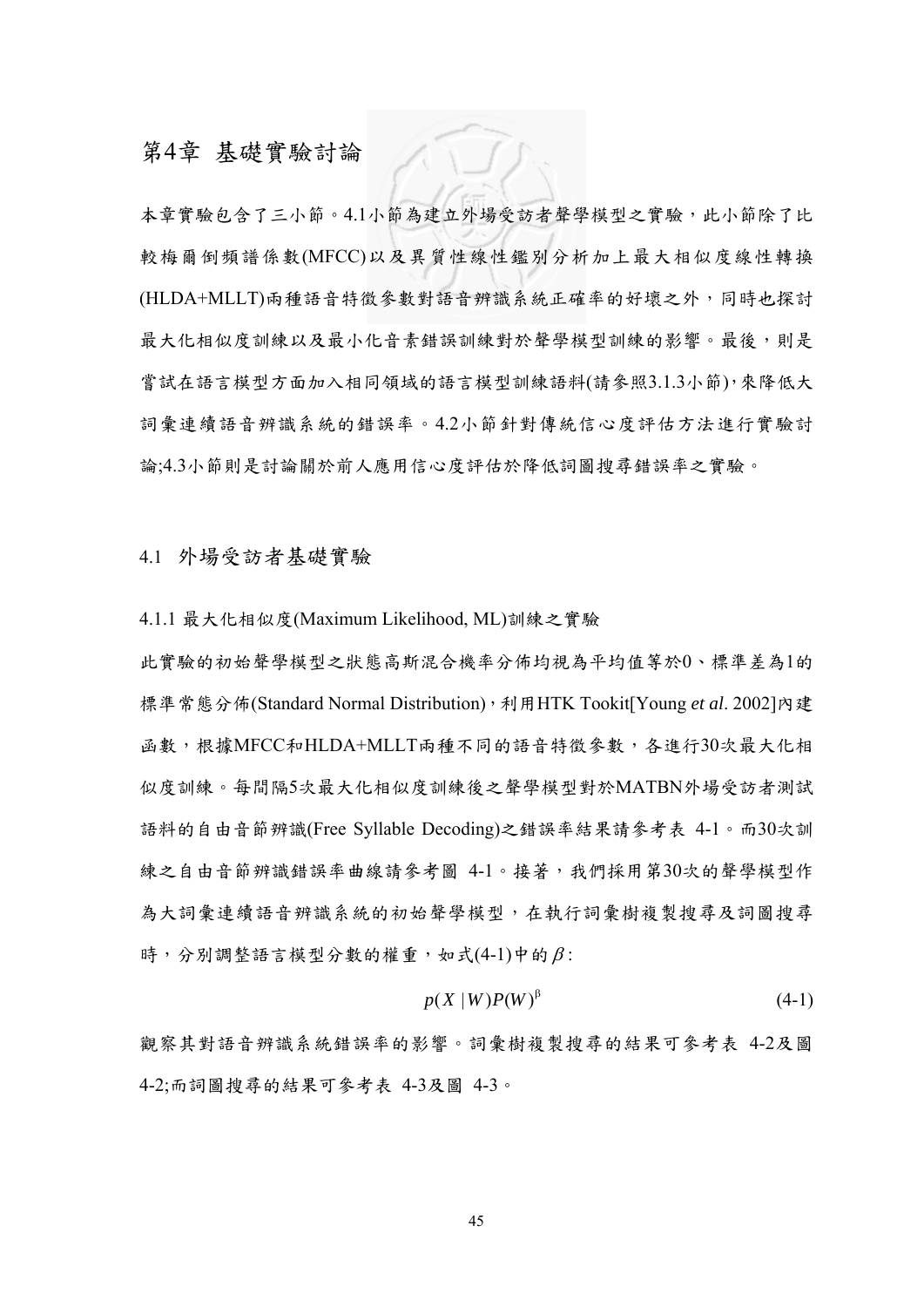| 訓練次數 | <b>MFCC</b> | <b>HLDA+MLLT</b> |
|------|-------------|------------------|
| 5    | 67.89       | 66.03            |
| 10   | 67.40       | 65.56            |
| 15   | 67.02       | 65.44            |
| 20   | 67.11       | 65.34            |
| 25   | 67.04       | 65.23            |
| 30   | 66.80       | 65.27            |

表 4-1 外場受訪者:30 次最大化相似度訓練,每間隔 5 次之自由音節辨識錯 誤率(%)



圖 4-1 外場受訪者:30 次最大化相似度訓練之自由音節辨識音節錯誤率曲 線圖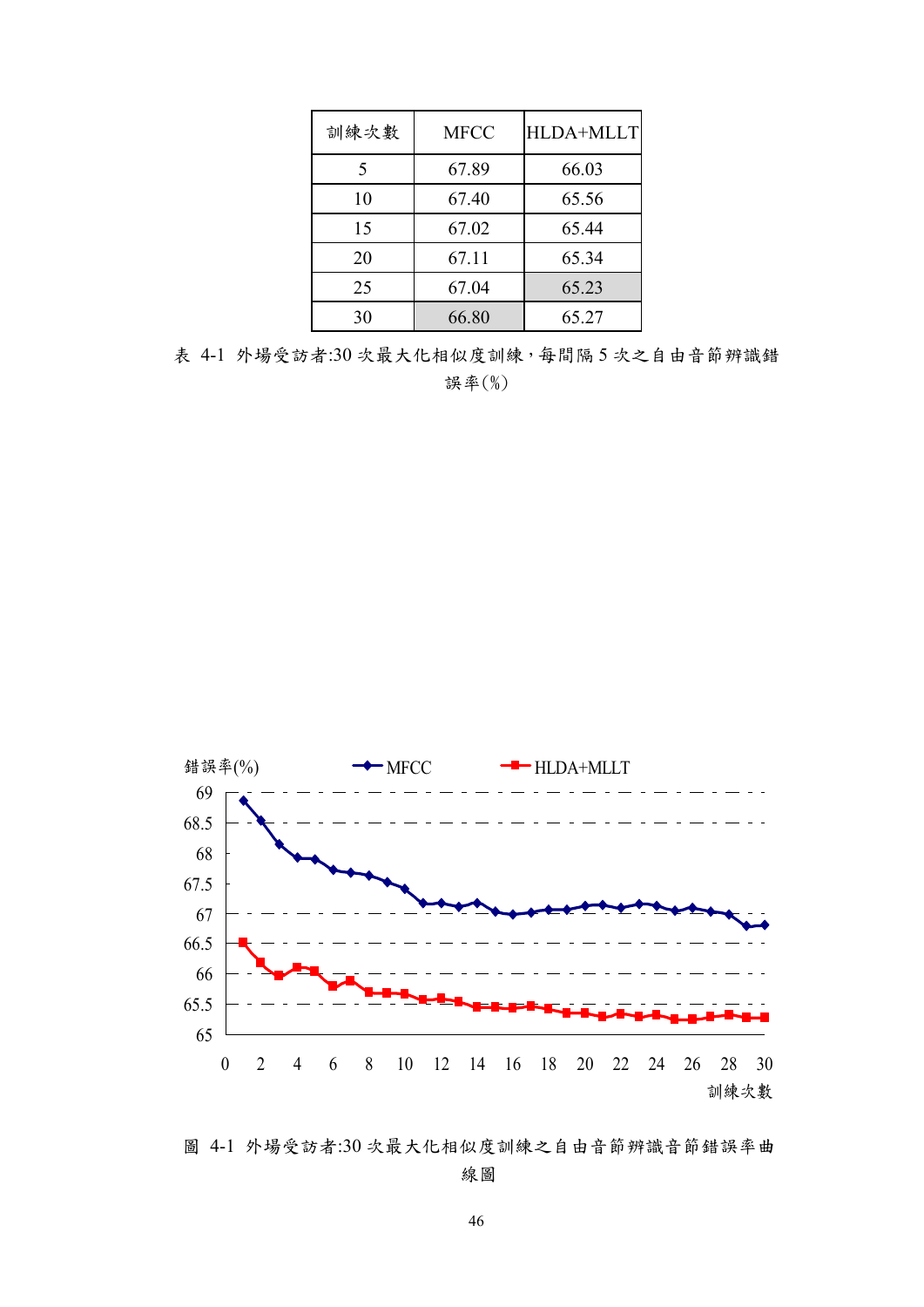| 語言模型權重 | <b>MFCC</b> | <b>HLDA+MLLT</b> |
|--------|-------------|------------------|
| 5      | 62.60       | 57.70            |
| 6      | 61.65       | 57.11            |
| 7      | 61.60       | 56.74            |
| 8      | 62.00       | 56.85            |
| 9      | 62.17       | 57.30            |
| 10     | 62.42       | 57.52            |
| 11     | 63.20       | 58.13            |
| 12     | 63.47       | 58.70            |

表 4-2 外場受訪者:不同的語言模型權重,經詞彙樹複製搜尋後之字錯誤率

 $(\%)$ 



圖 4-2 外場受訪者:不同的語言模型權重,經詞彙樹複製搜尋後之字錯誤率 曲線圖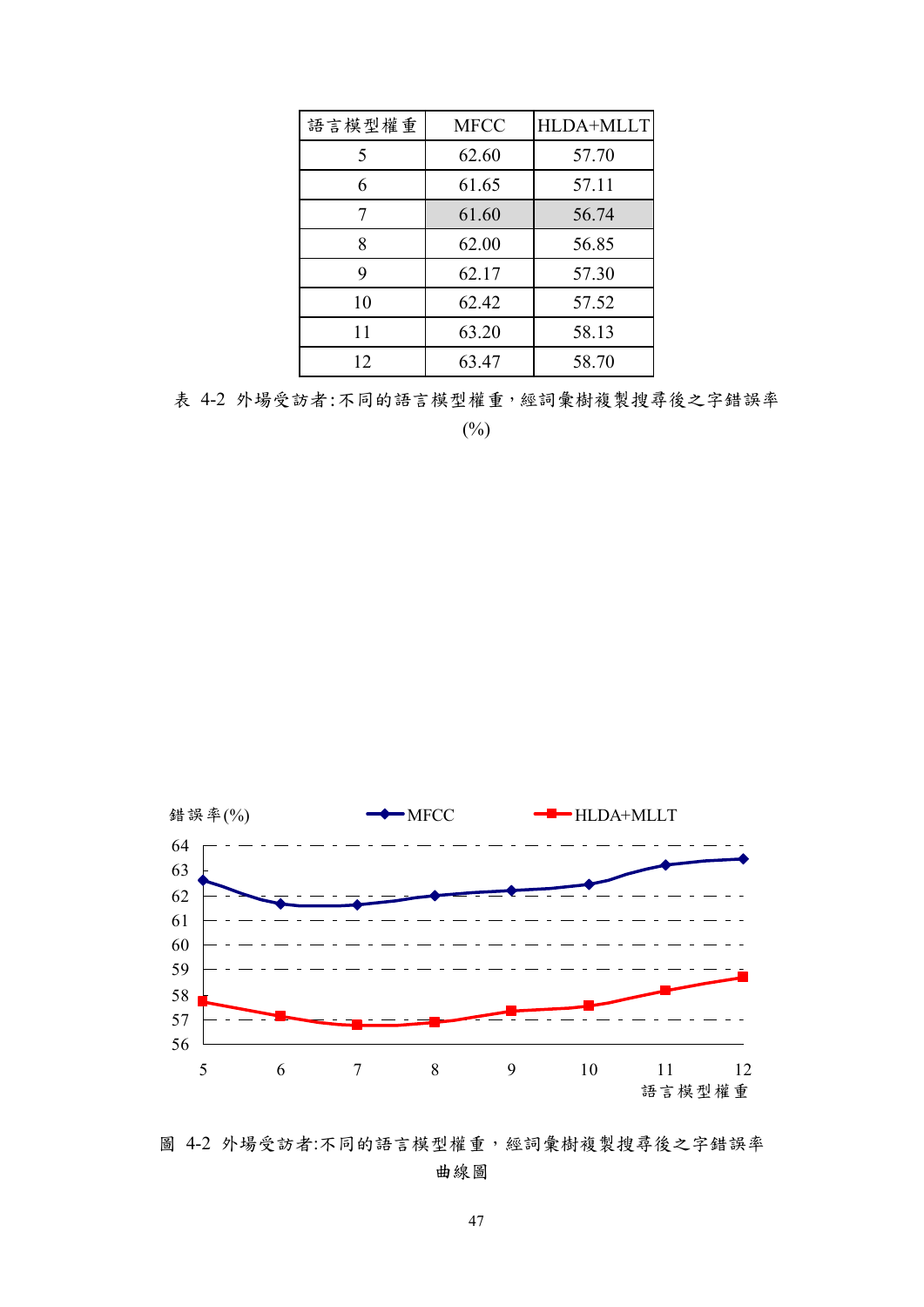| 語言模型權<br>重 | <b>MFCC</b> | HLDA+MLLT |
|------------|-------------|-----------|
| 5          | 60.73       | 56.11     |
| 6          | 59.71       | 55.21     |
| 7          | 59.57       | 55.50     |
| 8          | 60.14       | 55.75     |
| 9          | 60.35       | 55.69     |
| 10         | 60.73       | 55.77     |
| 11         | 61.09       | 56.40     |
| 12         | 61.20       | 57.00     |

表 4-3 外場受訪者:不同的語言模型權重,經詞圖搜尋後字錯誤率(%)



圖 4-3 外場受訪者:不同的語言模型權重,經詞圖搜尋後之字錯誤率曲線圖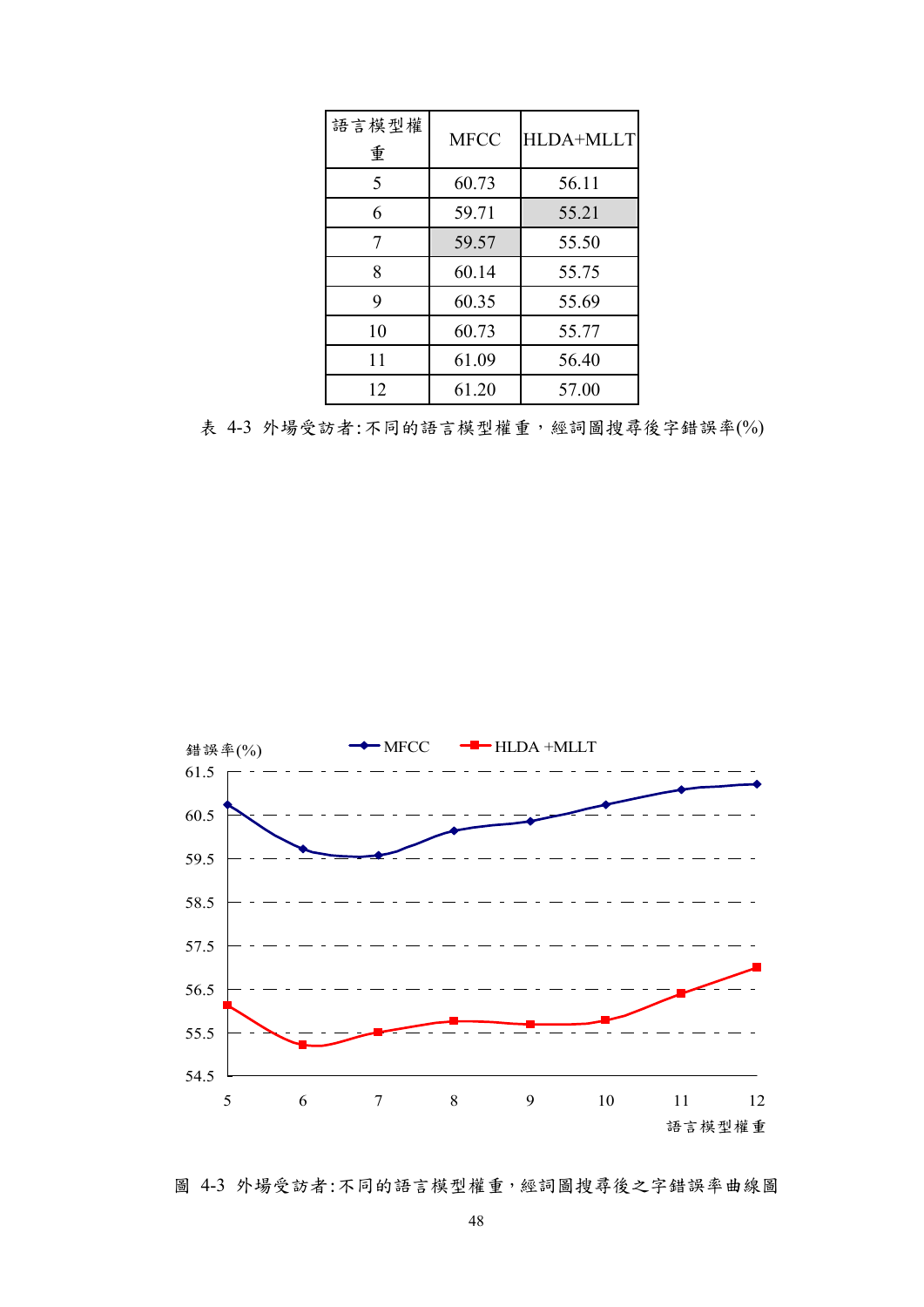【實驗討論】

在自由音節辨識實驗中,不論採用是何種語音特徵參數,最大化相似度訓練大概都 在 15 次訓練次數之後呈現飽和(Saturation)。15 次之後的訓練,其錯誤率曲線會呈現 上下振盪的情況,辨識錯誤率已無法有進一步明顯的下降。

在調整語言模型權重的實驗中,不論是採用詞彙樹複製搜尋或詞圖搜尋、在何 種語音特徵參數,其錯誤率最低的語言模型權重皆約為 6 或 7 左右,顯示背景語言 模型跟外場受訪者測試語料的領域(Domain)似乎有些不同。此外,詞圖搜尋由於用 到更高階的語言模型,因此其錯誤率能比詞彙樹複製搜尋更降低一些。在往後的實 驗,外場受訪者的詞彙樹複製搜尋語言模型權重將固定設 7,詞圖搜尋的權重則將 設為 6。

4.1.2 最小化音素錯誤(Minimum Phone Error, MPE)訓練之實驗

在上一小節的實驗中,由於最大化相似度訓練很快就達到了飽和狀度。因此,接下 來我們便再對經過30次最大化相似度訓練後的聲學模型進行10次的最小化音素錯誤 訓練[Povey 2004], 觀察能否對聲學模型有所幫助。實驗結果可參照表 4-4,而對應 的自由音節辨識錯誤率及字錯誤率曲線請參照圖 4-4及圖 4-5。

|      |             | 自由音節辨識錯誤率        |             | 詞彙樹複製搜尋字錯誤率      |
|------|-------------|------------------|-------------|------------------|
| 訓練次數 | <b>MFCC</b> | <b>HLDA+MLLT</b> | <b>MFCC</b> | <b>HLDA+MLLT</b> |
| 1    | 66.31       | 64.64            | 60.57       | 55.45            |
| 2    | 66.30       | 64.56            | 59.29       | 54.98            |
| 3    | 66.69       | 64.31            | 58.55       | 54.86            |
| 4    | 66.90       | 64.45            | 58.32       | 54.55            |
| 5    | 67.02       | 64.54            | 58.19       | 54.26            |
| 6    | 67.27       | 64.56            | 57.89       | 54.03            |
| 7    | 67.33       | 64.65            | 58.02       | 53.90            |
| 8    | 67.33       | 64.81            | 57.97       | 53.87            |
| 9    | 67.33       | 65.05            | 58.17       | 53.89            |
| 10   | 67.58       | 65.10            | 58.09       | 54.24            |

表 4-4 外場受訪者:10 次最小化音素錯誤訓練之音節與字錯誤率(%)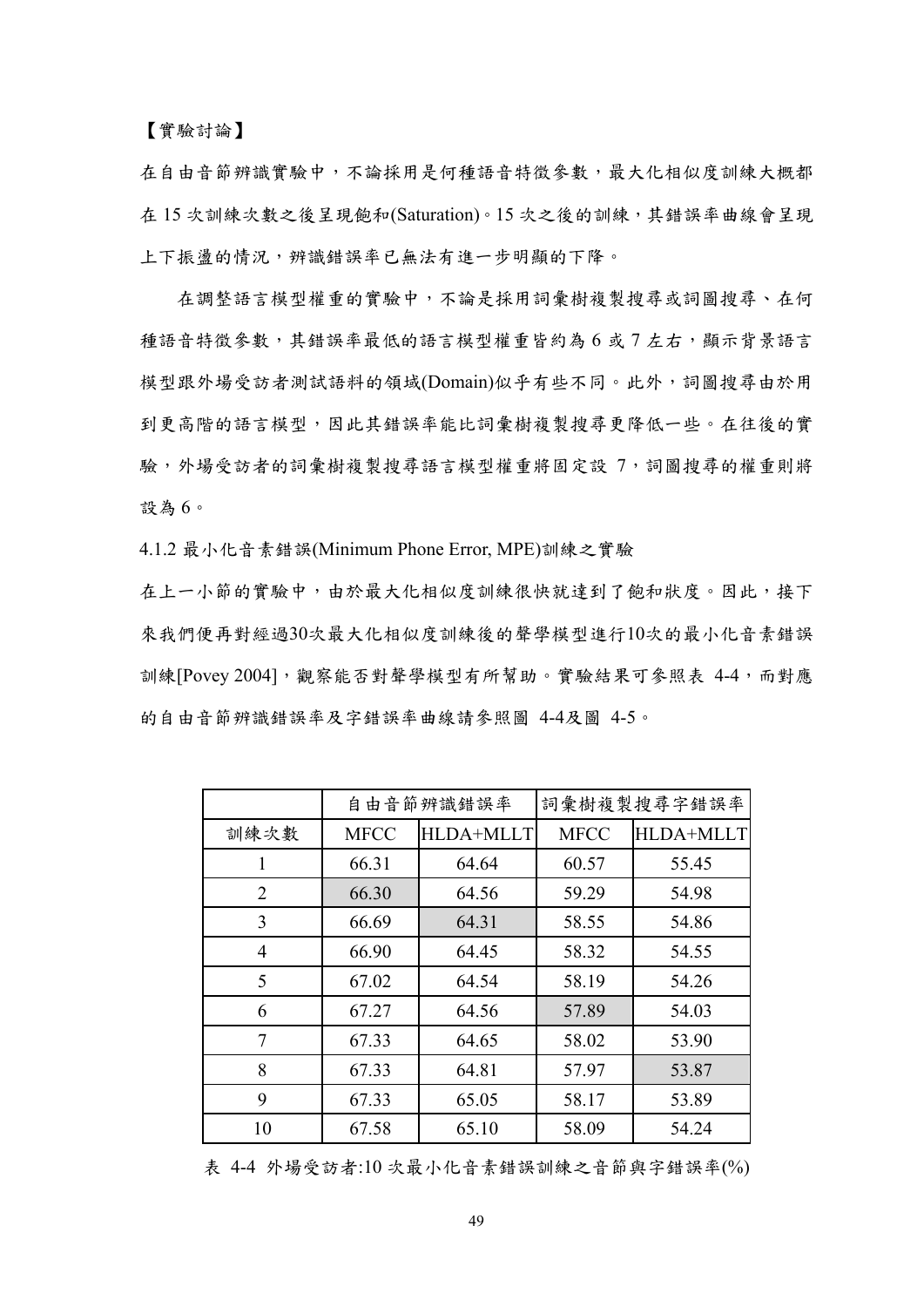

圖 4-4 外場受訪者:10 次最小化音素錯誤訓練之音節錯誤率曲線圖



圖 4-5 外場受訪者:10 次最小化音素錯誤訓練之詞彚樹複製搜尋之字錯誤 率曲線圖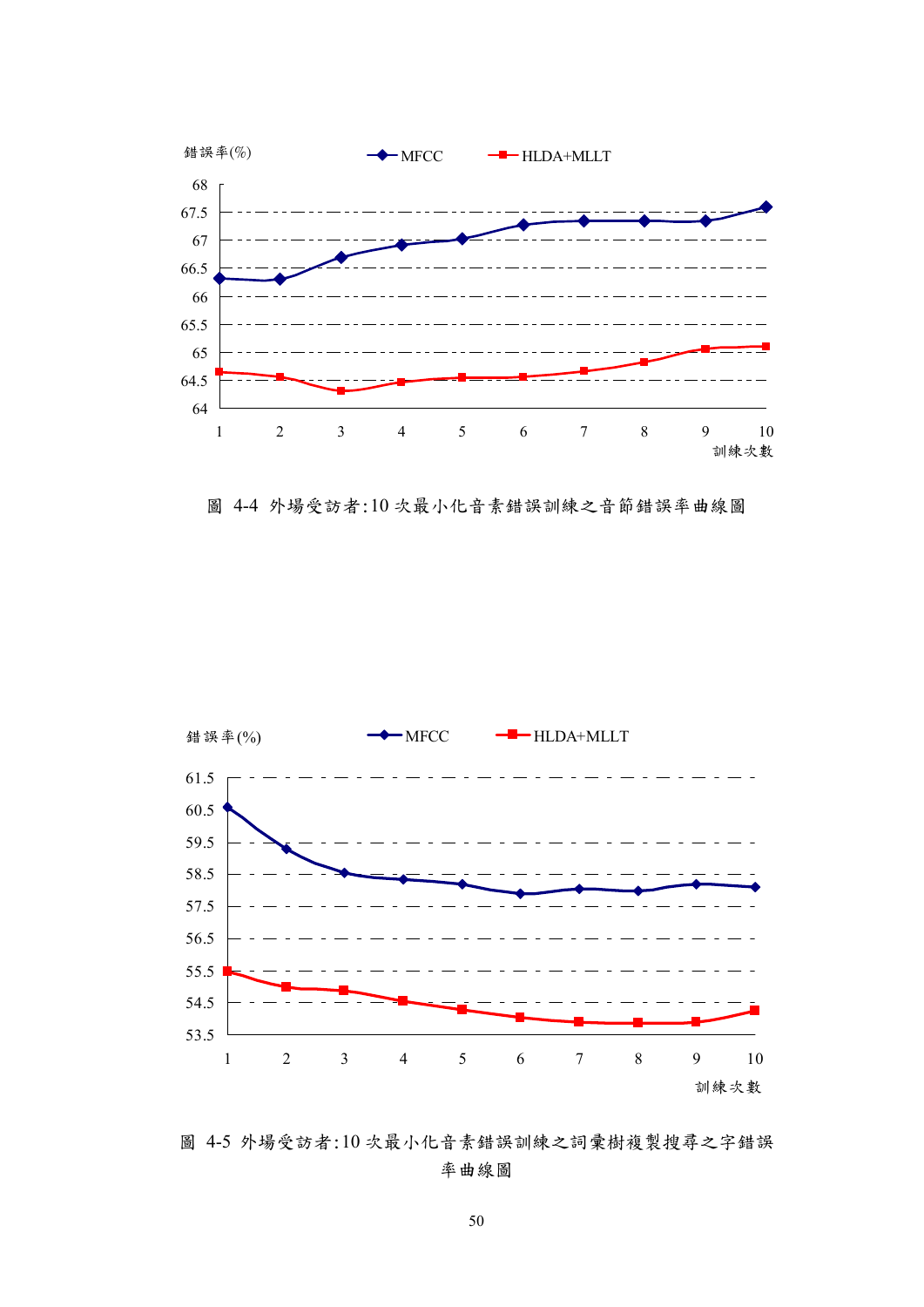【實驗討論】

在自由音節辨識實驗中,最小化音素錯誤訓練法則其作用似乎比較不明顯(其音節錯 誤率約降低0.5%~1%左右),而且很快就因為過度訓練(Over-training)而帶來錯誤率的 上昇,對於辨識率較低的初始聲學模型尤其顯著,其原因可能出自辨識率較低的聲 學模型無法提供較多的鑑別資訊。

而在詞彙樹複製搜尋方面的錯誤率似乎就較無自由音節辨識的問題。大致上來 說,不論是何種語音特徵參數,都有2%~3%的字錯誤率絕對下降(Absolute Reduction)。可能是因為最小化音素錯誤訓練法則除了在訓練聲學模型本身會有效果 之外,也會讓聲學模型在訓練時同時考慮到與語言模型結合的影響,而使得字錯誤 率有較佳的結果。

在以上兩小節的實驗中,不論對最大化相似度或最小化音素錯誤訓練來說, HLDA+MLLT的語音特徵參數在自由音節辨識的音節錯誤率或詞彙樹複製搜尋的字 錯誤率都較MFCC的語音特徵參數有明顯的下降,因此有關於外場受訪者實驗中, 我們將採用HLDA+MLLT的語音特徵參數。另外,使用HLDA+MLLT語音特徵參數 的最小化音素錯誤訓練聲學模型於詞圖搜尋的錯誤率(WG:CHAR表示)如表 4-5所 示。由於在經第8次訓練後的字錯誤率最小,因此本論文最後採用第8次最小化音素 錯誤訓練的聲學模型為外場受訪者的聲學模型,而在外場記者語料部份,則是之前 的實驗,採用經由150次最大化相似度訓練及10次最小化音素錯誤訓練後的聲學模型 做為記者語料的聲學模型, 而語音特徵參數也是使用HLDA+MLLT。

| 訓練次數    |       |       |       |       |       |
|---------|-------|-------|-------|-------|-------|
| WG:CHAR | 54.92 | 54.37 | 53.85 | 53.21 | 52.79 |
| 訓練次數    |       |       |       |       |       |
| WG:CHAR | 52.38 | 52.30 | 52.29 | 52.47 | 52.55 |

表 4-5 外場受訪者:10 次最小化音素錯誤率訓練詞圖搜尋之字錯誤率(%,語音特 徵參數為 HLDA+MLLT)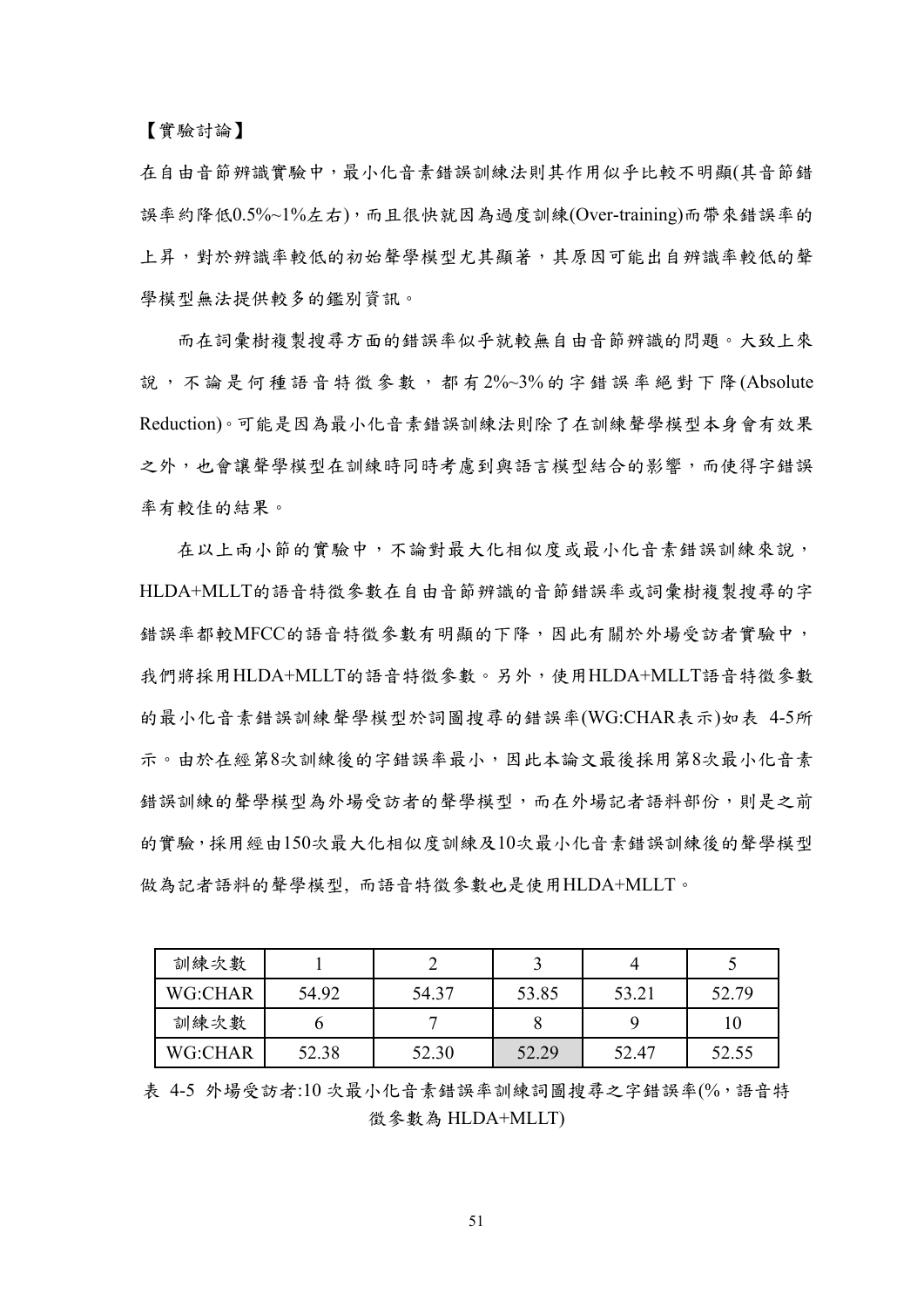4.1.3 相同領域與背景語言模型線性插補實驗

由於外場受訪者是屬於偏即性口語對話語料,單靠中央通訊社的新聞背景語料似乎 有所不足,因此,本論文額外使用了外場受訪者聲學訓練語料的人工轉寫文字檔共 2,002句及從漢語連續口語對話語音語料庫抽出的1,791句,合併成3,793句的相同領 域語言模型訓練資料。將得到的相同領域語言模型與中央通訊社背景語言模型做線 性插補,而線性插補的公式如式(4-2)所示:

$$
P(W) = \alpha \cdot P_{BG}(W) + (1 - \alpha) P_{inDmain}(W)
$$
\n(4-2)

其中α代表背景語言模型  $P_{BG}$  (*W*) 的權重(其值介於0~1之間),  $P_{inDomain}$  (*W*) 則是代表相 同領域語言模型的分數。觀察對詞圖搜尋錯誤率的的影響,其實驗結果可參考表 4-6。其中MATBN IV LM代表單單只使用外場受訪者聲學訓練語料的文字檔進行線 性插補,而MCDC\_MATBN\_IV\_LM則代表將外場受訪者聲學模型訓練語料的文字檔 與漢語連續口語對話語音語料庫合併後進行線性插補。而詞圖搜尋字錯誤率曲線圖 可參考圖 4-6。

| 插補權重 $\alpha$ | MABN IV LM | MCDC MATBN IV LM |
|---------------|------------|------------------|
| 0.1           | 50.91      | 50.85            |
| 0.2           | 50.41      | 50.36            |
| 0.3           | 50.35      | 50.16            |
| 0.4           | 49.72      | 50.71            |
| 0.5           | 49.72      | 49.60            |
| 0.6           | 49.73      | 49.69            |
| 0.7           | 49.75      | 49.56            |
| 0.8           | 50.06      | 50.21            |
| 0.9           | 50.48      | 50.38            |
|               | 52.40      | 52.19            |

表 4-6 相同領域語言模型與背景語言模型做線性搜補之詞圖搜尋字錯誤率(%)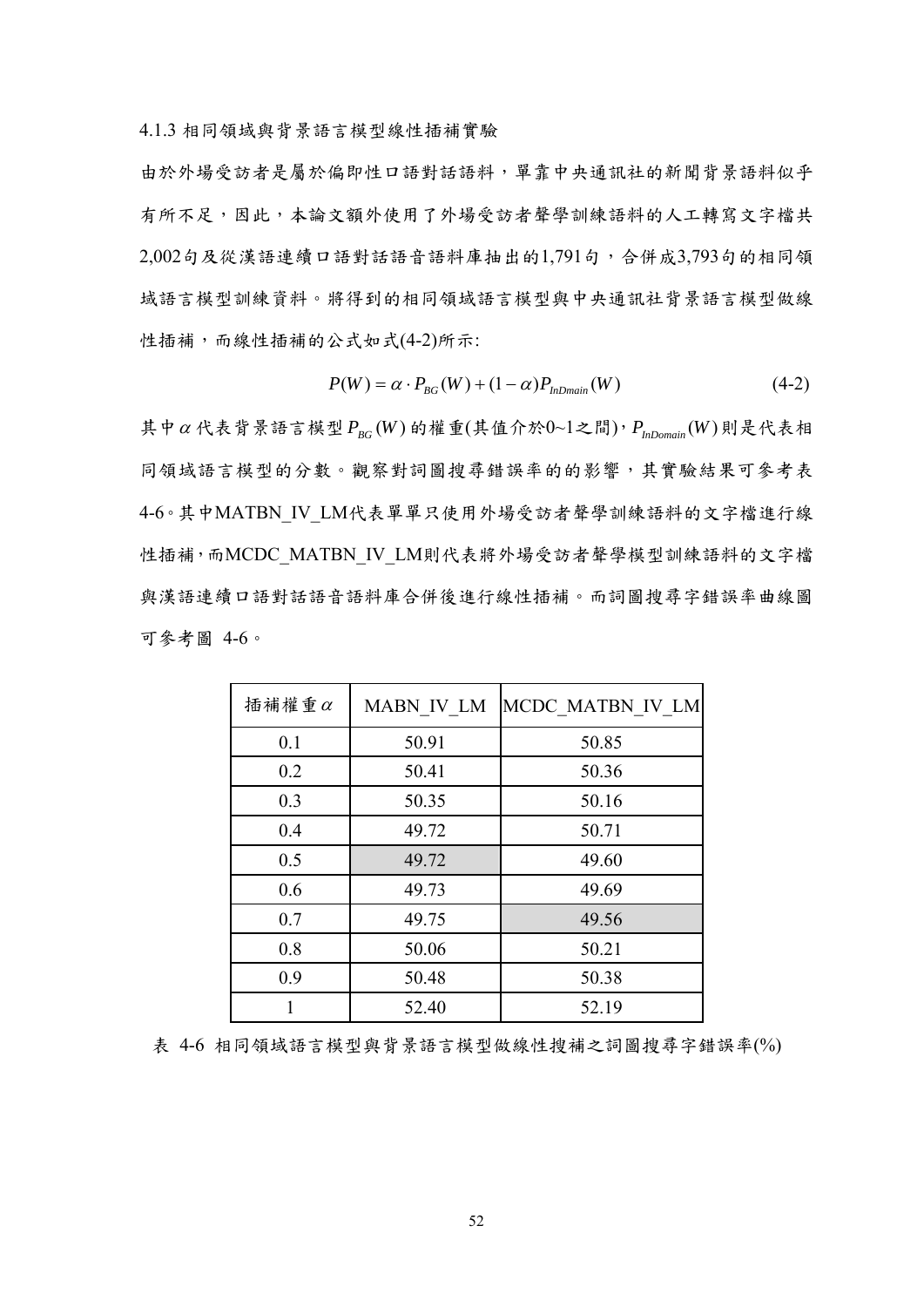

圖 4-6 相同領域語言模型與背景語言模型做線性插補之詞圖搜尋字錯誤率 曲線圖

【實驗討論】

將相同領域的語言模型與背景語言模型做線性插補後,使得新的語言模型能更符合 外場受訪者的情況,不論是單單使用外場受訪者聲學訓練語料的文字檔或是將外場 受訪者聲學訓練語料的文字檔與漢語連續口語對話語音語料庫合併後進行線性插 補,對減低詞圖搜尋的字錯誤率皆有一定的效果,根據表 4-6可得知最好的結果為 使用兩套文字語料合併的效果最好,當插補權重<sup>α</sup> 設為0.7時,字錯誤率為49.56%。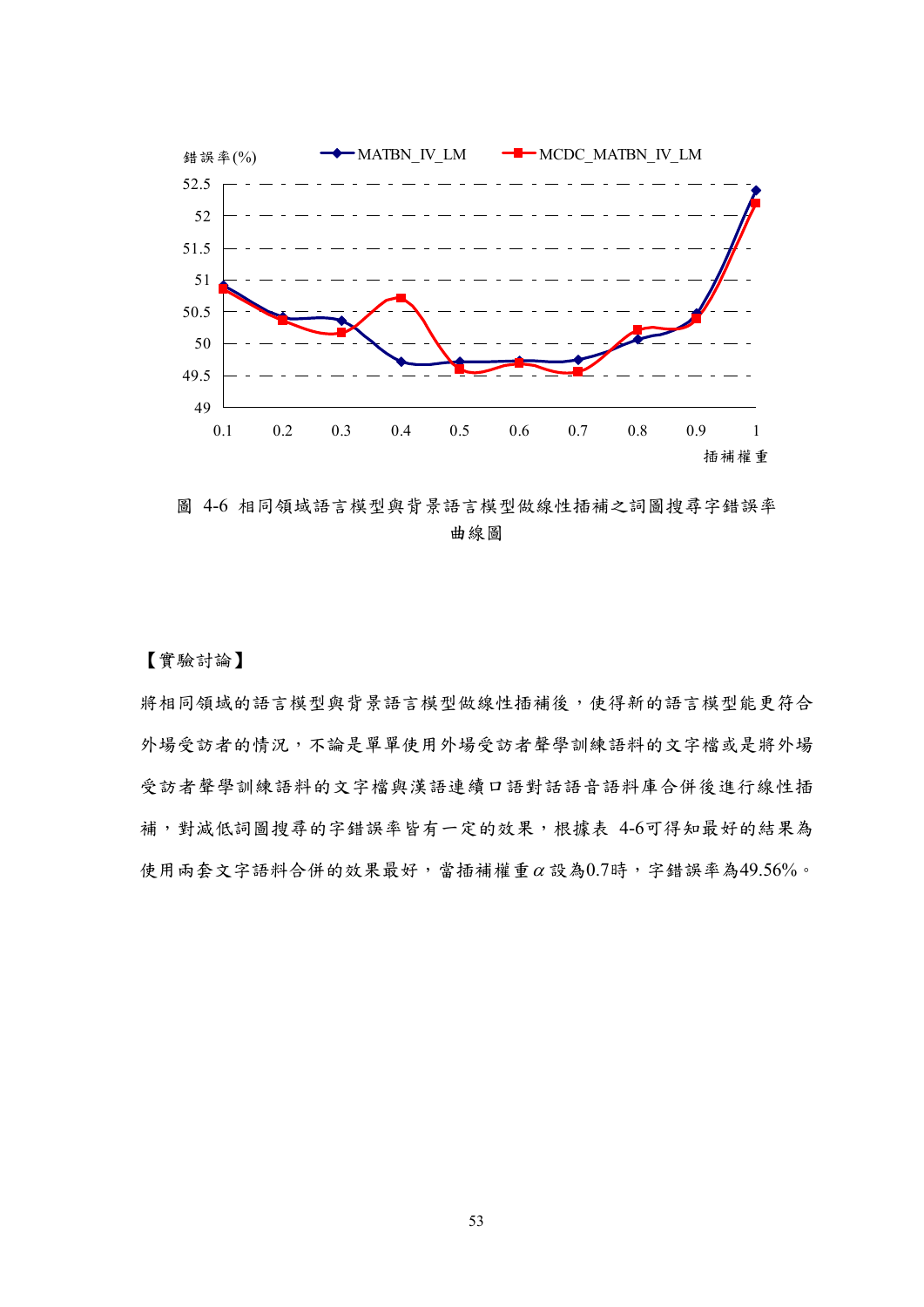本小節分為兩部份:4.2.1小節討論以特徵為基礎之信心度評估;4.2.2小節則為討論事 後機率之信心度評估。而信心度評估的對象分別為外場記者與受訪者兩套語料庫其 語音辨識系統字錯誤率基礎實驗結果中個別的最佳辨識詞序列中之每一個詞。其中 MATBN R代表外場記者語料,而MATBN IV則代表受訪者語料。這兩套語料其信 心度評估之基礎實驗結果(Baseline)可參照表 4-7。

|       | <b>MATBN_R MATBN IV</b> |
|-------|-------------------------|
| 24.52 | 51.97                   |

表 4-7 外場記者與受訪者信心度評估之信心度錯誤率(%)基礎實驗結果

4.2.1 以特徵為基礎之信心度評估實驗

在此實驗中,我們主要分別使用2.1小節所提到的聲學穩定度(AS)及候選詞假設密度 (HD)兩種傳統較常使用的特徵,或是將此兩種特徵合併使用(HD+AS),搭配2.1小節 所提到的自然貝氏分類器來對外場記者與受訪者兩套語料庫做信心度評估。其實驗 結果可參照表 4-8。

|         |       | <b>MATBN RMATBN IV</b> |
|---------|-------|------------------------|
| HD      | 23.34 | 33.08                  |
| AS      | 21 25 | 31 74                  |
| $HD+AS$ | 21.08 | 30.50                  |

表 4-8 以特徵為基礎之信心度評估之信心度錯誤率(%)

【實驗討論】

由實驗結果可得知,不論是聲學穩定度或候選詞假設密度在兩套語料皆能有效的降 低信心度錯誤率,當進一步採用自然貝氏分類器的假設合併此兩項預估特徵時,更 能降低信心度錯誤率,相較於表 4-7,表 4-8的最佳的結果對外場記者及受訪者測試 語料分別有14.03%,41.31%的信心度錯誤率相對下降(Relative Reduction)。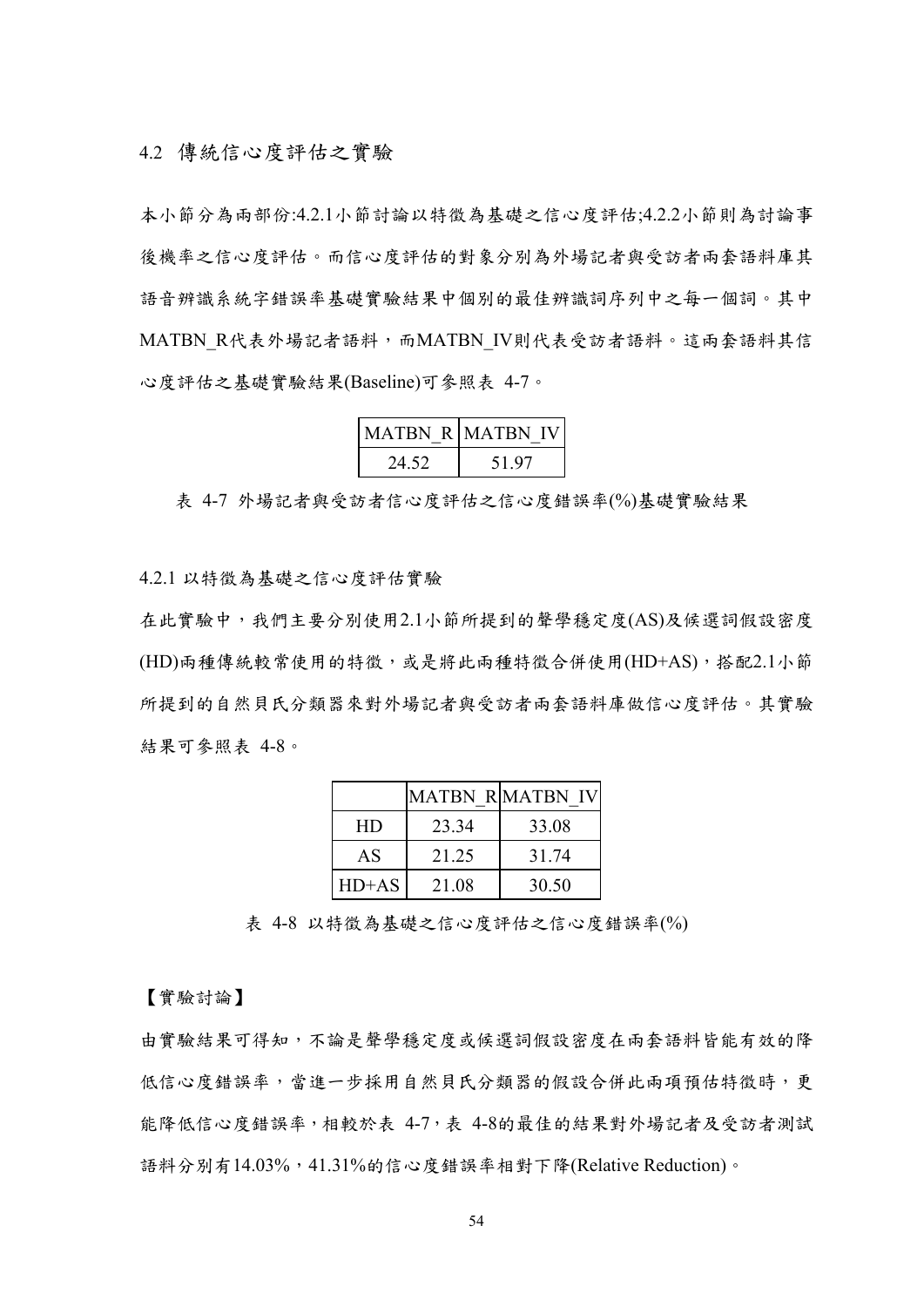4.2.2 事後機率之信心度評估實驗

我們針對 2.2.2 小節中式(2-17),也就是以一般傳統的事後機率為辨識詞的信心度, 以及 2.2.3 小節中的式(2-18)至(2-20)三種不同的信心度評估進行實驗比較。在計算事 後機率的時候,由於語言模型的分數為介於 0~1 之間的值,但聲學分數的區間則是  $0 \n *0*$  至無窮大。所以我們通常在計算傳統的事後機率時,會使用一個權重 $K(K > 1)$ 來拉 近聲學與語言模型之間分數的比例,如將式(2-17)修改為:

$$
P(a:[w_a;s_a,e_a] | \Psi^X) = \frac{\sum_{\{\overline{W}:[w^n;s^n,e^n]_{n=1}^N\}\in \Psi^X, a\subset \overline{W}} \left\{ \prod_{n=1}^N p(x_{s^n}^{e^n} | w^n)^{\frac{1}{K}} \cdot P(w^n | h^n) \right\}}{\sum_{\{\overline{W}:[w^m;s^m,e^m]_{m=1}^M\}\in \Psi^X} \left\{ \prod_{m=1}^M p(x_{s^m}^{e^m} | w^m)^{\frac{1}{K}} \cdot P(w^m | h^m) \right\}}
$$
(4-3)

1/<sup>κ</sup> 代表壓縮聲學模型分數,使之分數區間能較接近語言模型的分數區間。在本實 驗中,首先試著調整<sup>κ</sup> 的值,使得式(4-3)在測試語料的信心度錯誤率為最低。實驗 結果可以參照表 4-9,對應的信心度錯誤率曲線圖可見圖 4-7及圖 4-8。

| ĸ  |       | MATBN R MATBN IV |
|----|-------|------------------|
| 5  | 24.13 | 37.46            |
| 6  | 24.31 | 36.38            |
| 7  | 24.18 | 34.18            |
| 8  | 23.65 | 32.92            |
| 9  | 22.80 | 32.45            |
| 10 | 22.32 | 32.55            |
| 11 | 22.18 | 31.31            |
| 12 | 22.43 | 31.31            |

表 4-9 使用不同<sup>κ</sup> 值計算事後機率之信心度錯誤率(%)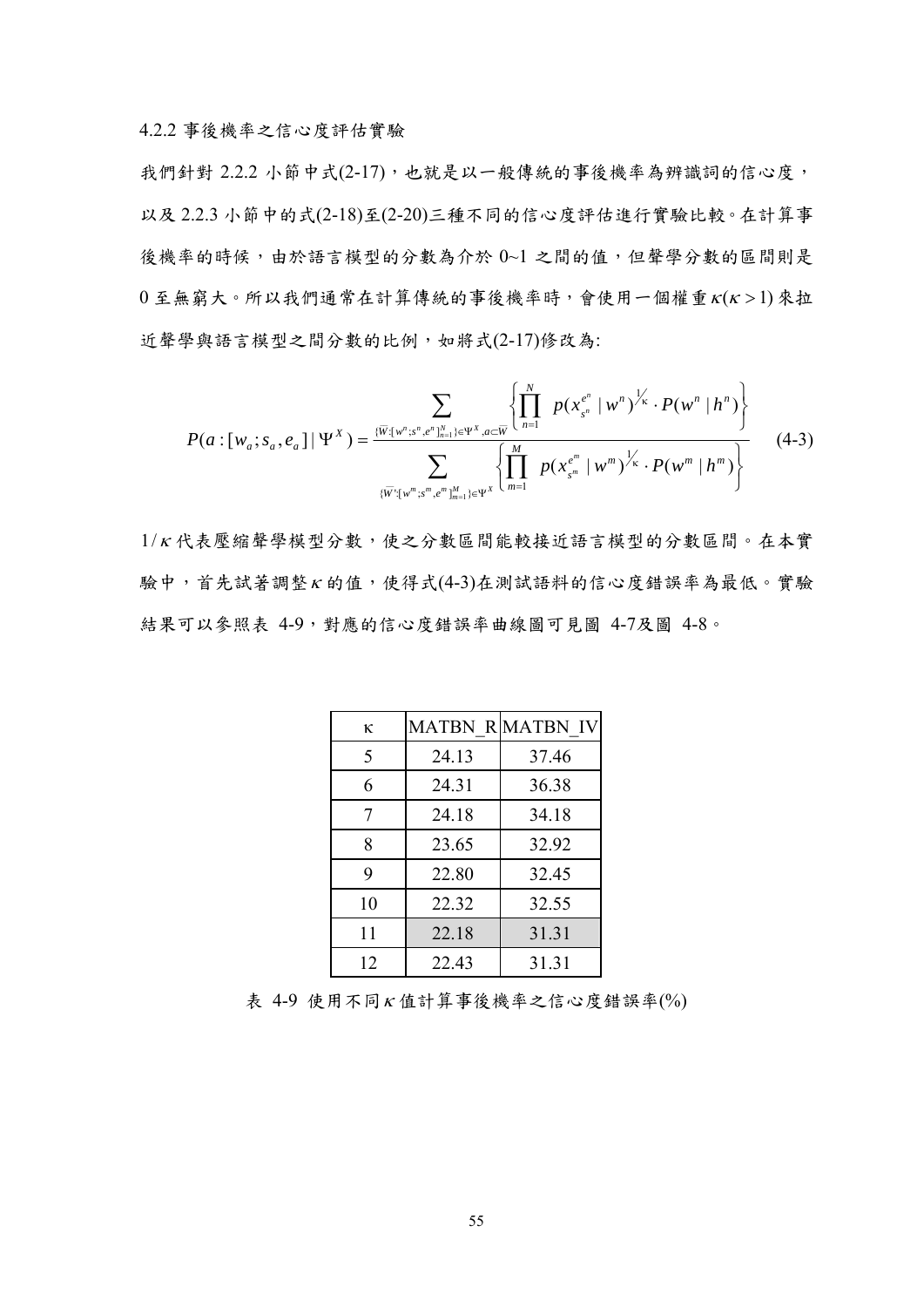

圖 4-7 外場記者:使用不同<sup>κ</sup> 值計算事後機率所獲得的信心度錯誤率曲線圖



圖 4-8 外場受訪者:使用不同<sup>κ</sup> 值計算事後機率所獲得的信心度錯誤率曲線

圖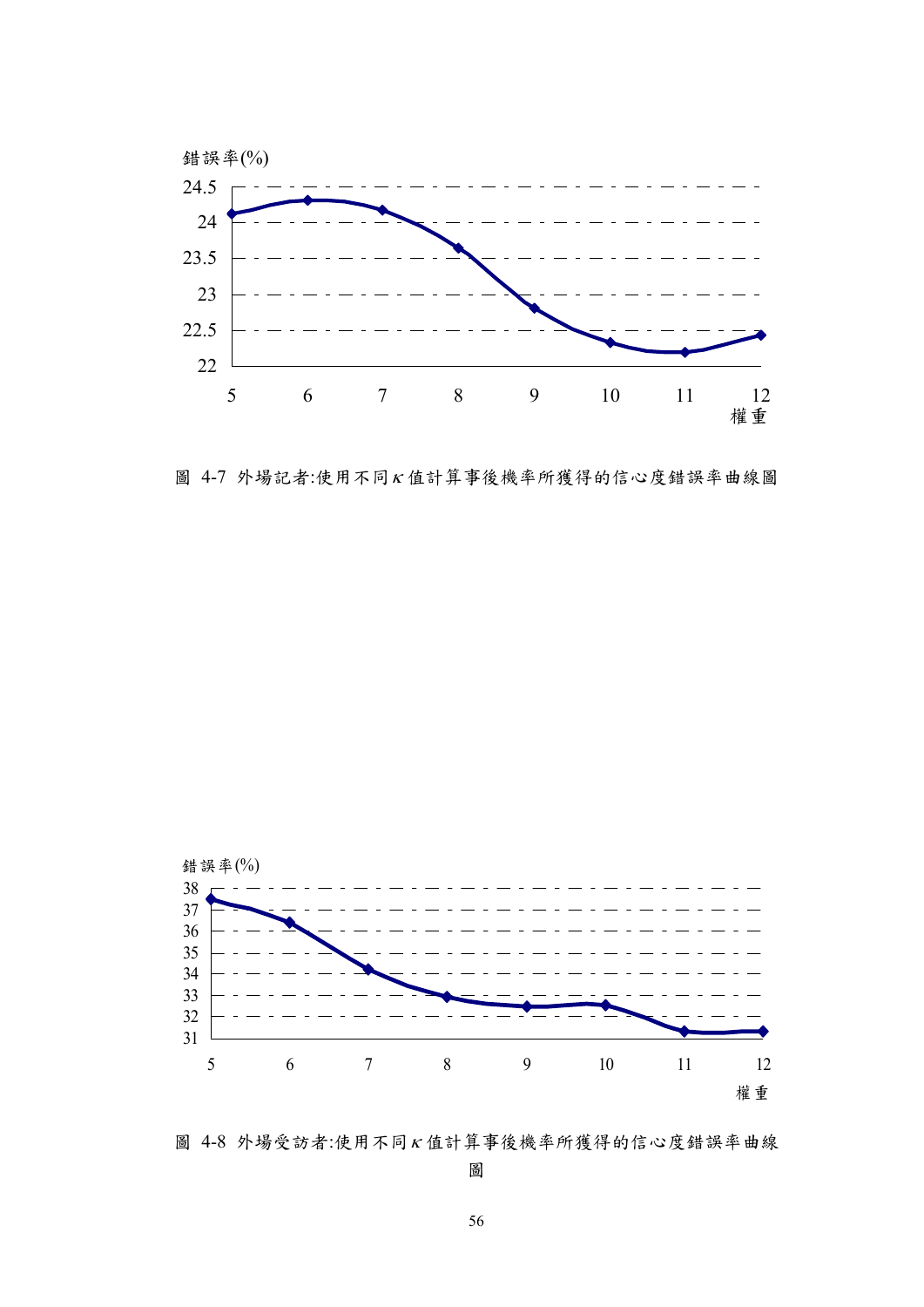根據表 4-9的結果,我們進一步比較式(2-17)至(2-20)四種信心度評估之效果。 實驗結果可參考表 4-10。其中Cnormal代表式(2-17),也就是傳統事後機率的算法, 而外場記者與受訪者在計算式(2-17)的事後機率時聲學分數權重κ根據表 4-9皆設為 11,使其在評估語料有最低的信心度錯誤率。

|         |       | <b>MATBN R MATBN IV</b> |
|---------|-------|-------------------------|
| Cnormal | 22.18 | 31.31                   |
| Csec    | 21.47 | 32.32                   |
| Cmed    | 21.47 | 32.32                   |
| Cmax    | 21.47 | 32.32                   |

表 4-10 不同的辨識詞事後機率方法之信心度錯誤率(%)

【實驗討論】

由實驗結果可得知,雖然Cmed、Csec及Cmax三種信心度評估雖然跟基礎實驗結果 比較有相當的進步,但是與傳統的事後機率方法相比,並不一定會有較佳的效果。 其主要原因可能在於外場受訪者測試語料本身的辨識率較低,造成當使用Cmed、 Csec及Cmax時,大部份都是加大錯誤的詞信心度,反而造成信心度錯誤率因此升高。

4.3 信心度評估應用於降低詞圖搜尋錯誤率之實驗

此實驗主要分為兩個部份: 4.3.1小節討論關於運用傳統的事後機率於降低詞圖搜尋 之錯誤率;4.3.2小節則是探討最小化音框錯誤率對於詞圖搜尋的影響。外場記者與受 訪者字錯誤率的基礎實驗結果可參考表 4-11。

|       | MATBN_R MATBN_IV |
|-------|------------------|
| 20.79 | 49.56            |

表 4-11 外場記者與受訪者語料經詞圖搜尋後之字錯誤率(%),此為基礎實驗結果

57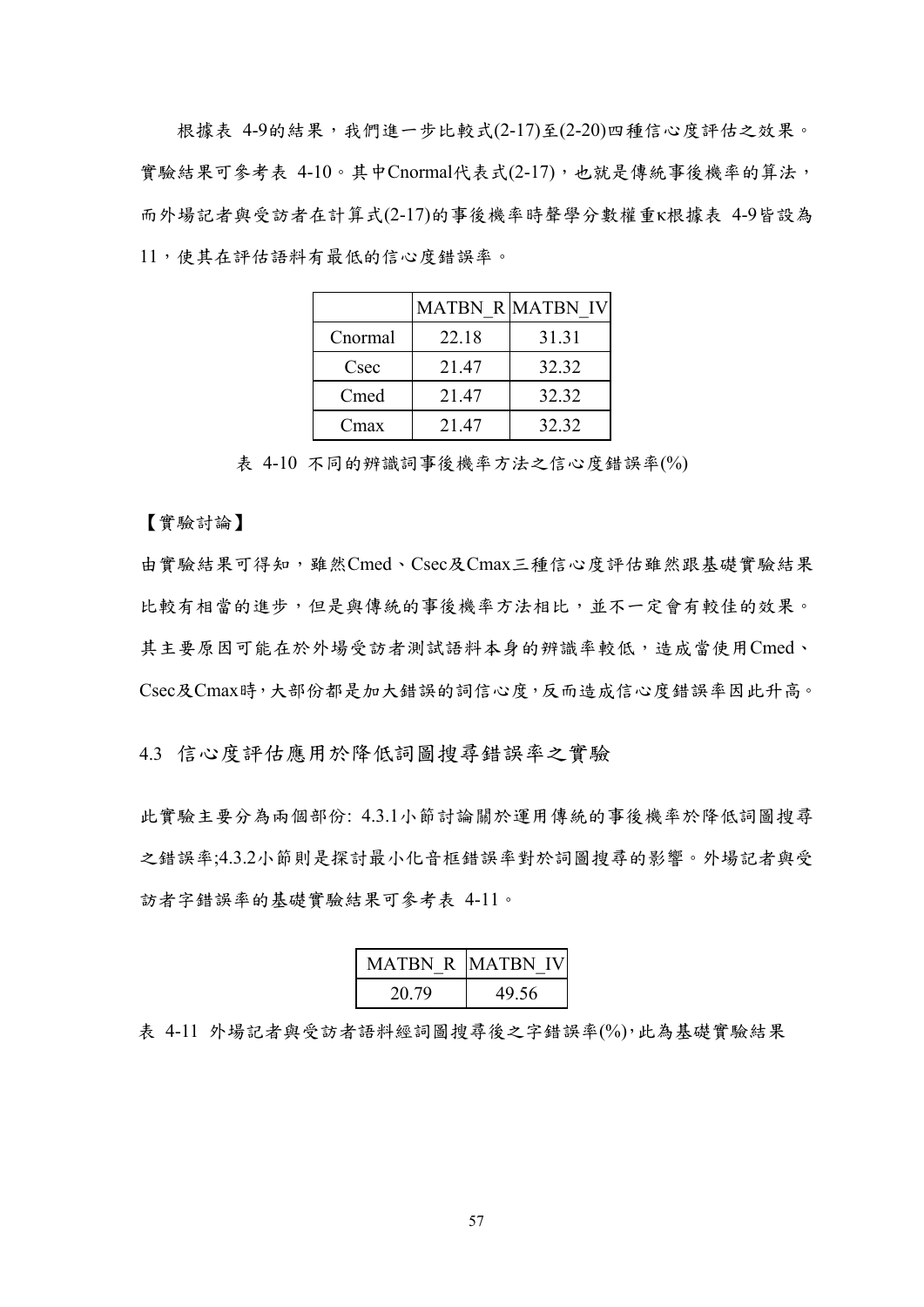4.3.1 運用事後機率降低詞圖搜尋錯誤率之實驗

根據2.5.3小節中的式(2-43),必須先求得詞圖中每個詞段的事後機率。我們根據4.2.2 小節的實驗,聲學分數權重κ設為11去計算每個詞段的事後機率,再進行式(2-43)的 詞圖搜尋,其實驗結果可參照表 4-12。

| <b>MATBN R MATBN IV</b> |       |
|-------------------------|-------|
| 20.68                   | 47.60 |

表 4-12 外場記者與受訪者語料經事後機率詞圖搜尋後之字錯誤率(%)

【實驗討論】

由實驗結果可得知,如果事後機率的信心度估評在某個語料其信心度錯誤率下降越 明顯,其運用在降低詞圖插尋錯誤率有較佳的效果。如在本實驗中,外場受訪者測 試語料就有較佳的進步。

4.3.2 最小化音框錯誤詞圖搜尋之實驗

本實驗主要是探討2.5.4小節所討論的式(2-46),其中<sup>α</sup> 的部份我們嘗試設0~0.1的區 間,間隔為0.01,來代表是否要強調長詞。實驗結果可參考表 4-13,而對應的錯誤 率曲線請參考圖 4-9及圖 4-10。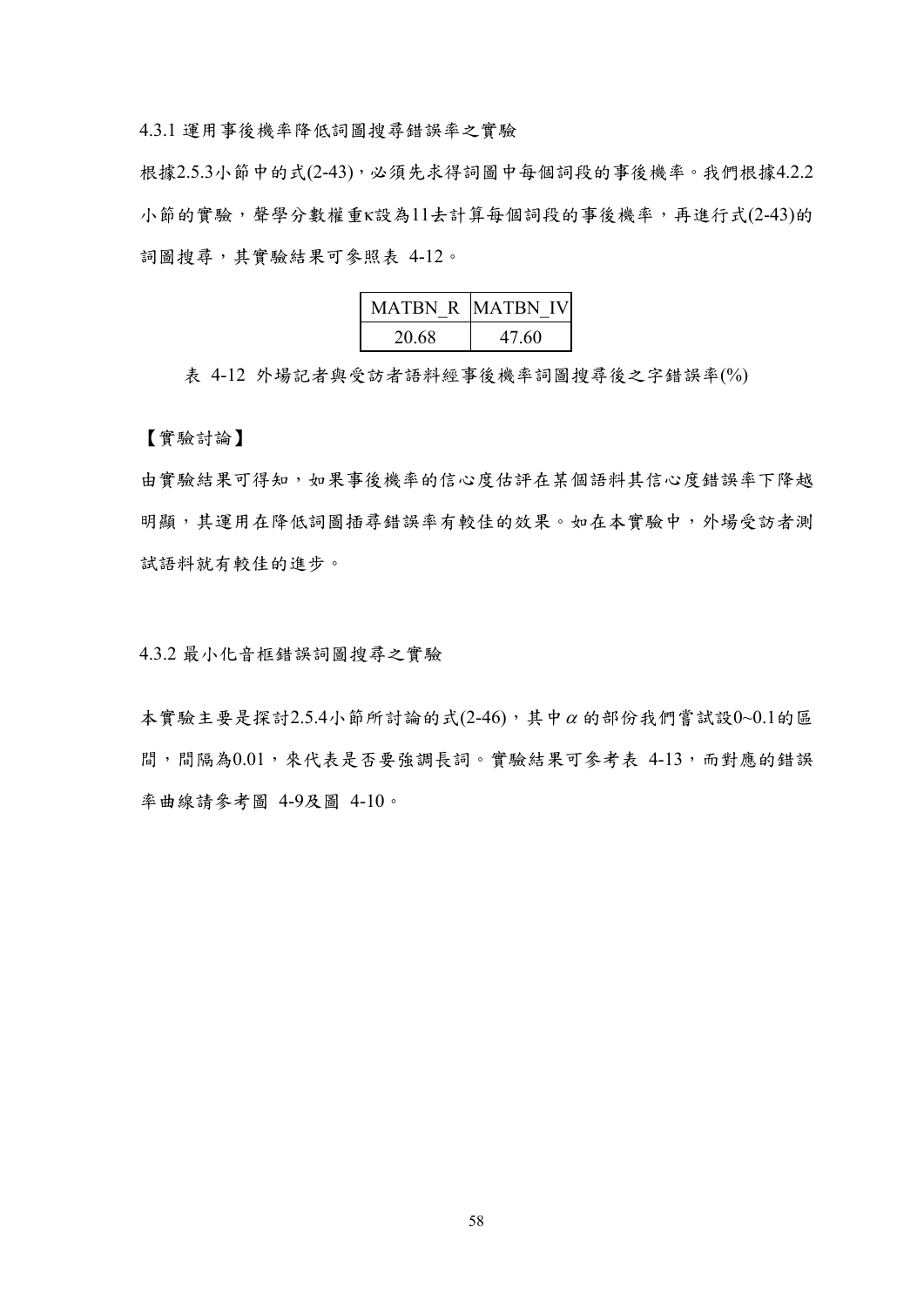| $\alpha$ |       | <b>MATBN R MATBN IV</b> |
|----------|-------|-------------------------|
| $\theta$ | 20.81 | 47.35                   |
| 0.01     | 20.68 | 47.45                   |
| 0.02     | 20.67 | 47.74                   |
| 0.03     | 20.61 | 47.87                   |
| 0.04     | 20.62 | 48.01                   |
| 0.05     | 20.60 | 48.16                   |
| 0.06     | 20.57 | 48.19                   |
| 0.07     | 20.56 | 48.37                   |
| 0.08     | 20.58 | 48.44                   |
| 0.09     | 20.59 | 48.57                   |
| $0.1\,$  | 20.57 | 48.59                   |

表 4-13 運用最小化音框錯誤率於詞圖搜尋之字錯誤率(%)



圖 4-9 外場記者:運用最小化音框錯誤率於詞圖搜尋之字錯誤率曲線圖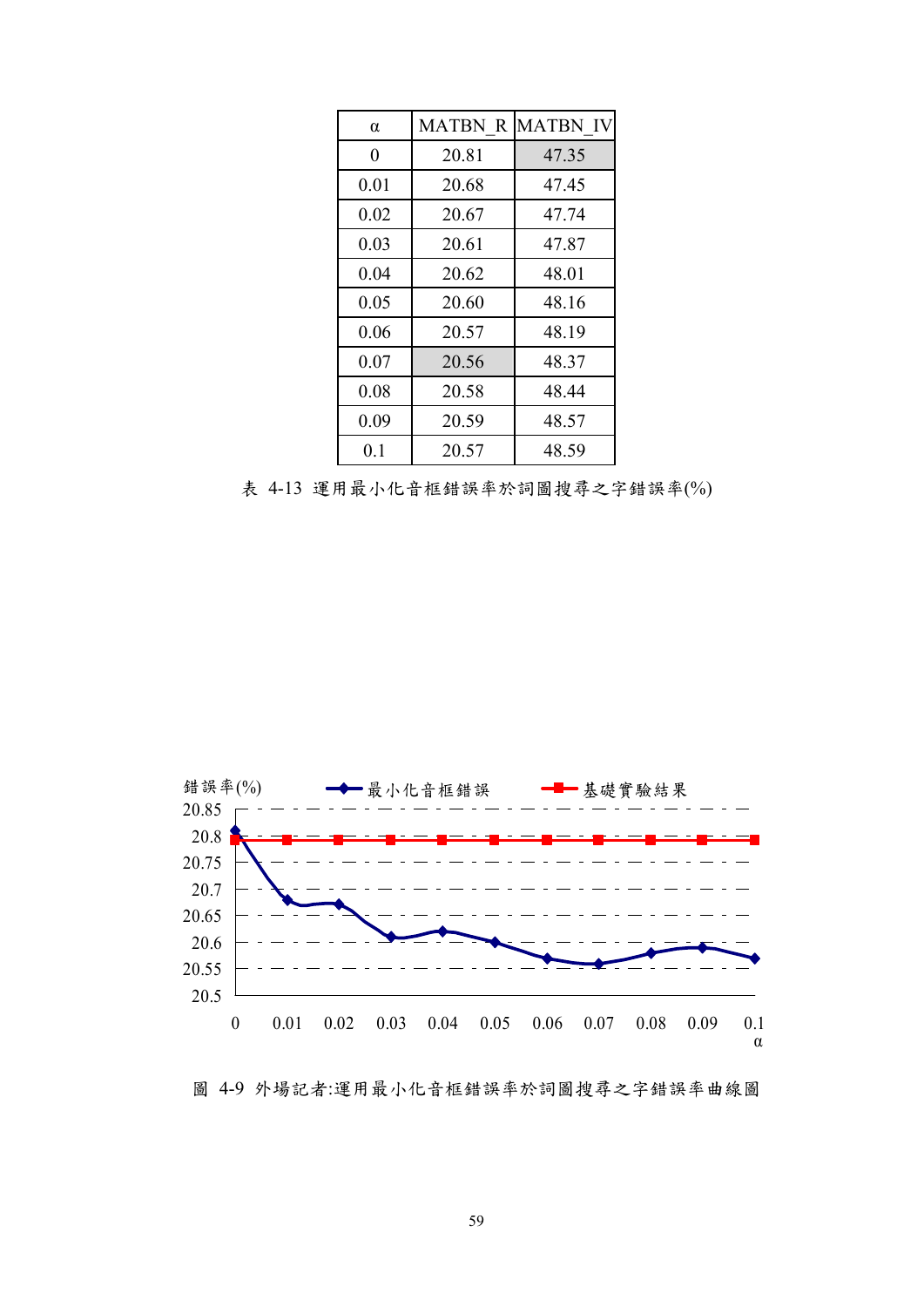

圖 4-10 外場受訪者:運用最小化音框錯誤率於詞圖搜尋之字錯誤率曲線圖

【實驗討論】

由實驗結果可得知,在外場記者的評估語料中,最好的結果相較於基礎實驗結果可 以有 1.11%的相對進步。而在外場受訪者的部份則更可以有 4.56%的相對進步。此方 法似乎在語音辨識系統的正確率較低的情況之下,有較大的進步的空間。另外,從 實驗可觀察出外場記者的語料似乎有出現少許的長詞。而受訪者的部份,因為<sup>α</sup> 越 大,則錯誤率越高,有偏向於短詞較多的情形。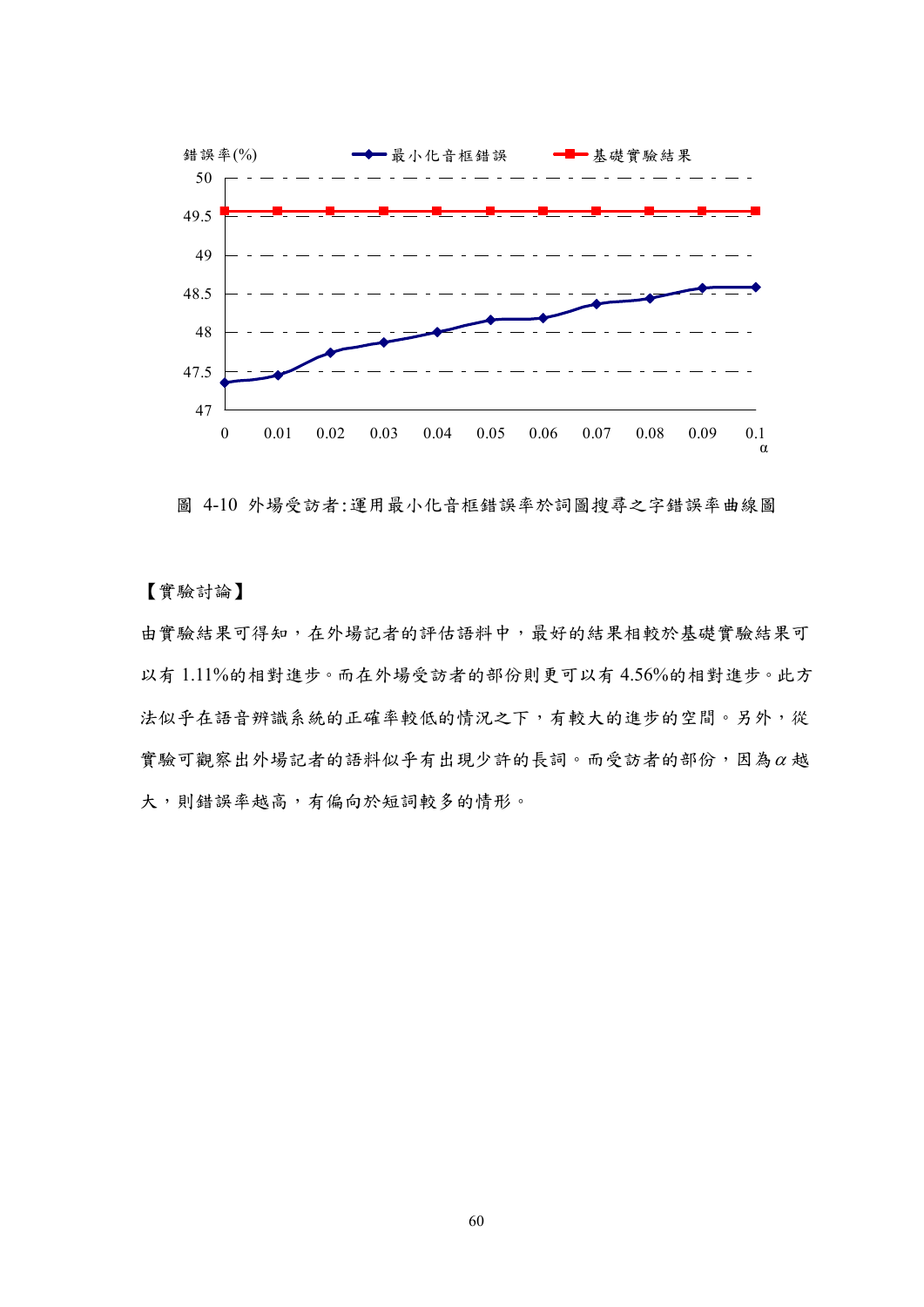第5章 改良信心度評估及運用於降低語音辨識系統錯誤率實驗 此章分為4小節,5.1小節為本論文提出結合熵值與現有的信心度估評方法,以降低 信心度錯誤率之實驗;5.2及5.3小節則是有關最小化音框錯誤率之改進;5.4小節則是 探討有關信心度評估如何運用於最小化貝氏風險法則。

5.1 結合熵值(Entropy)與信心度估評之實驗

在資訊理論中,熵值代表一個隨機變數(Random Variable)所含有的資訊,通常是以 位元(Bits)來表示其資訊量,值越大代表資訊越混亂。其表示法如式(5-1)所示:

$$
H(R) = -\sum_{r \in R} P(r) \log_2 P(r)
$$
 (5-1)

其中 *P*(*r*) 代表一個隨機變數 *R* 在值為 *r* 時的機率質量函數(Probability Mass Function)。當有了熵值這個概念,我們進而考慮如圖 5-1的情形:在圖的左右邊各有 五個詞段,每個小括號中的數字代表其詞段對應的信心度值。就此圖來說,雖然" 今天"這個詞的信心度在兩個詞圖中皆為2/3。但是在左邊的詞圖中,其它的詞段信 心度也皆為2/3,就常理而言,在某段時間區間,不應該同時會有許多詞的信心度都

| 今天(2/3)  | 今天(2/3) |
|----------|---------|
| 明天 (2/3) | 明天(1/9) |
| 昨天(2/3)  | 昨天(1/9) |
| 每天(2/3)  | 每天(1/9) |
| 天天(2/3)  | 天天(1/9) |

圖 5-1 兩個詞圖中,某一段時間區段的所有詞段的信心度分佈情形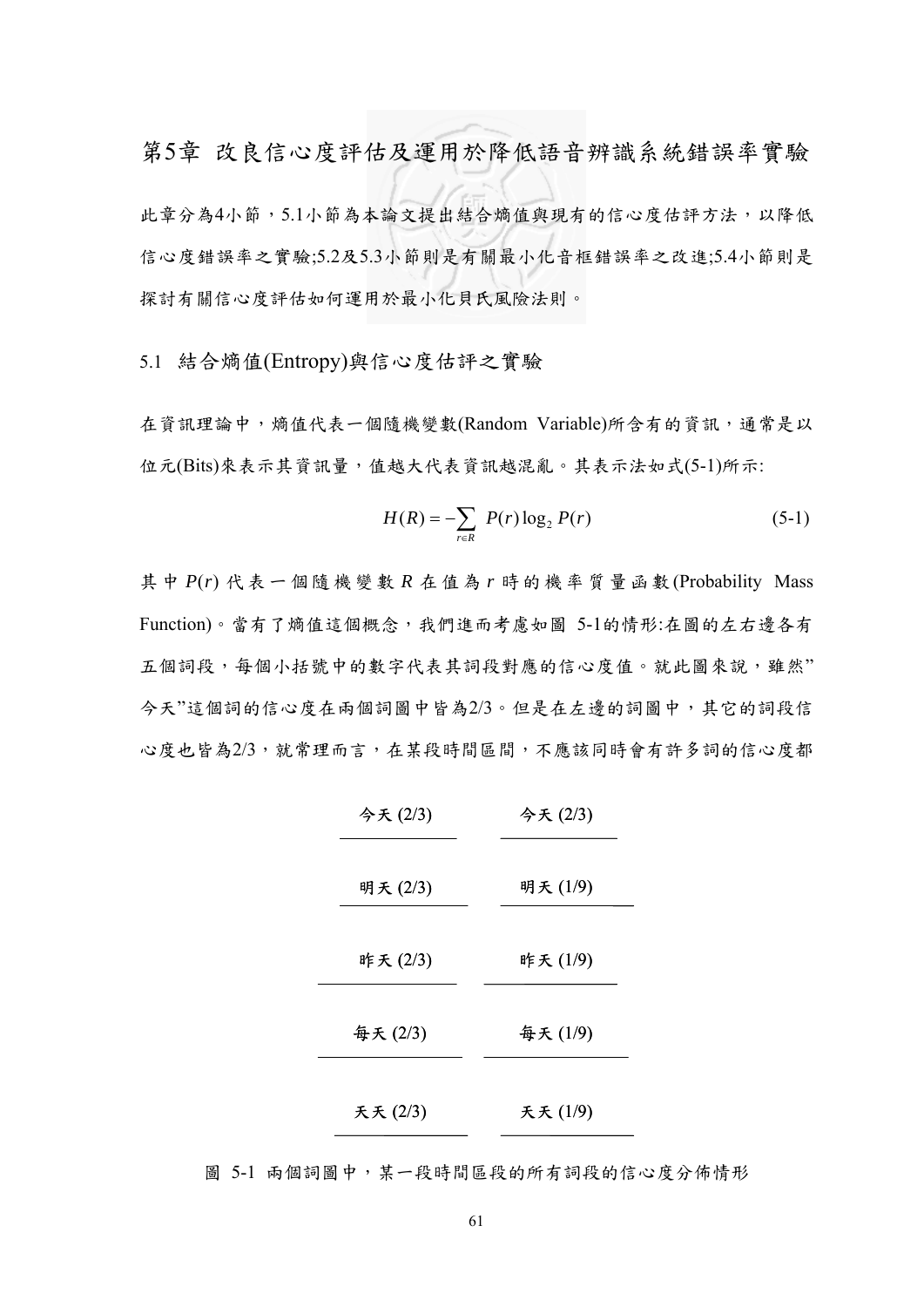很高或很接近(造成熵值會較高)。因此,右邊詞圖的"今天"其信心度應該比左邊詞圖 的"今天"更值得信任。而在本論文中,便嘗試加入熵值的概念,觀察是否對信心度 評估有所幫助。首先,本論文提出一個新的信心度評估算式:

$$
CM_{new}([w, s, e]) = CM([w, s, e]) * (1 - E_{avg}([w, s, e]))
$$
\n(5-2)

其中[*w*,*s*,*e*]代表詞圖或*N*-最化詞序列中的某一個詞段,其開始及結束時間分別為 *s* 及*e*,而*CM* ([*w*,*s*,*e*]) 代表此詞段原本的信心度(可用第2章所提到之任何信心度評估 方法求取),而 *E* ([*w*,*s*, *e*]) *avg* 代表此詞段的平均正規化熵值:

$$
E_{avg}([w, s, e]) = \frac{1}{e - s + 1} \sum_{t=s}^{e} E_f(t)
$$
 (5-3)

$$
E_{f}(t) = -\frac{1}{\log_{2} N} \sum_{[w,s,e], s \le t \le e} P_{CM} ([w,s,e],t) \log_{2} P_{CM} ([w,s,e],t) (5-4)
$$

其中,我們先將每個音框的信心度值正規化為0~1的機率分佈值,如式(5-5)及(5-6)

$$
P_{CM}([w,s,e],t) = \frac{CM_{sum}([w,s,e],t)}{\sum_{[w',s',e'],e'\leq t\leq e'} CM_{sum}([w',s',e'],t)}
$$
(5-5)

$$
CM_{sum}([w,s,e],t) = \sum_{\substack{[w',s',e'],w'=w\\s'\leq t\leq e'}} CM([w',s,e],t)
$$
 (5-6)

在考慮信心度的熵值時,由於可能會有詞編號相同的詞,但是開始及結束時間不完 全一樣的詞段,在計算熵值時,我們只考慮不同詞編號的詞之間其信心度分佈情形。 因此,在式(5-6),會先將相同詞編號之信心度加總。而在式(5-5)到(5-6)中的加總條 件w',代表在t此時間點時,所有不同詞編號的詞。在此實驗中,我們先將熵值求 取對象設定為以事後機率為基礎的信心度評估,也就是將式(2-17)至式(2-20)的信心 度做為式(5-2)中的*CM* ([*w*,*s*, *e*]) ,並直接在詞圖計算熵值,其實驗結果可參考表 5-1(其中 MATBN R 代表外場記者語料,MATBN IV 代表外場受訪者語料),而相對 之偵測錯誤交易曲線圖(與傳統事後機率為基礎的信心度評估最好結果相比較),則可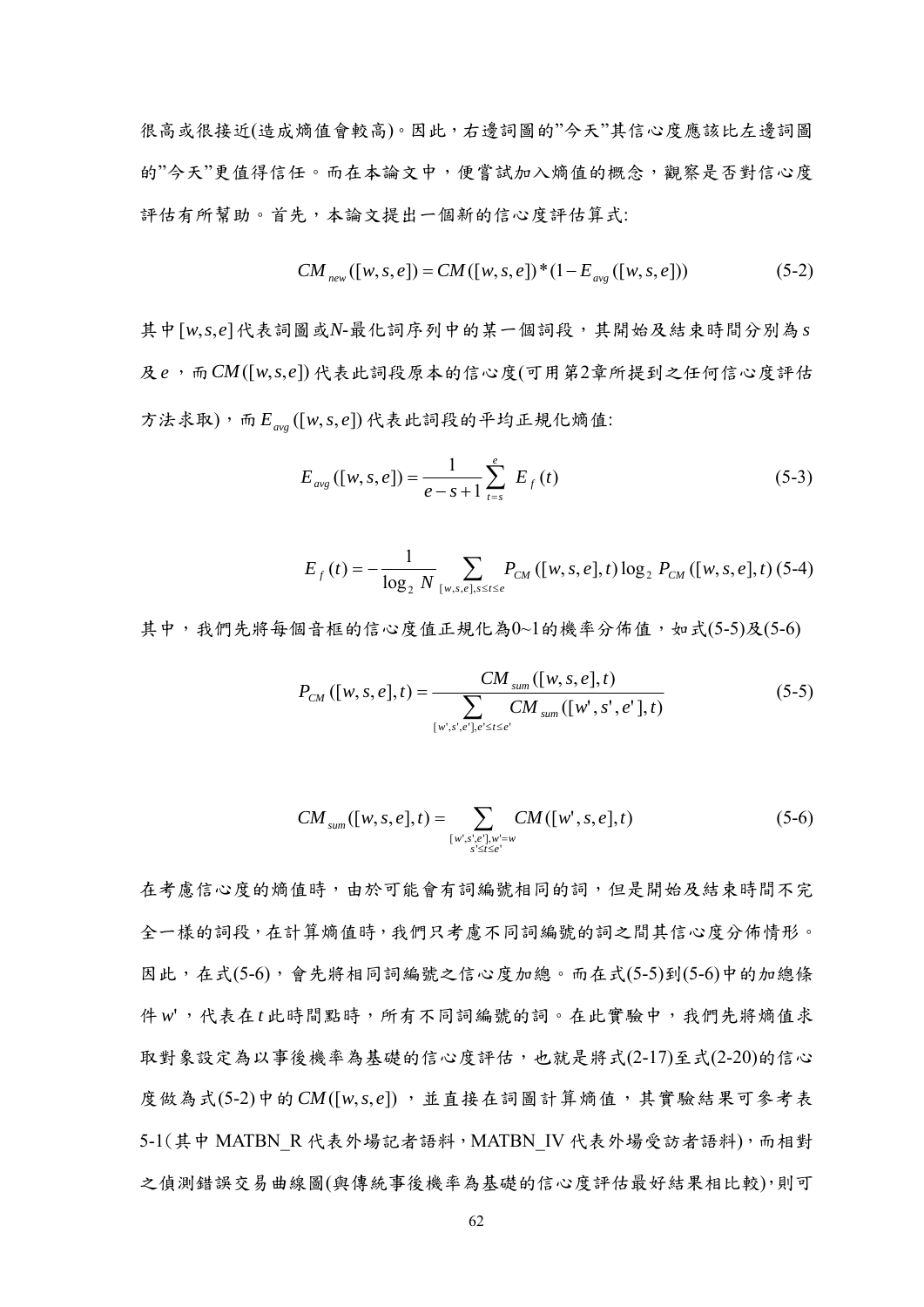參考圖 5-2 及圖 5-3,其中 FAR 代表錯誤接受率(False Acceptance Rate), FRR 代表 錯誤拒絕率(False Rejection Rate)。接著,我們再試著將熵值資訊應用於以特徵為基 礎的信心度評估法則。根據 4.2.1 小節的實驗,我們直接使用最好的結果,也就是結 合聲學穩定度及候選詞假設密度(AS+HD)此兩項預估特徵所求得之信心度做為式 (5-2)中的*CM*([*w*,*s*, *e*])。此外,由於聲學穩定度無法直接於詞圖上計算熵值,因此, 我們改在 *N*-最佳詞序列上計算熵值。其實驗結果可參考表 5-2。

|                   | <b>MATBN R</b> | <b>MATBN IV</b> |
|-------------------|----------------|-----------------|
| 基礎實驗              | 24.52          | 51.97           |
| Cnormal           | 22.18          | 31.31           |
| Csec              | 21.47          | 32.32           |
| Cmed              | 21.47          | 32.32           |
| Cmax              | 21.47          | 32.32           |
| Centropy(Cnornal) | 18.55          | 31.08           |
| Centropy(Csec)    | 18.44          | 28.50           |
| Centropy(Cmed)    | 18.44          | 28.44           |
| Centropy(Cmax)    | 18.45          | 28.51           |

表 5-1 結合詞圖上的熵值與事後機率相關信心度評估之信心度錯誤率(%)

|                  |       | MATBN R MATBN IV |
|------------------|-------|------------------|
| $HD+AS$          | 21.08 | 30.50            |
| $HD+AS(entropy)$ | 21 02 | 30.20            |

表 5-2 結合100-最佳詞序列熵值與以特徵為基礎信心度評估之信心度錯誤率(%)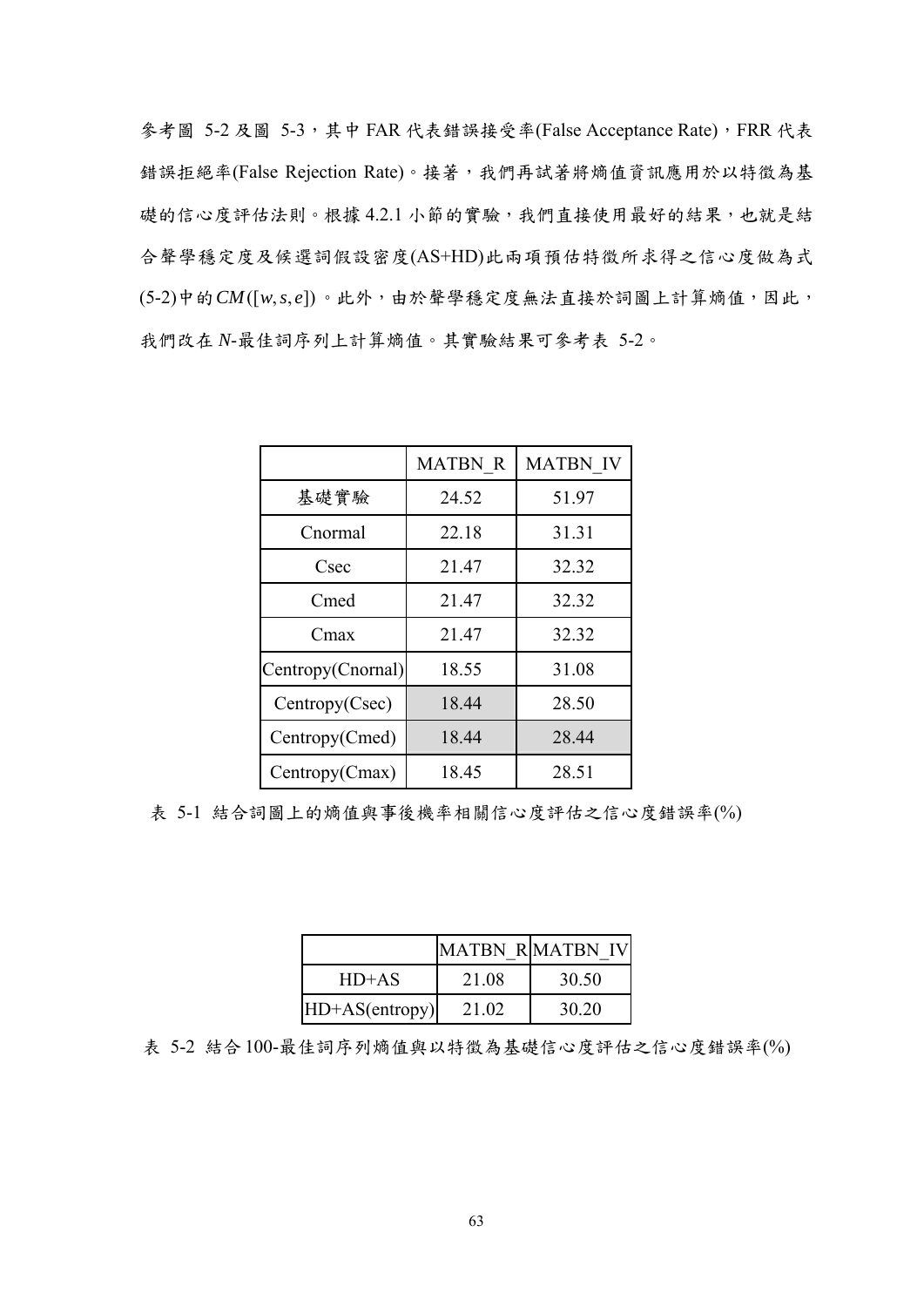

圖 5-3 外場受訪者語料:結合詞圖上的熵值資訊與事後機率信心度評估對 應之偵測錯誤交易曲線圖



圖 5-2 外場記者語料:結合詞圖上的熵值資訊與事後機率信心度評估對應 之偵測錯誤交易曲線圖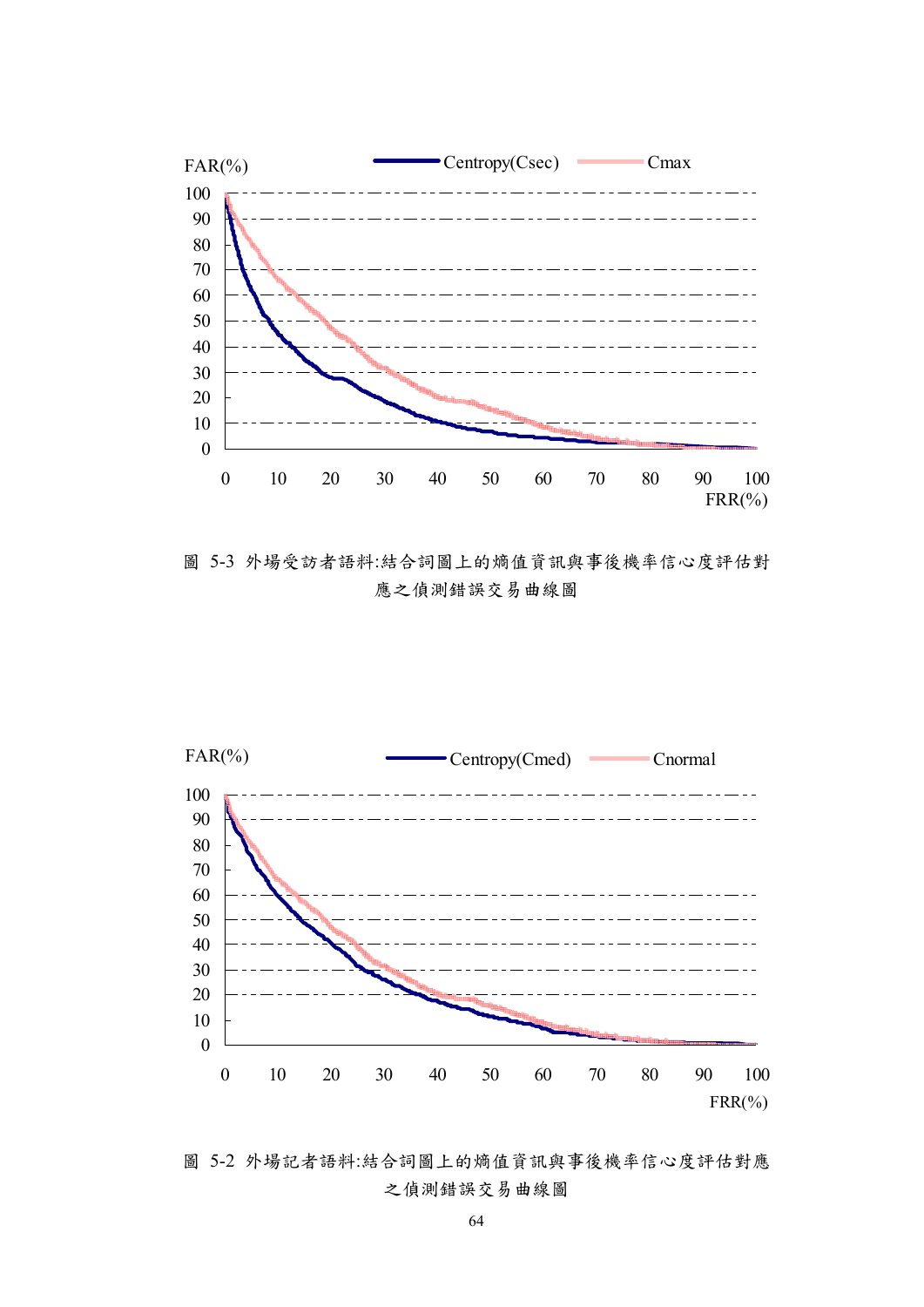【實驗討論】

由實驗結果可得知,不論是對外場記者或受訪者的語料,本論文所提出的方法都較 過去所提出之任何信心度評估有更佳的表現。在外場記者的語料部份,本論文所提 出的方法與傳統最好的事後機率相關之信心度評估(以式(2-18)Cmed 為比較對象)可 以有高達 16.37%的進步,而在外場受訪者部份則有 12.00%的進步(與式(2-17)一般事 後機率計算方法相比)。此外,以事後機率為基礎的信心度評估結合熵值似乎有較佳 的結果,其原因可能是因為 N-最佳詞序列中,由於每個時間點不同的詞資訊較詞圖 少,因此較無法表現信心度的混淆度,造成以特徵為基礎之信心度評估的效果較不 明顯。為了驗證此想法,本論文另外嘗試同樣在計算 *N*-最佳詞序列的熵值資訊與事 後機率為基礎的信心度評估結合,其實驗結果如表 5-3 所示。相較於表 5-1,在 N-最佳詞序列中計算熵值的效果的確較在詞圖上求取而言來得差。接著,我們再進一 步分析表 5-1 的實驗結果,觀察事後機率為基礎之信心度評估加入詞圖熵值資訊前 後,其錯誤接受率(FAR)及錯誤拒絕率(FRR)的變化,其結果如表 5-4 所示。由表 5-4 可發現,適當地結合熵值資訊,能有效地使錯誤接受率下降。其原因應在於此方法 能降低大部份辨識錯誤的詞信心度,不過,也可能同時降低小部份辨識正確結果信 心度的值,造成錯誤拒絕率也勢必會有所增加。最後,我們再試著探討時間複雜度 的問題,由於計算熵值的步驟必須是在計算事後機率相關的信心度評估之後,所以, 其運算量勢必較為龐大。由於一般事後機率(也就是式(2-17))的計算量較其它三種方 法來得少,因此我們接下來只針對式(2-17)與在詞圖上計算熵值的運算量進行比較。

|                   | <b>MATBN R</b> | <b>MATBN IV</b> |
|-------------------|----------------|-----------------|
| Centropy(Cnornal) | 20.34          | 34.06           |
| Centropy(Csec)    | 20.03          | 33.66           |
| Centropy(Cmed)    | 20.03          | 34.20           |
| Centropy(Cmax)    | 20.03          | 33.67           |

表 5-3 結合 100-最佳詞序列熵值與以事後機率為基礎信心度評估之信心度錯誤 率(%)

65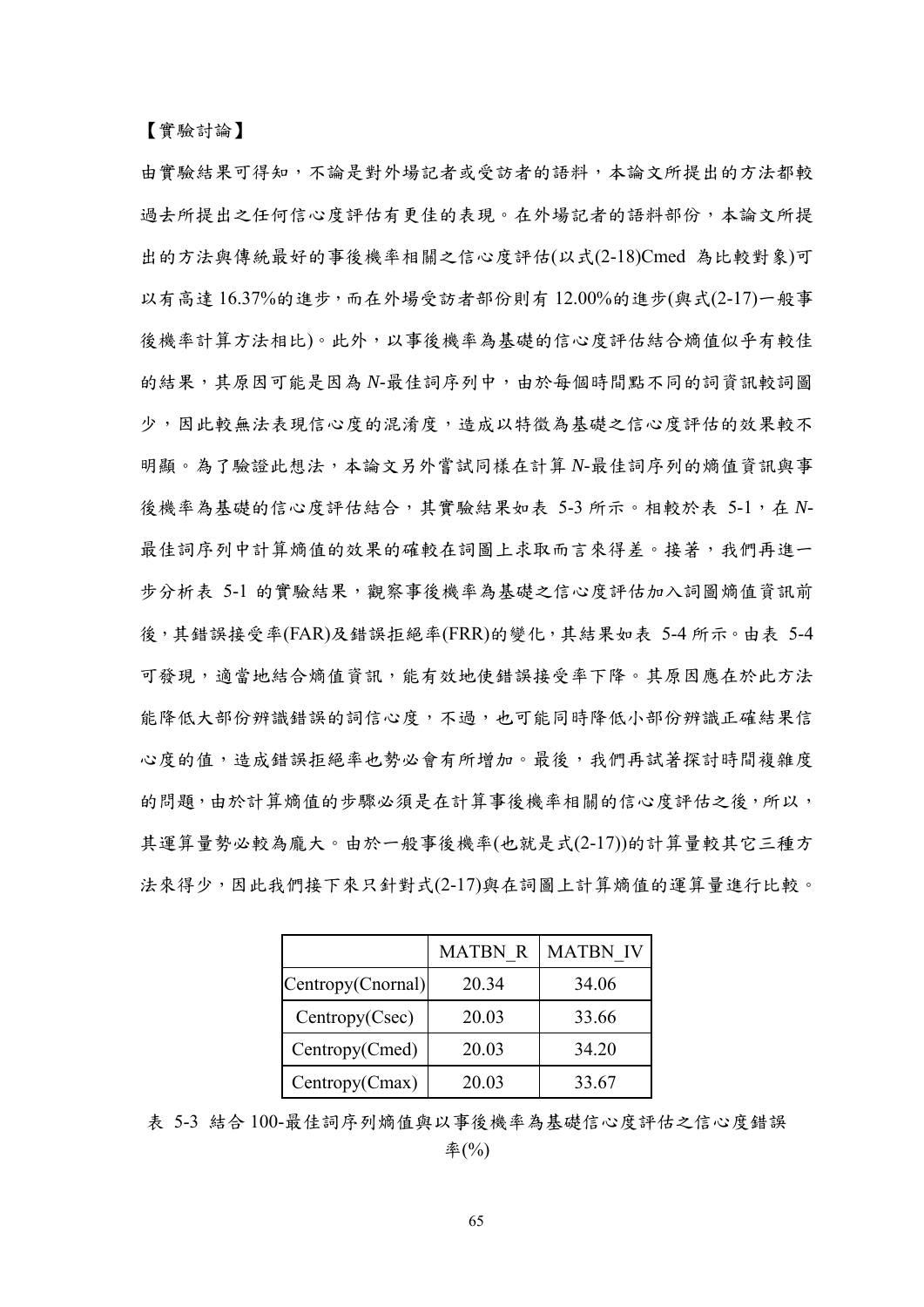|                   | <b>MATBN R</b> |            | <b>MATBN IV</b> |            |
|-------------------|----------------|------------|-----------------|------------|
|                   | <b>FAR</b>     | <b>FRR</b> | FAR             | <b>FRR</b> |
| Cnormal           | 80.07          | 3.38       | 35.41           | 26.87      |
| Csec              | 77.18          | 3.38       | 42.24           | 21.59      |
| Cmed              | 77.18          | 3.38       | 42.21           | 21.63      |
| Cmax              | 77.18          | 3.38       | 42.21           | 21.63      |
| Centropy(Cnornal) | 56.54          | 6.21       | 44.46           | 16.60      |
| Centropy(Csec)    | 51.98          | 7.54       | 31.66           | 25.08      |
| Centropy(Cmed)    | 52.01          | 7.54       | 31.60           | 25.02      |
| Centropy(Cmax)    | 51.98          | 7.54       | 31.66           | 25.11      |

表 5-4 結合詞圖熵值與以事後機率為基礎信心度評估之錯誤接受率及錯誤 拒絕率(%)

|     | <b>MATBN R</b> |      |         | <b>MATBN IV</b> |  |
|-----|----------------|------|---------|-----------------|--|
|     | Cnormal        | 熵值   | Cnormal | 熵值              |  |
| 第一次 | 1.59           | 0.94 | 15.94   | 5.89            |  |
| 第二次 | 1.58           | 0.93 | 15.91   | 5.85            |  |
| 第三次 | 1.58           | 0.94 | 15.98   | 5.84            |  |
| 第四次 | 1.58           | 0.93 | 15.93   | 5.84            |  |
| 第五次 | 1.58           | 0.94 | 15.93   | 5.84            |  |
| 平均  | 1.58           | 0.94 | 15.94   | 5.85            |  |

表 5-5 測試語句平均每一秒計算詞圖熵值或計算一般事後機率(Cnormal)所 需時間(百分之一秒)之比較

實驗結果如表 5-5 所示,其中每一欄代表每一秒測試語句平均所需計算時間 (Real-time Factor, RT)。由實驗結果可得知,即使加入計算熵值的時間,仍然能即時 地計算出每一個辨識詞的信心度。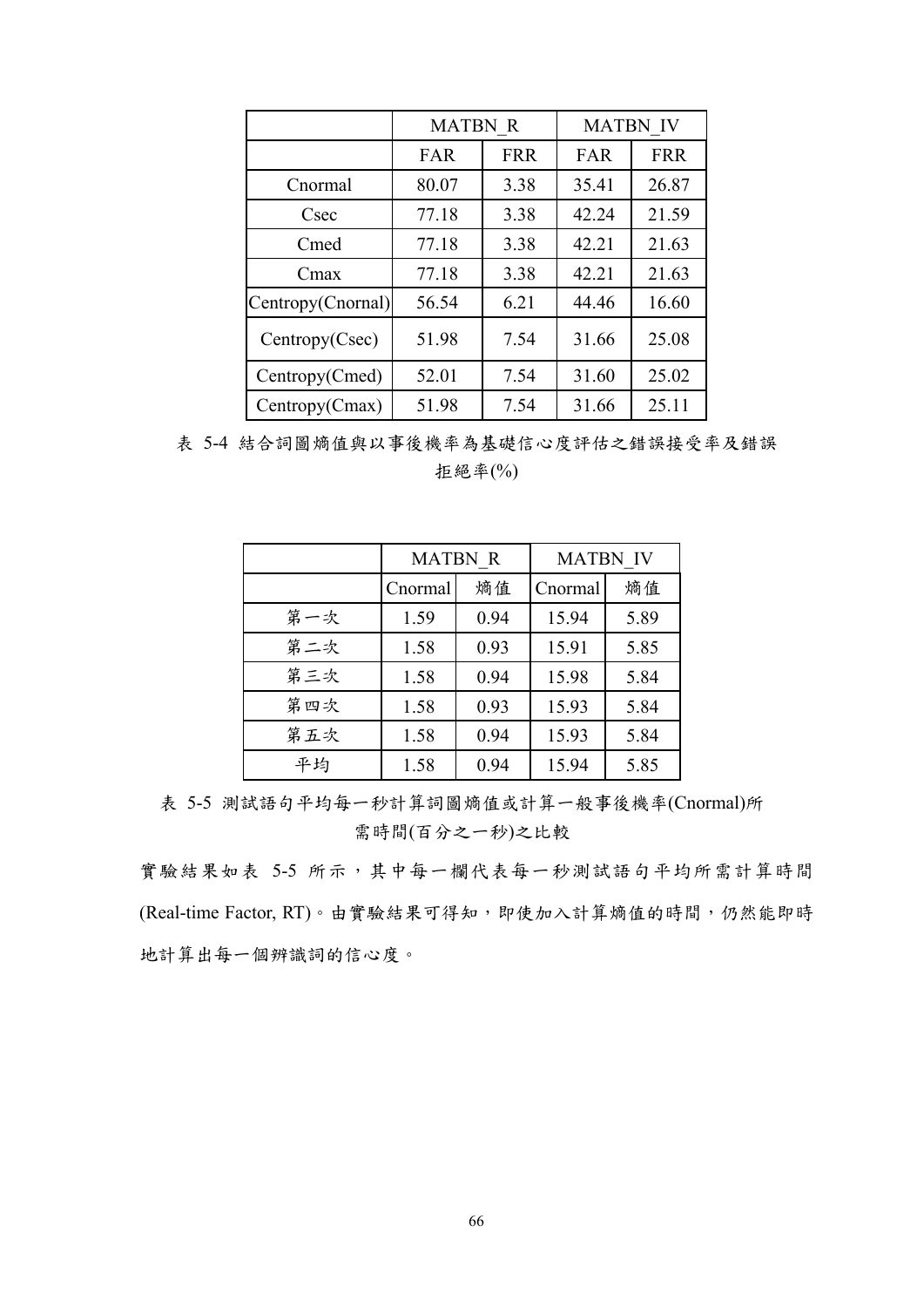5.2 融合不同詞圖並配合最小化音框錯誤率詞圖搜尋方法之實驗

在2.5.4小節所介紹的最小化音框錯誤率(Time Frame Error)詞圖搜尋方法中,是運用 於單一語音特徵參數所構成之詞圖上。而在本論文中,則嘗試結合兩種由不同語音 特徵參數所形成的詞圖。希望藉由兩種不同的詞圖,能帶來更多的資訊,進而找出 更正確的詞序列。而由於兩種詞圖是分別由不同的語音特徵參數所形成,所以可能 造成兩個詞圖的詞段分數區間不同。舉例來說,在本論文中由梅爾倒頻譜係數 (Mel-frequency Cepstral Coefficients, MFCC)語音特徵參數所形成的詞圖,其中的詞段 聲學對數相似度趨為正值。而由異質性線性鑑別分析(Heteroscedastic Linear Discriminant Analysis, HLDA)搭配最大相似度線性轉換(Maximum Likelihood Linear Transformation, MLLT)語音特徵參數所產生的詞圖,其詞段聲學對數相似度趨為負 值。該如何融合此兩種詞圖,便成為一個值得思考的方向。在本論文中,我們試著 以最小化音框錯誤率的方式合併兩種詞圖,如式(5-7)所示:

$$
F^{*}(X) = \arg\min_{[w^{n};s^{n},e^{n}]_{n=1}^{N}} \left\{\sum_{[v^{m};s^{m},e^{m}]_{m=1}^{M}\in \Psi_{A}^{X}} \sum_{n=1}^{N} \frac{\sum_{t=s^{n}}^{1-\delta(w^{n},w^{m}_{t})}}{1+1*\alpha(e_{n}-s_{n}-1)} P(v^{m};s^{m},e^{m}]_{m=1}^{M} |\Psi_{A}^{X}) \cdot P(\Psi_{A}^{X}|X) \right\} + \sum_{[r^{y};s^{y},e^{y}]_{y=1}^{Y}\in \Psi_{B}^{X}} \sum_{n=1}^{N} \frac{\sum_{t=s^{n}}^{1-\delta(w^{n},r^{y})}}{1+1*\alpha(e_{n}-s_{n}-1)} P([r^{y};s^{y},e^{y}]_{y=1}^{Y} |\Psi_{B}^{X}) \cdot P(\Psi_{B}^{X}|X) \right\}
$$
(5-7)

其中,  $\Psi_{A}^{X}$  及 $\Psi_{B}^{X}$  分別代表由同一個聲學觀測序列 *X*, 兩種不同的語音特徵參數 *A* 及  $B$  所形成的詞圖。而 $[v^m;s^m,e^m]_{m=1}^M$ 及 $[r^{\mathrm y};s^{\mathrm y},e^{\mathrm y}]_{\mathrm y=1}^Y$ 則分別代表 $\Psi_{A}^X$ 及 $\Psi_{B}^X$ 兩個詞圖上的 詞序列,其詞的個數為 *M* 及*Y* ,其它數學符號可參照2.5.4小節。接著假設每個詞圖 的事後機率  $P(Y^X | X)$ 為均等分配(Uniform Distribution),再經由類似式(2-46)的推導 之後,融合兩種詞圖的最小化音框錯誤率詞圖搜尋最後便可表示成式(5-8):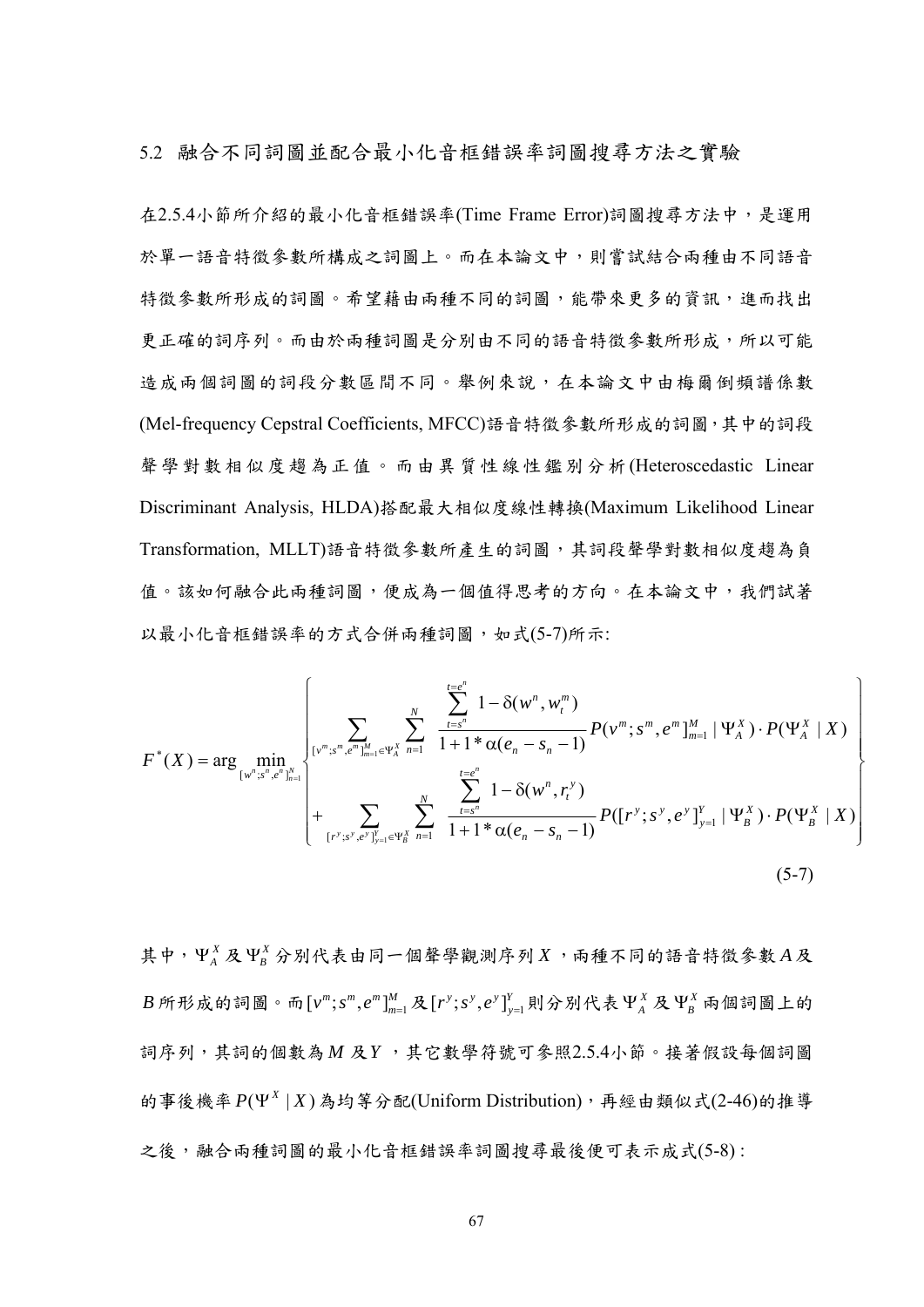$$
F^{*}(X) = \arg \min_{\{w^{n}; s^{n}, e^{n}\}_{n=1}^{N}} \left\{\sum_{n=1}^{N} \frac{\sum_{t=s_{n}}^{t=e_{n}}\left[1-\sum_{\{w^{m}; s^{m}, s^{m}\}_{n\in e}\neq Y^{X}_{A}} \delta(w^{n}, w_{t}^{m}) P([\nu^{m}; s^{m}, e^{m}] | \Psi^{X}_{A})\right]}{2+2\alpha(e^{n}-s^{n})}\right\}_{\left(+\sum_{n=1}^{N} \sum_{t=s_{n}}^{t=e_{n}}\left[1-\sum_{\{r^{y}; s^{y}, e^{y}\}\in \Psi^{X}_{A}} \delta(w^{n}, r^{y}_{t}) P([\Gamma^{y}; s^{y}, e^{y}] | \Psi^{X}_{B})\right]}{2+2\alpha(e^{n}-s^{n})}\right\}
$$
(5-8)

其中,  $P([v^m ; s^m , e^m] | \Psi_A^X)$ 代表詞段 $[v^m ; s^m , e^m]$ 在詞圖 $\Psi_A^X$ 的事後機率,  $P([r^{y}; s^{y}, e^{y}]\vert \Psi_{B}^{X})$ 則是詞段 $[r^{y}; s^{y}, e^{y}]$ 於詞圖 $\Psi_{B}^{X}$ 的事後機率。實驗結果可參考表 5-6,兩套測試語料對應的字錯誤率曲線圖則可參照圖 5-4及圖 5-5。圖 5-4及圖 5-5 中的基礎實驗結果為傳統最大事後機率解碼(MAP Decoding)法則,其語音特徵參數 為異質性線性鑑別分析搭配最大相似度線性轉換(HLDA+MLLT)。而HLDA+MLLT 及MFCC則代表最小化音框錯誤率單獨配合使用其中任一語音特徵參數的結果。

| $\alpha$ |       | <b>MATBN R MATBN IV</b> |
|----------|-------|-------------------------|
| 0.00     | 19.83 | 47.14                   |
| 0.01     | 20.08 | 49.26                   |
| 0.02     | 20.73 | 51.93                   |
| 0.03     | 21.35 | 54.12                   |
| 0.04     | 21.68 | 55.33                   |
| 0.05     | 22.06 | 56.65                   |
| 0.06     | 22.38 | 57.54                   |
| 0.07     | 22.74 | 58.35                   |
| 0.08     | 23.00 | 58.98                   |
| 0.09     | 23.23 | 59.37                   |
| 0.10     | 23.44 | 59.82                   |

表 5-6 運用最小化音框錯誤率融合不同詞圖於詞圖搜尋之字錯誤率(%)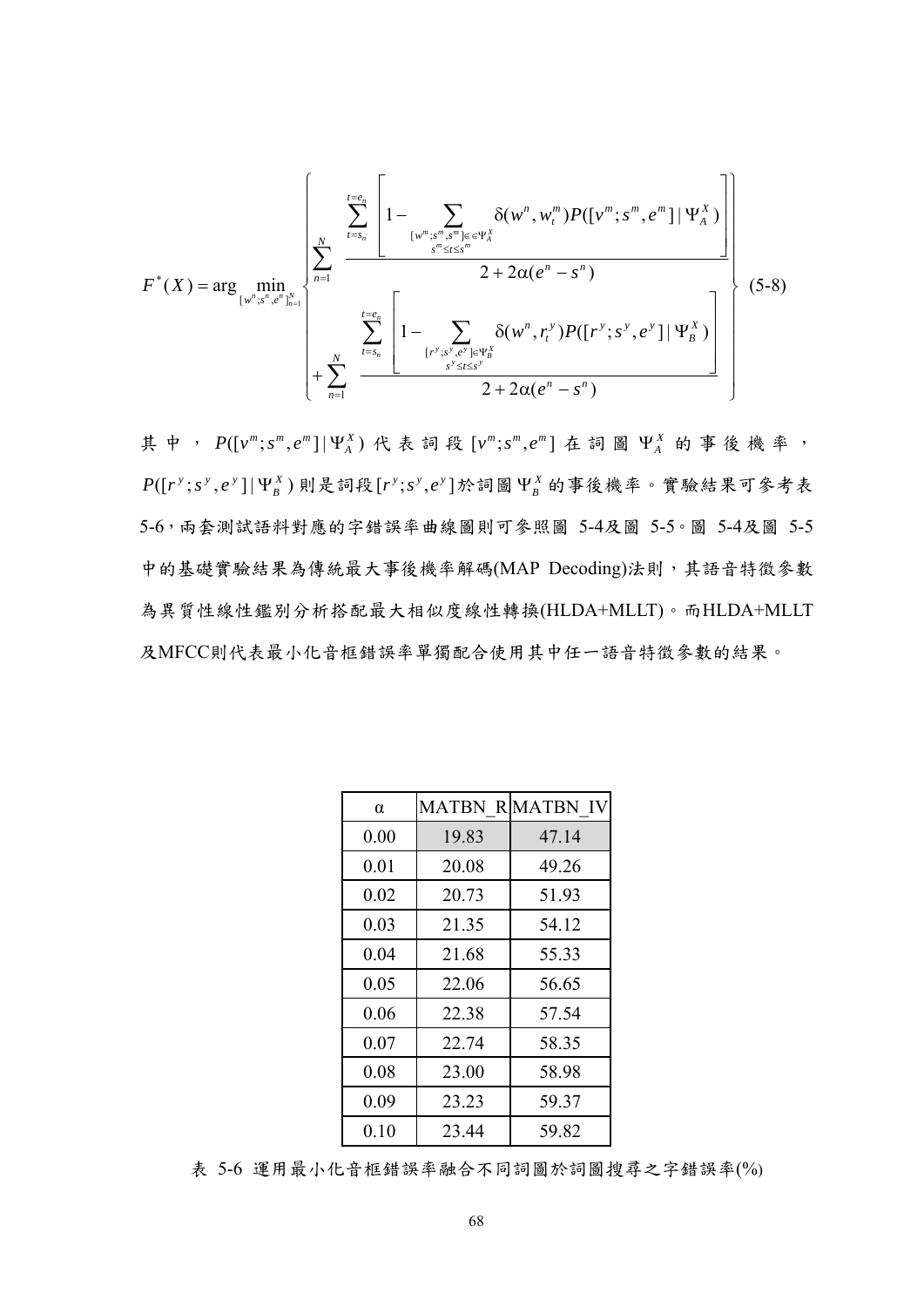

圖 5-4 外場記者:運用最小化音框錯誤率融合不同詞圖於詞圖搜尋之字錯 誤率曲線圖



圖 5-5 外場受訪者:運用最小化音框錯誤率融合不同詞圖於詞圖搜尋之字 錯誤率曲線圖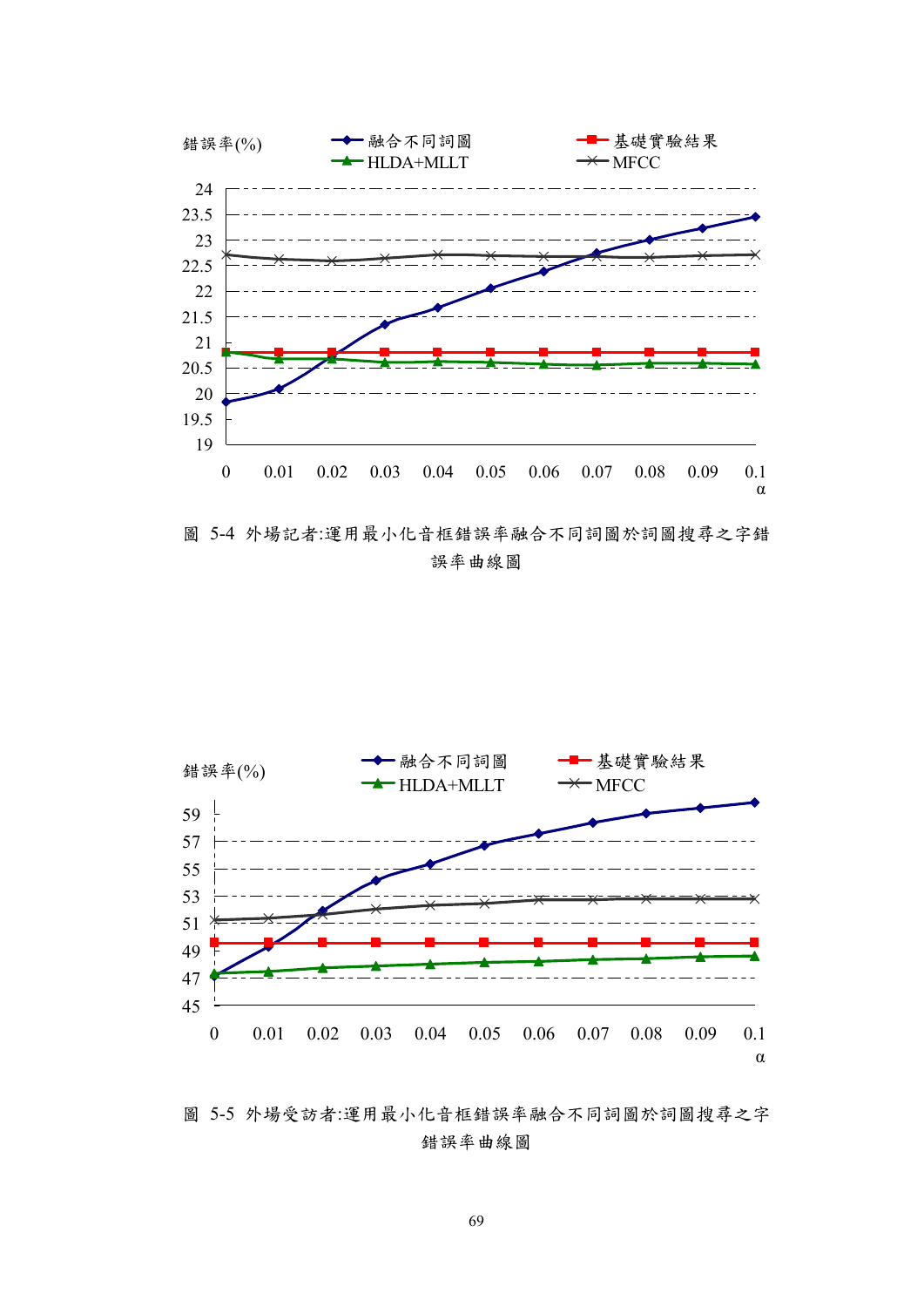在融合了兩種不同語音特徵參數的詞圖後,不論是在外場記者測試語料或是外場受 者測試語料,皆有不錯的效果。在外場記者測試語料較基礎實驗結果有4.6%的字錯 誤率相對下降,而在外場受訪測試語料的部份則有4.8%的字錯誤率相對下降(皆於α 為0時)。而這個方法除了可以降低語音辨識系統的錯誤率之外,另外一個優點便是 可以系統化的方式加入兩個以上的詞圖。其通式如式(5-9) :

$$
F^{*}(X) = \arg \min_{\{w^{n}; s^{n}, e^{n}\}_{n=1}} \left\{ \sum_{r=s_{n}}^{N} \left[ 1 - \sum_{\substack{w^{m}; s^{m}, s^{m} \in \Psi_{A}^{X} \\ s^{m} \leq t \leq s^{m}}} \delta(w^{n}, w_{t}^{m}) P([v^{m}; s^{m}, e^{m}] | \Psi_{A}^{X}) \cdot P(\Psi_{A}^{X} | X) \right] \right\}
$$
\n
$$
F^{*}(X) = \arg \min_{\{w^{n}; s^{n}, e^{n}\}_{n=1}} \left\{ + \sum_{n=1}^{N} \left[ 1 - \sum_{\substack{[r^{y}; s^{y}, e^{y}] \in \Psi_{B}^{X} \\ s^{y} \leq t \leq s^{y}}} \delta(w^{n}, r_{t}^{y}) P([r^{y}; s^{y}, e^{y}] | \Psi_{B}^{X}) P(\Psi_{B}^{X} | X) \right] + \dots + \left[ \sum_{n=1}^{r=e_{n}} \left[ 1 - \sum_{\substack{[0^{y}; s^{n}, e^{n}] \in \Psi_{B}^{X} \\ s^{n} \leq t \leq s^{n}}} \delta(w^{n}, r_{t}^{y}) P([\omega^{y}; s^{y}, e^{y}] | \Psi_{\Omega}^{X}) P(\Psi_{\Omega}^{X} | X) \right] + \sum_{n=1}^{r=e_{n}} \left[ 1 - \sum_{\substack{[0^{y}; s^{n}, e^{n}] \in \Psi_{B}^{X} \\ s^{n} \leq t \leq s^{n}}} \delta(w^{n}, r_{t}^{y}) P([\omega^{y}; s^{y}, e^{y}] | \Psi_{\Omega}^{X}) P(\Psi_{\Omega}^{X} | X) \right] \right\}
$$
\n
$$
(5-9)
$$

其中Ω代表詞圖的個數,而 Ψ $_{\Omega}^{X}$ 則代表第Ω個詞圖,而

$$
\delta(w^n, w_t^m) = \begin{cases} 1, & \text{if } w^n = w_t^m \\ 0, & \text{if } w^n \neq w_t^m \end{cases}
$$
 (5-10)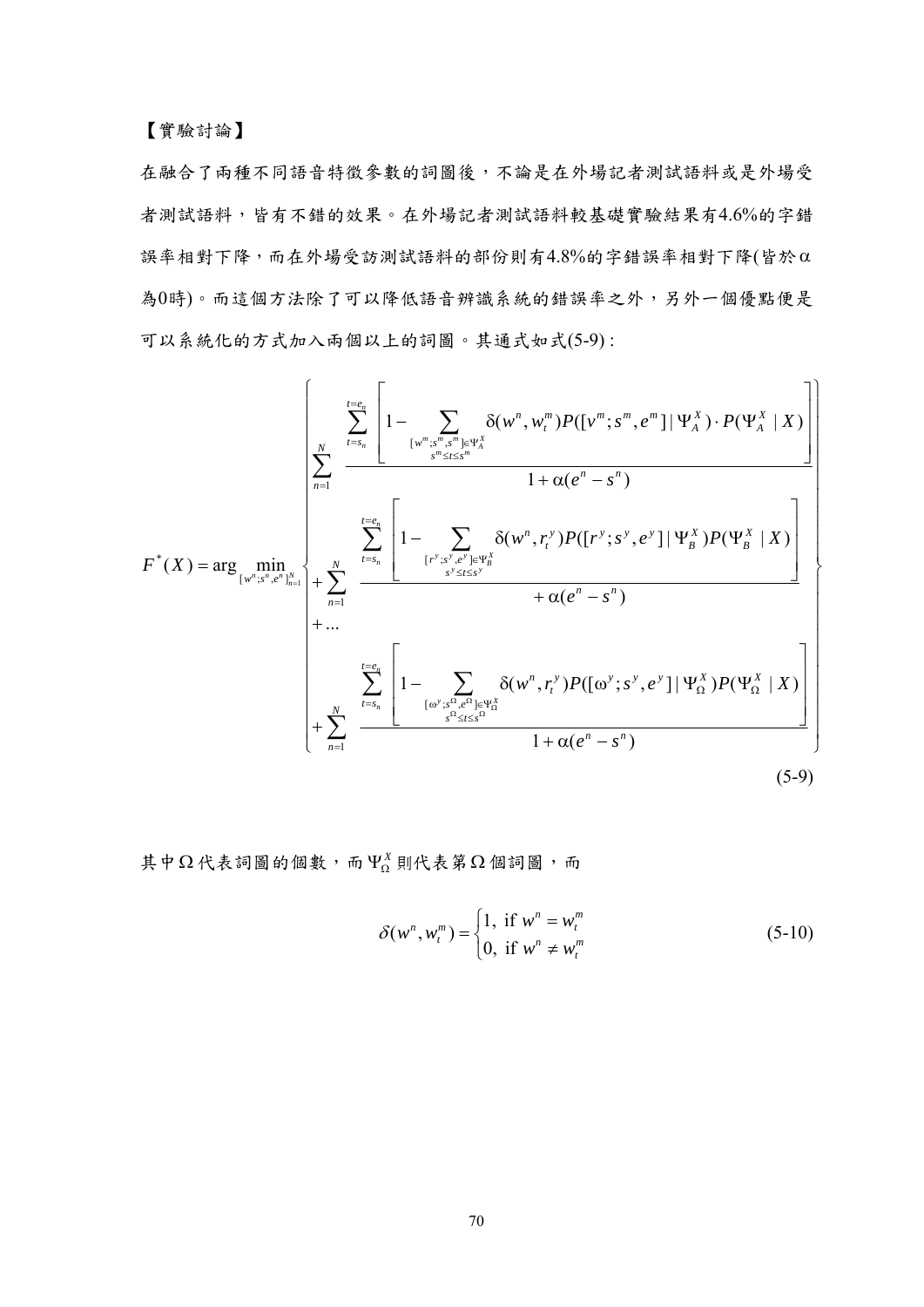5.3 以字(Character)為單位之最小化音框錯誤率詞圖搜尋

在2.5.4及5.2兩小節中,當比較詞圖中兩個詞段時,皆以詞為單位。但對中文而言, 通常會有斷詞不一致的問題(例如甲系統辨識成"今天天氣"這個詞,但乙系統則是辨 識成"今天"及"天氣"兩個詞,在計算語音辨識系統的字錯誤率時,其辨識正確率應 為相同)。如我們考慮到圖 5-6的情況時,假設每個詞段的事後機率皆相同。如以詞 為比對單位,使用最小化音框錯誤率詞圖搜尋時,"今天天氣"與"今天"此兩詞段應 是不同,但如果我們以"字"為單位時,卻會有可能對應到"今"、"天"兩個字。由此可 知,不同比對單位,可能會有不同的結果。因中文的語音辨識系統正確率的評估單 位為字,所以在進行中文語音辨識系統的最小化音框錯誤率詞圖搜尋時,比較單位 也應以字為基準。其實作的式子只需修改式(2-46)為:

$$
F^{*}(X) = \arg \min_{[c^{n}; s^{n}, e^{n}]_{n=1}^{N}} \left\{ \sum_{n=1}^{N} \left[ 1 - \sum_{\substack{[c_{i}^{m}; s_{i}^{m}, e_{i}^{m}] \in [v^{m}; s^{m}, e^{m}]_{,}}} \delta(c^{n}, c_{i}^{m}) P([c_{i}^{m}; s_{i}^{m}, e_{i}^{m}] | \Psi^{X}) \right] \right\}
$$
\n
$$
1 + \alpha(e^{n} - s^{n})
$$
\n(5-11)

其中[c<sup>n</sup>,s<sup>n</sup>,e<sup>n</sup>]<sup>N</sup><sub>n=1</sub>代表詞圖上一條完整的字序列,但在本論文中假設此字序列必由 詞圖上原本的詞序列組成,本論文僅將此詞序列切割成以字為單位的序列,並不額 外產生所謂的字圖(Character Graph)。 $[c^m_{n}, s^m_{n}, e^m_{n}] \in [v^m, s^m, e^m]$ 代表組成 $[v^m, s^m, e^m]$ 此詞段的第*i* 個字,其開始及結束時間為 *ms ni* 及 *me ni* 。在此小節的實驗中,取得字的開 始及結束時間分為兩種方法,一種為組成詞段的所有字平均分配詞段的持續時間; 另一種則為執行詞段中以字為單位的強制切齊(Force Alignment)。實驗結果可參考表 5-7,而對應的字錯誤率曲線圖則可參考圖 5-7及圖 5-8。這裡所使用的語音特徵參 數仍然為HLDA+MLLT。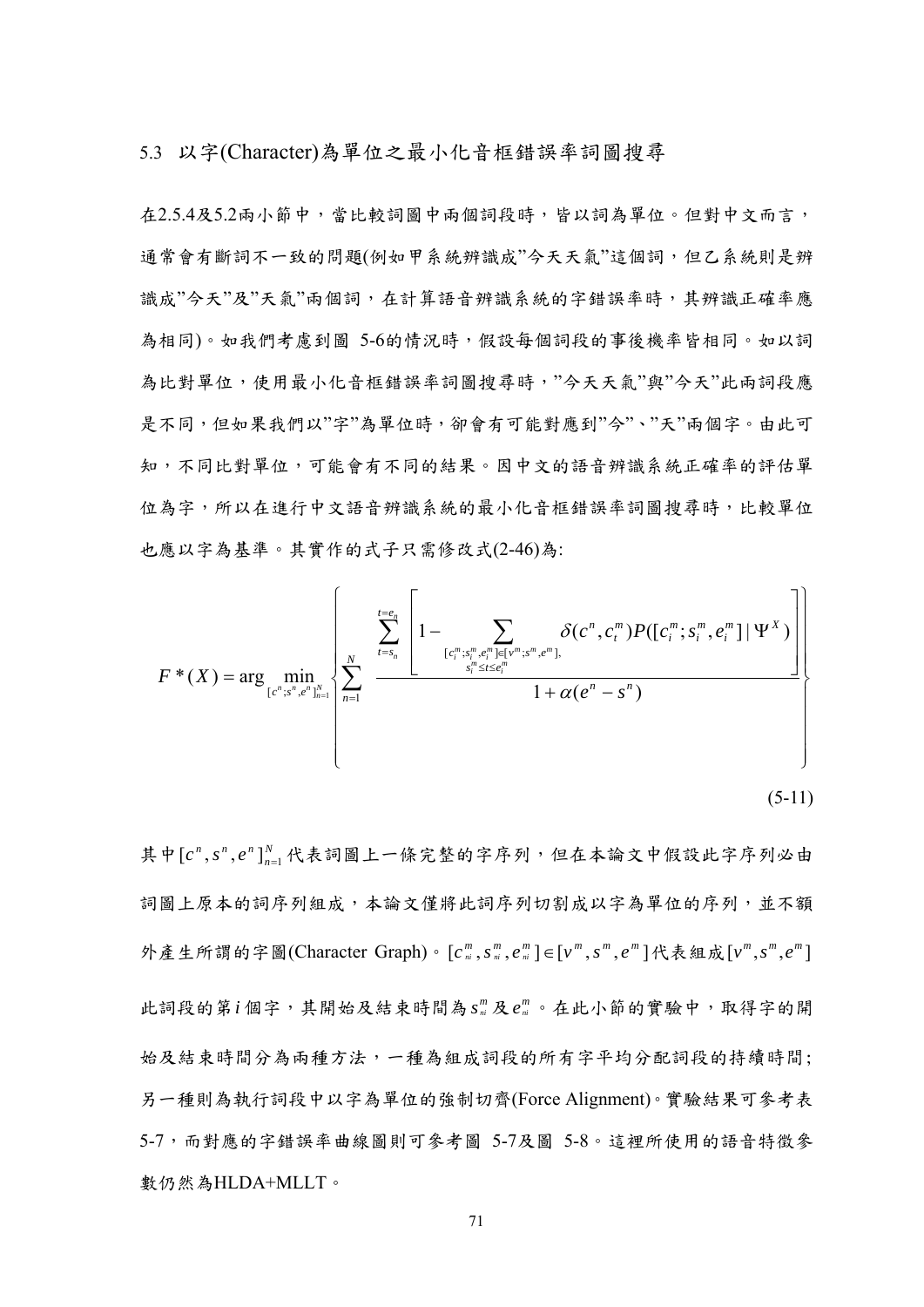| O  | 今天 | 天氣 |  |
|----|----|----|--|
|    | 今天 | 天氣 |  |
|    | 今天 | 天氣 |  |
|    | 今天 | 心情 |  |
|    | 明天 | 心情 |  |
|    | 昨天 | 心情 |  |
|    |    |    |  |
| o. | 天天 | 心情 |  |

圖 5-6 詞圖中某段音框區間其詞段分佈

|          | <b>MATBN R</b> |       | <b>MATBN IV</b> |       |
|----------|----------------|-------|-----------------|-------|
| $\alpha$ | 平均分配           | 強制切齊  | 平均分配            | 強制切齊  |
| 0.00     | 20.73          | 20.73 | 47.32           | 47.31 |
| 0.01     | 20.63          | 20.63 | 47.33           | 47.35 |
| 0.02     | 20.66          | 20.64 | 47.76           | 47.73 |
| 0.03     | 20.60          | 20.60 | 47.87           | 47.88 |
| 0.04     | 20.58          | 20.59 | 48.05           | 48.08 |
| 0.05     | 20.62          | 20.61 | 48.28           | 48.17 |
| 0.06     | 20.62          | 20.61 | 48.35           | 48.32 |
| 0.07     | 20.62          | 20.61 | 48.44           | 48.38 |
| 0.08     | 20.61          | 20.58 | 48.50           | 48.46 |
| 0.09     | 20.61          | 20.60 | 48.60           | 48.57 |
| 0.10     | 20.60          | 20.61 | 48.62           | 48.65 |

表 5-7 以字為比對單位之最小化音框錯誤率詞圖搜尋之字錯誤率(%)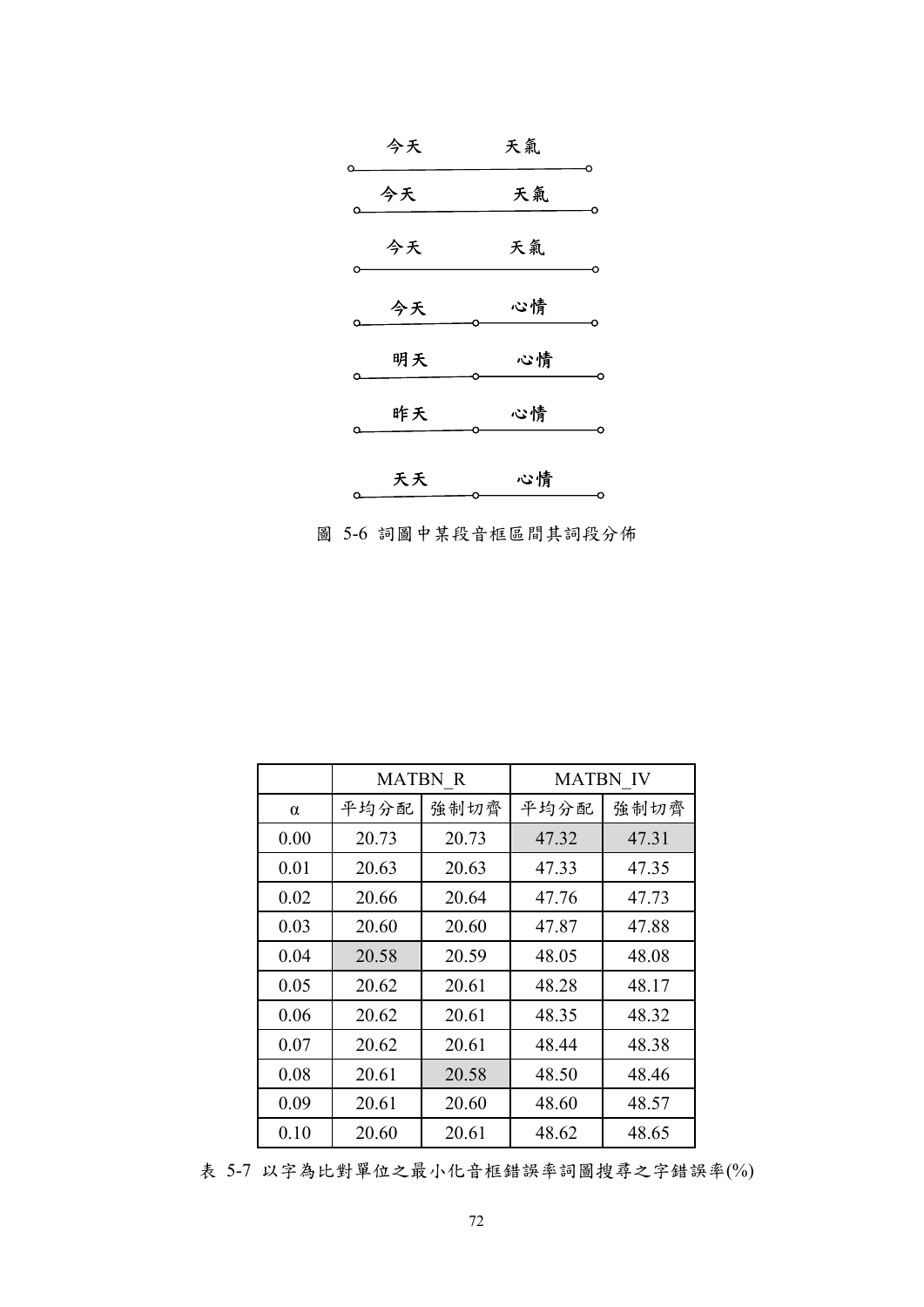

圖 5-7 外場記者:以字為比對單位之最小化音框錯誤率詞圖搜尋之字錯誤 率曲線圖



圖 5-8 外場受訪者:以字為比對單位之最小化音框錯誤率詞圖搜尋之字錯 誤率曲線圖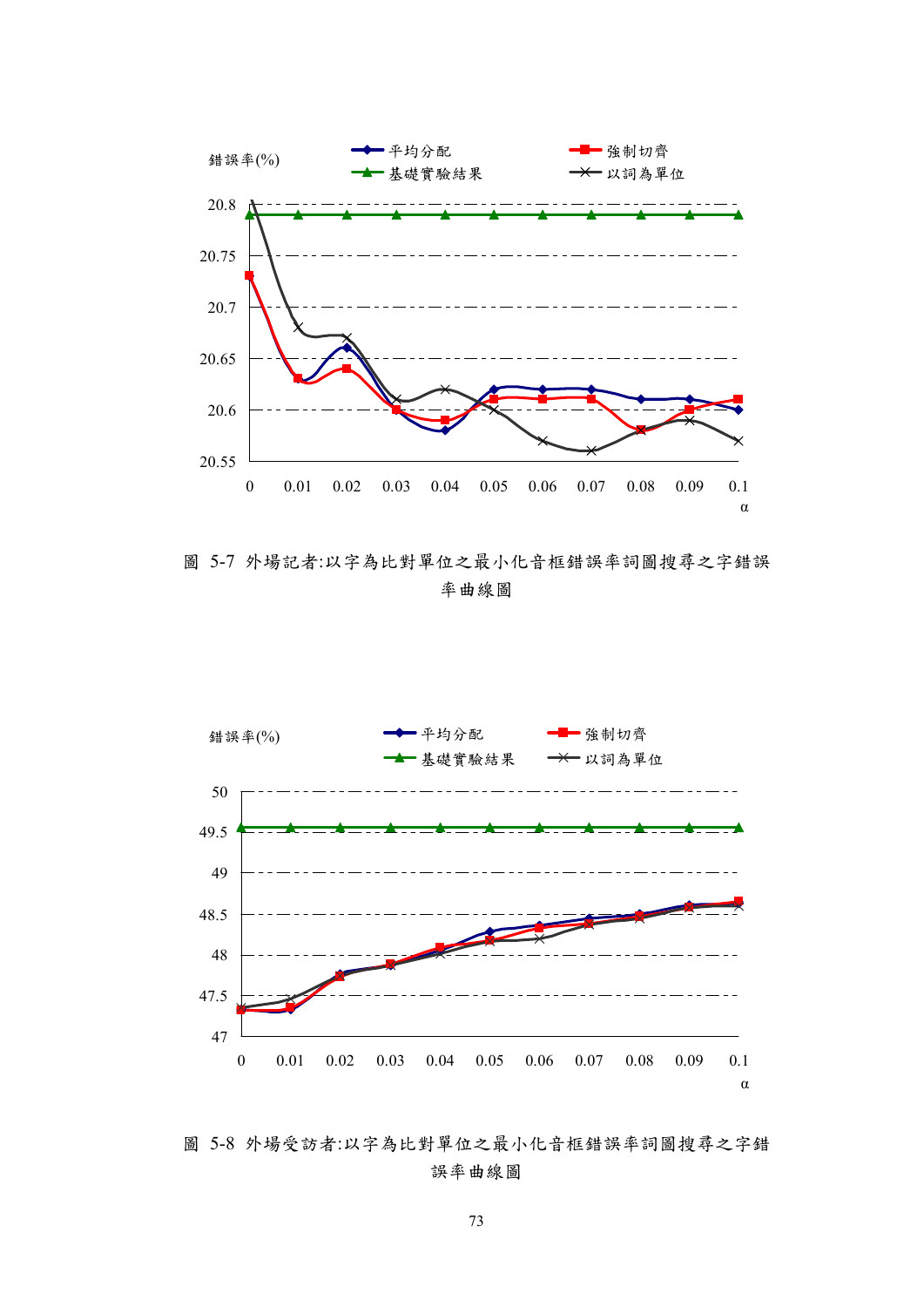由實驗結果可得知,以字為比對單位之最小化音框錯誤率詞圖搜尋較基礎實驗結果 而言,在外場記者的評估語料中,最好的結果有 1.01%的相對進步,而在外場受訪 者的部份則更可以有 4.46 %的相對進步。而在決定字的開始及結束時間時,不論是 使用平均分配其對應詞段的持續時間抑或採用強制切齊的方式,其結果似乎不會有 太大的差距。我們推測是因為不論是用平均分配或強制切齊的方式,對於詞段上每 個字的正確開始及結束時間皆會有錯誤的關係。才會造成實驗數據相差不太。

5.4 結合信心度評估與以 Levenshtein 距離為成本函式之最小化貝氏法則 如2.5.1小節中所提到的,傳統以Levenshtein距離為成本函式之最小化貝氏法則常用 於*N*-最佳化詞序列的重新排序(Reranking),其數學式如式(5-12)所示:

$$
F^*(X) = \arg\min_{W' \in \mathbf{W}_{N-\text{bes}}} \sum_{W \in \mathbf{W}_{N-\text{bes}}} \ell(W, W') \cdot P(W \mid X) \tag{5-12}
$$

其中 W<sub>N-Best</sub> 是由詞圖中產生N條分數最高的詞序列, 而l(*W*,W')則是兩條詞序列的 Levenshtein距離。式(5-12)其意義在於找出一條與其它條詞序列之Levenshtein距離最 低(或者說與其它詞序列期望最相近)之詞序列。本論文進一步提出一種想法:當目前 此條詞序列與其它詞序列較不相近報表示相近詞序列的信心度,如果 不相近的詞序列信心度較低,則應降低其成本函式。反之,則應保持其原本之成本 函式值。此觀念可用式(5-13)表示:

$$
F^*(X) = \arg\min_{W' \in \mathbf{W}_{N-\text{best}}} \sum_{W \in \mathbf{W}_{N-\text{best}}} \ell(W, W') \cdot CM(W) \cdot P(W \mid X) \tag{5-13}
$$

其中 CM(W)代表經與W' 計算Levenshtein距離後,和W' 不同的詞對應之信心度評 估。稍後的實驗,我們首先分析在外場記者與外場受訪者兩套語料中,其*N*-最佳化 詞序列最小字錯誤率(在每句測試句之*N*-最佳化詞序列中皆挑選字錯誤率最低的詞 序列,統計其平均字錯誤率)。其值為實驗結果的上限(Upper Bound),外場記者及受 訪者的*N*-最佳化詞序列最小字錯誤率曲線圖可參考圖 5-9及圖 5-10。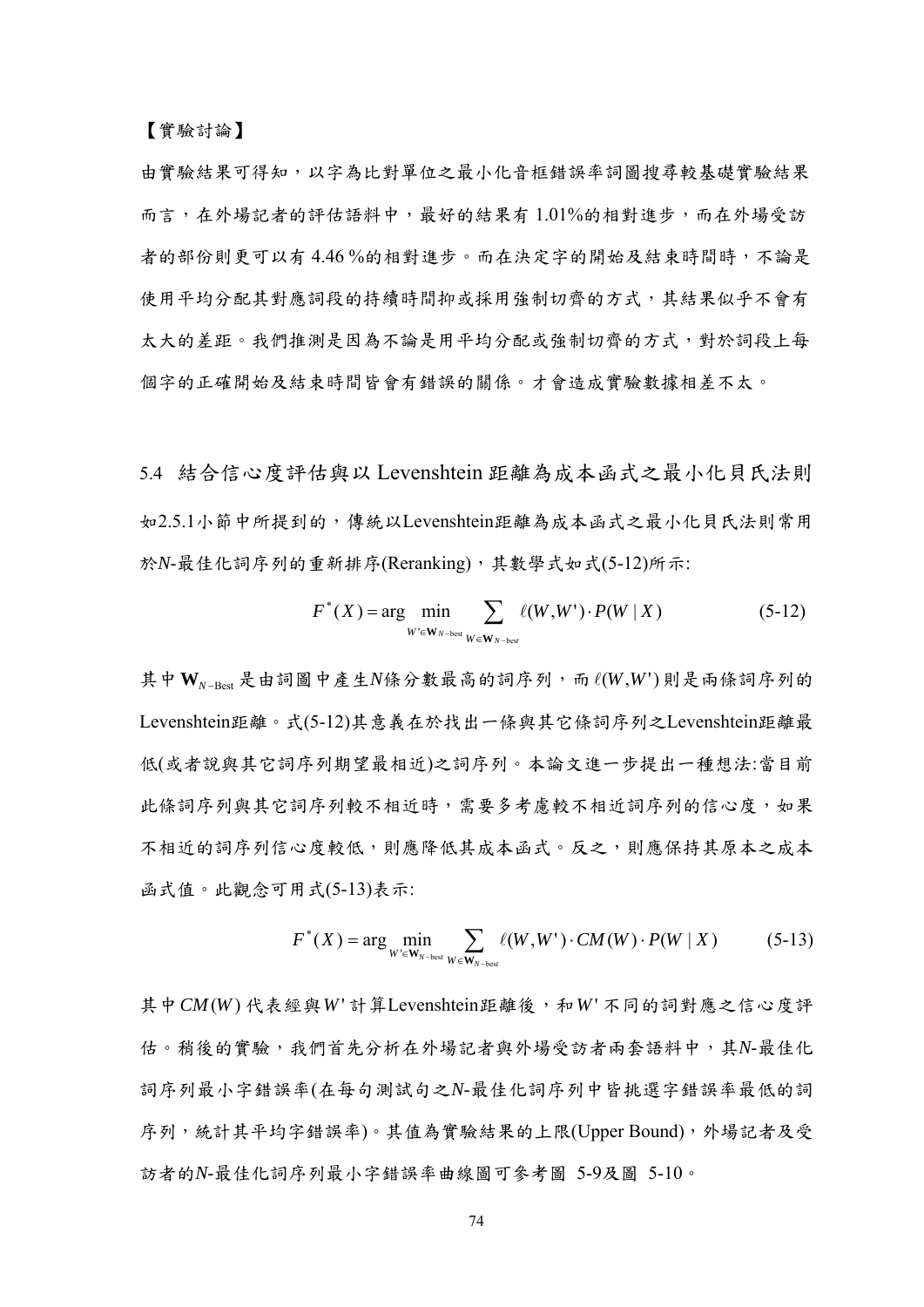

圖 5-9 外場記者: 1 至 30-最佳詞序列之最小字錯誤率曲線圖



圖 5-10 外場受訪者: 1 至 100-最佳詞序列之最小字錯誤率曲線圖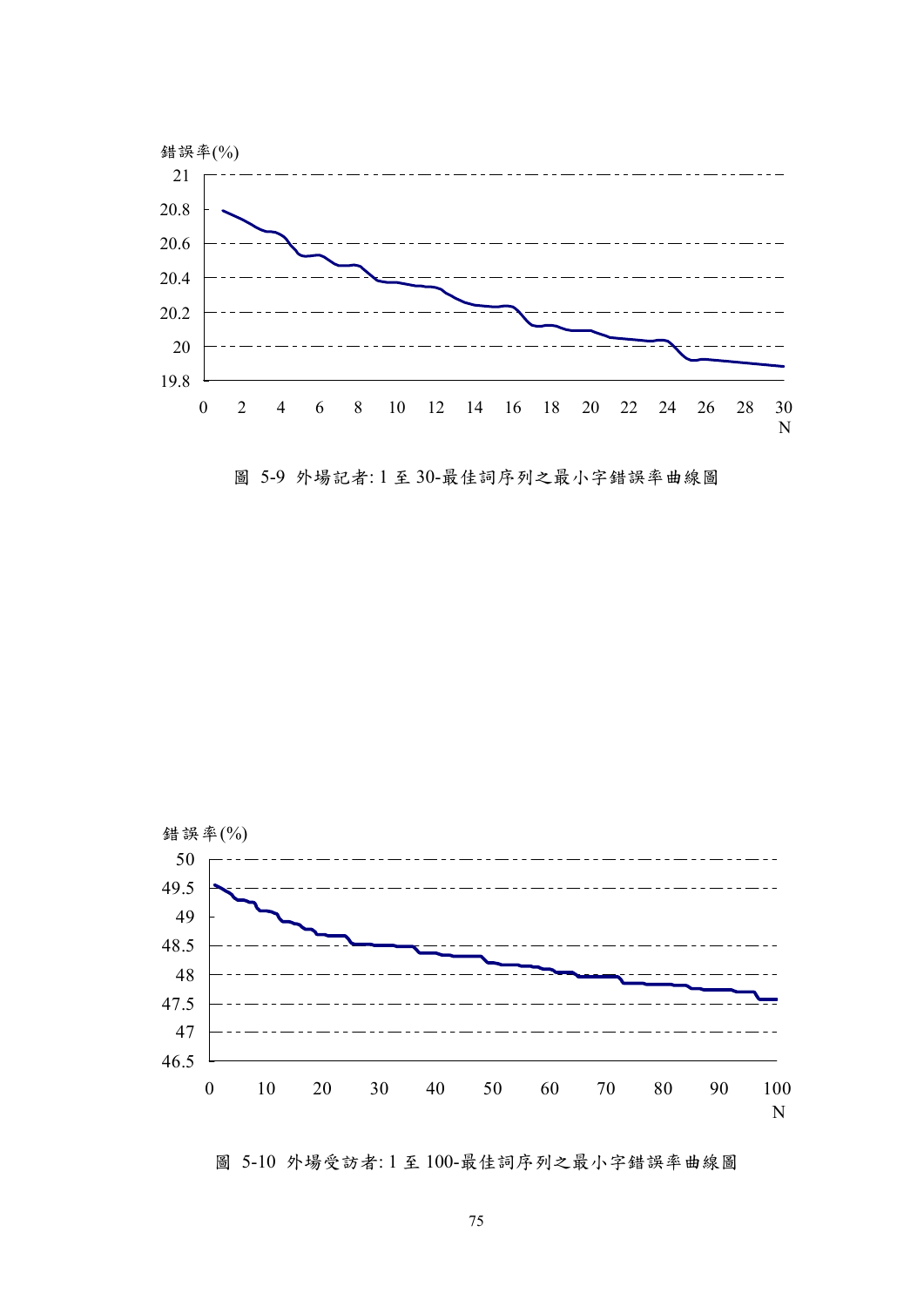|        |       | MATBN RIMATBN IV |
|--------|-------|------------------|
| 基礎實驗結果 | 20.79 | 49 54            |
| MRR    | 21.02 | 49 73            |

表 5-8 外場記者與受訪者之基礎實驗結果及 MBR 之字錯誤率(%)

由圖 5-9及圖 5-10可以發現,不論是在外場記者或受訪者測試語料當*N*-最佳詞序列 的N值愈大時,語音辨識系統的進步空間也就愈大。在本實驗中,外場記者測試語 料的N取30,而外場受訪者測試語料的N取100。而兩套測試語料所使用的語音特徵 參數為HLDA+MLLT,其最大事後機率解碼基礎實驗結果及傳統以Levenshtein距離 為成本函式之最小化貝氏風險法則(以MBR表示)之錯誤率可參考表 5-8。由實驗結 果得知,過去以Levenshtein距離為成本函式的方法,也就是找一條跟其它詞序列期 望最相似的詞序列,並不一定對語音辨識系統的正確率有所幫助。

接著,本論文將討論當加入信心度評估時,是否對傳統的最小化貝氏風險法則 有所助益。由於在最小化貝氏風險法則中,已經有使用到詞序列的事後機率 *P*(*W* | *X* ) 。為了避免資訊的重複使用,這裡所使用的信心度評估主要是使用以特徵 為基礎的信心度評估法(合併聲學穩定度及候選詞假設密度此兩項預估特徵),而不採 用事後機率相關的信心度評估。此外,在實作上,我們將以式(5-14)為主:

$$
F^*(X) = \arg\min_{W' \in \mathbf{W}_{N-\text{best}}} \sum_{W \in \mathbf{W}_{N-\text{best}}} \ell(W, W') \cdot CM(W')^\beta \cdot P(W \mid X) \tag{5-14}
$$

式(5-14)與式(5-13)主要的差別在於式(5-14)加入一個權重β,用來調整對信心度的信 賴程度。其實驗結果可參考表 5-9、圖 5-11及圖 5-12。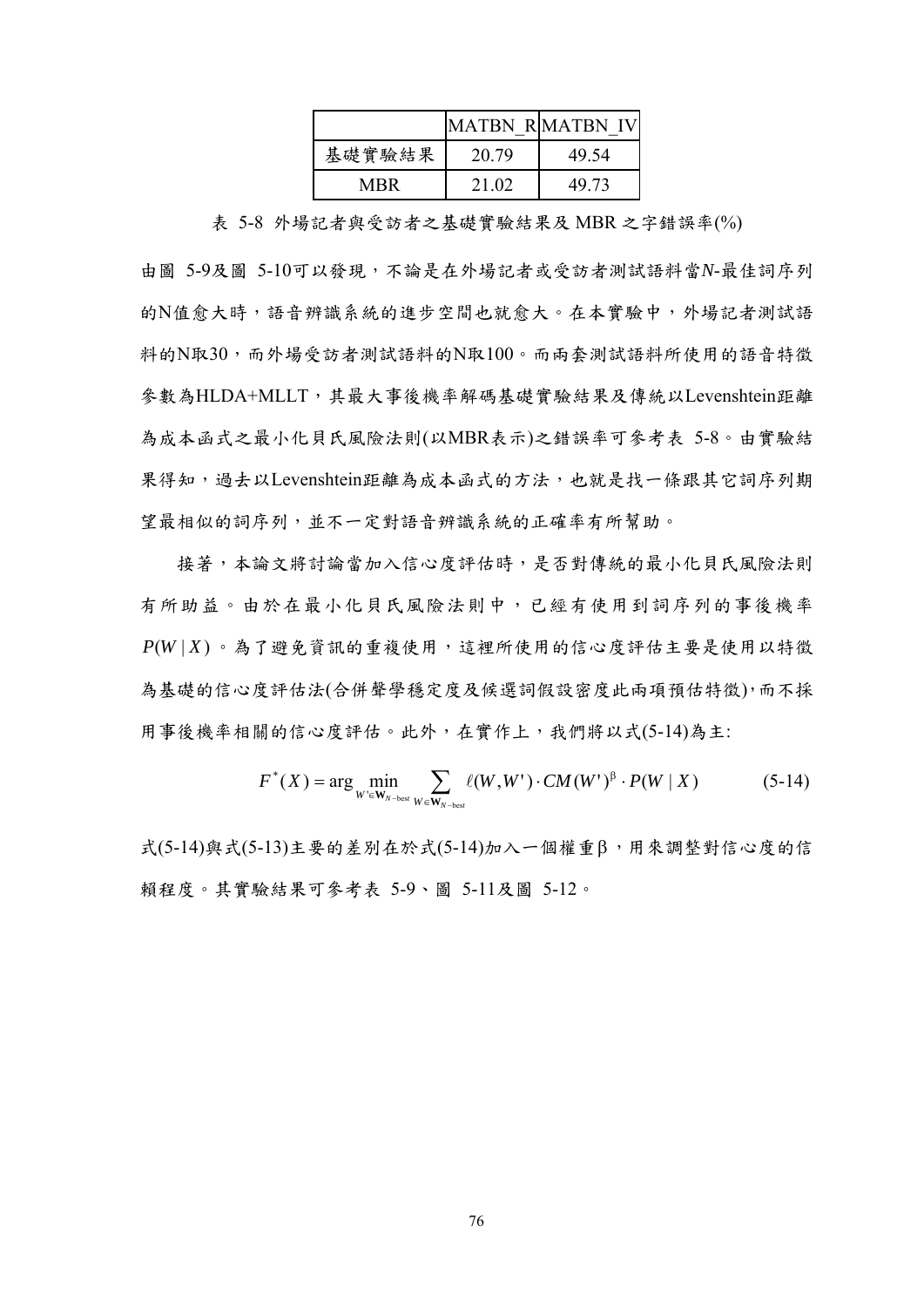| $\alpha$ |       | <b>MATBN R MATBN IV</b> |
|----------|-------|-------------------------|
| 0.01     | 21.01 | 49.69                   |
| 0.02     | 21.02 | 49.70                   |
| 0.03     | 21.01 | 49.67                   |
| 0.04     | 21.01 | 49.70                   |
| 0.05     | 21.00 | 49.67                   |
| 0.06     | 21.02 | 49.65                   |
| 0.07     | 21.01 | 49.67                   |
| 0.08     | 21.01 | 49.67                   |
| 0.09     | 21.00 | 49.66                   |
| 0.1      | 21.00 | 49.66                   |

表 5-9 不同權重β 結合信心度評估之最小化貝氏風險其字錯誤率(%)



圖 5-11 外場記者:不同權重β 對於結合信心度評估之最小化貝氏風險之字 錯誤率曲線圖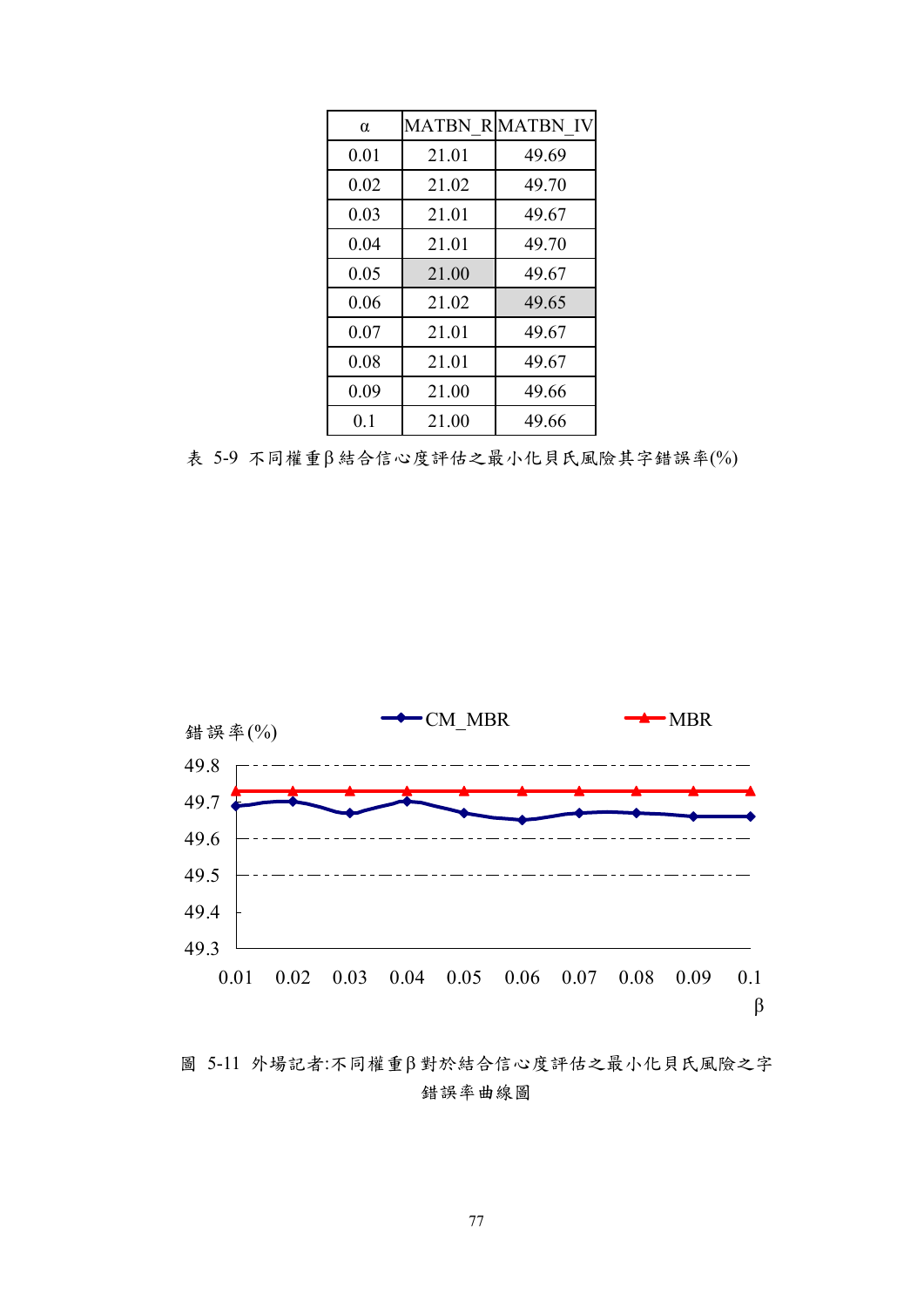

圖 5-12 外場受訪者:不同權重β 對於結合信心度評估之最小化貝氏風險之 字錯誤率曲線圖

【實驗討論】

由實驗結果可得知,傳統以 Levenshtein 距離為成本函式的最小化貝氏風險法則,不 一定能降低語音辨識系統的錯誤率。會有如此的結果可能的原因仍在於傳統的做法 主要是希望能找出一條與其它詞序列期望最相近的詞序列,然而這樣的假設並不代 表一定是正確的。而在加入了信心度評估後,不論是在外場記者或外場受訪者的測 試語料中,結合信心度評估的最小化貝氏風險法則都能較傳統的最小化貝氏風險法 則能有些許的進步。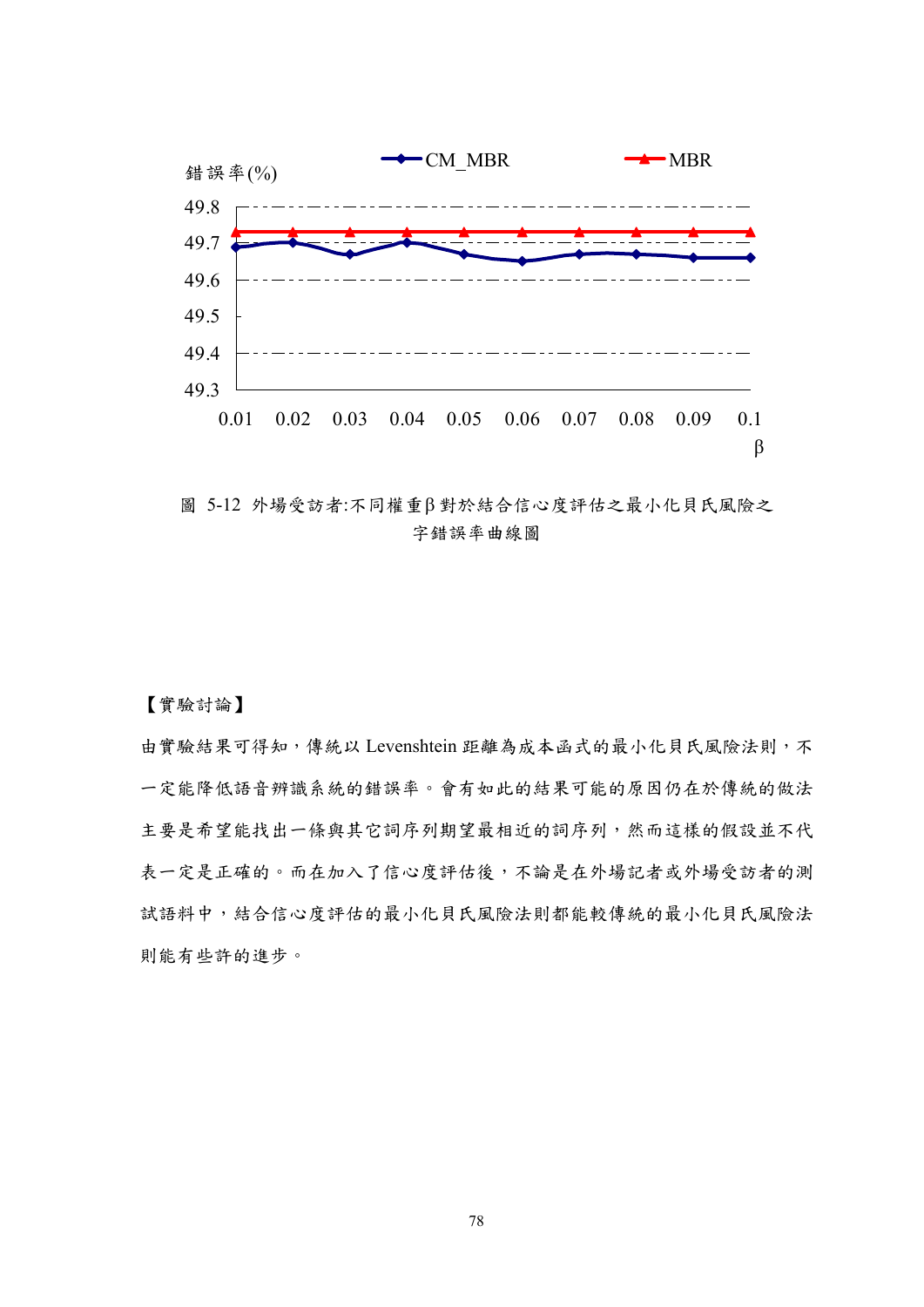## 第6章 結論與未來展望

由於目前語音辨識的正確率仍然無法達到百分之百,該如何驗證辨識結果的正確性 一直是個很重要的課題。因此,過去這十幾年來,不斷有學者在進行信心度估評的 研究。更甚者,除了傳統應用於判斷辨識結果的正確與否之外,近幾年來,信心度 評估的應用已越趨度,舉凡非監督式聲學模型訓練、大詞彙連續語音辨識的往前 觀測以及增進語音辨識系統的正確率等,都是信心度評估新興的研究方向。此外, 現今信心度評估所運用的資訊除了第2章所提到的聲學、語言及語法相關特徵之外, 近年來有學者嘗試運用如聲韻(Prosodic)等語言學(Linguistic)的相關知識,來降低信 心度評估的信心度錯誤率及提昇語音辨識系統的正確率[Qian *et al*. 2004]。

本論文是以改進傳統的信心度評估及應用信心度評估於提昇語音辨識系統的正 確率為主軸。在傳統的信心度評估應用中,提出結合熵值與傳統的信心度評估,在 MATBN外場記者與外場受訪者語料中,使用詞圖熵值結合傳統事後機率之信心度評 估,相對於傳統事後機率的方法,信心度錯誤率各有16.37%及12.00%的相對下降。 此外,與以特徵為基礎之信心度評估比較,也有較佳的結果。這是因為熵值資訊考 慮到在同一段發音區間,不應該同時有兩個以上的詞都擁有相當高的信心度。當有 這種情形發生時,就代表此信心度評估較不可靠,應當降低對此信心度評估結果的 可信度。而在降低語音辨識系統錯誤率的實驗中,本論文使用了最小化音框錯誤率 法則,結合梅爾倒頻譜係數(MFCC),以及異質性線性鑑別分析搭配最大相似度線性 轉換(HLDA+MLLT)兩種不同語音特徵參數所形成的詞圖。由於本論文適當的結合 了兩種不同語音特徵參數所形成的詞圖,使得其帶有的資訊,相較於任一單一的詞 圖都來得多,在降低外場記者及外場受訪者兩套測試語料的字錯誤率實驗中,較傳 統最大事後機率解碼能各有4.6%及4.8%的字錯誤率相對下降。與過去只使用單一詞 圖的最小化音框錯率搜尋法相比,也都有較好的結果。最後,本論文也另外提出了 在傳統利用Levenshtein距離為成本函式的最小化貝氏風險(Minimum Bayes Risk)辨 識法則中,適當的加入以特徵為基礎的信心度評估,使得成本函式除了考慮兩條詞

79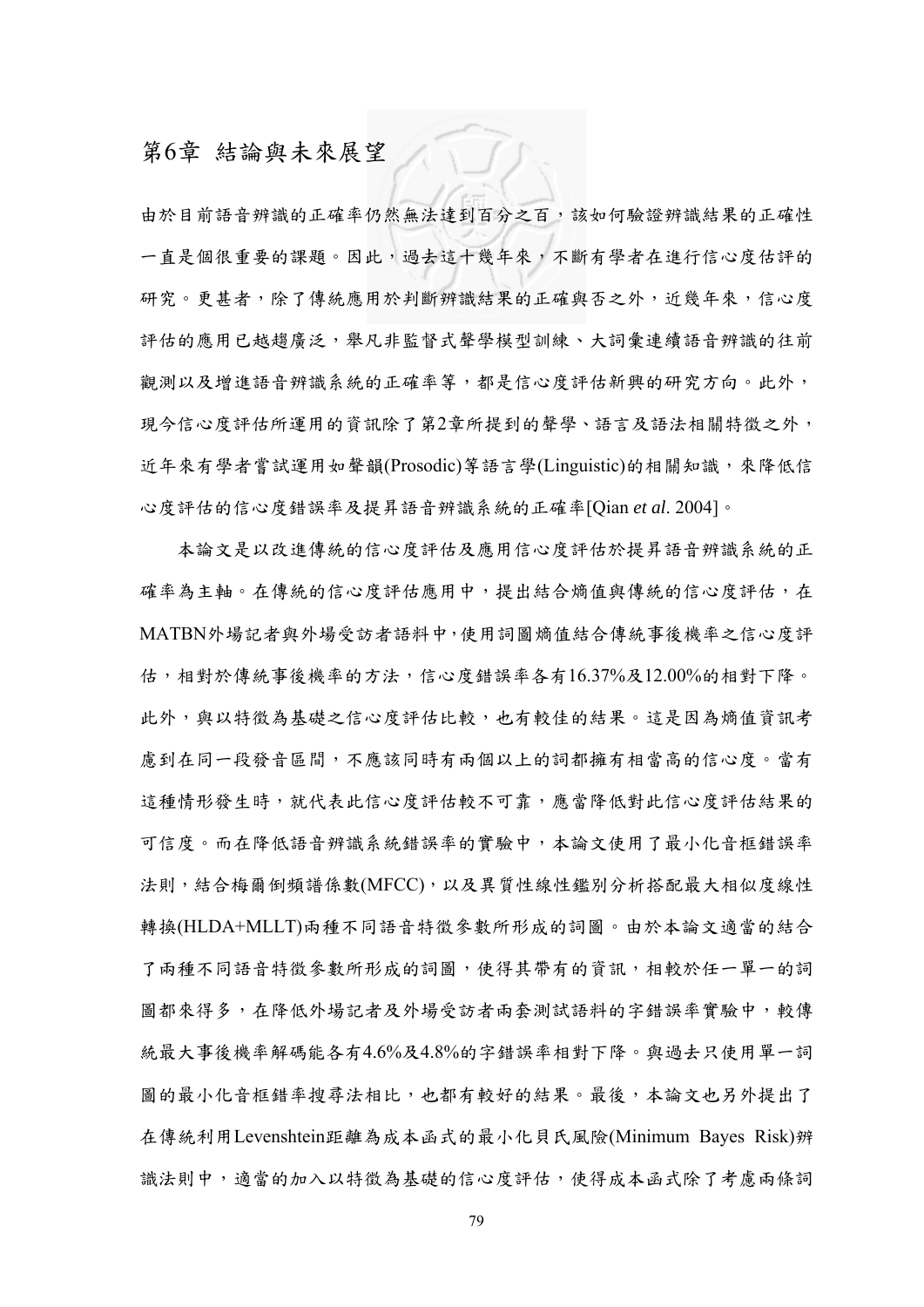序列的相似程度之外,也觀察詞序列的信心度高低。經由實驗得知,雖然在外場記 者以及外場受訪者的語料中,對於辨識錯誤率並沒有很明顯的進步或退步,但相較 於傳統利用Levenshtein距離為成本函式的最小化貝氏風險辨識法則而言,已有較佳 的結果。

目前事後機率的信心度估評除了應用於詞圖之外,最近開始也有學者試著探討 信心度評估於一致性網路(Consensus Network or Sausage)的情況[Fabian *et al*. 2003]。 根據[Mangu et al. 2000],一致性網路除了在降低語音辨識系統錯誤率有一定的效果 之外,應用於信心度評估也有相當的效能。因此吾人未來也將嘗試利用本論文所提 出熵值資訊配合傳統信心度評估的方法作用於一致性網路,同時討論以特徵為基礎 的信心度評估於一致性網路的效果。另外,在這幾年中,也開始有研究學者進行以 單連或雙連詞出現的次數等特徵,採用鑑別式訓練(Discriminative Training)的方式於 *N*-最佳化詞序列重新排序(Reranking)之研究[Zhang and Rudnicky 2004; Zhou *et al*. 2006]。未來,吾人會試著以信心度評估取代上述之特徵,並結合鑑別式訓練應用於 *N*-最佳化詞序列的重新排序。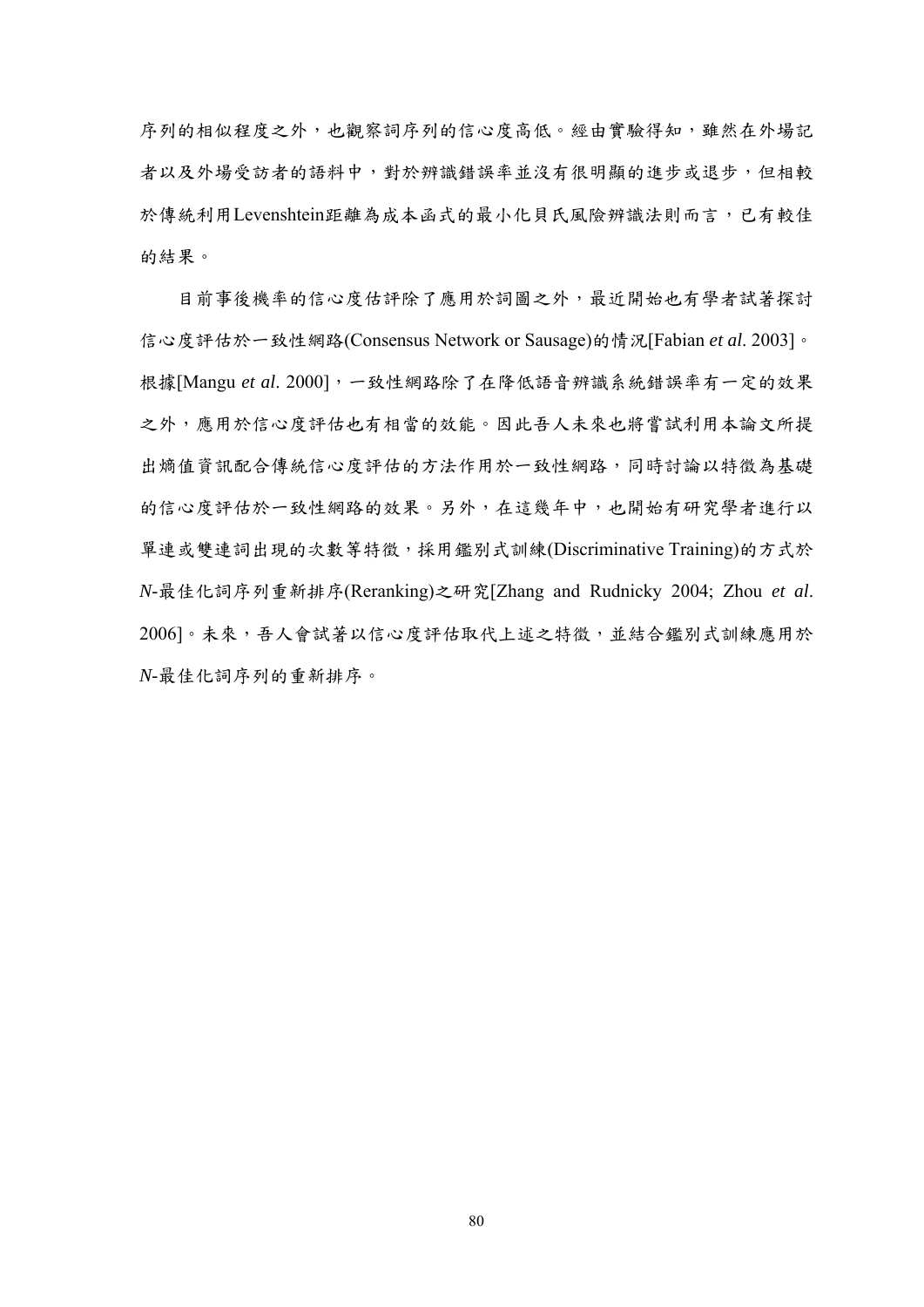## 參考文獻

- [Abdou and Scordilis 2003] S. Abdou and M. S. Scordilis, "An Efficient Fast Matching Approach Using Posterior Probability Estimates in Speech Recognition," Proc. of European Conference on Speech Communication Technology, 2003.
- [Afify *et al*. 2005] M. Afify, F. Liu, H. Jiang and O. Siohan, "A New Verification-based Fast-match for Large Vocabulary Continuous Speech Recognition," IEEE Trans. Speech and Audio processing, Vol . 13,No.4,pp 546-553, 2005.
- [Aubert 2002] X. Aubert, "An Overview of Decoding Techniques for Large Vocabulary Continuous Speech Recognition," Computer Speech and Language, Vol. 16, pp. 89-114, 2002.
- [Atal 1974] B. S. Atal, "Effectiveness of Linear Prediction Characteristics of The Speech Wave for Automatic Speaker Identification and Verification," Journal of the Acoustical Society of America, Vol. 55, No. 6, pp.1304-1312, 1974.
- [Bahl *et al*. 1983] L. R. Bahl, F. Jelinek and R. L. Mercer, "A Maximum Likelihood Approach to Continuous Speech Recognition," IEEE Trans. Pattern Analysis and Machine Intelligence, Vol. PAMI-5, No.2, pp.179-190, 1983
- [Bahl *et al*. 1986] L. R. Bahl, P. F. Brown, P. V. de Souza and R. L. Mercer, "Maximum Mutual Information Estimation of Hidden Markov Model Parameters for Speech Recognition," Proc. of International Conference on Acoustic, Speech and Signal Processing, 1986*.*
- [Barras *et al*. 1986] C. Barras, E. Geoffrois, Z. B. Wu, and M. Liberman, "Transcriber: Development and Use of a Tool for Assisting Speech Corpora Production," Speech Communication, Vol. 33, pp.5-22, 2001.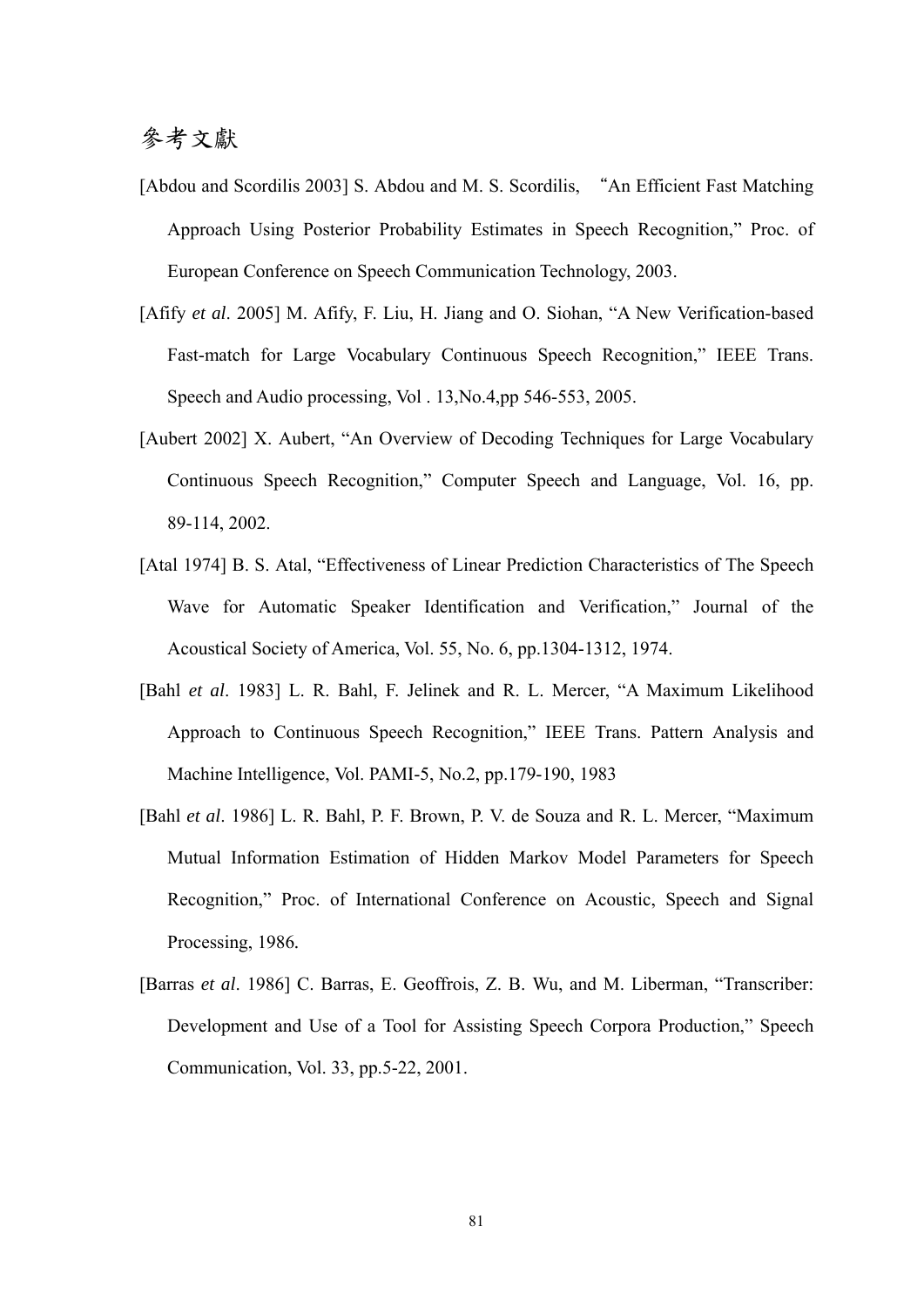- [Baum 1972] L. E. Baum, "An Inequality and Associated Maximization Technique in Statistical Estimation for Probabilistic Functions of Markov Processes," Inequalities, Vol. 3, No. 1, pp.1-8, 1972.
- [Belllegarda 1998] J. R. Bellegarda, "A Multispan Language modeling Framework for Large Vocabulary Speech Recognition," IEEE Trans. on Acoustic, Speech and Signal Processing, Vol. 6, No. 5, pp. 456-467, 1998.
- [Belllegarda 2000] J. R. Bellegarda, "Exploiting Latent Semantic Information in Statistical Language Modeling," Proceedings of the IEEE, Vol. 88, pp.1279-1296, 2000.
- [Bellegarda 2005] J. R. Bellegarda, "Latent Semantic Mapping," IEEE Signal Processing Magazine, Vol.22, pp70-80, 2005.
- [Benitez *et al*. 2000] M .C. Benitez, A. Rubio, and A. Torre, "Different Confidence Measures for Word Verification in Speech Recognition," Speech Communication, Vol. 32, pp. 79–94, 2000.
- [Boll 1979] S. F. Boll, "Suppression of Acoustic Noise in Speech Using Spectral Subtraction," IEEE Trans. on Acoustic, Speech and Signal Processing, Vol. 27, No. 2, pp. 113-120, 1979.
- [Chase 1997] L. Chase, "Word and Acoustic Confidence Annotation for Large Vocabulary Speech Recognition," Proc. of European Conference on Speech Communication Technology, 1997.
- [Chen and Goodman 1999] S. F. Chen and J. Goodman, "An Empirical Study of Smoothing Techniques for Language Modeling," Computer Speech and Language, Vol. 13, pp. 359-393, 1999.
- [Chen *et al.* 2004] B. Chen, J.-W. Kuo and W.-H. Tsai, "Lightly Supervised and Data-driven Approaches to Mandarin Broadcast News Transcription," Proc. of International Conference on Acoustic, Speech and Signal Processing, 2004.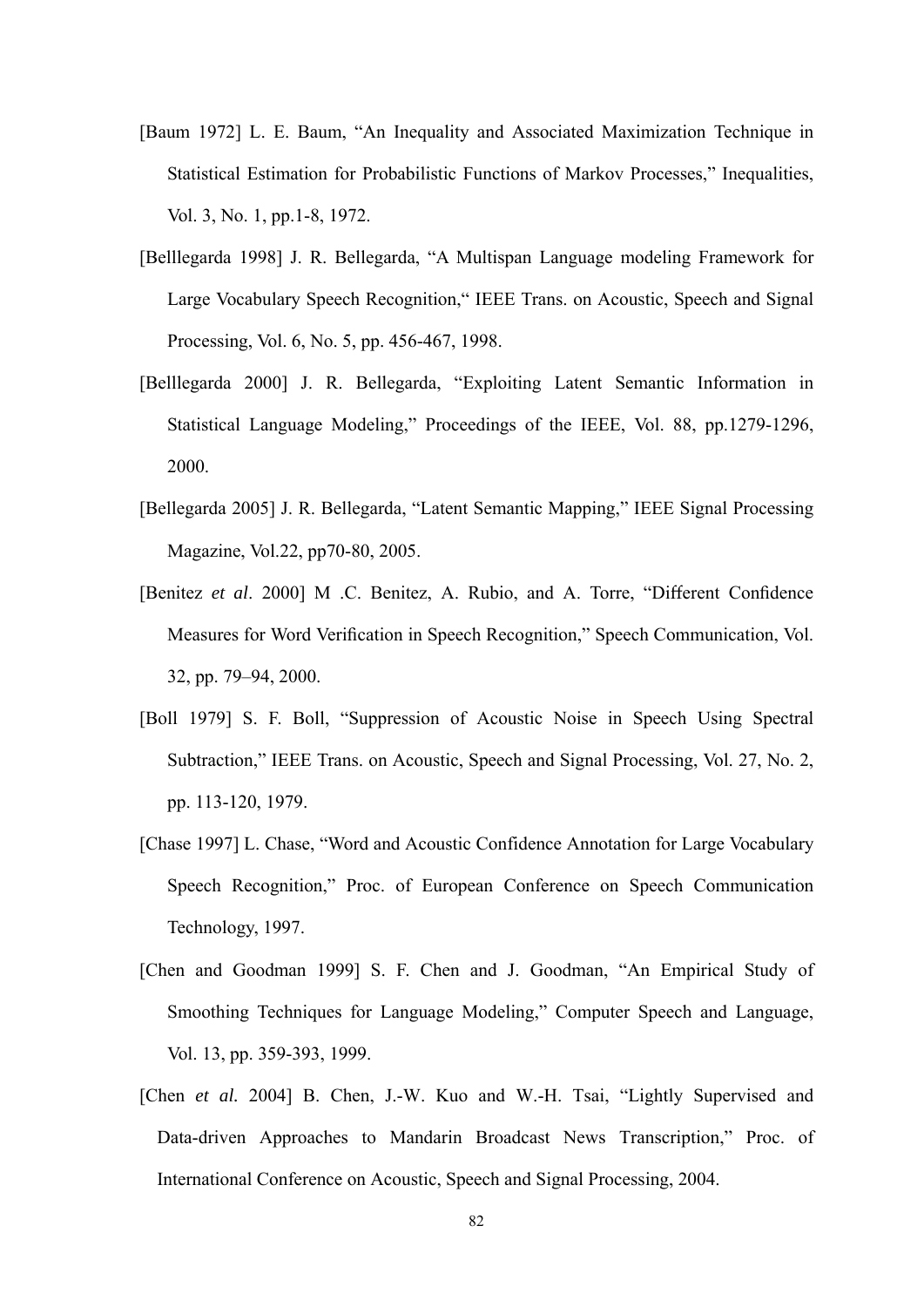- [Chen *et al.* 2005] B. Chen, J.-W. Kuo and W.-H. Tsai, "Lightly Supervised and Data-driven Approaches to Mandarin Broadcast News Transcription," International Journal of Computational Linguistics & Chinese Language Processing, Vol. 10, No. 1, pp1-18,2005.
- [Cox and Dasmahapatra 2002] S. Cox and S. Dasmahapatra, "High-level Approaches to Confidence Estimation in Speech Recognition," IEEE Trans. Acoustic, Speech, and Signal Processing, Vol. 10, No. 7, pp.460-471, 2002.
- [Cox and Rose 1996] S. Cox and R. Rose, "Confidence Measures for the Switchboard Database," Proc. of International Conference on Acoustic, Speech and Signal Processing, 1996.
- [Davis & Mermelstein 1980] S. B. Davis and P. Mermelstein, "Comparison of Parametric Representations for Monosyllabic Word Recognition in Continuously Spoken Sentences," IEEE Trans. Acoustic, Speech, and Signal Processing, Vol. 28, No. 4, pp.357-366, 1980.
- [Eide *et al*. 1995] E. Eide, H. Gish, P. Jeanrenaud and A. Mielke, "Understanding and Improving Speech Recognition Performance Through the Use of Diagnostic Tools," Proc. of International Conference on Acoustic, Speech and Signal Processing, 1995.
- [Fabian *et al*. 2003] T. Fabian, R. Lieb, G. Ruske and T. Thomae, "Impact of Word Graph Density on Quality of Posterior Probability Based Confidence Measures," Proc. of European Conference on Speech Communication Technology, 2003.
- [Fabian *et al*. 2005] T. Fabian, R. Lieb, G. Ruske and T. Thomae, "A Confidence-guided Dynamic Pruning Approach – Utilization of Confidence Measurement in Speech Recognition," Proc. of European Conference on Speech Communication Technology, 2005.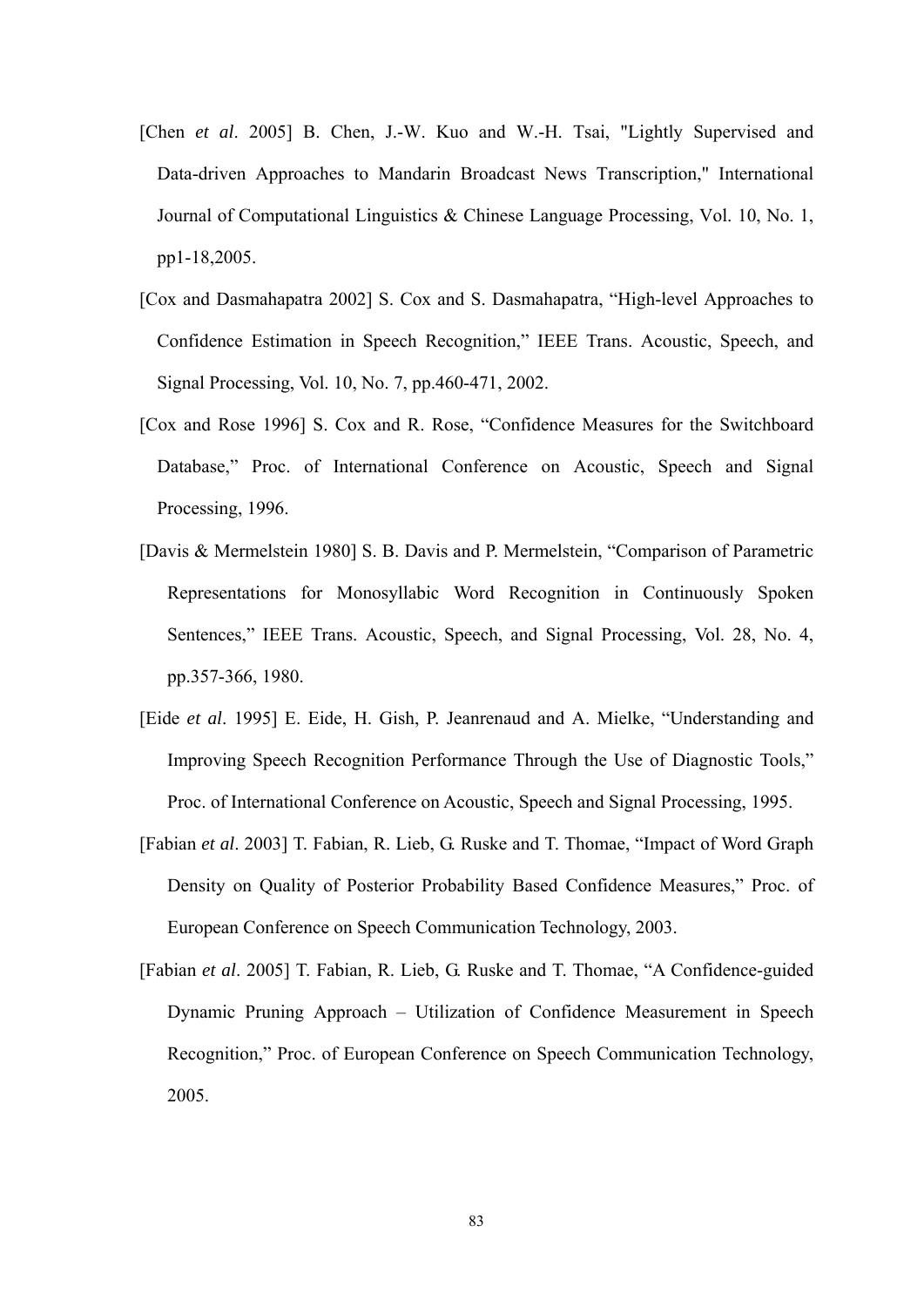- [Furnas *et al*. 1988] G. W. Furnas, S. Deerwester, S. T. Dumais, T. K. Landauer, R. A. Harshman, L. A. Streeter and L. E. Lochbaum, "Information Retrieval Using a Singular Value Decomposition Model of Latent Semantic Structure," Proc. of International Conference on Research and Development in Information Retrieval, pp 465-480, 1988.
- [Gales 1999] M. J. F. Gales, "Semi-tied Covariance Matrices for Hidden Markov Models," IEEE Trans. on Speech, Audio and Signal Processing, Vol. 7, No.3, pp. 272-281, 1999.
- [Goel and Byrne 2000] V. Goel and W. Byrne, "Minimum Bayes-risk Automatic Speech Recognition," Computer Speech and Language, Vol. 14, pp.115-135, 2000.
- [Gopinath 1998] R. A. Gopinath, "Maximum Likelihood Modeling with Gaussian Distributions," Proc. of International Conference on Acoustic, Speech and Signal Processing, 1998.
- [Guo *et al*. 2004] G. Guo, C. Huang, H. Jiang and R.-H. Wang, "A Somparative Study on Various Confidence Measures in Large Vocabulary Speech Recognition," Proc. of International Conference on Spoken Language Processing, 2004.
- [Hazen *et al*. 2002] T. J. Hazen, S. Seneff, and J. Polifroni, "Recognition Confidence Scoring and Its Use in Speech Understanding Systems," Computer Speech and Language, Vol. 16, pp.49-67, 2002.
- [Huang *et al*. 2001] X. Huang, A. Acero and H. Hon, "Spoken Language Processing," Prentice Hall, 2001.
- [Jelinek 1999] F. Jelinek, "Statistical Methods for Speech Recognition," the MIT press, 1999.
- [Jiang 2005] H. Jiang, "Confidence Measures for Speech Recognition: A Survey," Speech Communication, Vol. 45, pp. 455-470, 2005.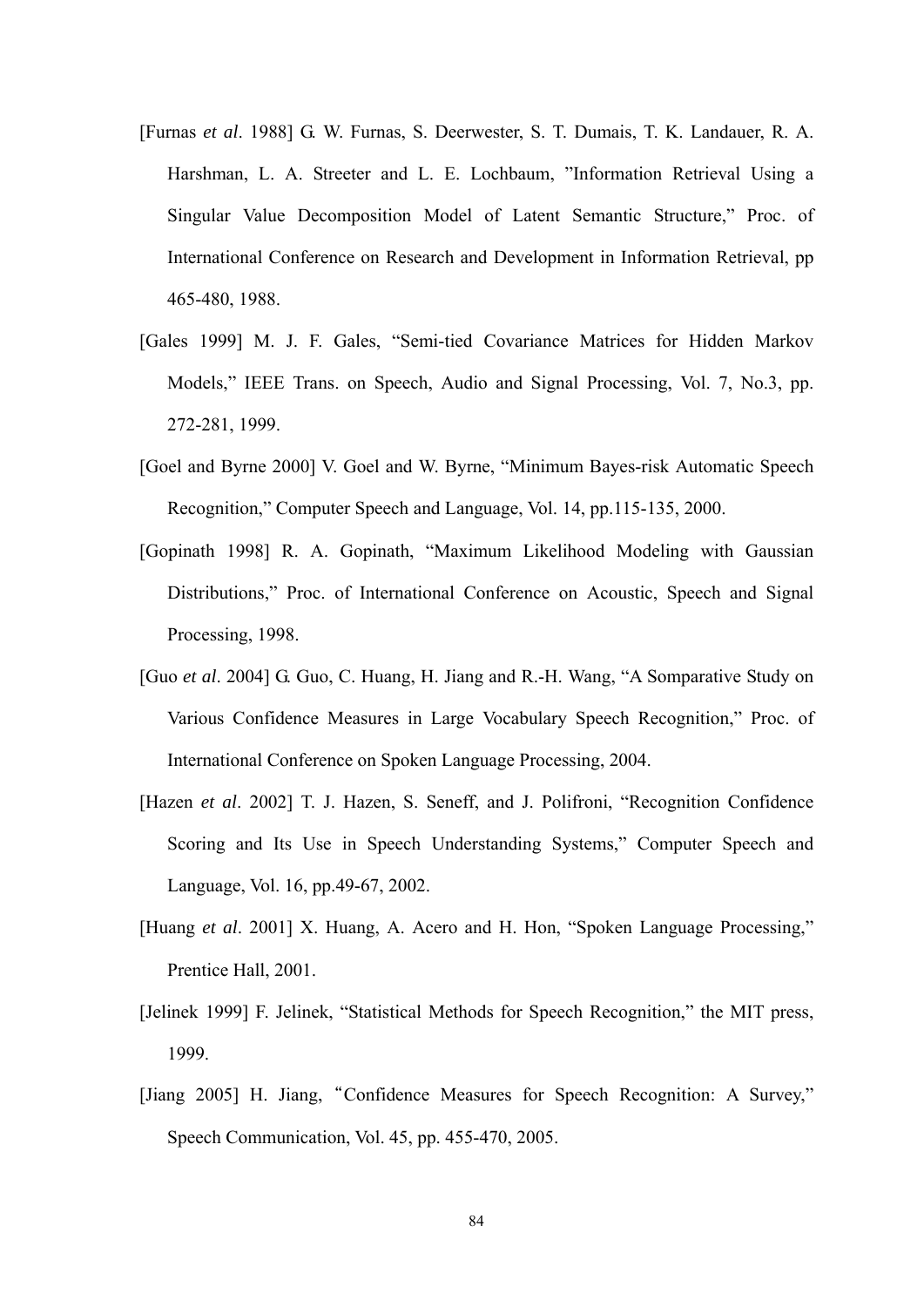- [Juang & Katagiri 1992] B.-H. Juang and S. Katagiri, "Discriminative Learning for Minimum Error Classification," IEEE Trans. Signal Processing*,* Vol. 40, No. 12, pp. 3043-3054, 1992
- [Katz 1987] S. M. Katz, "Estimation of Probabilities from Sparse Data for Other Language Component of a Speech Recognizer," IEEE Trans. Acoustics, Speech and Signal Processing, Vol. 35, No.3, pp. 400-401, 1987*.*
- [Kamppari and Hazen 2000] S. O. Kamppari and T. J. Hazen, "Word and Phone Level Acoustic Confidence Scoring," Proc. of International Conference on Acoustic, Speech and Signal Processing, 2000.
- [Kemp and Schaaf 1997] T. Kemp and T. Schaaf, "Estimating Confidence Using Word Lattice," Proc of European Conference on Speech Communication Technology, 1997.
- [Korkmazsky 2004] F. Korkmazsky, D. Fohr and I. Illina, "Using Linear Interpolation to Improve Histogram Equalization for Speech Recognition," Proc. of International Conference on Spoken Language Processing, 2004*.*
- [Lane and Kawahara 2005] I. R. Lane and T. Kawahara, "Utterance Verification Incorporating In-domain Confidence and Discourse Coherence Measures," Proc. of European Conference on Speech Communication Technology, 2005*.*
- [LDC] Linguistic Data Consortium: http://ldc.upenn.edu/.
- [Lo and Soong 2005] W. K. LO and F. K. Soong, "Generalized Posterior Probability for Minimum Error Verification of Recognized Sentences," Proc. of International Conference on Acoustic, Speech and Signal Processing, 2005.
- [Mangu *et al*. 2000] L. Mangu, E. Brill and A. Stolcke, "Finding Consensus in Speech Recognition: Word Error Minimization and Other Applications of Confusion NetWorks," Computer Speech and Language, Vol. 14, pp.373-400, 2000.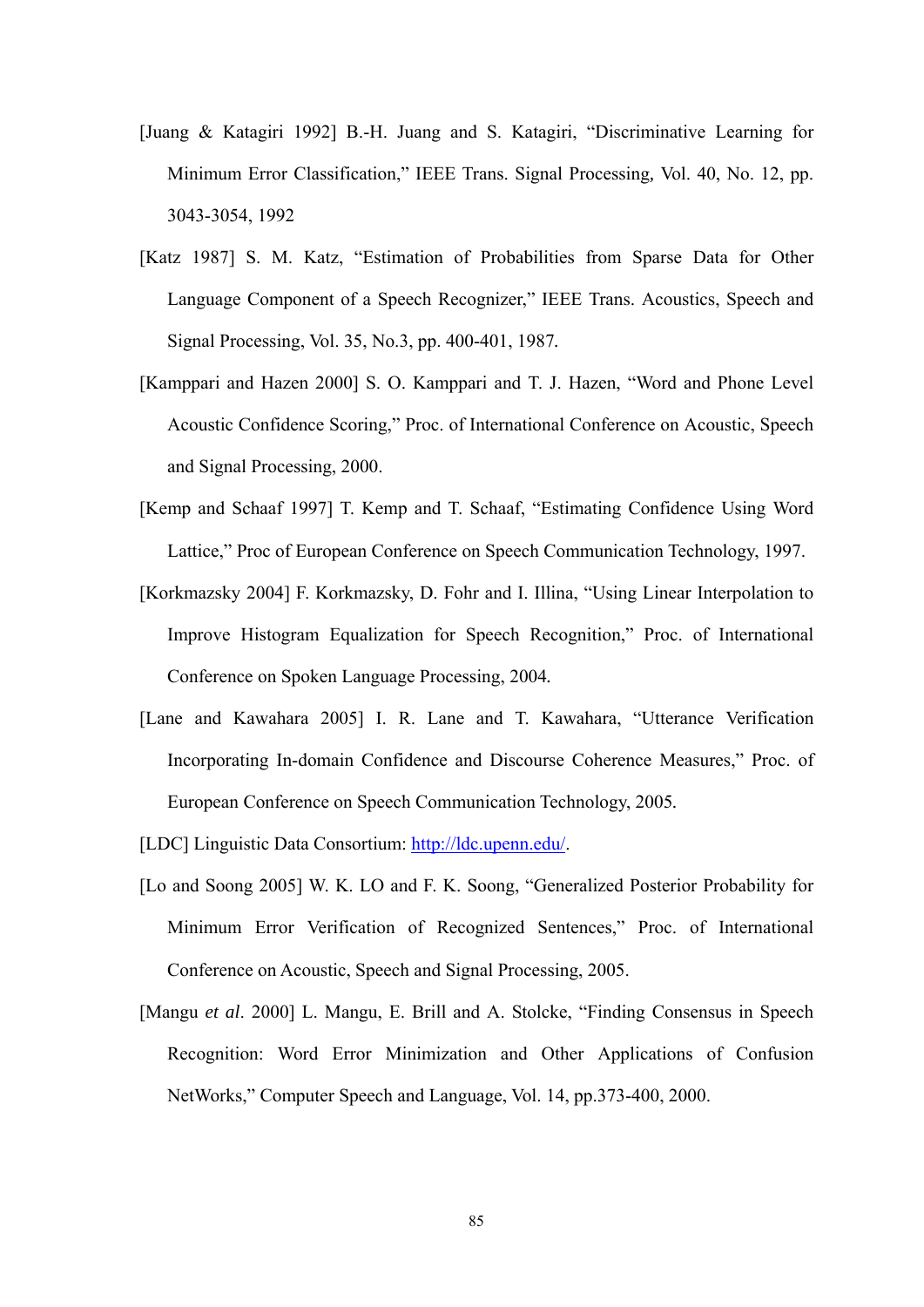- [Neti *et al*. 1997] C. V. Neti, S. Roukos, E. Eide, "Word-based Confidence Measures as a Guide for Stack Search in Speech Recognition," Proc. of International Conference on Acoustics, Speech and Signal Processing, 1997.
- [Ney *et al*. 1994] H. Ney, U. Essen, and R. Kneser, "On Structuring Probabilistic Dependences in Stochastic Language Modeling," Computer Speech and Language, Vol. 8, pp.1-38, 1994.

[NIST] National Institute of Standards and Technology. http://www.nist.gov/*.*

- [NTNU 2004] Speech Lab, Graduate Institute of Computer Science and Information Engineering, Nation Taiwan Normal University. http://speech.csie.nctu.edu.tw/.
- [Ortmanns *et al*. 1997] S. Ortmanns, H. Ney and X. L. Aubert, "A Word Graph Algorithm for Large Vocabulary Continuous Speech Recognition," Computer Speech and Language, Vol. 11, pp.43-72, 1997.
- [Povey 2004] D. Povey, "Discriminative Training for Large Vocabulary Speech Recognition," Ph.D Dissertation, Peterhouse, University of Cambridge, July 2004.

[PTS] Public Television Service Foundation. http://www.pts.org.tw.

- [Qian *et al*. 2004] Y. Qian, T. Lee and F. K. Soong, "Tone Information as a Confidence Measure for Improving Cantonese LVCSR," Proc. of International Conference on Acoustic, Speech and Signal Processing, 2004.
- [Rabiner 1989] L. R. Rabiner, "A Tutorial on Hidden Markov Models and Selected Applications in Speech Recognition," Procedings of the IEEE, Vol. 77, No. 2, 1989.
- [Razik *et al*. 2005] J. Razik, O. Mella, D. Fohr and J. P. Haton, "Local Word Confidence Measure Using Word Graph and N-best List," Proc. of European Conference on Speech Communication Technology, 2005.
- [Rose *et al*. 1995] R. C. Rose, B. H. Juang and C.-H. Lee, "A Training Procedure for Verifying String Hypothesis in Continuous Speech Recogniton," Proc. of International Conference on Acoustic, Speech and Signal Processing, 1995.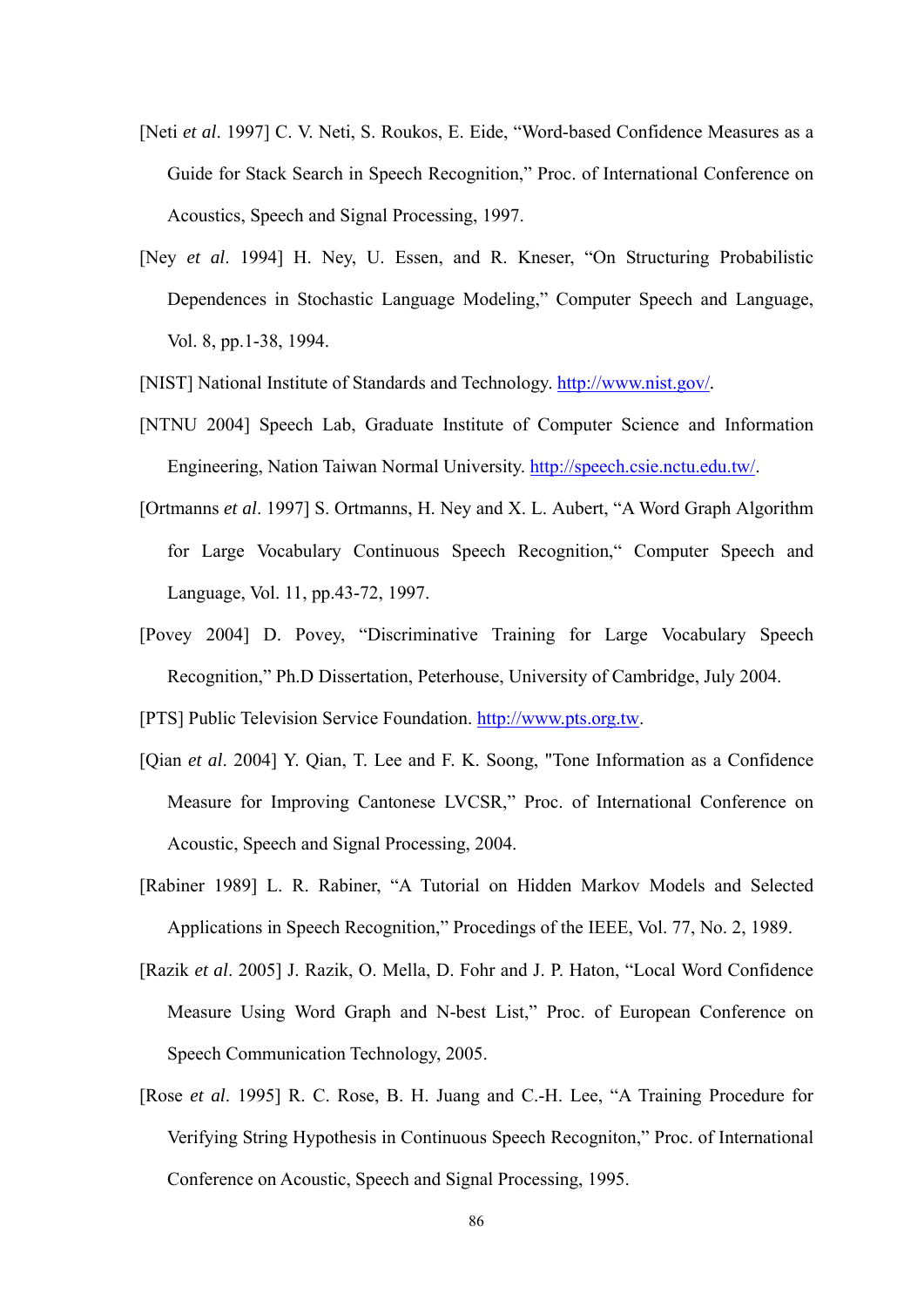- [Rosenfeld 1996] R. Rosenfeld, "A Maximum Entropy Approach to Adaptive Statistical Language Modeling," Computer Speech and Language, Vol. 10, No. 2, pp 187-228, 1996.
- [Sanchis *et al*. 2003] A. Sanchis, A. Juan and E. Vidal, "Improving Utterance Verification Using a Soomthed Naïve Bayes Model," Proc. of International Conference on Acoustic, Speech and Signal Processing, 2003.
- [Sanchis *et al*. 2004] A. Sanchis, A. Juan, and E. Vidal, "New Features Based on Multiple Word Graphs For Utterance Verification," Proc. of International Conference on Spoken Language Processing, 2004.
- [San-Segundo *et al.* 2001] R. San-Segundo, B. Pellom, K. Hacioglu and W. Ward, "Confidence Measures for Spoken Dialogue System," Proc. of International Conference on Acoustic, Speech and Signal Processing, 2001.
- [Saon *et al*. 2000] G. Saon, M. Padmanabhan, R. Gopinath and S. Chen, "Maximum Likelihood Discriminant Feature Spaces," Proc. of International Conference on Acoustic, Speech and Signal Processing, 2000.
- [Schaaf and Kemp 1997] T. Schaaf and T. Kemp, "Confidence Measure for Spontaneous Speech Recognition," Proc. of International Conference on Acoustic, Speech and Signal Processing, 1997*.*
- [SLG] Spoken Language Group at Chinese Information Processing Laboratory, Institute of Information Science, Academia Sinica. http://sovideo.iis.sinica.edu.tw/SLG/index.htm*.*
- [SRILM 2000] A. Stolcke, "SRI language Modeling Toolkit," version 1.3.3, http://www.speech.sri.com/projects/srilm/
- [Stolcke *et al*. 1997] A. Stolcke, Y. Konig and M. Weintraub, "Explicit Word Error Rate Minimization in N-Best List Rescoring," Proc of European Conference on Speech Communication Technology. 1997.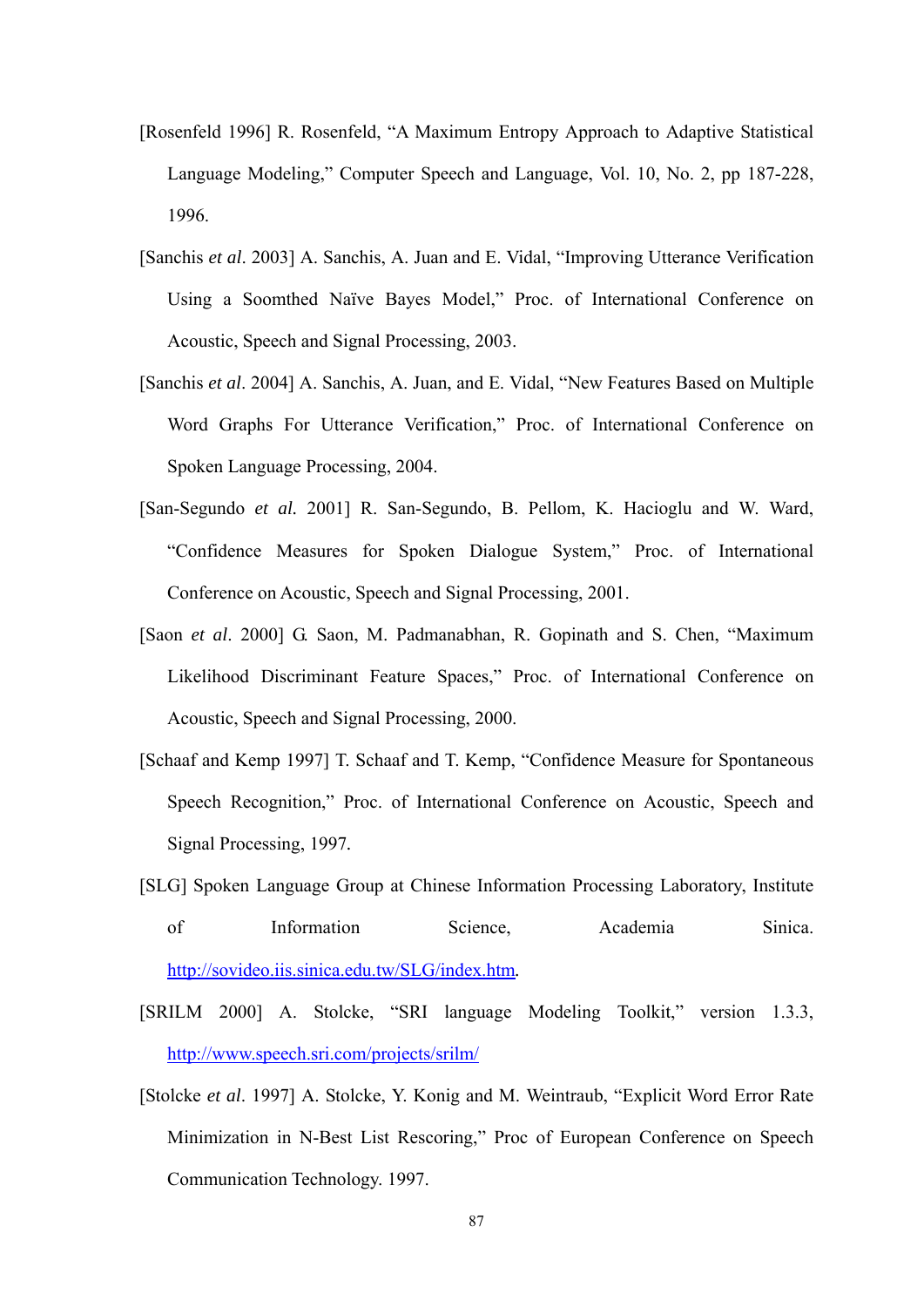- [Tseng and Liu 2001] S.-C. Tseng and Y.-F. Liu, "Mandarin Conversational Dialogue Corpus. MCDC," Technical Note 2001-01. Institute of Linguistics, Academia Sinica, Taipei.
- [Uhrik and Ward 1997] C. Uhrik and W. Ward, "Confidence Metrics Based on N-gram Language model Backoff Behaviors," Proc of European Conference on Speech Communication Technology. 1997.
- [Viikki and Laurila 1998] O. Viikki, K. Laurila, "Cepstral Domain Segmental Feature Vector Normalization for Noise Robust Speech Recognition," Speech Communication, Vol. 25, pp. 133-147, 1998.
- [Viterbi 1967] A. J. Viterbi, "Error Bounds for Convolutional Codes and an Asymptotically Optimum Decoding Algorithm," IEEE Trans. Information Theory, Vol. 13, No. 2, 1967.
- [Wang *et al*. 2005] H.-M. Wang, B. Chen, J.-W. Kuo and S.-S. Cheng, "MATBN: A Mandarin Chinese Broadcast News Corpus," International Journal of Computational Linguistics and Chinese Language Processing, Vol. 10, No.2, pp.219-236, 2005.
- [Wessel *et al*. 2000] F. Wessel, R. Schlüter and H. Ney, "Using Posterior Word ProBabilities for Improved Speech Recognition," Proc. of International Conference on Acoustics, Speech and Signal Processing, 2000.
- [Wessel *et al*. 2001] F. Wessel, R. Schlüter, K. Macherey and H. Ney, "Confidence Measure for Large Vocabulary Continuous Speech Recognition," IEEE Trans. Speech and Audio Processing, Vol.9, No. 3, pp.288-298, 2001.
- [Wessel *et al*. 2001b] F. Wessel, R. Schlüter, K. Macherey and H. Ney, "Explicit Word Error Minimization Using Word Hypothesis Posterior Probabilities," Proc. of International Conference on Acoustic, Speech and Signal Processing, 2001.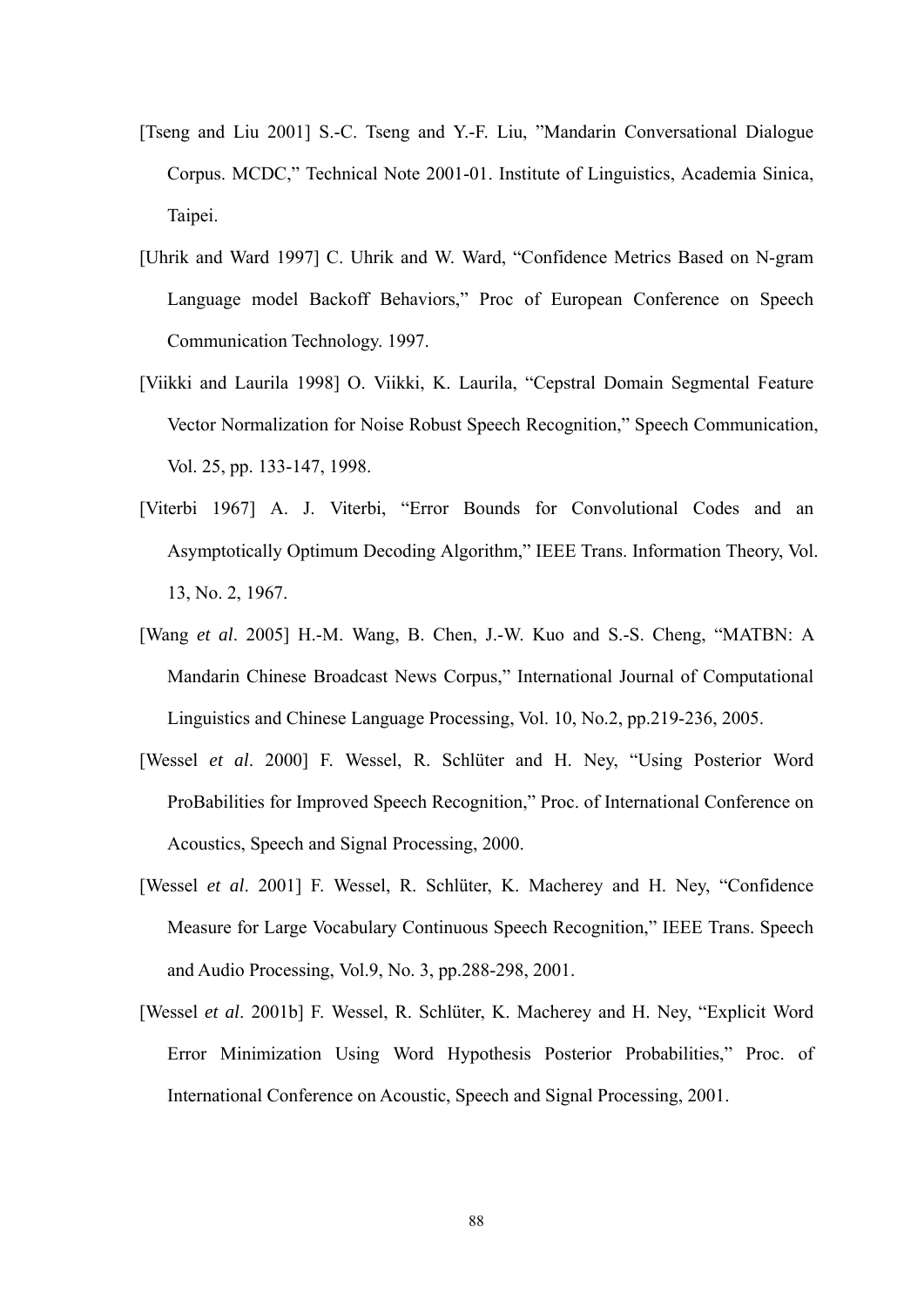- [Wessel and Ney 2005] F. Wessel and H. Ney, "Unsupervised Training of Acoustic Models for Large Vocabulary Continuous Speech Recognition," IEEE Trans. Speech and Audio Processing, Vol.13, No. 1, pp.23-31, 2005.
- [Wilpon *et al*. 1990] J. G. Wilpon, L. R. Rabiner, C.-H. Lee and R. Goldman, "Automatic Recognition of Keywords in Unconstrained Speech Using Hidden Markov Models," IEEE Trans. Acoustics Speech Signal Process, Vol.38, No.11,pp.1870-1878, 1990.
- [Young 1994] S. R. Young, "Detecting Misrecognition and Out-of-vocabulary Words," Proc. of International Conference on Acoustic, Speech and Signal Processing, 1995.
- [Young *et al.* 2002] S. Young, G. Evermann, D. Kershaw, G. Moore, J. Odell, D. Ollason, D. Povey, V. Valtchev and P. C. Woodland. *The HTK Book.* Version 3.2, 2002. http://htk.eng.cam.ac.uk/.
- [Zhang and Rudnicky 2001] R. Zhang and A. I. Rundicky, "Word Level Confidence Annotation Using Combination of Features," Proc of European Conference on Speech Communication Technology, 2001.
- [Zhang and Rudnicky 2004] R. Zhang and A. I. Rundicky, "Apply N-Best List Re-ranking to Acoustic Model Combinations of Boosting Training," Proc. of International Conference on Spoken Language Processing, 2004.
- [Zhou *et al*. 2006] Z. Zhou, J. Gao, F. K. Soong and H. Meng, "A Comparative Study of Discriminative Methods for Reranking LVCSR N-best Hypotheses in Domain Adaptation and Generalization," Proc. of International Conference on Acoustic, Speech and Signal Processing, 2006.
- [郭人瑋 2005] 郭人瑋, "最小化音素錯誤鑑別式聲學模型學習於中文大詞彙連續語 音辨識之初步研究," 國立台灣師範大學資訊工程所碩士論文, 2005.